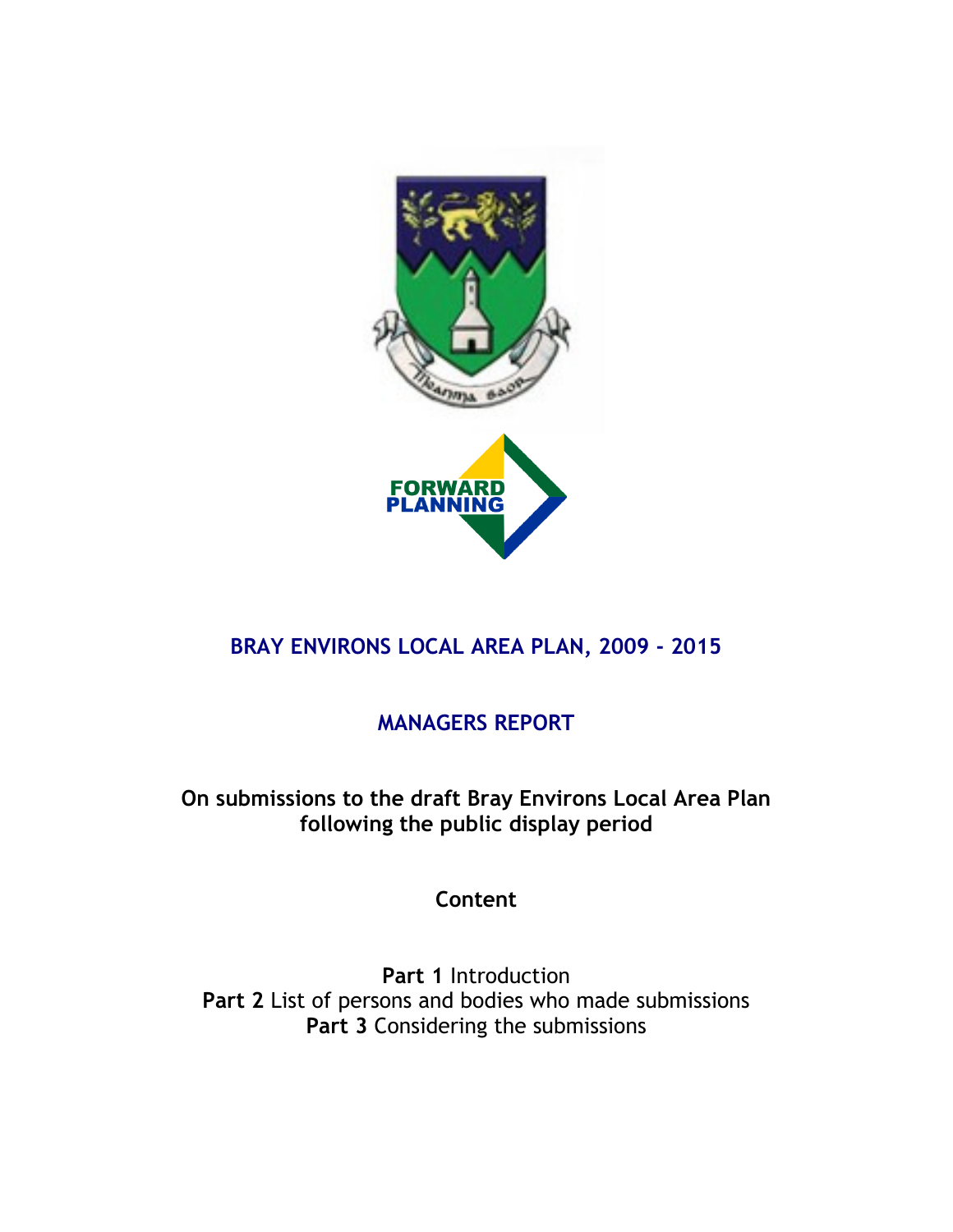

PART A



# 1.0 INTRODUCTION

This Manager's Report has been prepared and is submitted under Section 20 of the Planning & Development Act 2000 (as amended), and forms part of the formal statutory process in the preparation of a Local Area Plan.

This Report contains the following:

- A list of the persons or bodies that made submissions;
- A summary of the issues raised categorised by topic;
- The response of the Manager to the issues raised, taking into account the proper planning and sustainable development of the County and any relevant policies or objectives of the Government or Government Minister.

The Report is now formally submitted to the Council for consideration. The Report will be on the agenda of the County Council meeting in March.

### 1.1 Draft Consultation Process

Following the publication of the Background Issues Paper, the Draft Bray Environs Local Area Plan was placed on extended display during the period of Wednesday, 12 November 2008 to Wednesday, 7 January 2009 inclusive. Prior to that, a public consultation meeting with stakeholders and the general public on the Background Issues Paper was held on 7 February 2008 in the Royal Hotel, Bray.

The aim of the consultation process was to enable the public and interested parties to give their opinions/observations on both the Issues Paper and the Draft Local Area Plan.

A total of 150 no. written submissions were received on the Draft Local Area Plan. The written submissions are held on file, and are available for Council and public inspection.

A list of the persons or bodies that made submissions is contained in Section 2.0 of this Report.

### 1.2 Considering the Submissions

The written submissions have been analysed by the Executive of the County Council. The individual submissions are summarised, and the opinion and recommendations of the County Manager are given in Section 3.0 of this Report. This Report is submitted to the Members of the Council for consideration.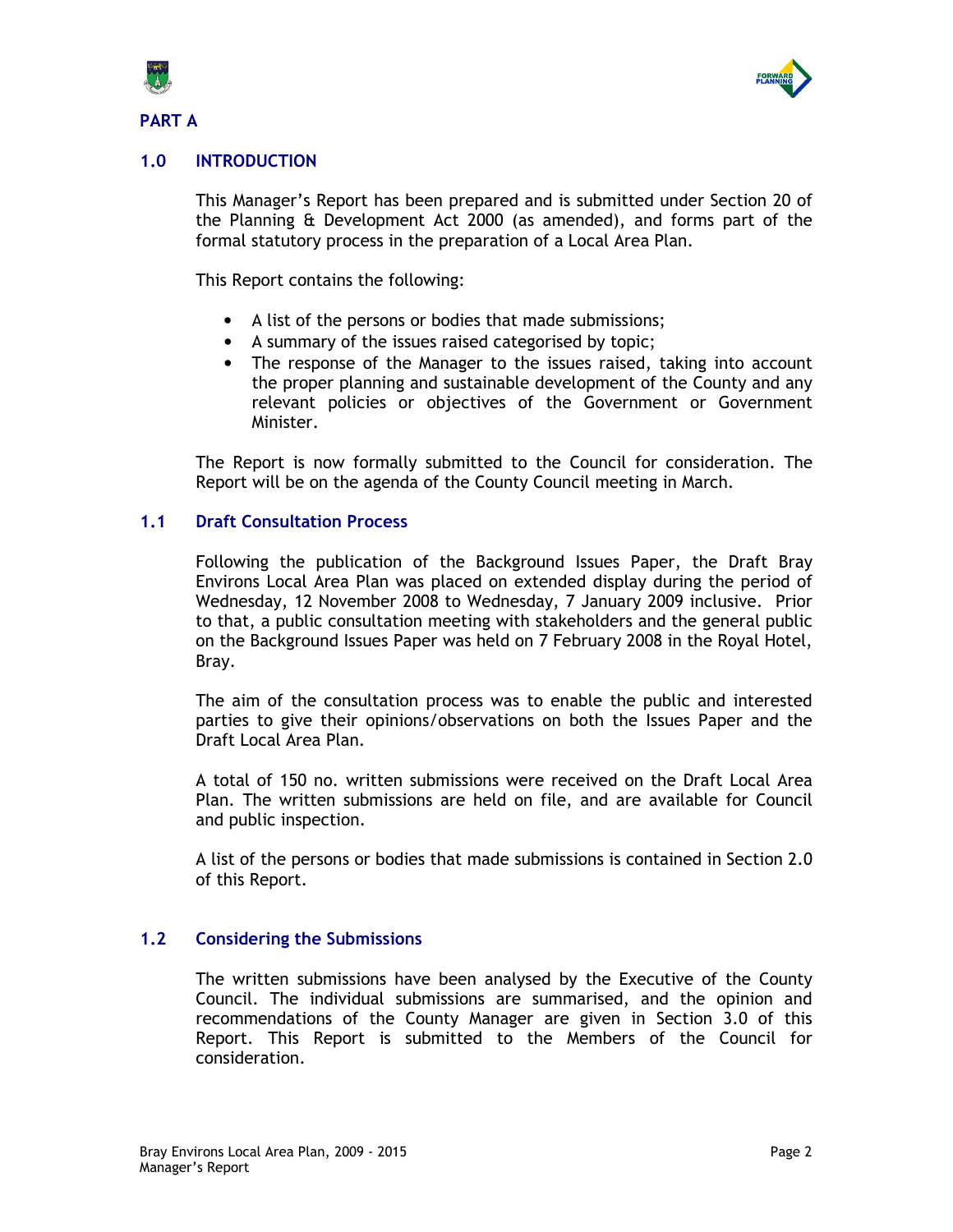



# 1.3 Next Steps – Draft Local Area Plan Timetable

Following the distribution of this Report, the Council must consider the Report and decide whether to make the Local Area Plan with or without modifications. Formally making the Local Area Plan is done by resolution of the Council.

During the entire plan-making process, the Council is restricted to considering the proper planning and sustainable development of the area, the statutory obligations of the Local Authority, and any relevant policies or objectives of the Government or of any Minister of the Government. The Local Area Plan shall be consistent with the provisions of the County Development Plan, and any relevant Government guidelines, policies and objectives in force.

## Variation of Development Plan Timetable

The timeframe for the process is now fixed in legislation. The Planning and Development Act, 2000 (as amended) requires that a Local Area Plan be made within 35 weeks of commencement of the process. The timeframe with regard to the Draft Bray Environs Local Area Plan is set out below in Table 1.

| Date                | <b>Stage</b>                           | <b>Duration</b> |
|---------------------|----------------------------------------|-----------------|
| 12 Nov - 7 Jan 09   | Draft Local Area Plan on public        | At least 6      |
|                     | display                                | weeks           |
| 8 Jan - 4 Feb 09    | Preparation of Manager's Report on     | Within 6        |
|                     | Submissions received                   | weeks           |
| 5 Feb - 18 March 09 | Manager's Report must be considered    | Within 6        |
|                     | and concluded by Council Members       | weeks           |
|                     | <b>Council Meeting</b>                 |                 |
| 2 March 09          | Plan is adopted unless Council         |                 |
|                     | Members decide to vary or modify it    |                 |
| Step 5              | Notice of variation or modifications   | Within 3        |
|                     | (if any) to be published               | weeks           |
|                     | Modified Local Area Plan is on display | At least 4      |
| Step 6              | and open to submissions by the         | weeks           |
|                     | public                                 |                 |
|                     | Preparation of Manager's Report on     | Within 4        |
| Step 7              | Submissions received (alterations      | weeks           |
|                     | only)                                  |                 |
| Step 8              | Manager's Report considered by         | Within 6        |
|                     | Members                                | weeks           |
|                     | <b>Council Meeting</b>                 |                 |
|                     | Plan is adopted as per Manager's       |                 |
| Step 9              | recommendation (or)                    |                 |
|                     | Members make Plan contrary to the      |                 |
|                     | Manager's recommendations              |                 |

## Table 1 Timeframe Progress of Statutory LAP Process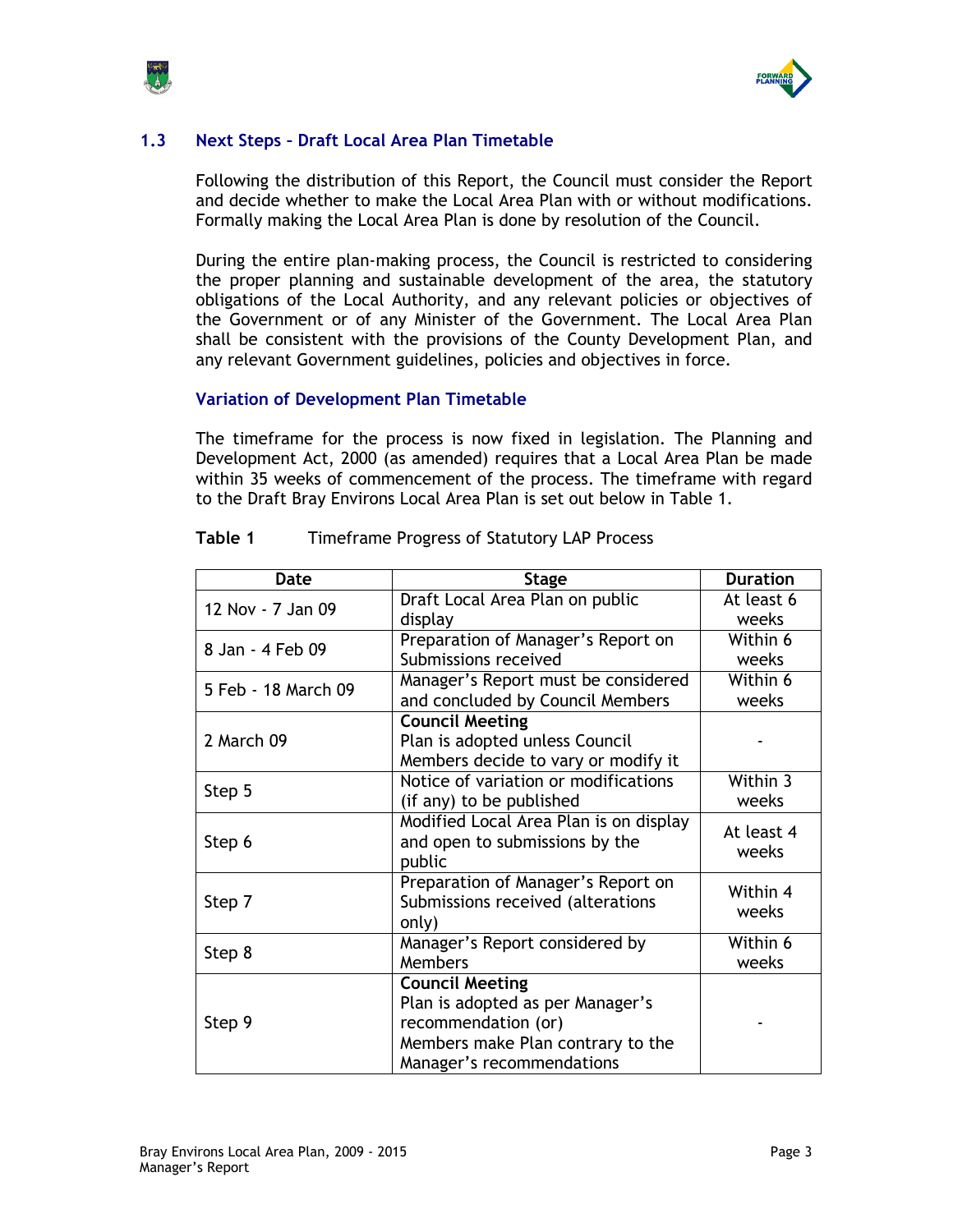



PART B

# 2.0 SUBMISSIONS RECEIVED

| <b>Submission</b><br>No. | <b>Submission</b>                                                                                                                                         |
|--------------------------|-----------------------------------------------------------------------------------------------------------------------------------------------------------|
| 1.                       | Department of Communications, Energy and Natural Resources,<br>Co-ordination Unit, 29-31 Adelaide Road, Dublin 2                                          |
| 2.                       | Department of Environment, Heritage & Local Government,<br>Spatial Policy Division, Custom House, Dublin 1                                                |
| 3.                       | Department of Transport, Regional & Local Roads Division,<br>Transport House, Kildare Street, Dublin 2                                                    |
| 4.                       | Department of Education & Science, Planning & Building Unit,<br>Portlaoise Road, Tullamore, Co. Offaly                                                    |
| 5.                       | Dublin Transportation Office, Floor 3 Block 6, Irish Life Centre,<br>Lower Abbey Street, Dublin 1                                                         |
| 6.                       | Department, Dun Laoghaire-Rathdown<br>Planning<br>County<br>Council, County Hall, Marine Road, Dun Laoghaire, Co. Dublin                                  |
| 7.                       | Environmental Protection Agency, Office of Environmental<br>Assessment, Environmental Protection Agency,<br>Regional<br>Inspectorate, Iniscarra, Co. Cork |
| 8.                       | Eastern Regional Fisheries Board, 15a Main Street, Blackrock,<br>Co. Dublin                                                                               |
| 9.                       | Irish Geological Heritage Programme, Geological Survey of<br>Ireland, Beggars Bush, Haddington Road, Dublin 4                                             |
| 10.                      | National Roads Authority, St. Martin's House, Waterloo Road,<br>Dublin 4                                                                                  |
| 11.                      | Railway Procurement Agency, Parkgate Business Centre,<br>Parkgate Street, Dublin 8                                                                        |
| 12.                      | Joe Behan TD, Constituency Office, 17 Parklands Office Park,<br>Southern Cross Road, Bray, Co. Wicklow                                                    |
| $\overline{13}$ .        | Cllr John Brady, 63 Kilbride Grove, Bray, Co. Wicklow                                                                                                     |
| 14.                      | Cllr Caroline Burrell, 131 Belmont, Southern Cross Road, Bray,<br>Co. Wicklow                                                                             |
| 15.                      | <b>Cllr Anne Ferris</b>                                                                                                                                   |
| 16.                      | <b>Cllr George Jones</b>                                                                                                                                  |
| 17.                      | Liz McManus TD, Constituency Office, 2 Belton House, Castle<br>Street, Bray, Co. Wicklow                                                                  |
| 18.                      | Cllr Derek Mitchell, Wicklow County Council, c/o Kiltoorish,<br>Manor Avenue, Greystones, Co. Wicklow                                                     |
| 19.                      | Cllr Ciaran O'Brien                                                                                                                                       |
| 20.                      | Dick Roche TD, Constituency Office, 2 Herbert Terrace,<br>Herbert Road, Bray, Co. Wicklow                                                                 |
| 21.                      | Conor Aherne, 47 Swanbrook, Southern Cross Road, Bray, Co.<br>Wicklow                                                                                     |
| 22.                      | Maeve Anslow & Clyde Hatter, 86 Deepdales, Bray, Co.<br>Wicklow                                                                                           |
| 23.                      | Elaine Bailey, 146 Hollybrook Park, Kilruddery, Bray, Co.<br>Wicklow                                                                                      |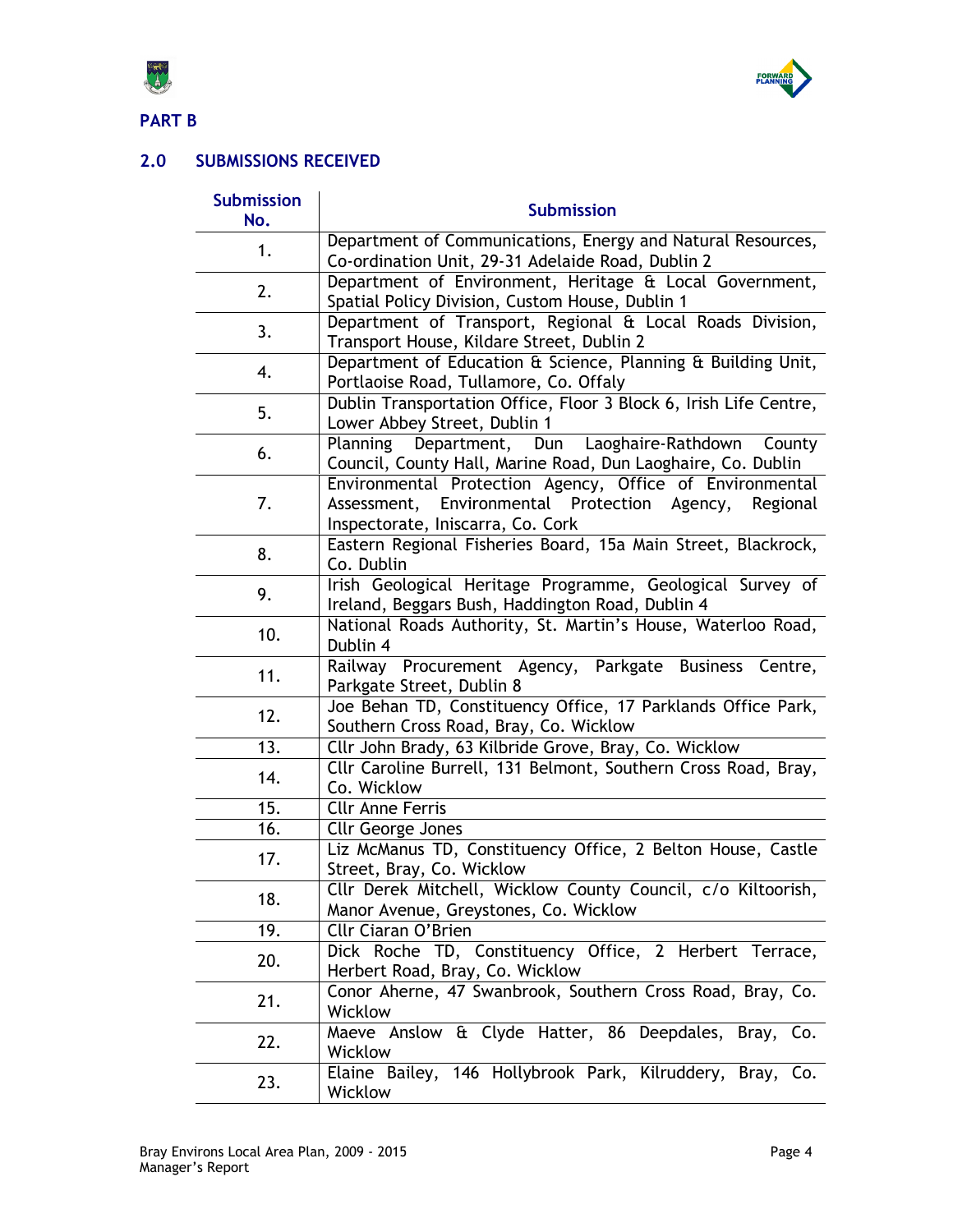



|                   | Ballywaltrim Lane & Wingfield Residents Association C/o        |
|-------------------|----------------------------------------------------------------|
| 24.               | Richard Webb, Springfields, Ballywaltrim Lane, Bray, Co.       |
|                   | Wicklow                                                        |
| $\overline{25}$ . | David Barry, 101 Hollybrook Park, Bray, Co. Wicklow            |
|                   |                                                                |
| 26.               | Dr. Edwina Barry, 4 Earlscroft, Southern Cross Road, Bray, Co. |
|                   | Wicklow                                                        |
|                   | Murray O'Laoire Architects, Fumbally Court, Fumbally Lane,     |
|                   | Dublin 8 on behalf of The Earl of Meath & the Hon. David       |
| 27.               | Brabazon and Brabazon Family, Kilruddery Demesne, Bray, Co.    |
|                   | Wicklow                                                        |
| 28.               | Bray Retailers Group, c/o 19 Main Street, Bray, Co. Wicklow    |
|                   | Frank Byrne, Rose, Enniskerry, Co. Wicklow & Noel Corcoran,    |
| 29.               |                                                                |
|                   | Ferndale, Enniskerry, Co. Wicklow                              |
| 30.               | Mark, Tracy & Ryan Byrne, 71 Hollybrook Park, Bray, Co.        |
|                   | Wicklow                                                        |
|                   | Gillian Cody, 15 Earlscroft, Southern Cross Road, Bray, Co.    |
| 31.               | Wicklow                                                        |
|                   | Concerned Citizens Action Committee Bray & Greystones, c/o     |
|                   | Niall Vickers, 59 Riddlesford, Bray, Co. Wicklow               |
|                   |                                                                |
|                   | I & C Nolan, 77 Deepdales, Southern Cross Road, Bray           |
|                   | J & P Sweetman, 88 Deepdales, Southern Cross Road, Bray        |
|                   | Joan Kelly, 33 Swanbrook, Bray                                 |
|                   | J Bollard & J Knight, 84 Deepdales, Bray                       |
|                   | W & E Doran, 18 Riddlesford, Bray                              |
|                   | M Keenan, 5 Oak Glen View, Kildruddery, Southern Cross Road    |
|                   | Ross Kelly, 30 Ardmore Lawn, Bray                              |
|                   |                                                                |
|                   | Barbara Callaghan, 208 Belmont, Bray                           |
|                   | R & J Brophy, 133 Hollybrook Park, Southern Cross Road         |
|                   | A O'Broin, 22 Faiche An Aird Mhanin, Bre                       |
|                   | M Kavanagh, 97 Swanbrook, Bray                                 |
|                   | E McGovern, 111 Deepdales, Ballywaltrim, Bray                  |
|                   | T 7 P Ryan, 43 Killarney Park, Bray                            |
|                   | H Cunan, 8 Rear Boghall Cottage, Boghall Road, Bray            |
| 32.               | A Collins, 76 Ardmore Park, Bray                               |
|                   |                                                                |
|                   | B Mulcahy, 13 Deepdales, Greystones Road, Bray                 |
|                   | J Murphy, 57 Riddlesford, Bray                                 |
|                   | R & E Crocker, 10 Earlscroft, Southern Cross Road, Bray        |
|                   | L Kelly & C Jenkins, 38 Deepdales, Southern Cross Road         |
|                   | S & B Delahunty, 48 Swanbrook, Southern Cross Road             |
|                   | G Boyd, 66 Hollybrook Park, Southern Cross Road                |
|                   | P Williams, 105 Deepdales, Bray                                |
|                   | Y Kidd, 2 Ardmore Park, Bray                                   |
|                   |                                                                |
|                   | G Flanagan, 5 Silverpine, Bray                                 |
|                   | U O'Neill Mangan, 32 Cois Sleibhe, Southern Cross Road         |
|                   | Mr & Mrs E Gerges Saad, 30 Swanbrook, Southern Cross Road      |
|                   | N Walsh, 19 Ardmore Lawn, Bray                                 |
|                   | D Luby, 100 Deepdales, Southern Cross Road                     |
|                   | P Power, 135 Ardmore Park, Bray                                |
|                   | P Murray & Y McGuire Murray, 97 Deepdales, Bray                |
|                   | C McKeown, 170 Killarney park, Bray                            |
|                   |                                                                |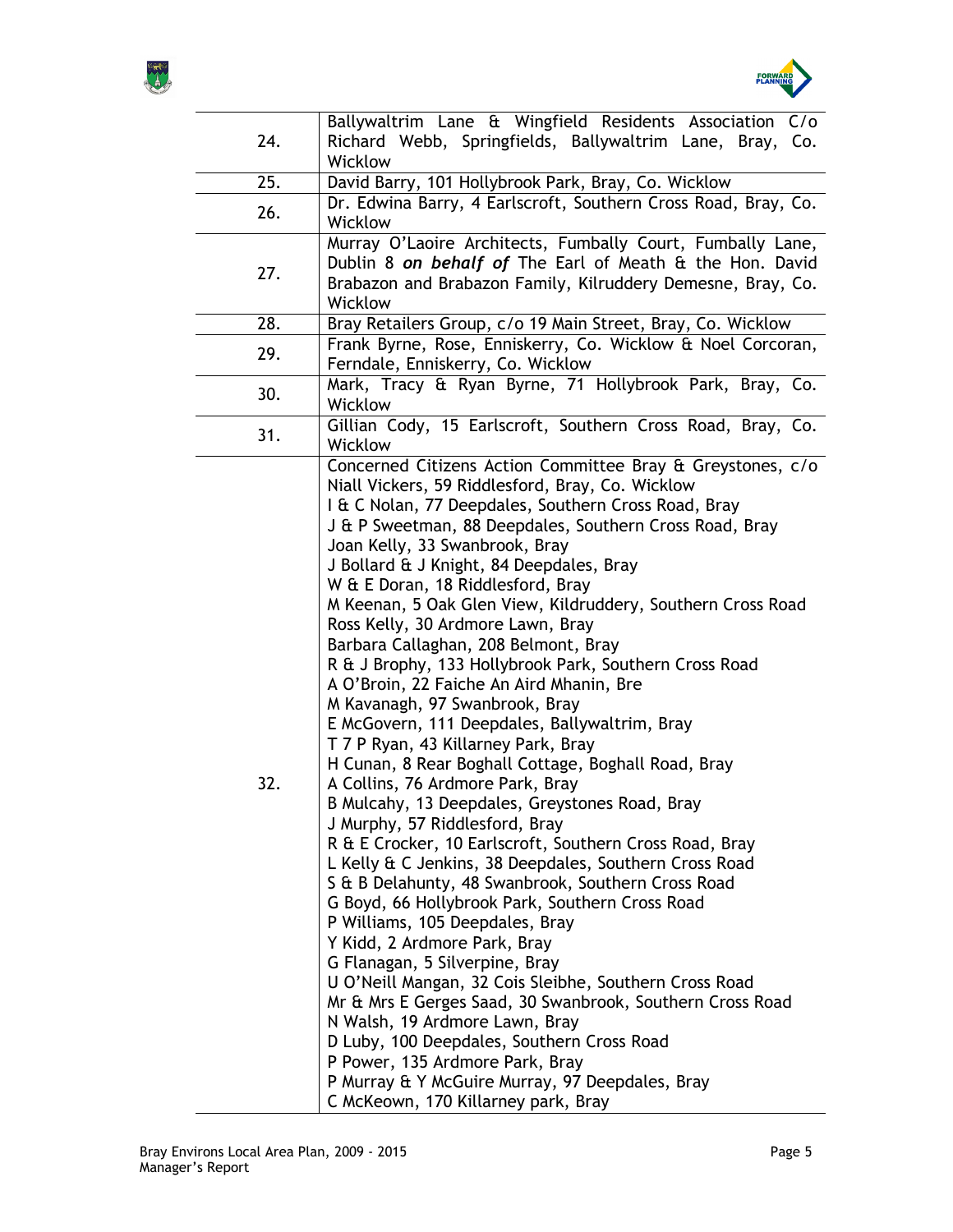



|     | D & S Byrne, 3 Swanbrook, Southern Cross Road                                                         |
|-----|-------------------------------------------------------------------------------------------------------|
|     | I Flanagan, 99 Swanbrook, Bray                                                                        |
|     | G McMahon, 8 Silverpine, Herbert Road, Bray                                                           |
|     | P Foley, 69 Hollybrook Park, Southern Cross Road                                                      |
|     | D Fenner, 70 Swanbrook, Kilruddery, Bray                                                              |
|     | E O'Brien & R Quinn, 22 Swanbrook, Bray                                                               |
|     | <b>Concerned Swanbrook Residents</b>                                                                  |
|     | Dympna McDonnell, 29 Swanbrook, Southern Cross Road, Bray,                                            |
|     | N Butler & Y O'Toole, 18 Swanbrook, Bray                                                              |
|     | Clare Moloney, 21 Swanbrook, Bray                                                                     |
|     | Margaret O'Neill, 28 Swanbrook, Bray                                                                  |
|     | Avril Davis, 23 Swanbrook, Bray                                                                       |
|     | E. O'Brien & R O'Brien, 22, Swanbrook, Bray                                                           |
| 33. | Colin Weafer, 21 Swanbrook, Bray                                                                      |
|     | Mr & Mrs E Gerges Saad, 30 Swanbrook, Bray                                                            |
|     | A, S and K Fogarty, 52 Swanbrook, Bray                                                                |
|     | Michael Larkin, 17 Swanbrook, Bray                                                                    |
|     | Gavin Courtney, 50 Swanbrook, Bray                                                                    |
|     | B & J Delahunty, 48 Swanbrook, Bray                                                                   |
|     | S & D Byrne, 3 Swanbrook, Bray                                                                        |
|     | S & F Wilson, 16 Swanbrook, Bray                                                                      |
| 34. | J Kirwan, 1 Swanbrook, Bray                                                                           |
| 35. | Gerard Connell, 107 Deepdales, Bray, Co. Wicklow<br>Susan Connolly, 77 Riddlesford, Bray, Co. Wicklow |
|     | RPS, Block E, Iveagh Court, Harcourt Road, Dublin 2 on behalf                                         |
| 36. | of Cosgrave Developments Ltd.                                                                         |
|     | David Costello, 31 Swanbrook, Southern Cross Road, Bray, Co.                                          |
| 37. | Wicklow                                                                                               |
|     | Patrick Costello, 31 Swanbrook, Southern Cross Road, Bray, Co.                                        |
| 38. | Wicklow                                                                                               |
|     | Rose Costello, 31 Swanbrook, Southern Cross Road, Bray, Co.                                           |
| 39. | Wicklow                                                                                               |
|     | John Spain Associates, 10 Lower Mount Street, Dublin 2 on                                             |
| 40. | behalf of Brendan Cowley, Westgate, Glenamuck Road,                                                   |
|     | Carrickmines, Co. Dublin                                                                              |
|     | Claire & Seymour Cresswell, Ballywaltrim Lane, Bray, Co.                                              |
| 41. | Wicklow                                                                                               |
| 42. | Ann Daly, 13 Swanbrook, Bray, Co. Wicklow                                                             |
| 43. | Derek Dann, 17 Briar Wood, Vevay Road, Bray, Co. Wicklow                                              |
| 44. | Residents Association<br><b>Deepdales</b><br>c/o<br>Peter<br>Byrne,<br>45                             |
|     | Deepdales, Bray, Co. Wicklow                                                                          |
| 45. | Marc Devoncelle, 4 Earlscroft, Southern Cross Road, Bray, Co.                                         |
|     | Wicklow                                                                                               |
| 46. | William Doran, 18 Riddlesford, Bray, Co. Wicklow                                                      |
| 47. | Oonagh Doyle, Clonteen, 45 Mountain View Drive, Bray, Co.                                             |
|     | <b>Wicklow</b>                                                                                        |
|     | Pat O'Connor & Associates, The Square, Ashford, Co. Wicklow                                           |
| 48. | on behalf of Ted & Marie Doyle, Tallyho, St. Valery, Dargle                                           |
|     | Valley, Bray, Co. Wicklow                                                                             |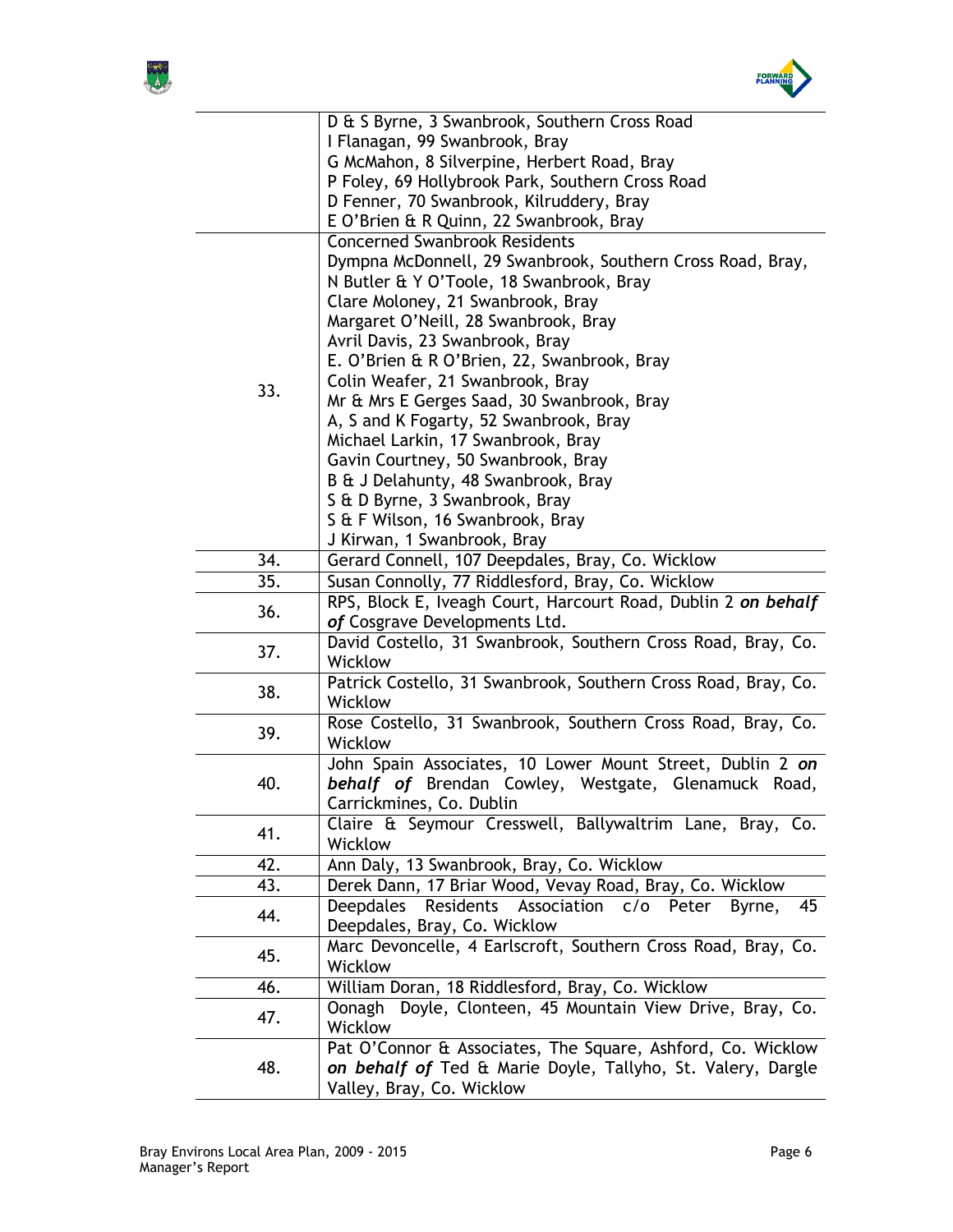



| 49.<br>D & R Morgan, Kinvara, Fassaroe Avenue Bray, Co Wicklow<br>M & J Culliton, Treescape, Fassaroe Avenue, Bray, Co Wicklow<br>50.<br>CM Fenner, 70 Swanbrook, Kilruddery, Bray, Co. Wicklow<br>Aidan Ffrench, 11 Swanbrook, Southern Cross Road, Bray, Co.<br>51.<br>Wicklow<br>Paul & Jacinta Fitzsimons, 88 Hollybrook Park, Southern Cross<br>52.<br>Road, Bray, Co. Wicklow<br>Aidan Geraghty, 36 Church View, Eden Gate, Delgany, Co.<br>53.<br>Wicklow<br>Barbara Hallahan, 80 Hollybrook Park, Southern Cross Road,<br>54.<br>Bray, Co. Wicklow<br>Oran, Shane and David Harrison and Marian Osborne, 73 Ripley<br>55.<br>Hills, Bray, Co. Wicklow<br>lan & Cathy Haskins, 32 Swanbrook, Southern Cross Road, Bray,<br>56.<br>Co. Wicklow<br>Maria Hayes, 47 Swanbrook, Southern Cross Road, Bray, Co.<br>57.<br>Wicklow<br>George & Joyce Henderson, 36 Mountain View Drive, Bray, Co.<br>58.<br>Wicklow<br>$\overline{5}9.$<br>John Henderson, 16 Earlscroft, Bray, Co. Wicklow<br>Gerry Hennigan, 90 Eagle Valley, Powerscourt, Enniskerry, Co.<br>60.<br>Wicklow<br>John & Carole Hill, 1 Earlscroft, Southern Cross Road, Bray, Co.<br>61.<br>Wicklow<br>Hollybrook Park Residents Association, c/o 63 Hollybrook Park,<br>62.<br>Bray, Co. Wicklow<br>Derek Jackson, 61 Deepdales, Southern Cross Road, Bray, Co.<br>63.<br>Wicklow<br>Tony Kearns, Carraig Éaghar, Killegar, Enniskerry, Co. Wicklow<br>64.<br>65.<br>Alan & Mary Kennedy, 63 Deepdales, Bray, Co. Wicklow<br>Noel & Ann Lacy, 21 Mountain View Drive, Boghall Road, Bray,<br>66.<br>Co. Wicklow<br>John Spain Associates, 10 Lower Mount Street, Dublin 2 on<br>behalf of Legionaries of Christ, Dublin Oak Academy, Kilcroney<br>67.<br>Road, Kilcroney, Co. Wicklow<br>David & Helen Longworth, Giltspur Lane, Kilruddery, Bray, Co.<br>68.<br>Wicklow<br>Colm McCormack, 90 Newcourt Road, Bray, Co. Wicklow<br>69.<br>70.<br>Niamh McEvoy<br>Carolyn McGlinchey, Brookville, Ballyman Road, Enniskerry, Co.<br>71.<br>Wicklow<br>Ronan McManus<br>72.<br>(Labour Party)<br>Dr. Mary Montaut, 4 Mount Pleasant Villas, Bray, Co. Wicklow<br>73.<br>Drive<br>Residents Association, c/o George<br>View<br>Mountain<br>74.<br>Henderson, 36 Mountain View Drive, Bray, Co. Wicklow<br>John Mulvaney, 4 Mountain View Drive, Boghall Road, Bray, Co.<br>75.<br>Wicklow |  | Paul Farrar, Sandiacre, Fassaroe Avenue, Bray, Co. Wicklow |
|-----------------------------------------------------------------------------------------------------------------------------------------------------------------------------------------------------------------------------------------------------------------------------------------------------------------------------------------------------------------------------------------------------------------------------------------------------------------------------------------------------------------------------------------------------------------------------------------------------------------------------------------------------------------------------------------------------------------------------------------------------------------------------------------------------------------------------------------------------------------------------------------------------------------------------------------------------------------------------------------------------------------------------------------------------------------------------------------------------------------------------------------------------------------------------------------------------------------------------------------------------------------------------------------------------------------------------------------------------------------------------------------------------------------------------------------------------------------------------------------------------------------------------------------------------------------------------------------------------------------------------------------------------------------------------------------------------------------------------------------------------------------------------------------------------------------------------------------------------------------------------------------------------------------------------------------------------------------------------------------------------------------------------------------------------------------------------------------------------------------------------------------------------------------------------------------------------------------------------------------------------------------------------------------------------------------------------------------------------------|--|------------------------------------------------------------|
|                                                                                                                                                                                                                                                                                                                                                                                                                                                                                                                                                                                                                                                                                                                                                                                                                                                                                                                                                                                                                                                                                                                                                                                                                                                                                                                                                                                                                                                                                                                                                                                                                                                                                                                                                                                                                                                                                                                                                                                                                                                                                                                                                                                                                                                                                                                                                           |  |                                                            |
|                                                                                                                                                                                                                                                                                                                                                                                                                                                                                                                                                                                                                                                                                                                                                                                                                                                                                                                                                                                                                                                                                                                                                                                                                                                                                                                                                                                                                                                                                                                                                                                                                                                                                                                                                                                                                                                                                                                                                                                                                                                                                                                                                                                                                                                                                                                                                           |  |                                                            |
|                                                                                                                                                                                                                                                                                                                                                                                                                                                                                                                                                                                                                                                                                                                                                                                                                                                                                                                                                                                                                                                                                                                                                                                                                                                                                                                                                                                                                                                                                                                                                                                                                                                                                                                                                                                                                                                                                                                                                                                                                                                                                                                                                                                                                                                                                                                                                           |  |                                                            |
|                                                                                                                                                                                                                                                                                                                                                                                                                                                                                                                                                                                                                                                                                                                                                                                                                                                                                                                                                                                                                                                                                                                                                                                                                                                                                                                                                                                                                                                                                                                                                                                                                                                                                                                                                                                                                                                                                                                                                                                                                                                                                                                                                                                                                                                                                                                                                           |  |                                                            |
|                                                                                                                                                                                                                                                                                                                                                                                                                                                                                                                                                                                                                                                                                                                                                                                                                                                                                                                                                                                                                                                                                                                                                                                                                                                                                                                                                                                                                                                                                                                                                                                                                                                                                                                                                                                                                                                                                                                                                                                                                                                                                                                                                                                                                                                                                                                                                           |  |                                                            |
|                                                                                                                                                                                                                                                                                                                                                                                                                                                                                                                                                                                                                                                                                                                                                                                                                                                                                                                                                                                                                                                                                                                                                                                                                                                                                                                                                                                                                                                                                                                                                                                                                                                                                                                                                                                                                                                                                                                                                                                                                                                                                                                                                                                                                                                                                                                                                           |  |                                                            |
|                                                                                                                                                                                                                                                                                                                                                                                                                                                                                                                                                                                                                                                                                                                                                                                                                                                                                                                                                                                                                                                                                                                                                                                                                                                                                                                                                                                                                                                                                                                                                                                                                                                                                                                                                                                                                                                                                                                                                                                                                                                                                                                                                                                                                                                                                                                                                           |  |                                                            |
|                                                                                                                                                                                                                                                                                                                                                                                                                                                                                                                                                                                                                                                                                                                                                                                                                                                                                                                                                                                                                                                                                                                                                                                                                                                                                                                                                                                                                                                                                                                                                                                                                                                                                                                                                                                                                                                                                                                                                                                                                                                                                                                                                                                                                                                                                                                                                           |  |                                                            |
|                                                                                                                                                                                                                                                                                                                                                                                                                                                                                                                                                                                                                                                                                                                                                                                                                                                                                                                                                                                                                                                                                                                                                                                                                                                                                                                                                                                                                                                                                                                                                                                                                                                                                                                                                                                                                                                                                                                                                                                                                                                                                                                                                                                                                                                                                                                                                           |  |                                                            |
|                                                                                                                                                                                                                                                                                                                                                                                                                                                                                                                                                                                                                                                                                                                                                                                                                                                                                                                                                                                                                                                                                                                                                                                                                                                                                                                                                                                                                                                                                                                                                                                                                                                                                                                                                                                                                                                                                                                                                                                                                                                                                                                                                                                                                                                                                                                                                           |  |                                                            |
|                                                                                                                                                                                                                                                                                                                                                                                                                                                                                                                                                                                                                                                                                                                                                                                                                                                                                                                                                                                                                                                                                                                                                                                                                                                                                                                                                                                                                                                                                                                                                                                                                                                                                                                                                                                                                                                                                                                                                                                                                                                                                                                                                                                                                                                                                                                                                           |  |                                                            |
|                                                                                                                                                                                                                                                                                                                                                                                                                                                                                                                                                                                                                                                                                                                                                                                                                                                                                                                                                                                                                                                                                                                                                                                                                                                                                                                                                                                                                                                                                                                                                                                                                                                                                                                                                                                                                                                                                                                                                                                                                                                                                                                                                                                                                                                                                                                                                           |  |                                                            |
|                                                                                                                                                                                                                                                                                                                                                                                                                                                                                                                                                                                                                                                                                                                                                                                                                                                                                                                                                                                                                                                                                                                                                                                                                                                                                                                                                                                                                                                                                                                                                                                                                                                                                                                                                                                                                                                                                                                                                                                                                                                                                                                                                                                                                                                                                                                                                           |  |                                                            |
|                                                                                                                                                                                                                                                                                                                                                                                                                                                                                                                                                                                                                                                                                                                                                                                                                                                                                                                                                                                                                                                                                                                                                                                                                                                                                                                                                                                                                                                                                                                                                                                                                                                                                                                                                                                                                                                                                                                                                                                                                                                                                                                                                                                                                                                                                                                                                           |  |                                                            |
|                                                                                                                                                                                                                                                                                                                                                                                                                                                                                                                                                                                                                                                                                                                                                                                                                                                                                                                                                                                                                                                                                                                                                                                                                                                                                                                                                                                                                                                                                                                                                                                                                                                                                                                                                                                                                                                                                                                                                                                                                                                                                                                                                                                                                                                                                                                                                           |  |                                                            |
|                                                                                                                                                                                                                                                                                                                                                                                                                                                                                                                                                                                                                                                                                                                                                                                                                                                                                                                                                                                                                                                                                                                                                                                                                                                                                                                                                                                                                                                                                                                                                                                                                                                                                                                                                                                                                                                                                                                                                                                                                                                                                                                                                                                                                                                                                                                                                           |  |                                                            |
|                                                                                                                                                                                                                                                                                                                                                                                                                                                                                                                                                                                                                                                                                                                                                                                                                                                                                                                                                                                                                                                                                                                                                                                                                                                                                                                                                                                                                                                                                                                                                                                                                                                                                                                                                                                                                                                                                                                                                                                                                                                                                                                                                                                                                                                                                                                                                           |  |                                                            |
|                                                                                                                                                                                                                                                                                                                                                                                                                                                                                                                                                                                                                                                                                                                                                                                                                                                                                                                                                                                                                                                                                                                                                                                                                                                                                                                                                                                                                                                                                                                                                                                                                                                                                                                                                                                                                                                                                                                                                                                                                                                                                                                                                                                                                                                                                                                                                           |  |                                                            |
|                                                                                                                                                                                                                                                                                                                                                                                                                                                                                                                                                                                                                                                                                                                                                                                                                                                                                                                                                                                                                                                                                                                                                                                                                                                                                                                                                                                                                                                                                                                                                                                                                                                                                                                                                                                                                                                                                                                                                                                                                                                                                                                                                                                                                                                                                                                                                           |  |                                                            |
|                                                                                                                                                                                                                                                                                                                                                                                                                                                                                                                                                                                                                                                                                                                                                                                                                                                                                                                                                                                                                                                                                                                                                                                                                                                                                                                                                                                                                                                                                                                                                                                                                                                                                                                                                                                                                                                                                                                                                                                                                                                                                                                                                                                                                                                                                                                                                           |  |                                                            |
|                                                                                                                                                                                                                                                                                                                                                                                                                                                                                                                                                                                                                                                                                                                                                                                                                                                                                                                                                                                                                                                                                                                                                                                                                                                                                                                                                                                                                                                                                                                                                                                                                                                                                                                                                                                                                                                                                                                                                                                                                                                                                                                                                                                                                                                                                                                                                           |  |                                                            |
|                                                                                                                                                                                                                                                                                                                                                                                                                                                                                                                                                                                                                                                                                                                                                                                                                                                                                                                                                                                                                                                                                                                                                                                                                                                                                                                                                                                                                                                                                                                                                                                                                                                                                                                                                                                                                                                                                                                                                                                                                                                                                                                                                                                                                                                                                                                                                           |  |                                                            |
|                                                                                                                                                                                                                                                                                                                                                                                                                                                                                                                                                                                                                                                                                                                                                                                                                                                                                                                                                                                                                                                                                                                                                                                                                                                                                                                                                                                                                                                                                                                                                                                                                                                                                                                                                                                                                                                                                                                                                                                                                                                                                                                                                                                                                                                                                                                                                           |  |                                                            |
|                                                                                                                                                                                                                                                                                                                                                                                                                                                                                                                                                                                                                                                                                                                                                                                                                                                                                                                                                                                                                                                                                                                                                                                                                                                                                                                                                                                                                                                                                                                                                                                                                                                                                                                                                                                                                                                                                                                                                                                                                                                                                                                                                                                                                                                                                                                                                           |  |                                                            |
|                                                                                                                                                                                                                                                                                                                                                                                                                                                                                                                                                                                                                                                                                                                                                                                                                                                                                                                                                                                                                                                                                                                                                                                                                                                                                                                                                                                                                                                                                                                                                                                                                                                                                                                                                                                                                                                                                                                                                                                                                                                                                                                                                                                                                                                                                                                                                           |  |                                                            |
|                                                                                                                                                                                                                                                                                                                                                                                                                                                                                                                                                                                                                                                                                                                                                                                                                                                                                                                                                                                                                                                                                                                                                                                                                                                                                                                                                                                                                                                                                                                                                                                                                                                                                                                                                                                                                                                                                                                                                                                                                                                                                                                                                                                                                                                                                                                                                           |  |                                                            |
|                                                                                                                                                                                                                                                                                                                                                                                                                                                                                                                                                                                                                                                                                                                                                                                                                                                                                                                                                                                                                                                                                                                                                                                                                                                                                                                                                                                                                                                                                                                                                                                                                                                                                                                                                                                                                                                                                                                                                                                                                                                                                                                                                                                                                                                                                                                                                           |  |                                                            |
|                                                                                                                                                                                                                                                                                                                                                                                                                                                                                                                                                                                                                                                                                                                                                                                                                                                                                                                                                                                                                                                                                                                                                                                                                                                                                                                                                                                                                                                                                                                                                                                                                                                                                                                                                                                                                                                                                                                                                                                                                                                                                                                                                                                                                                                                                                                                                           |  |                                                            |
|                                                                                                                                                                                                                                                                                                                                                                                                                                                                                                                                                                                                                                                                                                                                                                                                                                                                                                                                                                                                                                                                                                                                                                                                                                                                                                                                                                                                                                                                                                                                                                                                                                                                                                                                                                                                                                                                                                                                                                                                                                                                                                                                                                                                                                                                                                                                                           |  |                                                            |
|                                                                                                                                                                                                                                                                                                                                                                                                                                                                                                                                                                                                                                                                                                                                                                                                                                                                                                                                                                                                                                                                                                                                                                                                                                                                                                                                                                                                                                                                                                                                                                                                                                                                                                                                                                                                                                                                                                                                                                                                                                                                                                                                                                                                                                                                                                                                                           |  |                                                            |
|                                                                                                                                                                                                                                                                                                                                                                                                                                                                                                                                                                                                                                                                                                                                                                                                                                                                                                                                                                                                                                                                                                                                                                                                                                                                                                                                                                                                                                                                                                                                                                                                                                                                                                                                                                                                                                                                                                                                                                                                                                                                                                                                                                                                                                                                                                                                                           |  |                                                            |
|                                                                                                                                                                                                                                                                                                                                                                                                                                                                                                                                                                                                                                                                                                                                                                                                                                                                                                                                                                                                                                                                                                                                                                                                                                                                                                                                                                                                                                                                                                                                                                                                                                                                                                                                                                                                                                                                                                                                                                                                                                                                                                                                                                                                                                                                                                                                                           |  |                                                            |
|                                                                                                                                                                                                                                                                                                                                                                                                                                                                                                                                                                                                                                                                                                                                                                                                                                                                                                                                                                                                                                                                                                                                                                                                                                                                                                                                                                                                                                                                                                                                                                                                                                                                                                                                                                                                                                                                                                                                                                                                                                                                                                                                                                                                                                                                                                                                                           |  |                                                            |
|                                                                                                                                                                                                                                                                                                                                                                                                                                                                                                                                                                                                                                                                                                                                                                                                                                                                                                                                                                                                                                                                                                                                                                                                                                                                                                                                                                                                                                                                                                                                                                                                                                                                                                                                                                                                                                                                                                                                                                                                                                                                                                                                                                                                                                                                                                                                                           |  |                                                            |
|                                                                                                                                                                                                                                                                                                                                                                                                                                                                                                                                                                                                                                                                                                                                                                                                                                                                                                                                                                                                                                                                                                                                                                                                                                                                                                                                                                                                                                                                                                                                                                                                                                                                                                                                                                                                                                                                                                                                                                                                                                                                                                                                                                                                                                                                                                                                                           |  |                                                            |
|                                                                                                                                                                                                                                                                                                                                                                                                                                                                                                                                                                                                                                                                                                                                                                                                                                                                                                                                                                                                                                                                                                                                                                                                                                                                                                                                                                                                                                                                                                                                                                                                                                                                                                                                                                                                                                                                                                                                                                                                                                                                                                                                                                                                                                                                                                                                                           |  |                                                            |
|                                                                                                                                                                                                                                                                                                                                                                                                                                                                                                                                                                                                                                                                                                                                                                                                                                                                                                                                                                                                                                                                                                                                                                                                                                                                                                                                                                                                                                                                                                                                                                                                                                                                                                                                                                                                                                                                                                                                                                                                                                                                                                                                                                                                                                                                                                                                                           |  |                                                            |
|                                                                                                                                                                                                                                                                                                                                                                                                                                                                                                                                                                                                                                                                                                                                                                                                                                                                                                                                                                                                                                                                                                                                                                                                                                                                                                                                                                                                                                                                                                                                                                                                                                                                                                                                                                                                                                                                                                                                                                                                                                                                                                                                                                                                                                                                                                                                                           |  |                                                            |
|                                                                                                                                                                                                                                                                                                                                                                                                                                                                                                                                                                                                                                                                                                                                                                                                                                                                                                                                                                                                                                                                                                                                                                                                                                                                                                                                                                                                                                                                                                                                                                                                                                                                                                                                                                                                                                                                                                                                                                                                                                                                                                                                                                                                                                                                                                                                                           |  |                                                            |
|                                                                                                                                                                                                                                                                                                                                                                                                                                                                                                                                                                                                                                                                                                                                                                                                                                                                                                                                                                                                                                                                                                                                                                                                                                                                                                                                                                                                                                                                                                                                                                                                                                                                                                                                                                                                                                                                                                                                                                                                                                                                                                                                                                                                                                                                                                                                                           |  |                                                            |
|                                                                                                                                                                                                                                                                                                                                                                                                                                                                                                                                                                                                                                                                                                                                                                                                                                                                                                                                                                                                                                                                                                                                                                                                                                                                                                                                                                                                                                                                                                                                                                                                                                                                                                                                                                                                                                                                                                                                                                                                                                                                                                                                                                                                                                                                                                                                                           |  |                                                            |
|                                                                                                                                                                                                                                                                                                                                                                                                                                                                                                                                                                                                                                                                                                                                                                                                                                                                                                                                                                                                                                                                                                                                                                                                                                                                                                                                                                                                                                                                                                                                                                                                                                                                                                                                                                                                                                                                                                                                                                                                                                                                                                                                                                                                                                                                                                                                                           |  |                                                            |
|                                                                                                                                                                                                                                                                                                                                                                                                                                                                                                                                                                                                                                                                                                                                                                                                                                                                                                                                                                                                                                                                                                                                                                                                                                                                                                                                                                                                                                                                                                                                                                                                                                                                                                                                                                                                                                                                                                                                                                                                                                                                                                                                                                                                                                                                                                                                                           |  |                                                            |
|                                                                                                                                                                                                                                                                                                                                                                                                                                                                                                                                                                                                                                                                                                                                                                                                                                                                                                                                                                                                                                                                                                                                                                                                                                                                                                                                                                                                                                                                                                                                                                                                                                                                                                                                                                                                                                                                                                                                                                                                                                                                                                                                                                                                                                                                                                                                                           |  |                                                            |
|                                                                                                                                                                                                                                                                                                                                                                                                                                                                                                                                                                                                                                                                                                                                                                                                                                                                                                                                                                                                                                                                                                                                                                                                                                                                                                                                                                                                                                                                                                                                                                                                                                                                                                                                                                                                                                                                                                                                                                                                                                                                                                                                                                                                                                                                                                                                                           |  |                                                            |
|                                                                                                                                                                                                                                                                                                                                                                                                                                                                                                                                                                                                                                                                                                                                                                                                                                                                                                                                                                                                                                                                                                                                                                                                                                                                                                                                                                                                                                                                                                                                                                                                                                                                                                                                                                                                                                                                                                                                                                                                                                                                                                                                                                                                                                                                                                                                                           |  |                                                            |
|                                                                                                                                                                                                                                                                                                                                                                                                                                                                                                                                                                                                                                                                                                                                                                                                                                                                                                                                                                                                                                                                                                                                                                                                                                                                                                                                                                                                                                                                                                                                                                                                                                                                                                                                                                                                                                                                                                                                                                                                                                                                                                                                                                                                                                                                                                                                                           |  |                                                            |
|                                                                                                                                                                                                                                                                                                                                                                                                                                                                                                                                                                                                                                                                                                                                                                                                                                                                                                                                                                                                                                                                                                                                                                                                                                                                                                                                                                                                                                                                                                                                                                                                                                                                                                                                                                                                                                                                                                                                                                                                                                                                                                                                                                                                                                                                                                                                                           |  |                                                            |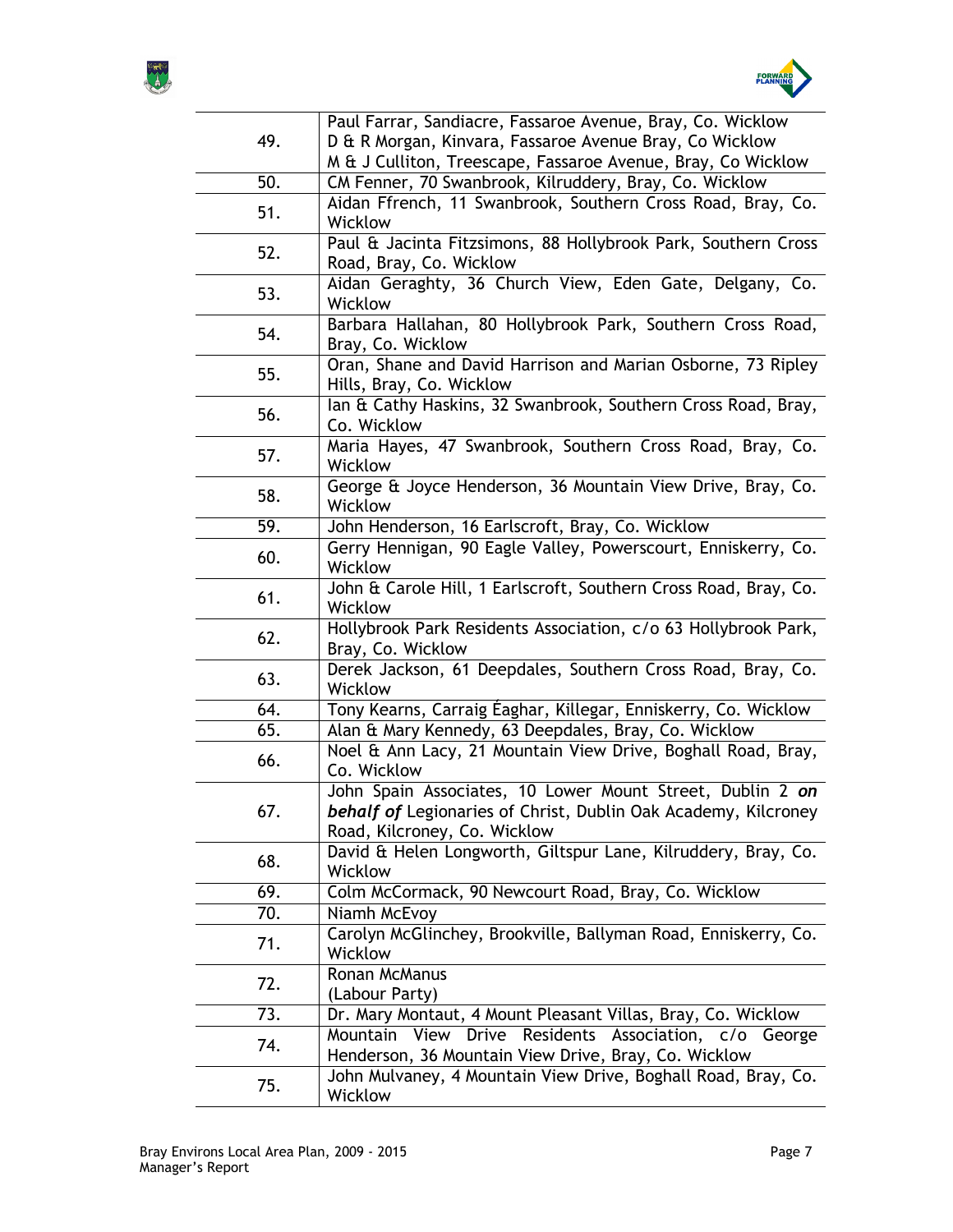



|     | PD Lane Associates, 1 Church Road, Greystones, Co. Wicklow   |
|-----|--------------------------------------------------------------|
| 76. | on behalf of Garrett Murphy, Louis Bradley, Malcolm Hill,    |
|     | Upper Dargle Road, Bray, Co. Wicklow                         |
| 77. | Paul & Joan Murray, 33 Swanbrook, Bray, Co. Wicklow          |
| 78. | Yanny Peters, Killegar, Enniskerry, Co. Wicklow              |
|     | Linda & Claude Payron, 65 Deepdales, Southern Cross Road,    |
| 79. | Bray, Co. Wicklow                                            |
|     | McGill Planning, 3 Mount Street Crescent, Dublin 2 on behalf |
| 80. | of Pizzaro Developments Ltd.                                 |
| 81. | Hazel & John Redmond, 38 Swanbrook, Bray, Co. Wicklow        |
|     | Jason Plunkett, 68 Deepdales, Southern Cross Road, Bray, Co. |
| 82. | Wicklow                                                      |
|     | Residents of Hollybrook, Bray                                |
|     | Sheila Randall & Ollie Collins, 53 Hollybrook Park, Bray,    |
|     | A O'Mahony, 151 Hollybrook Park, Bray                        |
|     | C Salmon, 152 Hollybrook Park, Bray                          |
|     | J Deady, 154 Hollybrook Park, Bray                           |
|     | M Gibbons & A McCarthy, 150 Hollybrook Park, Bray            |
|     | R Lynch, 148 Hollybrook Park, Bray                           |
|     | V Kelly, 147 Hollybrook Park, Bray                           |
|     | P Flynn, 144 Hollybrook Park, Bray                           |
|     | J Powderly, 142 Hollybrook Park, Bray                        |
|     | N Downey & M Ni Mhidhigh, 105 Hollybrook, Bray               |
|     | C Cummins & S Heffernan, 106 Hollybrook Park, Bray           |
|     | B O'Brien, 14 Hollybrook Park, Bray                          |
|     | M English, 17 Hollybrook Park, Bray                          |
|     | K Kelly, 82 Hollybrook Park, Bray                            |
|     | G Garry, 13 Hollybrook Park, Bray                            |
|     | G Owens, 12 Hollybrook Park, Bray                            |
|     | N Mc Cann, 10 Hollybrook Park, Bray                          |
|     | C Marcu, 9 Hollybrook Park, Bray                             |
| 83. | R Roche, 7 Hollybrook Park, Bray                             |
|     | M O'Toole, 6 Hollybrook Park, Bray                           |
|     | C Brophy, 5 Hollybrook Park, Bray                            |
|     | B O'Neill, 3 Hollybrook Park, Bray                           |
|     | G Dillon, 87 Hollybrook Park, Bray                           |
|     | L Osborne, 143 Hollybrook Park, Bray                         |
|     | D Knight, 137 Hollybrook Park, Bray                          |
|     | M Conroy, 136 Hollybrook Park, Bray                          |
|     | P Carroll, 135 Hollybrook Park, Bray                         |
|     | S Brophy, 133 Hollybrook Park, Bray                          |
|     | B Murphy, 131 Hollybrook Park, Bray                          |
|     | E Ryan, 129 Hollybrook Park, Bray                            |
|     | K Hickson, 93 Hollybrook Park, Bray                          |
|     | S Keogh, 87 Hollybrook Park, Bray                            |
|     | T Spivack, 90 Hollybrook Park, Bray                          |
|     | D Dehantschutter, 102 Hollybrook Park, Bray                  |
|     | J White, 86 Hollybrook Park, Bray                            |
|     | E & K Mason, 112 Hollybrook Park, Bray                       |
|     |                                                              |
|     | C Maguire, 111 Hollybrook Park, Bray                         |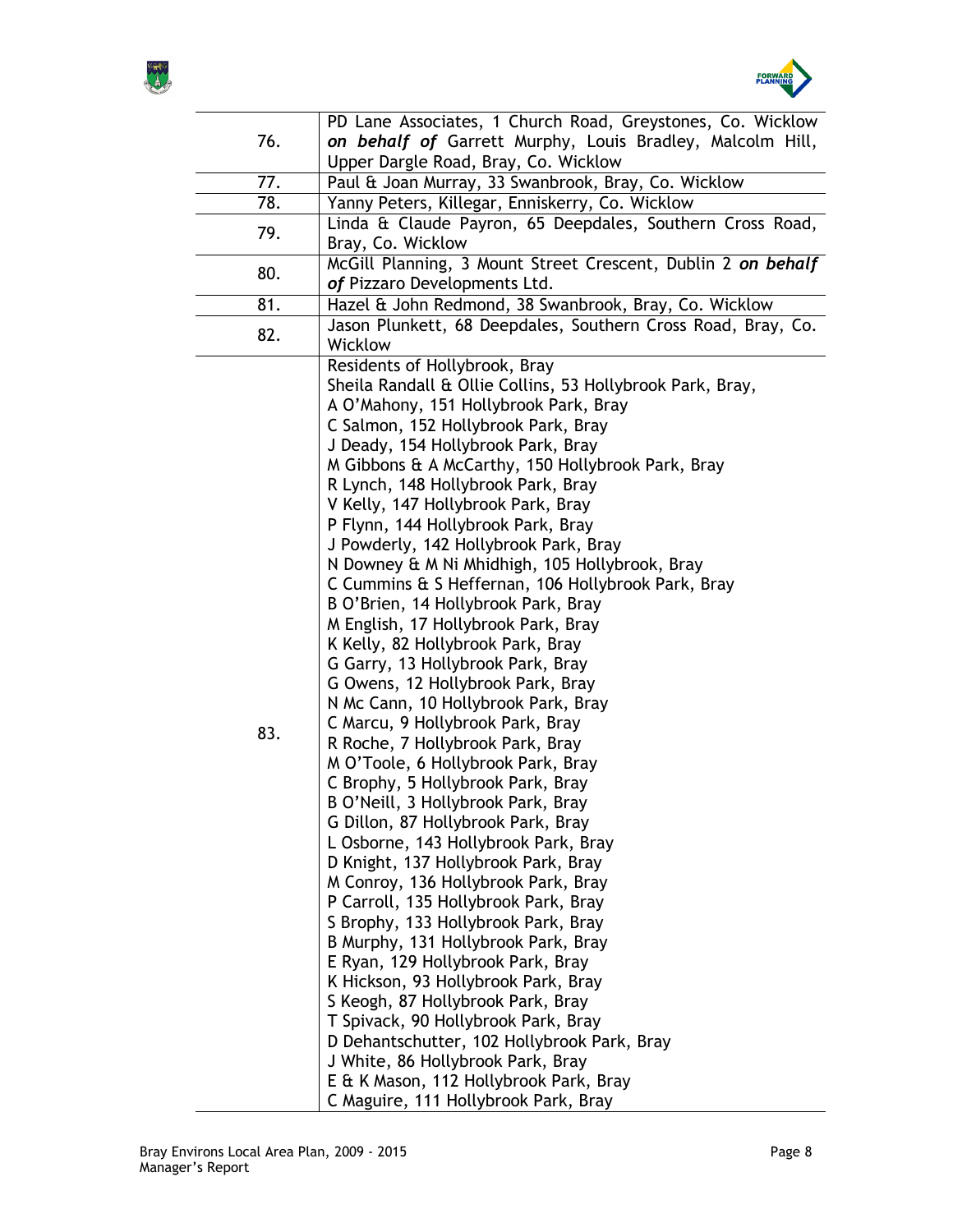



|     | G O'Connor, 114 Hollybrook Park, Bray                          |
|-----|----------------------------------------------------------------|
|     | D Monahan, 115 Hollybrook Park, Bray                           |
|     | S & J Geraghty, 124 Hollybrook Park, Bray                      |
|     | E Hickey, 117 Hollybrook Park, Bray                            |
|     | M Mooney, 119 Hollybrook Park, Bray                            |
|     | R Brandon, 120 Hollybrook Park, Bray                           |
|     | T Brett, 122 Hollybrook Park, Bray                             |
|     | K Leonard, 123 Hollybrook Park, Bray                           |
|     | L Reis, 55 Hollybrook Park, Bray                               |
|     | M Kearney, 20 Hollybrook Park, Bray                            |
|     | L Dowling, 42 Hollybrook Park, Bray                            |
|     | A Dungan, 40 Hollybrook Park, Bray                             |
|     | P Cullen, 39 Hollybrook Park, Bray                             |
|     | C Mahoney, 52 Hollybrook Park, Bray                            |
|     | N & M Costello, 47 Hollybrook Park, Bray                       |
|     | C Skerritt, 46 Hollybrook Park, Bray                           |
|     | A O'Connor, 44 Hollybrook Park, Bray                           |
|     | B & K Murphy, 98 Hollybrook Park, Bray                         |
|     | D Casey, 56 Hollybrook Park, Bray                              |
|     | I & A Lazareuco, 27 Hollybrook Park, Bray                      |
|     | G O'Malley & D Heffernan, 63 Hollybrook Park, Bray             |
|     | A Dutton, 23 Hollybrook Park, Bray                             |
|     | P McCarthy, 19 Hollybrook Park, Bray                           |
|     | D Downes, 21 Hollybrook Park, Bray                             |
|     | C Fitzgerald & S Hand, 30 Hollybrook Park, Bray                |
|     | S McGann, 18 Hollybrook Park, Bray                             |
|     | Murray O'Laoire Architects, Fumbally Court, Fumbally Lane,     |
| 84. | Dublin 8 on behalf of Roadstone (CRH Group)                    |
|     | Michelle Rogers, 1 Vale Terrace, Lower Dargle Road, Bray, Co.  |
| 85. | Wicklow                                                        |
|     | John Spain & Associates, 10 Lower Mount Street, Dublin 2 on    |
| 86. | behalf of John Ronan, Treasury Building, Lower Grand Canal     |
|     | Street, Dublin 2                                               |
|     | MJ Scarlett, Helen Donnelly & Pauline Walsh, 132 Hollybrook    |
| 87. | Park, Southern Cross Road, Bray, Co. Wicklow                   |
|     | Void                                                           |
| 88. |                                                                |
| 89. | Denis Sherlock & Jackie Gallagher, Berryfield Lane, Fassaroe,  |
|     | Bray, Co. Wicklow                                              |
| 90. | Thomas & Elizabeth Sherlock, Berryfield Lane, Fassaroe, Bray,  |
|     | CO. Wicklow                                                    |
| 91. | William B Somerville-Large, Vallombrosa, Thornhill Road, Bray, |
|     | Co. Wicklow                                                    |
|     | Swanbrook Residents Against Development of Bray South          |
|     | Environs,                                                      |
|     | Colette Tighe, 35 Swanbrook, Bray, Co. Wicklow                 |
| 92. | Caroline D'arcy, 79 Swanbrook, Bray, Co Wicklow                |
|     | Eileen Cusack, 34 Swanbrook, Bray, Co Wicklow                  |
|     | M & G Boyle, 75 Swanbrook, Bray, Co Wicklow                    |
|     | S Meagher, 61 Swanbrook, Bray, Co Wicklow                      |
|     | Lorna Mould, 61 Swanbrook, Bray, Co Wicklow                    |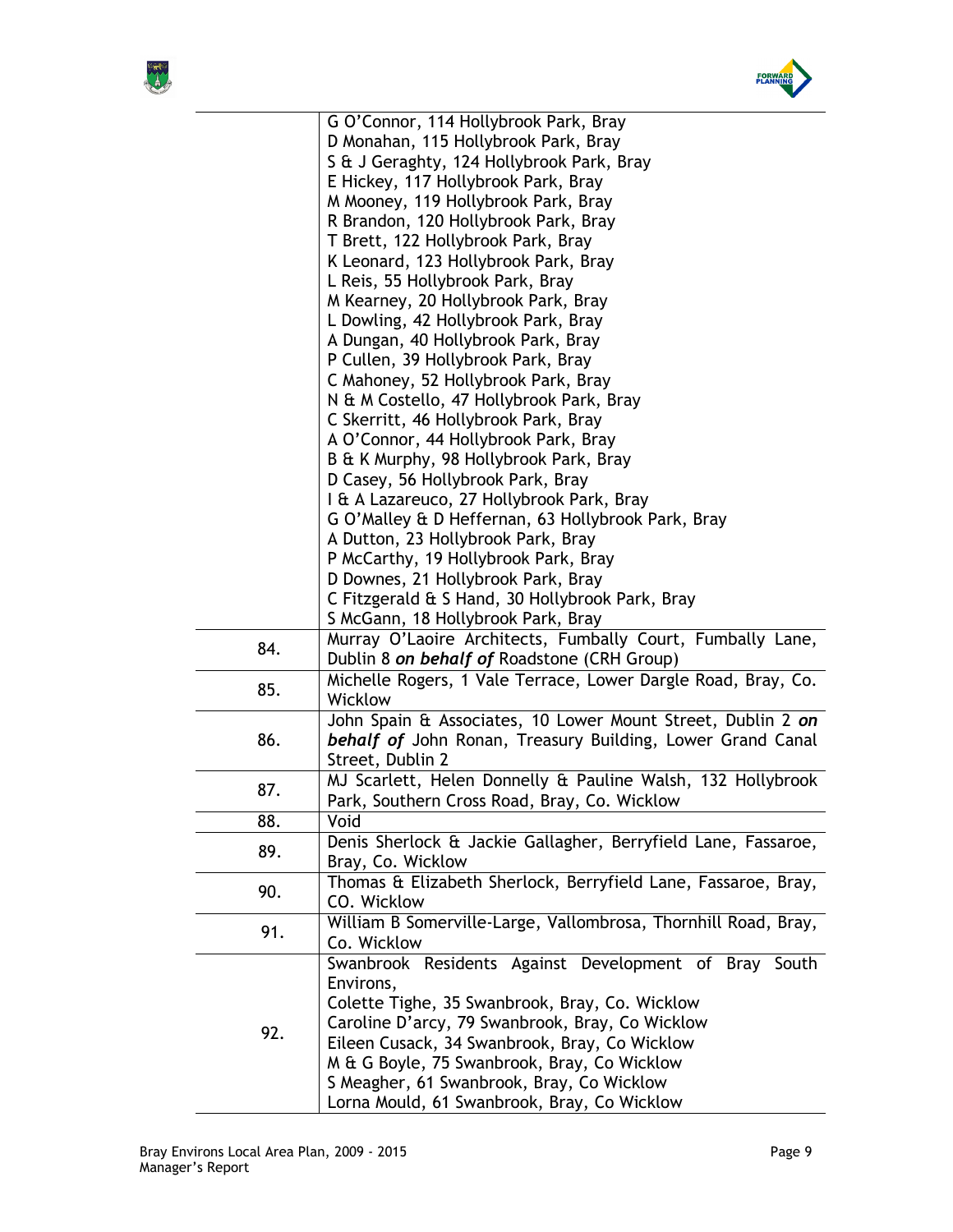



|      | P Hunter, 63 Swanbrook, Bray, Co Wicklow                       |
|------|----------------------------------------------------------------|
|      | T Hunter, 53 Swanbrook, Bray, Co Wicklow                       |
|      | F Murphy, 41 Swanbrook, Bray, Co Wicklow                       |
|      | R Donnelly, 41 Swanbrook, Bray, Co Wicklow                     |
|      | T & J Fenlon, 46 Swanbrook, Bray, Co Wicklow                   |
|      | A Garcia, 88 Swanbrook, Bray, Co Wicklow                       |
|      | K & J McAree, 74 Swanbrook, Bray, Co Wicklow                   |
|      | D McMichael, 77 Swanbrook, Bray, Co Wicklow                    |
|      | J Plunkett, 66 Swanbrook, Bray, Co Wicklow                     |
|      | K Sexton, 87 Swanbrook, Bray, Co Wicklow                       |
|      | S Bermingham, 64 Swanbrook, Bray, Co Wicklow                   |
|      | J & P Carney, 44 Swanbrook, Bray, Co Wicklow                   |
|      | M Clarke, 43 Swanbrook, Bray, Co Wicklow                       |
|      | D Clarke, 43 Swanbrook Bray, Co Wicklow                        |
|      | B Fennema, 42 Swanbrook, Bray, Co Wicklow                      |
|      | J Fenner, 70 Swanbrook, Bray, Co Wicklow                       |
|      | Dr. E Demspey, 42 Swanbrook, Bray, Co Wicklow                  |
|      | N. Downer, 40 Swanbrook, Bray, Co Wicklow                      |
|      | K Downer, 40 Swanbrook, Bray, Co Wicklow                       |
|      | H Redmond, 38 Swanbrook, Bray, Co Wicklow                      |
|      | N Redmond, 38 Swanbrook, Bray, Co Wicklow                      |
|      | L Redmond, 38 Swanbrook, Bray, Co Wicklow                      |
|      | J Redmond, 38 Swanbrook, Bray, Co Wicklow                      |
|      | L & N Thomson, 37 Swanbrook, Bray, Co Wicklow                  |
| 93.  | Tony Walker, 20 Riddlesford, Kilruddery, Southern Cross Road,  |
|      | Bray, Co. Wicklow                                              |
| 94.  | Thomas Walsh & Marie Manley, 15 Hollybrook Park, Southern      |
|      | Cross Road, Bray, Co. Wicklow                                  |
|      | Merriall Wearen, 2 Hollybrook House, Kilmacanogue, Bray, Co.   |
| 95.  | Wicklow                                                        |
| 96.  | Philip Wheatley, 8 Florence Terrace, Bray, Co. Wicklow         |
| 97.  | Luke White, 73 Deepdales, Southern Cross Road, Bray, Co.       |
|      | Wicklow                                                        |
| 98.  | Stephen Little & Associates, Latin Hall, Golden Lane, Dublin 8 |
|      | on behalf of George Wilkin, 1 Roselawn Drive, Bray, Co.        |
|      | Wicklow                                                        |
| 99.  | Y Callanan, 17 Earlscroft, Bray, Co. Wicklow                   |
| 100. | Meadhbh Durnin, 11 Earlscroft, Bray, Co. Wicklow               |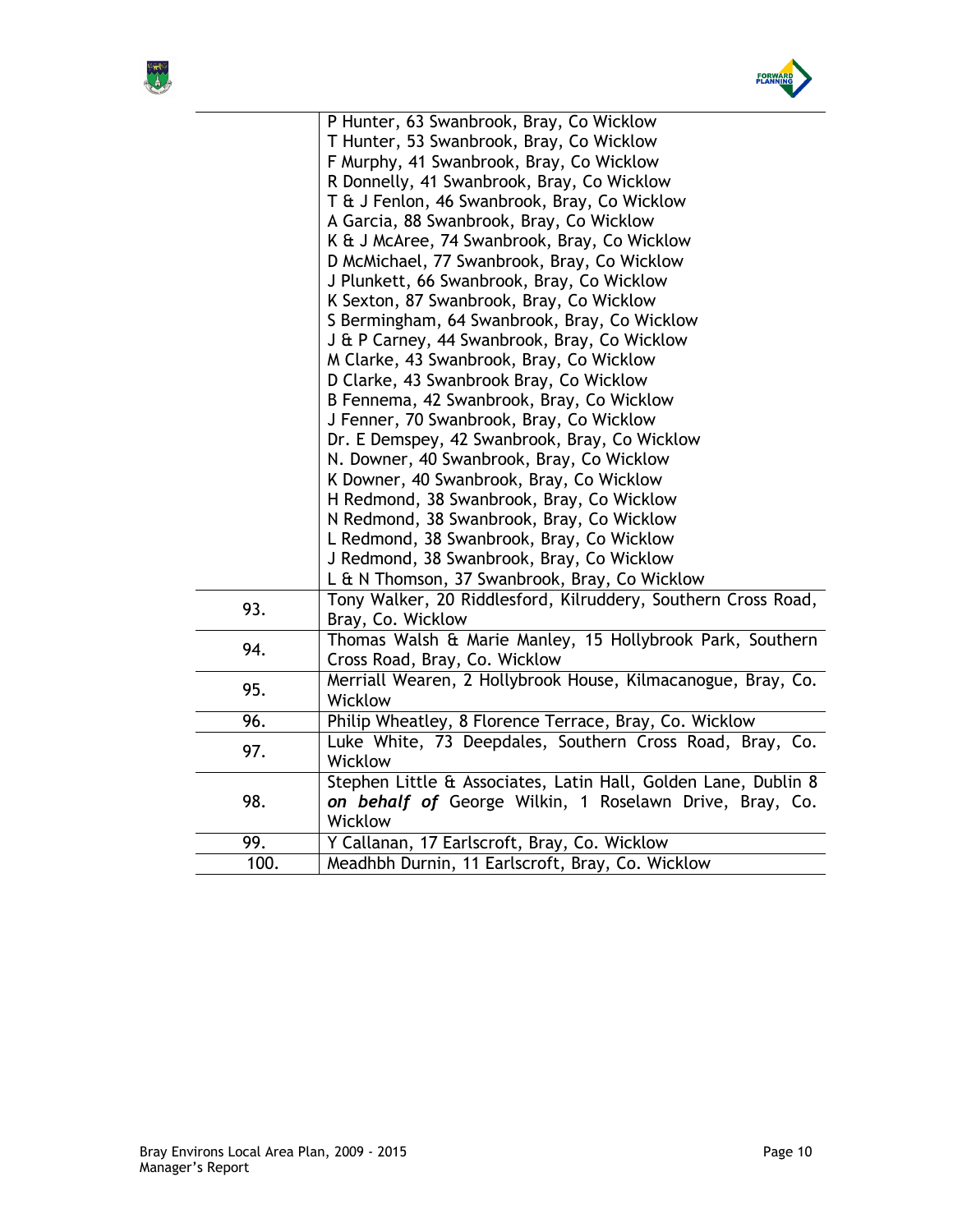



# 3.0 CONSIDERATION OF SUBMISSIONS RECEIVED

All submissions have been considered in light of the overarching purpose and scope of plan:

The purpose of the Bray Environs Local Area Plan (LAP) is to establish a framework for the proper planning and sustainable development of the Environs of Bray commensurate with it's designation as a Metropolitan Area Settlement. In accordance with such a designation, it is planned that the town be developed to a relatively large scale as part of the strategy for the consolidation of the Metropolitan Area. With the adoption of the Planning and Development Act, 2000 sustainability has been recognised as the principle of planning policy in Ireland. It envisages the balancing of economic, social and environmental aspects in order to maintain and develop a high quality of life for all stakeholders, without compromising the protection of the environment and the needs of future generations. The Local Area Plan and the future growth of the environs area will be guided by these principles.

Due to the number of similar submissions, the Managers Report on the submission to the Draft Bray Environs LAP will be by topic.

### 3.1 Main Issues Raised

| <b>Topic No. 1</b>     | <b>Proposed Zoning at Fassaroe</b>                                                               |
|------------------------|--------------------------------------------------------------------------------------------------|
| <b>Submission No's</b> | 6, 10, 13, 14, 18, 19, 24, 28, 29, 51, 53, 55, 60, 64,<br>69, 71, 72, 78, 80, 85, 89, 90, 91, 96 |

A number of issues have been raised with regard the proposed zoning of lands at Fassaroe. The main issues raised are:

- Scale of development proposed;
- Emergence of a new town;
- Coalescence of Bray & Enniskerry;
- Preliminary Zoning Study;
- Traffic Impact on N/M11 and Respective Interchanges;
- Impact of proposed retail offering at Fassaroe;
- Feasibility of proposals in current economic climate
- Visual impact;
- Landfill sites;
- Construction impacts;
- Impact on Existing Residences on Berryfield Lane;
- Provision of the Luas:
- Land Use Zoning Maps;
- Flood Risk Management;
- Developer-led Planning;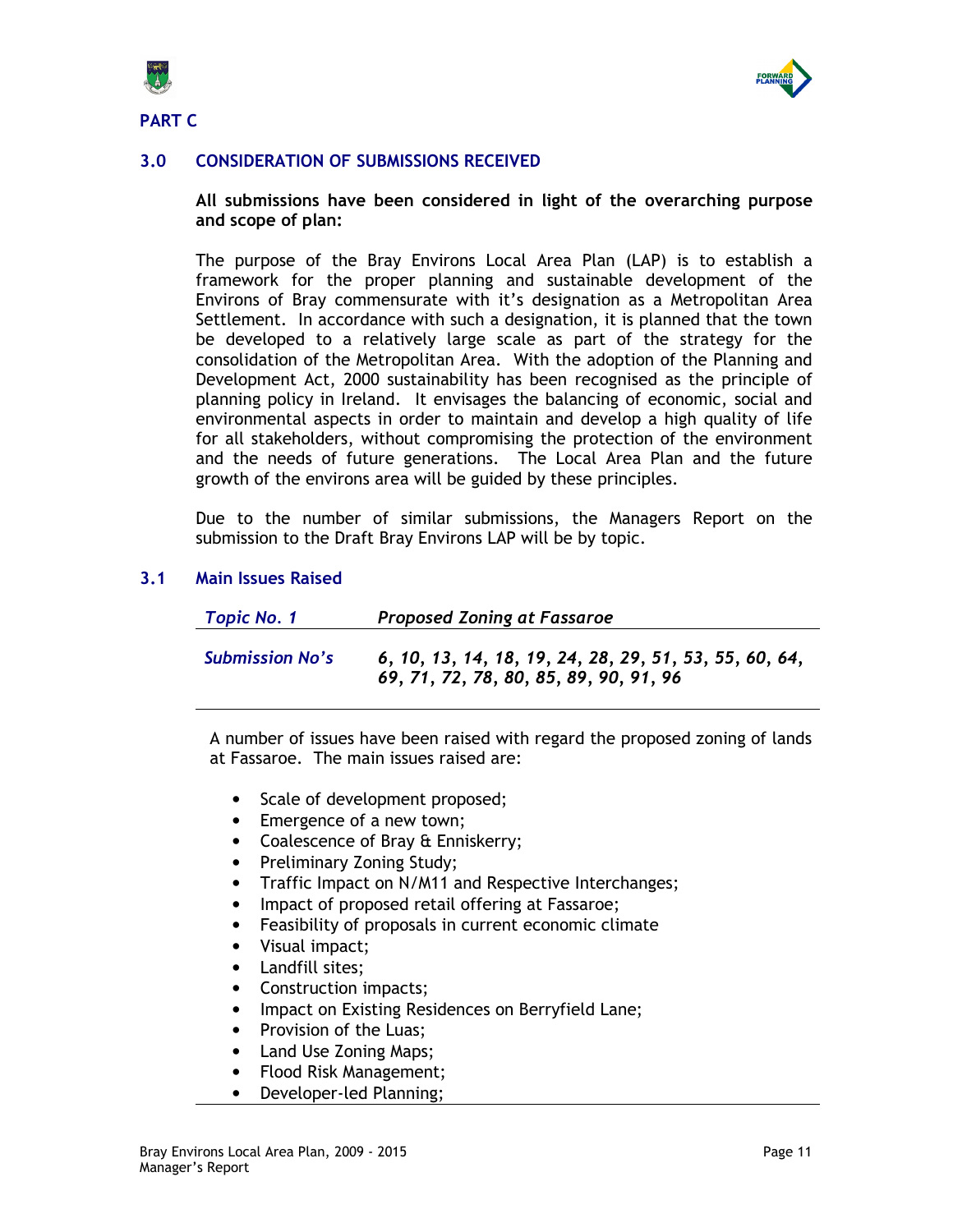



- Land Use Zoning;
- Energy Efficiency & Waste Management.

These are summarised and responded to below.

1. Scale of Development Proposed

### Summary of Issues Raised

The scale of development proposed is excessive; lower densities should be proposed.

#### Manager's Response

Bray is designated by the Regional Planning Guidelines as a Metropolitan Consolidation Town within the Metropolitan Area. This designation assumes a relative population range of between 40,000 and 100,000 by 2016. In addition to this, together with Greystones/Delgany, Bray forms a Primary Development Cluster. On this basis, it is planned that the town be developed to a relatively large scale as part of the strategy for the consolidation of the Metropolitan Area.

Furthermore, the Bray Town Development Plan projects a population for the Town Council area of 30,000 by 2010/2011 and 31,000 by 2016; the Wicklow County Development Plan projects a population for the combined town and environs area in County Wicklow of 32,012 by 2010/2011 and 35,000 by 2016; while the Bray Environs LUTS for the greater Bray Environs area including lands in Dun Laoghaire-Rathdown County Council indicates that a population of 52,500 by 2010-2011 could be accommodated subject to the transport improvements suggested.

The target population of 35,000 as set in the County Development Plan is considered the most sustainable and achievable at the present time. In 2006, the population of the town and its environs stood at close to 29,000, as recorded in the Census of that year. The shortfall to meet the population target of 2016 is therefore 6,000.

In planning for this population increase, other factors such as household size, excess factor, headroom and housing density have also been considered in the equation to account for variable in the growth rate.

In addition, higher densities are supported in national, regional and local policy where appropriate to ensure a sustainable pattern of development emerges. The application of lower densities is not in keeping with the principles of sustainable development, particularly so when such development is proposed along a reliable and efficient public transport corridor. Varying densities are proposed within the Fassaroe area, with the highest density of development proposed in closest proximity to the core, reducing as it moves outward to the edges of the zoned area.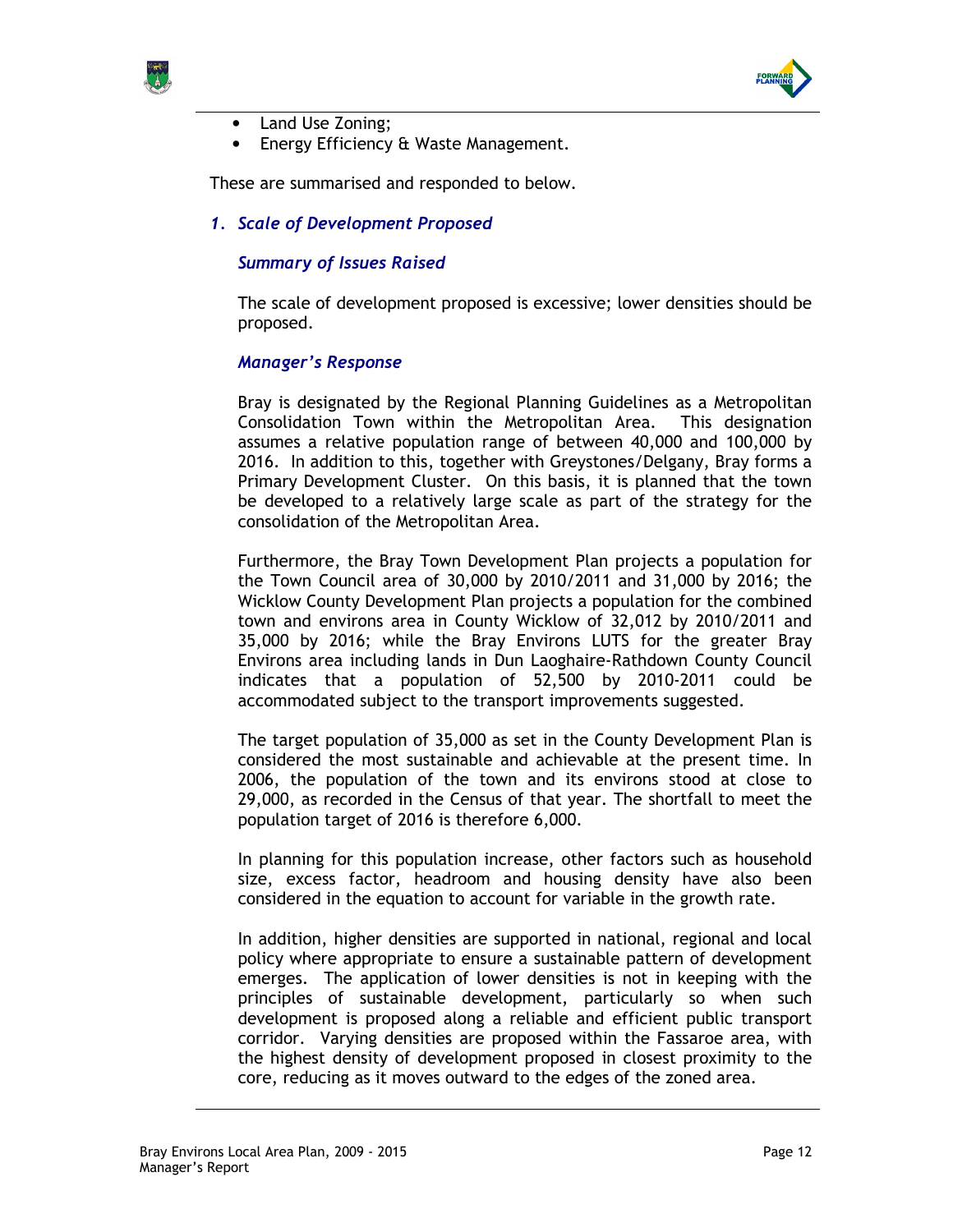



The scale of population proposed and the various densities to which development is envisaged to occur are entirely appropriate in working to achieve the population projections for the Bray area, and to ensure its designation as a Metropolitan Consolidation Town is achieved in a planned and sustainable manner.

## Manager's Recommendation

No changes proposed to the Draft LAP.

### 2. Emergence of a New Town

#### Summary of Issues Raised

The proposed development at Fassaroe will result in the emergence of a new town, separate to that of the existing town at Bray; The proposals for development will further erode the central areas of Bray town, socially and economically; no social, economic and transport links to Bray are proposed.

#### Manager's Response

The growth of Bray within the town boundary is constrained by a lack of available land, as is evidenced by the limited population growth of the town of 3.9% between 1996 - 2002 and 3.0% between 2002 and 2006. On this basis and to achieve its designated status, the majority of the future growth of the town will have to be accommodated in the Environs area, and this growth will only be achieved by zoning additional lands.

A preliminary zoning study was conducted prior to the preparation of the Draft Local Area Plan and the areas proposed for rezoning represent the most sustainable option for accommodating the town's growth.

The Fassaroe area was considered the only location within the Environs of Bray which would be suitable to accommodate a significant new population and employment opportunities. In particular, the planned extension of the LUAS to Bray and Fassaroe and its locational advantage within the Greater Dublin Area, afford the area a strategic advantage by ensuring that a new residential and working population can be sustainably development at this location.

The area between the lands proposed for zoning and the Cookstown River were not recommended for development because of the scenic, heavily wooded river valley as well as existing dwellings in the area including the Fassaroe demesne lands.

In addition, the Fassaroe area is located within the Metropolitan Area as designated by the RPGs. These lands have been zoned for development purposes in both the 1999 and 2004 County Development Plans, in clear recognition that the lands are suitable to accommodate the necessary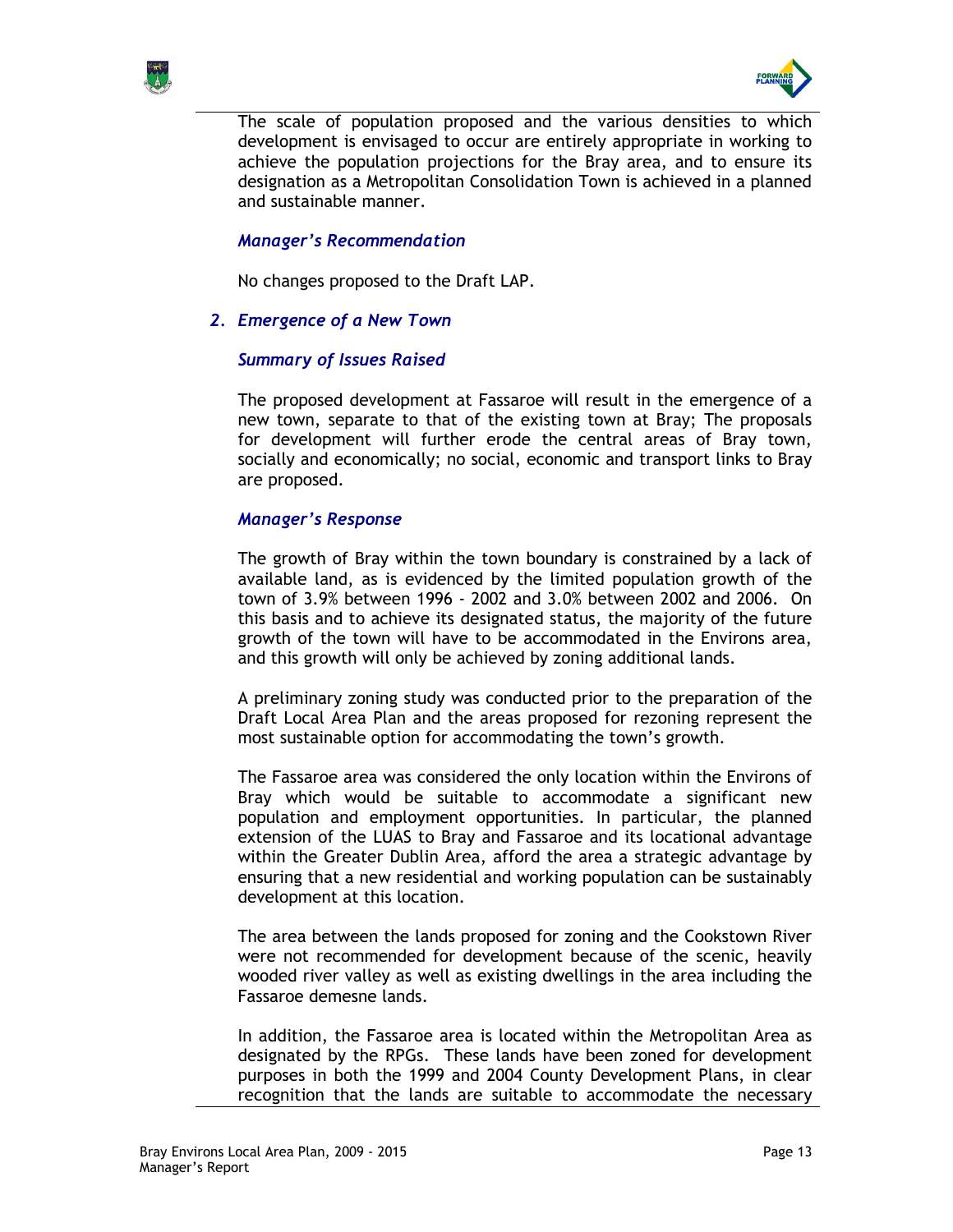



expansion of Bray Town. This was considered in more detail in Part A of the Draft Plan, Section 7.

The possibility of the area at Fassaroe emerging as a separate town to Bray was considered. However, a number of factors included in the proposal will ensure that this does not occur. For example, the extent of retail proposed will ensure that Fassaroe does not emerge as a separate town. The limited comparison retail offering will ensure Bray town remains as the local centre for such retail needs. Employment opportunities are necessary to ensure the area is sustainable and does not become a commuter settlement, lacking in any population during the day.

The proposed zonings will not detract from the central area of Bray. The proposed road and light rail network will link with the existing road network into the town, and Bray will remain as the primary local centre for additional retail, social and economic needs. Furthermore, significant development proposed for the town will ensure its social and economic growth into the future. The proposed Luas B Line extension is designed to be extended from Cherrywood to Wilford, linking to the DART in Bray, and a spur to Fassaroe will further strengthen the connectivity between Bray town and the Fassaroe sub-area.

## Manager's Recommendation

No changes proposed to the Draft LAP.

## 3. Coalescence of Bray & Enniskerry

### Summary of Issues Raised

The zoning of lands in Fassaroe represents urban sprawl and will result in the coalescence of Bray and Enniskerry.

### Manager's Response

As outlined above, the zoning of lands in Fassaroe is necessary to meet the population growth targets outlined in various policy documents. The lack of sufficient available land in Bray town prompted the preparation of a plan to facilitate this growth outside of the town boundary. The Preliminary Zoning Study that was carried out at the start of the process involved careful consideration of the issues that may emerge and Fassaroe was chosen as the most appropriate location to accommodate the development proposed. The zonings proposed represent the most compact and sustainable form of development. The green belt between the proposed zonings and the existing settlement of Enniskerry will ensure the proposed development at Fassaroe is contained within a central area, maintain its association with the existing town at Bray, while ensuring the coalescence of Bray and Enniskerry does not occur.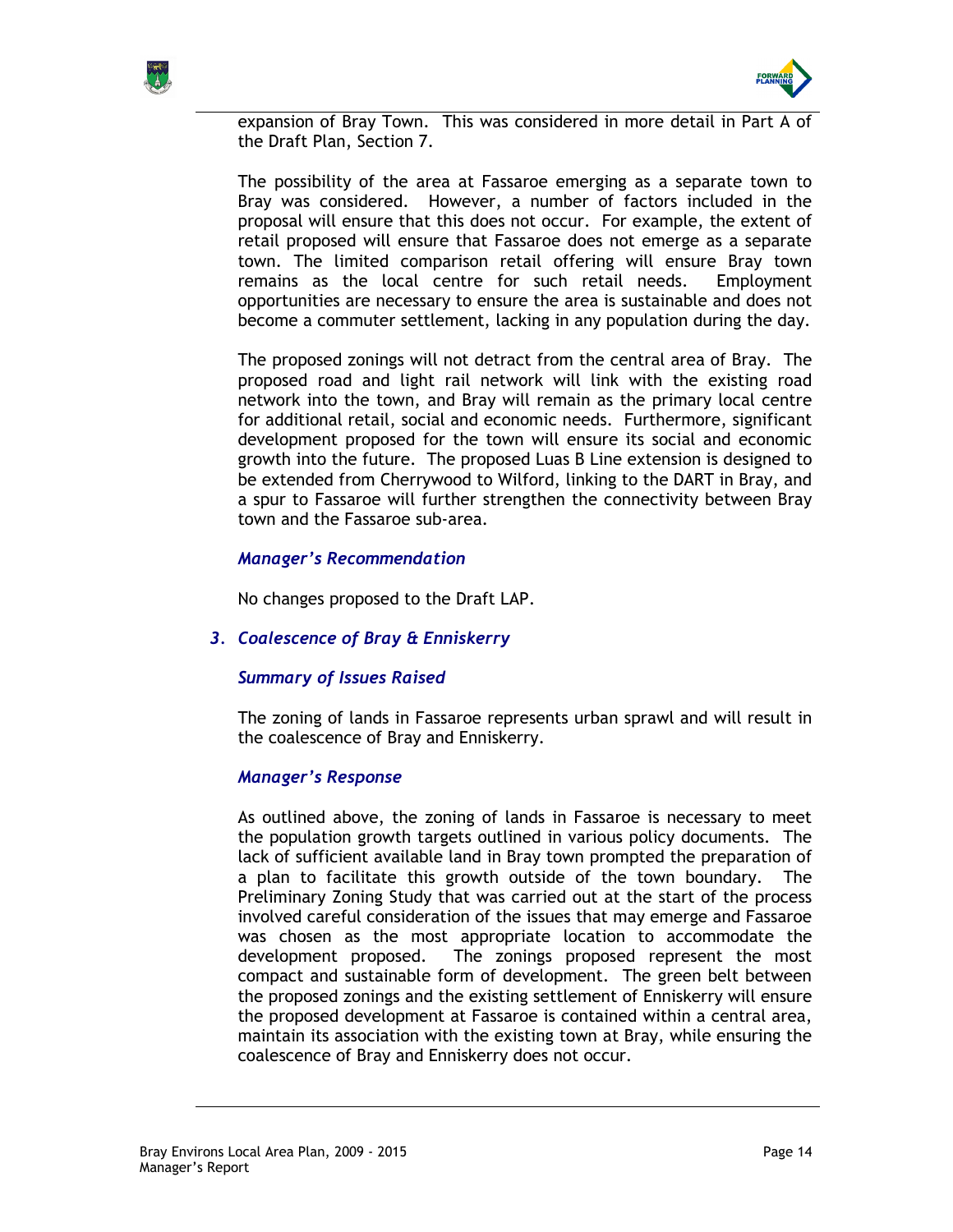



# Manager's Recommendation

No changes proposed to the Draft LAP.

4. Preliminary Zoning Study

# Summary of Issues Raised

The study area of the preliminary zoning study should be extended.

## Manager's Response

The Preliminary Study was carried out in 2006 and the areas studied were chosen on the basis of their proximity to Bray town, so as not to result in the emergence of a new town or a sprawling extension to the existing settlement of the town.

This Study looked at the Bray Environs area within the administrative areas of both Wicklow County Council and Dun Laoghaire-Rathdown County Council, and assessed the area in terms of national and regional policies with regard to population targets, settlement and transport strategies, environmental designations within the area and potential areas for future development of residential and employment uses. Given the local authority boundaries, future development zonings were restricted to the Wicklow County Council functional area.

The Study undertook a comprehensive review of national, regional and local policy guidance, including the National Spatial Strategy, the Regional Planning Guidelines for the Greater Dublin Area 2004-2016, the County Wicklow Development Plan 2004-2010 and the North Bray & Environs Land Use and Transportation Study (LUTS). The policy guidance is very clear that population growth should be resisted on greenfield sites unless these areas can be served by public transportation systems, which would reduce the reliance on the private car. Public transportation and other sustainable modes should be given precedence over the requirements of the private car in all relevant policy and decision-making.

In this regard, Fassaroe and the surrounding area is an ideal location for employment and new residential development, as it is to be served by the B2 Luas Line extending from Cherrywood with a link to the DART line at Bray.

## Manager's Recommendation

No changes proposed to the Draft Plan.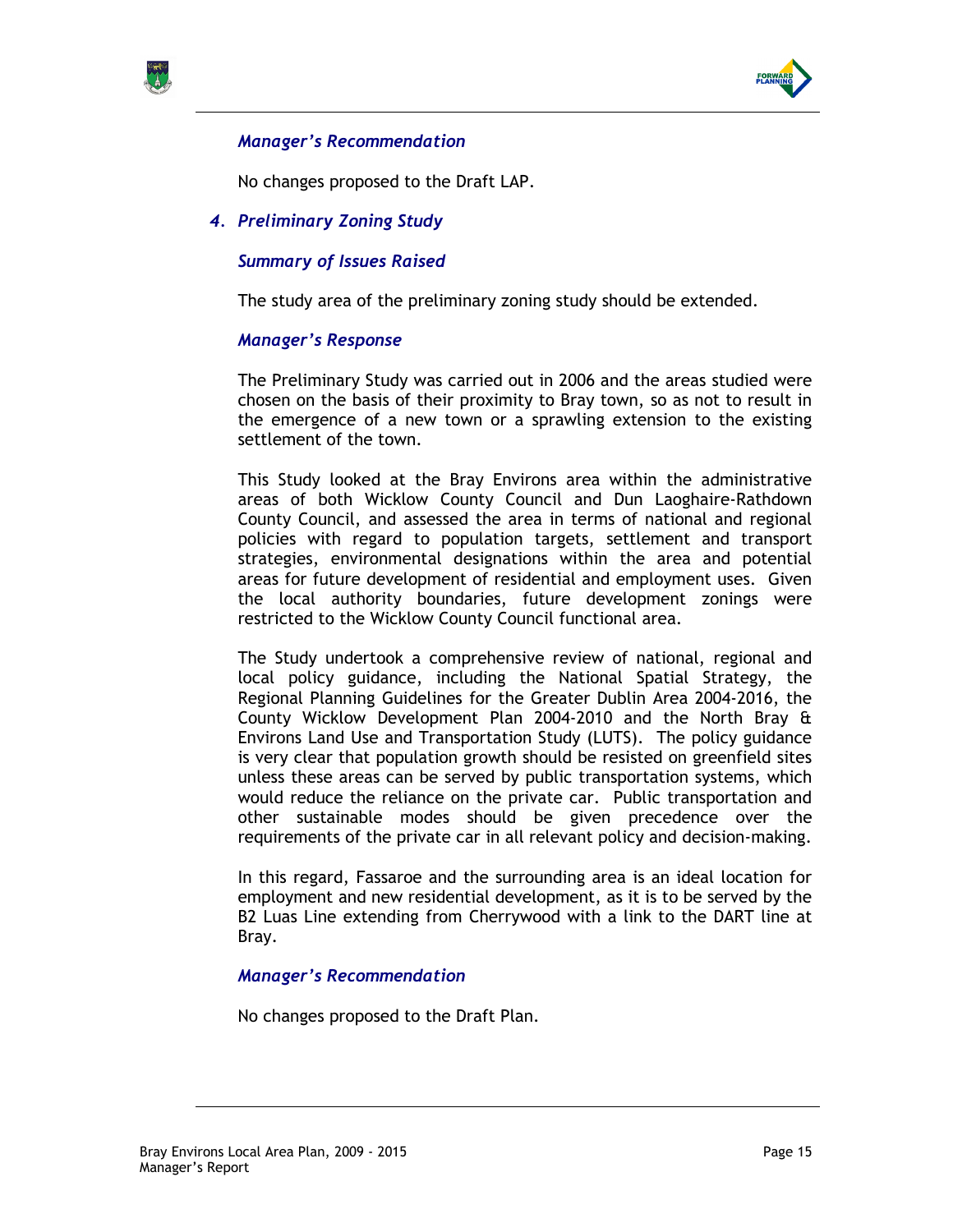



# 5. Traffic Impact on N11/M11 and Respective Interchanges

### Summary of Issues Raised

N/M11 already at capacity, no residual capacity for future development; development will have an adverse impact on the National Roads Network with local traffic using the N11/M11 for short trips; M11 needs to be widened to 6 lanes; development traffic will interfere with safety of N11; proposed Luas Park and Ride would attract further traffic from furtherafield; to the N11; proposed upgraded Fassaroe Interchange should be capable of accommodating; the proposed LAP development quantum until 2016; M11 junction alterations have not been agreed with the NRA; SI No 140 (2006) should be considered in assessing the noise impact of additional traffic; Transport Assessment and Road Safety Audit be prepared as part of each planning application.

### Manager's Response

The development of the Fassaroe area will result in a significant alteration in traffic patterns through this part of the County. Although the North Bray and Environs Land Use and Transport Study does present a framework for the delivery of a sustainable transport strategy to facilitate development of these lands, it is clear that the exact form of the strategy will require discussions with the National Roads Authority and adjacent Local Authorities.

Wicklow County Council recognises the need to protect the carrying capacity of the N11/M11 as the primary corridor connecting Dublin with Wicklow and the South East. As such, the County Council will encourage the provision of public transport proposals to accommodate capacity increases, proper consideration of pedestrian and cycle connections, and appropriate local road links where achievable which can support any proposed capacity increases or additional connectivity to the N11/M11.

Planning applications for all proposed developments which are found to be significant in terms of traffic generation will include a transport assessment and road safety audit. The scope of these assessments will be agreed with Wicklow County Council Planning and Roads Departments at the outset. All Transport Assessments will take account of the cumulative impact of all other proposed development within the LAP and the infrastructural proposals made in the North Bray LUTS. The requirement for noise assessments to be carried out will be in accordance with industry standards and agreed with the Council.

### Manager's Recommendation

Part B, Page 13 (Section 8, Traffic & Transportation) should include the following policy objective: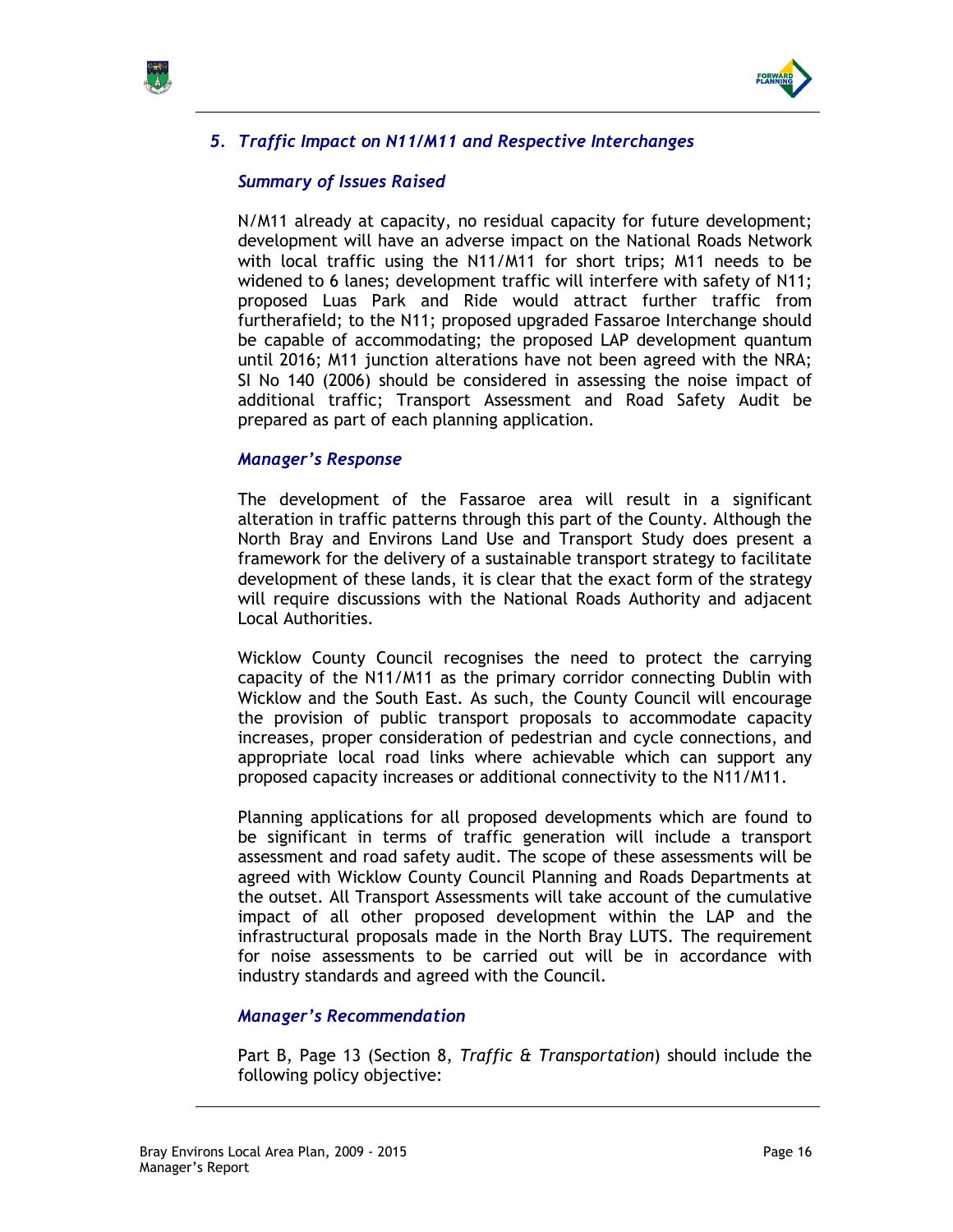



'Development proposals will be delivered in such a manner that sustainable transport principles can be supported. This will require consideration of public transport requirements, local road, pedestrian and cycle connections, and the need to protect the carrying capacity of the N11/M11 as a strategic road through the area.'

## 6. Impact of Proposed Retail Offering at Fassaroe

## Summary of Issues Raised

The amount of retail space proposed in the Fassaroe area is objected to. The Bray Retail Group does indicate it would have no objection to a 'Boghall style' shopping centre to cater for the convenience shopping needs of the future resident population.

The retail offering proposed at Fassaroe will become a rival retail scheme to that currently existing in Bray town centre.

### Manager's Response

The quantum of retail floor space proposed is informed by the Retail Planning Guidelines and the Retail Strategy for the Greater Dublin Area, 2008 - 2016, and the provisions of the Wicklow County Development Plan.

The Retail Strategy for the Greater Dublin Area (GDA), 2008 - 2016 promotes the provision of easily accessible retail facilities within a central area, supported by community and civic functions. The Retail Strategy for the GDA defines a Neighbourhood Centre as comprising a supermarket or discount food store of between 1,000 and 2,500 sq. m., with a limited range of supporting shops and retail services. The Strategy also envisages community facilities and health clinics grouped within a neighbourhood centre to create a focus for the local population. This approach is in keeping with the Retail Planning Guidelines.

Having regard to the target resident population of 7,000 persons, it is estimated that there could be available expenditure of  $c. \epsilon$ 23.5m for convenience goods and €36m for comparison goods in the plan area catchment in 2016. This equates to c. 1,600 sq. m. of convenience floor space and c. 5,500 sq. m. comparison floor space. Furthermore, the working population from within the Local Plan area and population from outside the immediate environs will also create a demand for retail and retail services. In this regard, this plan will allow for sufficient convenience retail floor space to absorb all of the convenience spend but, in order to safeguard the comparison function of Bray town, the comparison offer allowable will be limited to c. 25% of the available expenditure. This combined retail offer will then be larger than a neighbourhood centre.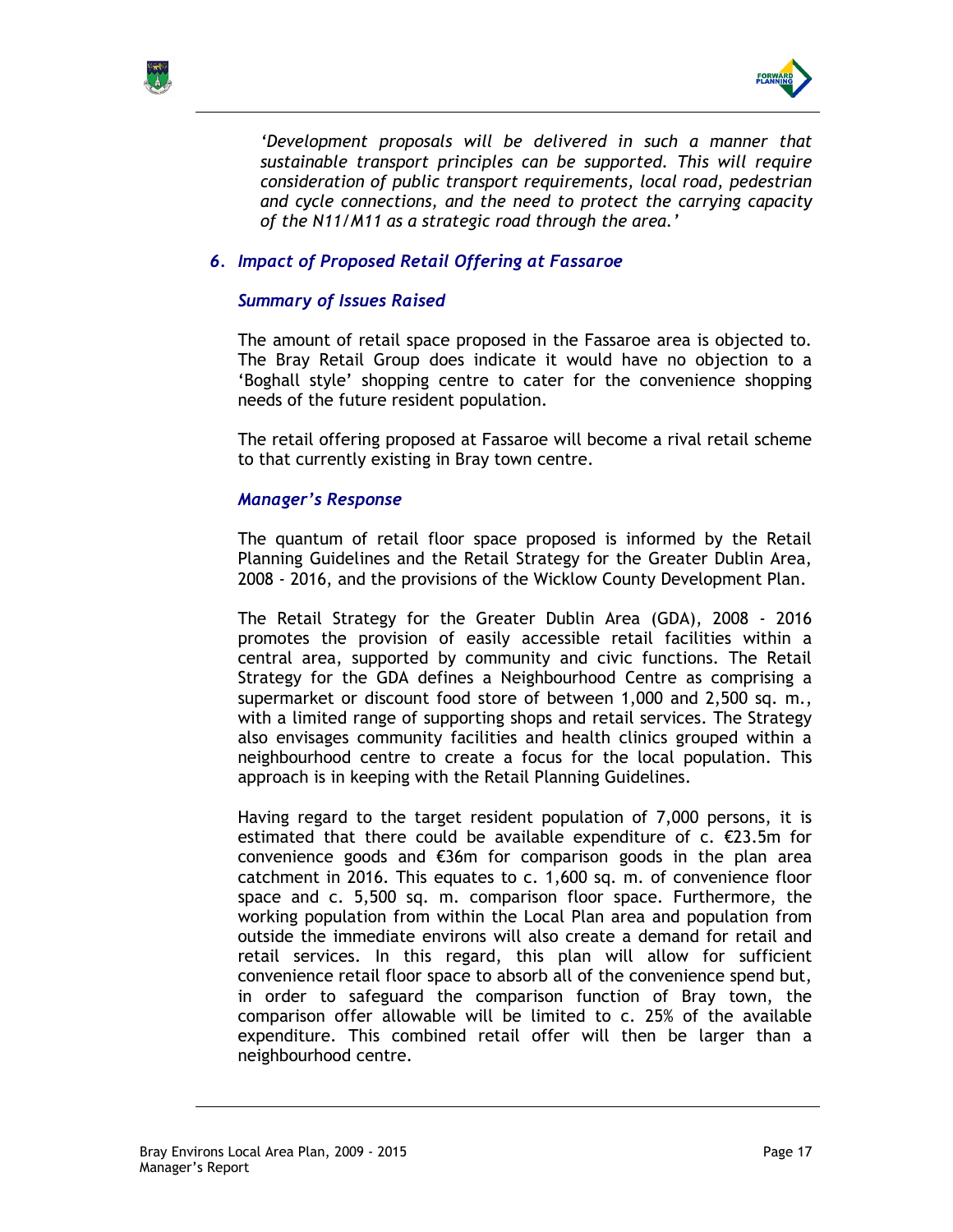



A small district centre is thus provided for within the core MU1 zone, comprising up to 4,000 sq. m. of gross retail area, of which no more than 2,000 sq. m. gross would be dedicated to convenience retailing, with the remainder made up of comparison retail/services/nonfood outlets. These are 'guideline' figures only. The final scale and breakdown on the district centre will be determined following full Retail impact Assessment and the final comparison offer allowable 'will be limited to c. 25% of the available expenditure.' (Section 6 of the Draft Plan).

In order to develop a sustainable settlement centre at Fassaroe, a level of quality retail facilities must be provided commensurate with new population levels. The provision of such facilities, particularly convenience facilities, will help establish a sustainable neighbourhood within Fassaroe, in line with the land use zoning objectives set out in this Plan and the overarching policy of reducing unsustainable travel patterns by retaining a critical mass of land use activities. Ultimately, the retail element proposed within the Plan area shall not detract from the vitality and viability of Bray Town Centre.

## Manager's Recommendation

No changes proposed to the Draft LAP.

## 7. Feasibility of Proposals in Current Economic Climate

## Summary of Issues Raised

The extent to which the proposals are feasible is questioned given the current economic climate - commitment to the Luas line, proposed development and the demographic projections are questioned in this context.

## Manager's Response

Regardless of the current economic climate and the uncertainty of commitment of the various stakeholders to proceed with development, it is necessary to provide a framework for the orderly and sustainable development of the area. The Council is anxious to ensure a plan-led approach to the development of this area. It is intended that the longterm vision articulated by the Plan will give a degree of continuity and certainty to the future development of the Plan area. The proposed Luas line is in planning and on schedule. In this context, short to medium term events are not critical.

### Manager's Recommendation

No changes proposed to the Draft LAP.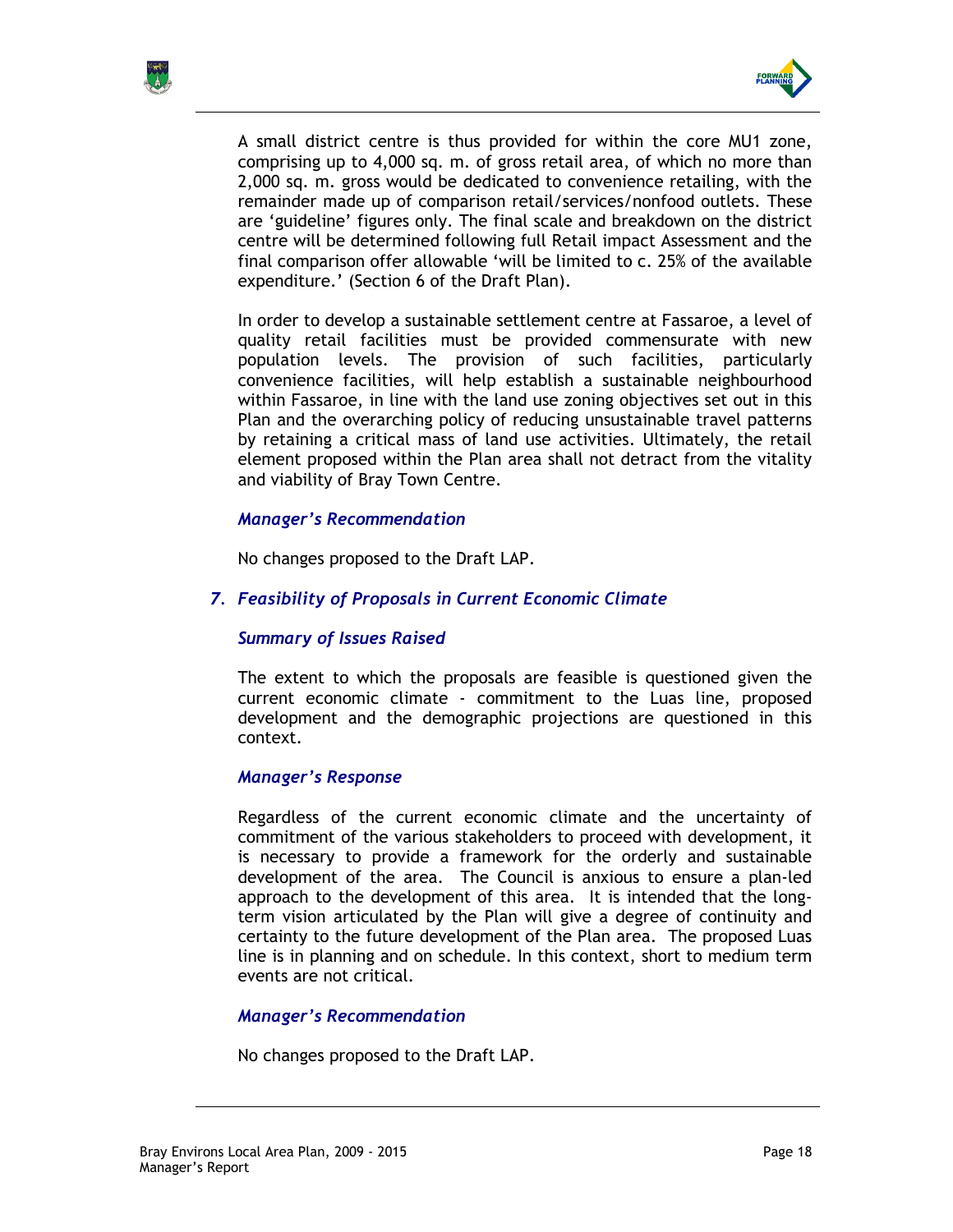



## 8. Visual Impact

## Summary of Issues Raised

The resultant development will have a negative visual impact on this part of Bray and on an Area of Outstanding Natural Beauty; the River Dargle needs to be protected; need to protect elevated areas and important views from development.

## Manager's Response

It is recognised that the Environs of Bray is an environmentally sensitive area, particularly in the context of existing and numerous environmental designations, protected views etc. For this reason, a Preliminary Zoning Study was carried out to identify the most appropriate areas that Bray could potentially expend into. Fassaroe was identified as an appropriate area for potential development.

Any potential threat to the visual and environmental amenity of the area will be assessed at planning application stage in accordance with the strict regulations in force under European and Irish law, national and regional policy, and the policies and objectives of the County Development Plan and this LAP.

### Manager's Recommendation

No changes proposed to the Draft LAP.

### 9. Landfill Sites

### Summary of Issues Raised

Landfill Sites need to be considered in terms of potential for leachate and contaminated soil etc.; there is a need to indicate the old landfill sites in Fassaroe and mitigate against any adverse impact of development on those sites.

### Manager's Response

Wicklow County Council is aware of the presence of disused landfill sites in Fassaroe. During the preparation of the Local Area Plan, the presence of these sites informed the various land use scenarios presented for consideration, including a Strategic Environmental Assessment of the sites. The land use zonings proposed in the Draft Plan represent the best option to mitigate against any adverse impacts on local residents, and include such land uses as open space.

Regardless, it is the responsibility of developers to ensure that no risk to human or environmental health occurs during development or occupation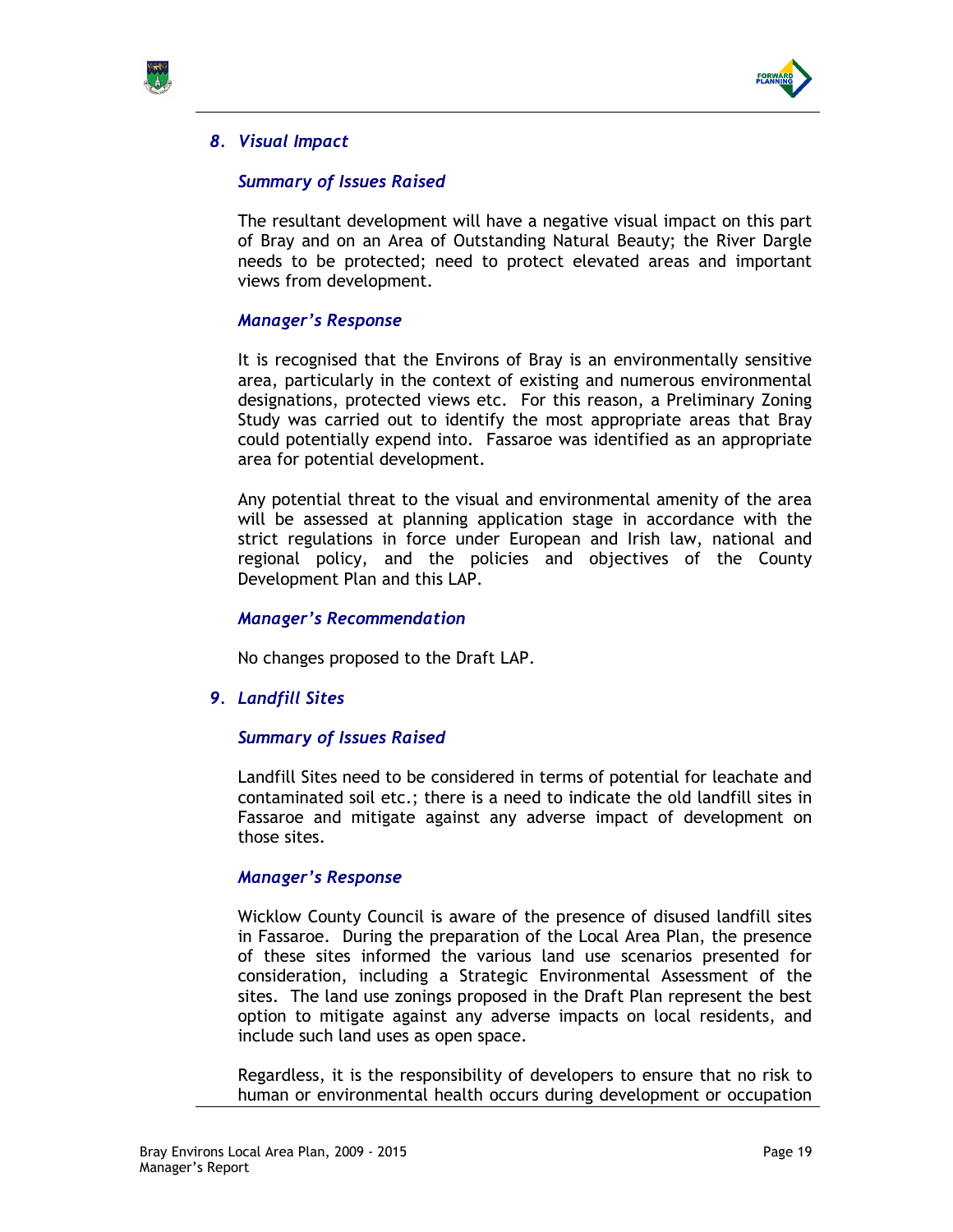



of lands at Fassaroe. Measures to ensure no that there are no environmental or human risks, including all mitigation measures must be demonstrated when applying for planning permission, which will be carefully assessed by Wicklow County Council during the development control process. A specific objective in this regard should be included in the Draft Plan to make developers aware of their responsibility in this matter.

## Manager's Recommendation

Part B, Page 15, Waste and Surface Water, of the Draft Plan should be modified to include the following specific objective:

'Planning applications for development on or adjoining disused landfill sites must be accompanied by a comprehensive report outlining the content of the sites and any mitigation measures where appropriate to be implemented to ensure the protection of human and environmental health during the construction and operation of the proposed development.'

## 10. Construction Impacts

## Summary of Issues Raised

The impacts associated with construction are a cause for concern.

### Manager's Response

Construction impacts are of a temporary nature and Wicklow County Council will ensure that mitigation measures and best practice are implemented to reduce the potential for adverse impacts on existing residents and future users of land in the area. These measures will be implemented by way of conditions attached to any grants of planning permission that may be issued.

### Manager's Recommendation

No changes proposed to the Draft LAP.

### 11. Impact on Existing Residences on Berryfield Lane

### Summary of Issues Raised

Houses on Berryfield Lane should be zoned R1.

### Manager's Response

It is noted that a discrepancy exists in the Local Area Plan mapping (Map No. 4) in this context. The discrepancy that exists is a variance in zoning of the existing residences on Berryfield Lane between 'MU2' and 'OS'.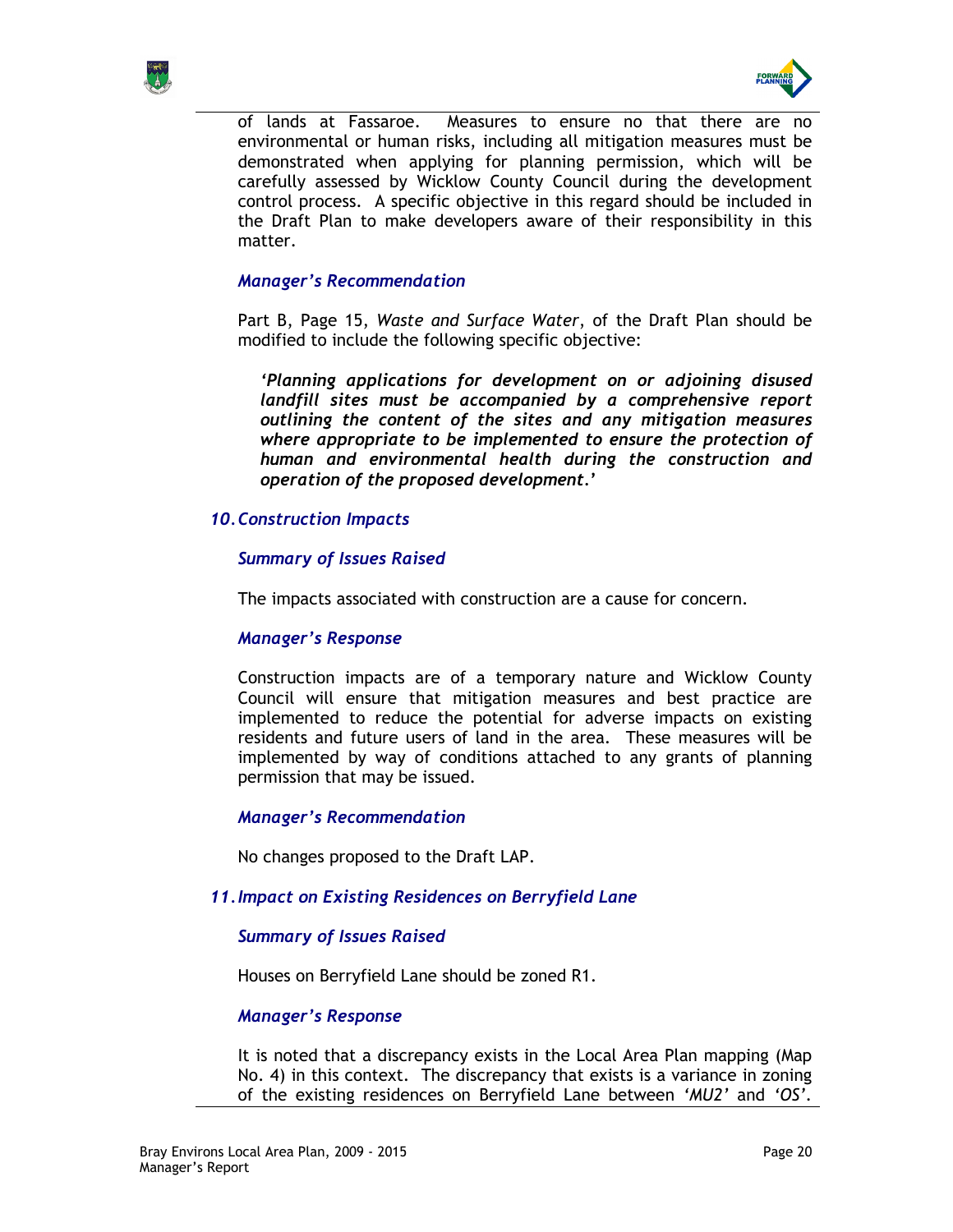



This submission is noted.

To change the zoning would limit the scope of the existing residents to develop their lands. Section 4 of the Draft Plan sets out the objective 'To protect existing residential amenity within the Plan area.'

## Manager's Recommendation

No changes proposed to the Draft Plan.

## 12. Provision of the Luas

## Summary of Issues Raised

The proposed Luas line should go into Bray, not Fassaroe, and therefore link up with the DART Line; the line should be operational prior to any development being occupied; a shuttle service should be provided between Luas and train station; timetables should be provided.

## Manager's Response

The alignment of the Luas line is a decision to be made by the Railway Procurement Agency (RPA). As part of the route selection process, Wicklow County Council advised the RPA that the Luas Line B2 linking Bray town to the DART with Fassaroe was imperative.

The emerging preferred route for the line (Luas Line B2) splits at the proposed stop at Old Connaught with one line proceeding to Fassaroe and the other proceeding to Bray town, linking up with the DART at Bray DART Station.

The proposed alignment of the line into Fassaroe has emerged as a result of extensive consultation between the RPA, stakeholders, Wicklow County Council and the general public. The alignment of the line into Fassaroe represents the best option in terms of the proposed growth of Bray, the proposed development of Fassaroe to accommodate this projected population while fostering connectivity between the two settlements.

It is not considered appropriate that the Luas is provided prior to the occupation of any development, as this would lead to the provision of expensive infrastructure with no customers.

The timing of the provision of key infrastructure including the Luas is considered in the Implementation Strategy. Section 14.0, Phasing & Implementation, clearly states:

'The implementation of the plan shall be on a phased basis in the form of master planning best practice at Development Management stage for both Fassaroe and Kilruddery. The purpose of the masterplan approach is to comprehensively address the complexity of plan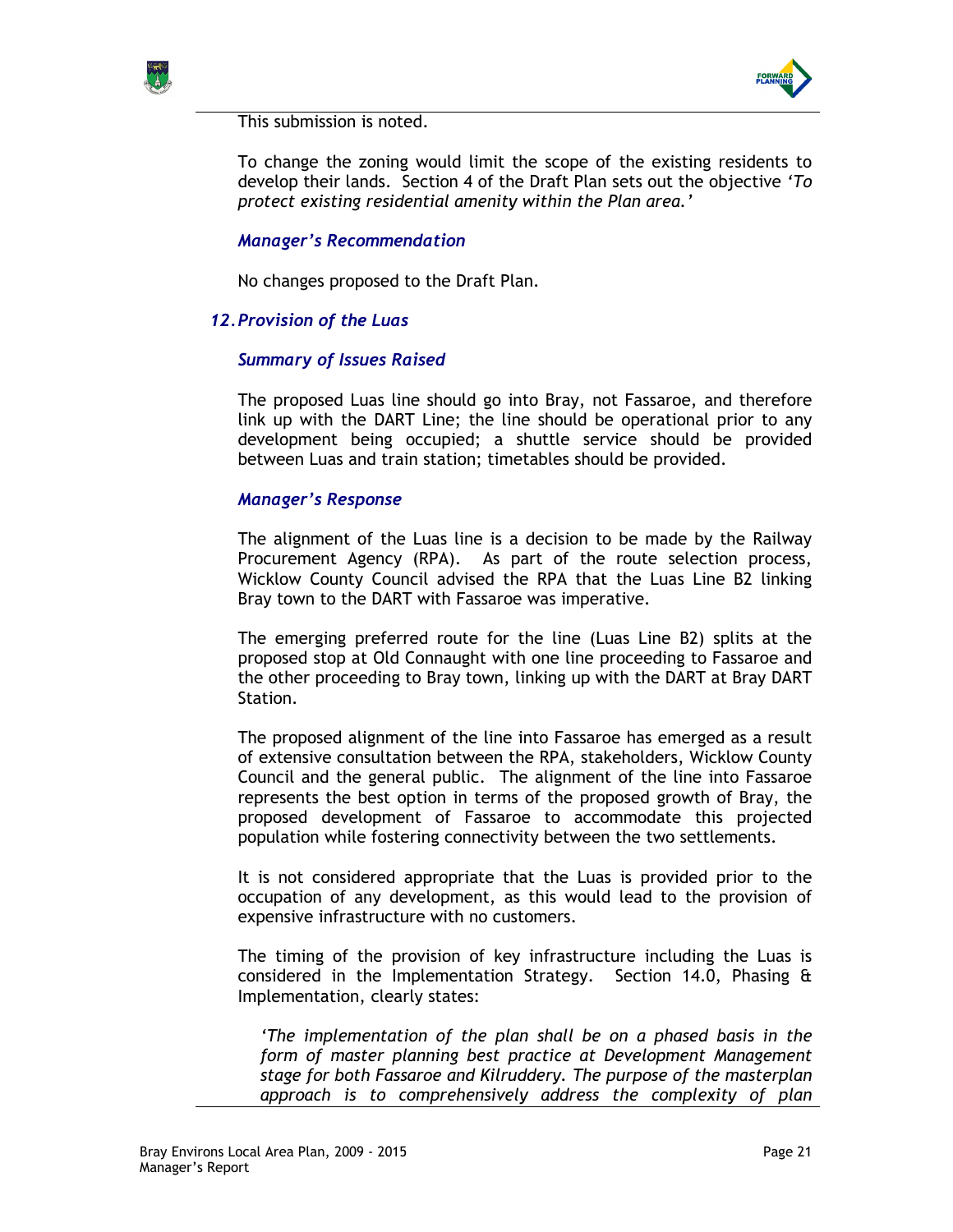



elements, their interaction relationships and interdependency in a coherent overarching manner…

The development of the Fassaroe area shall be in accordance with an overall masterplan for the area and address the development of the sectors as indicated. The plan shall detail the development of an agreed first phase and shall include major infrastructural detail for the remaining phases/sectors. This shall ensure the development of economic, social, natural and built environmental sustainable development patterns.'(Part B; Page 24)

However, a specific reference to the Luas in the implementation section is considered appropriate in order to avoid any doubt in this regard.

The provision of Luas timetables is the responsibility of the Railway Procurement Agency (and will likely not be determined until the operational stages), and is not appropriate to a land use plan.

## Manager's Recommendation

The Implementation Strategy should include a specific reference to the Luas:

'The development of the Fassaroe area shall be in accordance with an overall masterplan for the area and address the development of the sectors as indicated. The plan shall detail the development of an agreed first phase and shall include major infrastructural detail for the remaining phases/sectors. This shall ensure the development of economic, social, natural and built environmental sustainable development patterns. The provision of the Luas including its construction schedule shall be included in the Masterplan, including agreed phasing.'(Part B; Page 24)

## 13. Land Use Zoning Maps

### Summary of Issues Raised

Maps need to show where the proposed road network connects with the existing.

### Manager's Response

The existing road network and its linkages within the Plan area are clearly shown on the zoning maps published in association with the Draft LAP. The linkages between the existing network and the proposed infrastructure, in particular the proposed link road around the proposed core area of Fassaroe are shown in sufficient detail on the relevant Land Use Zoning Map (Map No. 4).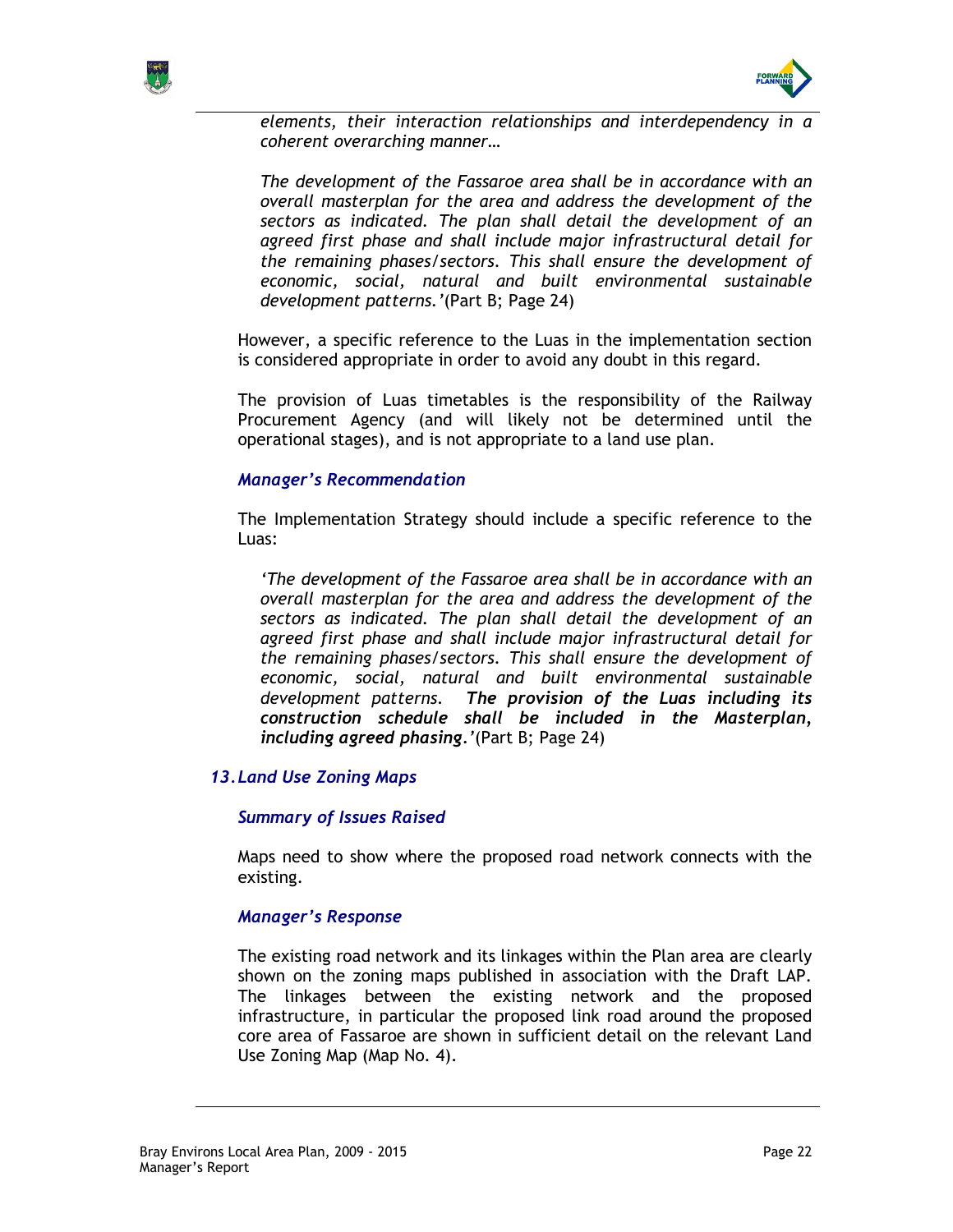



### Manager's Recommendation

No changes proposed to the Draft Plan.

# 14. Flood Risk Management (Fassaroe)

## Summary of Issues Raised

A Flood Management Plan should be prepared.

## Manager's Response

All planning applications for development will be assessed in accordance with the draft guidelines for managing flood risk as published by the Department of Environment, Heritage and Local Government ('The Planning System and Flood Risk Management') and the adopted guidelines as and when appropriate.

Policy W7, Chapter 9 of the County Development Plan also applies, which requires developers to show the measures they will take to minimise flood risk to the satisfaction of the Council. Policy WS2 of the County Development Plan indicates the intention of the Council to promote development in accordance with the recommendations of the Greater Dublin Strategic Drainage Study.

In addition, the Draft Plan requires that all proposals for development be accompanied by an assessment of flood risk:

'Implement strict surface water discharge allowances from proposed development sites and encourage the use of attenuation measures to reduce surface water run-off from proposed development sites, to reduce the cumulative loading on the surface water network.'

'Ensure that applications for a development are supported by a flood risk assessment where possible flood risk is identified.' (Part B; Page 15)

### Manager's Recommendation

A new policy objective should be included in Section 9.0, Public Infrastructure, regarding consideration of the Draft Guidelines on Flood Risk Assessment as follows:

'All applications for development should have regard for the draft guidelines for managing flood risk as published by the Department of Environment, Heritage and Local Government ('The Planning System and Flood Risk Management') and the adopted guidelines as and when appropriate.'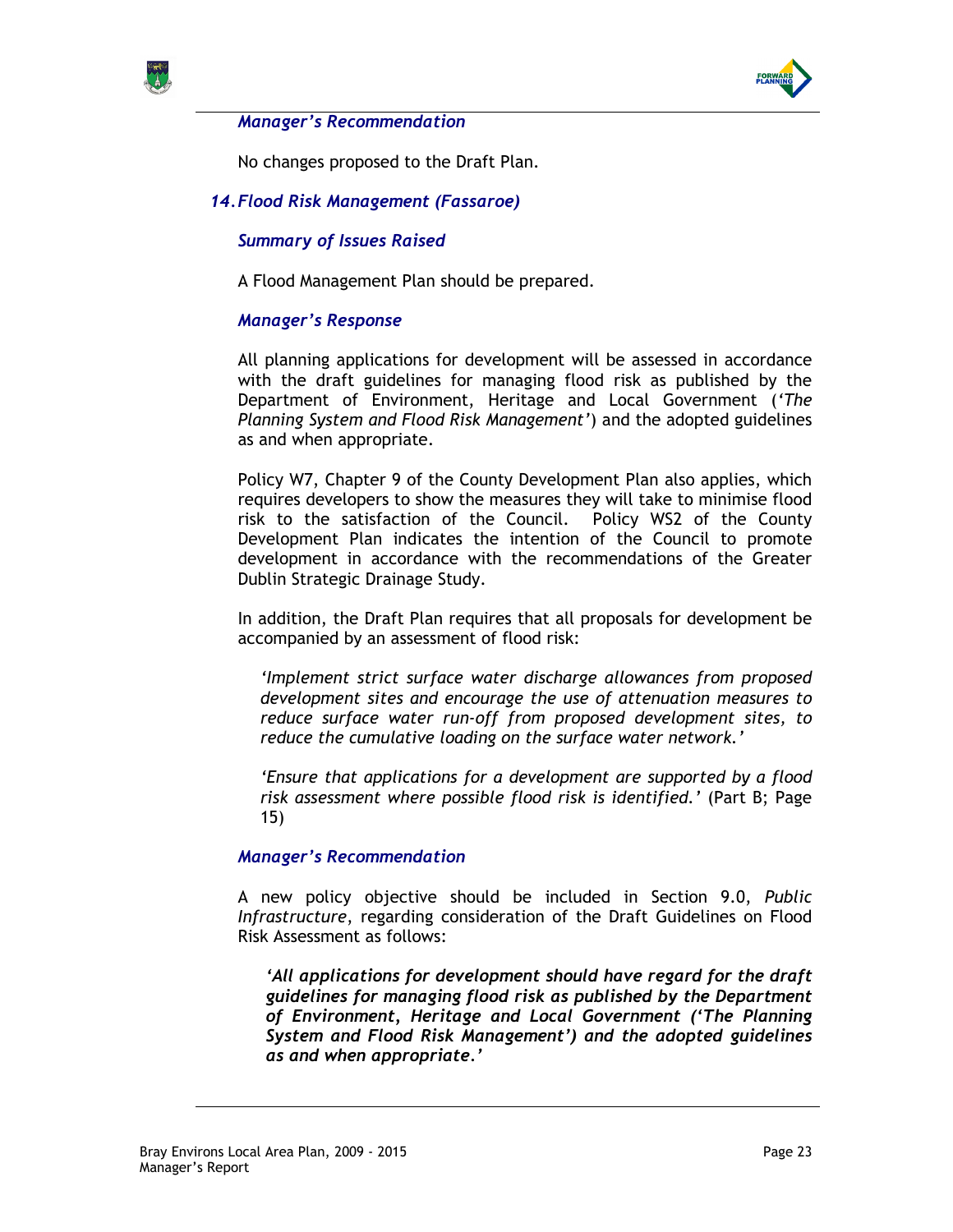



## 15. Developer-led Planning

## Summary of Issues Raised

The Plans represent developer-led planning.

#### Manager's Response

On the contrary, this Plan springs from the policies of the National Spatial Strategy and Regional Planning Guidelines, especially the latter which designates Bray as a Metropolitan Consolidation Town with an indicative population of 40,000 - 100,0000 people.

The provisions of the Draft LAP and the policies and objectives therein represent the most orderly and sustainable approach to the anticipated growth of Bray Environs into the future, following extensive consultation with stakeholders, other interested bodies, and the general public. The Plans proposed represent the most sustainable approach to the development of the Plan area based on national, regional and county planning policy and guidance, and the concerns and opinions expressed during the course of preparing the draft Plan.

The policies and objectives of the Plan have not been unduly influenced by any developer or stakeholder in the area over any other, and it is the belief of Wicklow County Council that the Plan has been prepared in the most transparent manner possible and in accordance with the requirements of the Planning & Development Acts, 2000-2007.

### Manager's Recommendation

No changes proposed to the Draft LAP.

### 16. Land Use Zoning

#### Summary of Issues Raised

Land Use Zoning - residential should be moved closest to boundary with Bray town; too much 'E' zonings.

### Manager's Response

The zonings proposed as part of the Draft LAP within the Fassaroe area are justifiable in line with the principles of sustainable development. The proposed land use zones allow for mixed use, including residential development, within the core area of Fassaroe, with more distinct zones of land use on the boundary. These zones represent a sustainable approach to development, thereby ensuring a critical mass to sustain the retail, leisure/recreational, employment and transport uses proposed. The integration of the various land uses and their dependence and support of each other is critical to ensure a sustainable development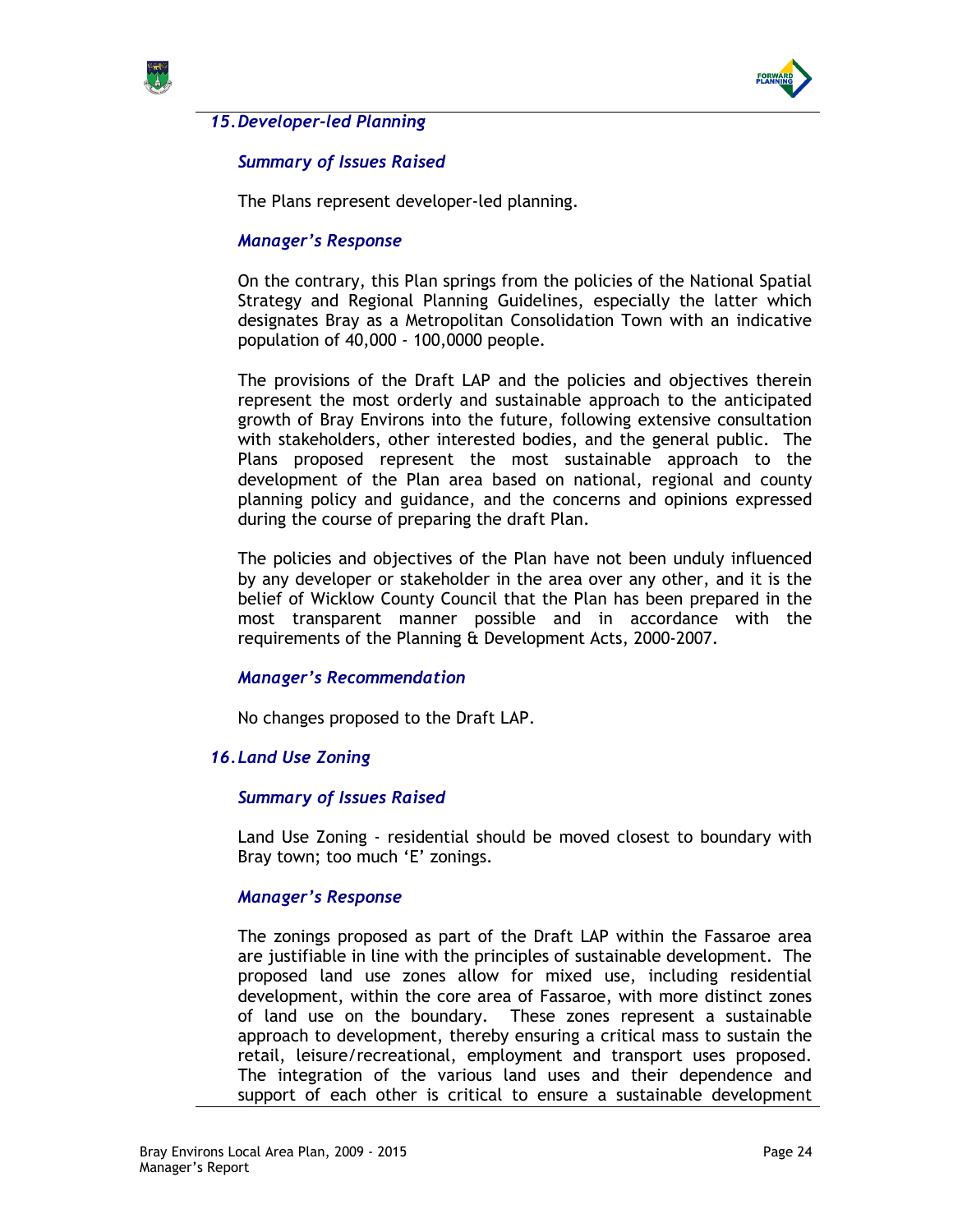



emerges in this location. To move the residential zones to the boundary with Bray would lead to the disjointed development of the Fassaroe area to the detriment of the sustainable mixed use concept.

The RPGs set out an appropriate jobs ratio for the Greater Dublin Area. The jobs ratio is the total number of jobs divided by the labour force and is used to measure the sustainability of settlements. The RPGs, published in 2004, indicates a jobs ratio of 0.59 for Wicklow County. The Guidelines recommend a minimum jobs ratio of 0.64 by 2010 and 0.7 by 2020. In order to achieve these targets, it is necessary to provide for more economic and employment development to ensure a greater provision of jobs in the County and closer to where people live.

In this context, the number of employment zones proposed is appropriate and has been informed on the basis of extensive calculations which indicate an appropriate employee to resident ratio. The extent of employment proposed is critical to sustain both the resident population and services, and avoiding the creation of a commuter suburb.

## Manager's Recommendation

No changes proposed to the Draft LAP.

## 17. Energy Efficiency & Waste Management

### Summary of Issues Raised

The energy efficiency standards of Bray Town Council should be included as part of the policy objective for sustainable development; Zone  $E'$ should provide for 'green waste and timber recycling'; a policy objective should be included:

'To provide for a green waste and timber recycling centre.'

### Manager's Response

Section 10.4.6.2, Energy Conservation, of the Bray Town Development Plan sets out its intention to '… promote a culture of energy conservation in its own activities and in the provision of services.' In addition, section 3.5.4 states that it is the policy of the Council to promote sustainable building design incorporating the use of materials that optimise the energy efficiency of the structure.

Under Variation 1 of the Town Development Plan, adopted in November 2007, the Council introduced a series of measures to improve the energy performance of new developments:

- Encourage responsible environmental management in construction.
- Promote sustainable approaches to housing developments through spatial planning, layout, design and detailed specification.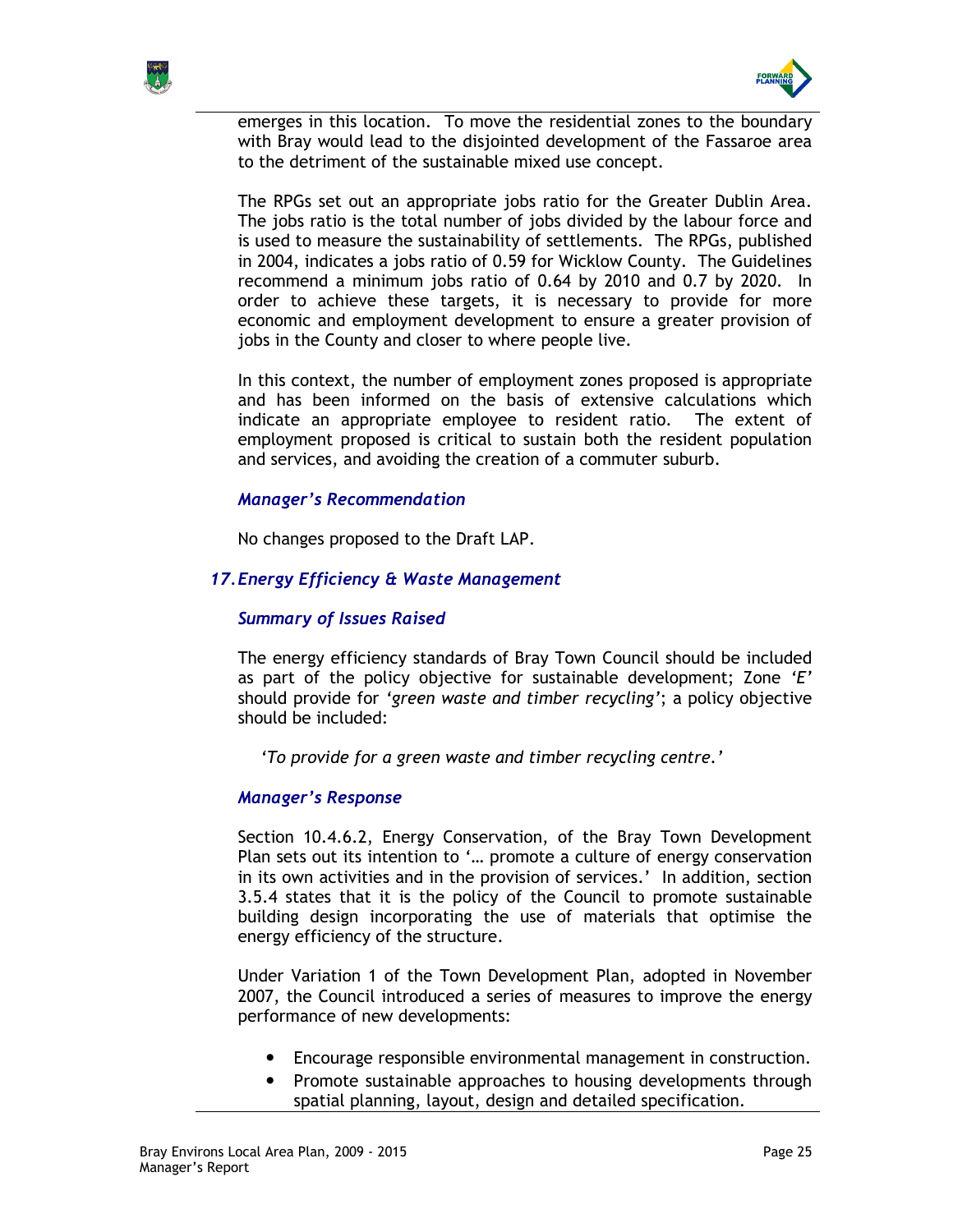



- Ensure high standards of energy efficiency in all housing developments under its remit, and encourage developers, owners, and tenants to improve the environmental performance of the building stock, including the deployment of renewable energy
- For all developments, apply an improvement of either of 40% or 60% (depending on certain criteria) relative to prevailing norms as represented by the Building Regulations Part L
- Anticipate the operational implementation of the EU Directive on the Energy performance of Buildings (EPBD) by encouraging the energy rating and labelling of building energy performance, so as to give visible recognition to such improvements.

The Draft Bray Environs Plan permits in principle the use of land as a recycling centre in the 'E' zones (i.e.,  $E1, E2, E3$ ). The rationale behind this submission is recognised and noted. In this context, the 'E2' and 'E3' zones will be modified to provide for such a facility. Therefore, employment uses permitted in principle in the 'E2' and 'E3' zones will be listed to include:

'… general and light industry (with ancillary warehousing), office, recycling centre (including for green waste and timber recycling), enterprise units, telemarketing, IT activities, R&D, utility installations and ancillary developments for employment and industry uses in accordance with the provisions of the County Development Plan and this LAP.'

## Manager's Recommendation

It is recommended that the following objectives are added to the Local Area Plan:

In order to adhere to the energy conservation policies outlined in the Bray Town Development Plan, and improve the energy performance of new developments within the Plan area, the Council will:

- Encourage responsible environmental management in construction.
- Promote sustainable approaches to housing developments through spatial planning, layout, design and detailed specification.
- Ensure high standards of energy efficiency in all housing developments under its remit, and encourage developers, owners, and tenants to improve the environmental performance of the building stock, including the deployment of renewable energy.
- For all developments, apply an improvement of either of 40% or 60% (depending on certain criteria) relative to prevailing norms as represented by the Building Regulations Part L.
- Energy efficient BER is now in place.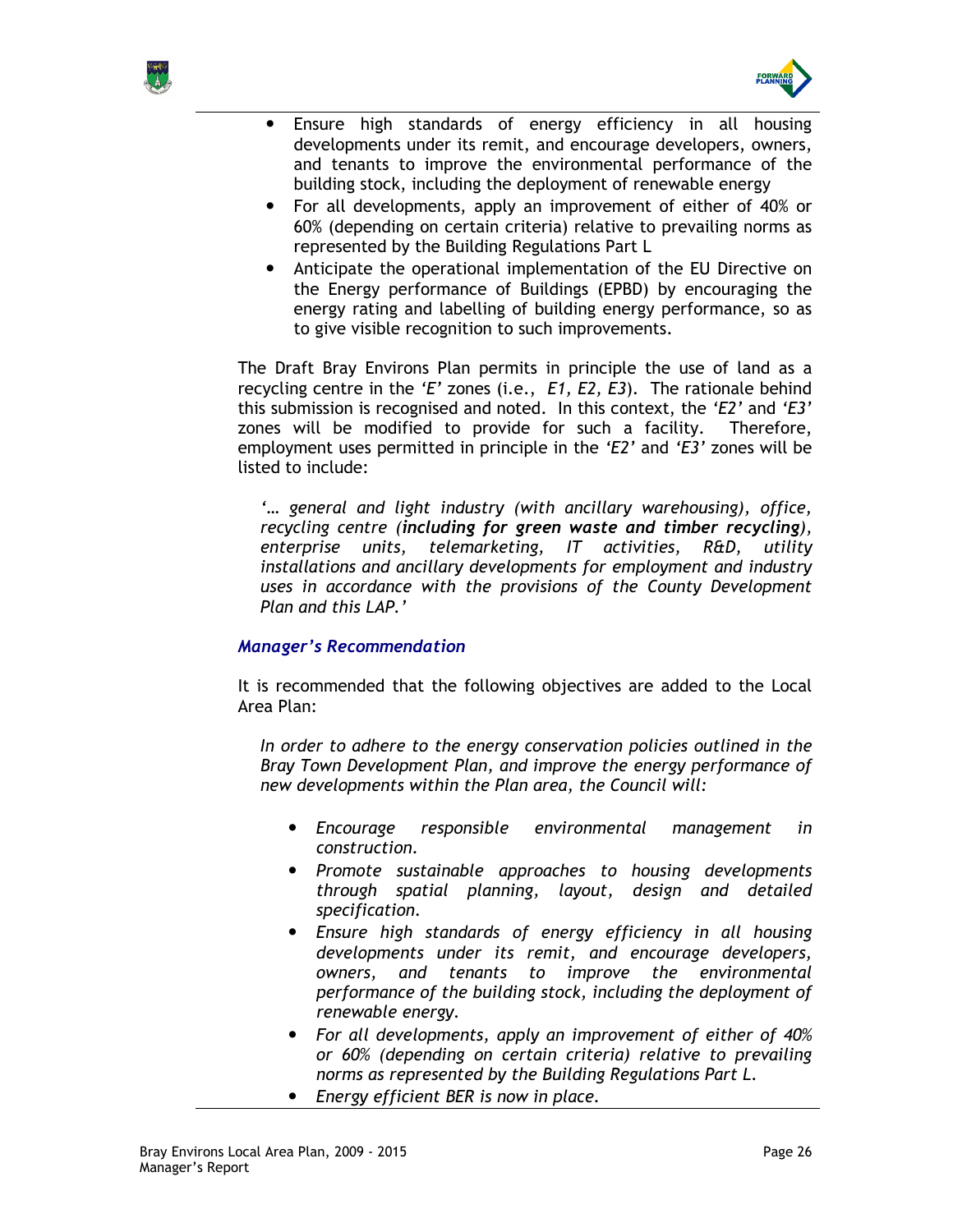



It is proposed that the 'E2' and 'E3' zones will provide for the undertaking of the recycling of green waste and timber products as follows:

'… recycling centre (including for green waste and timber recycling), …'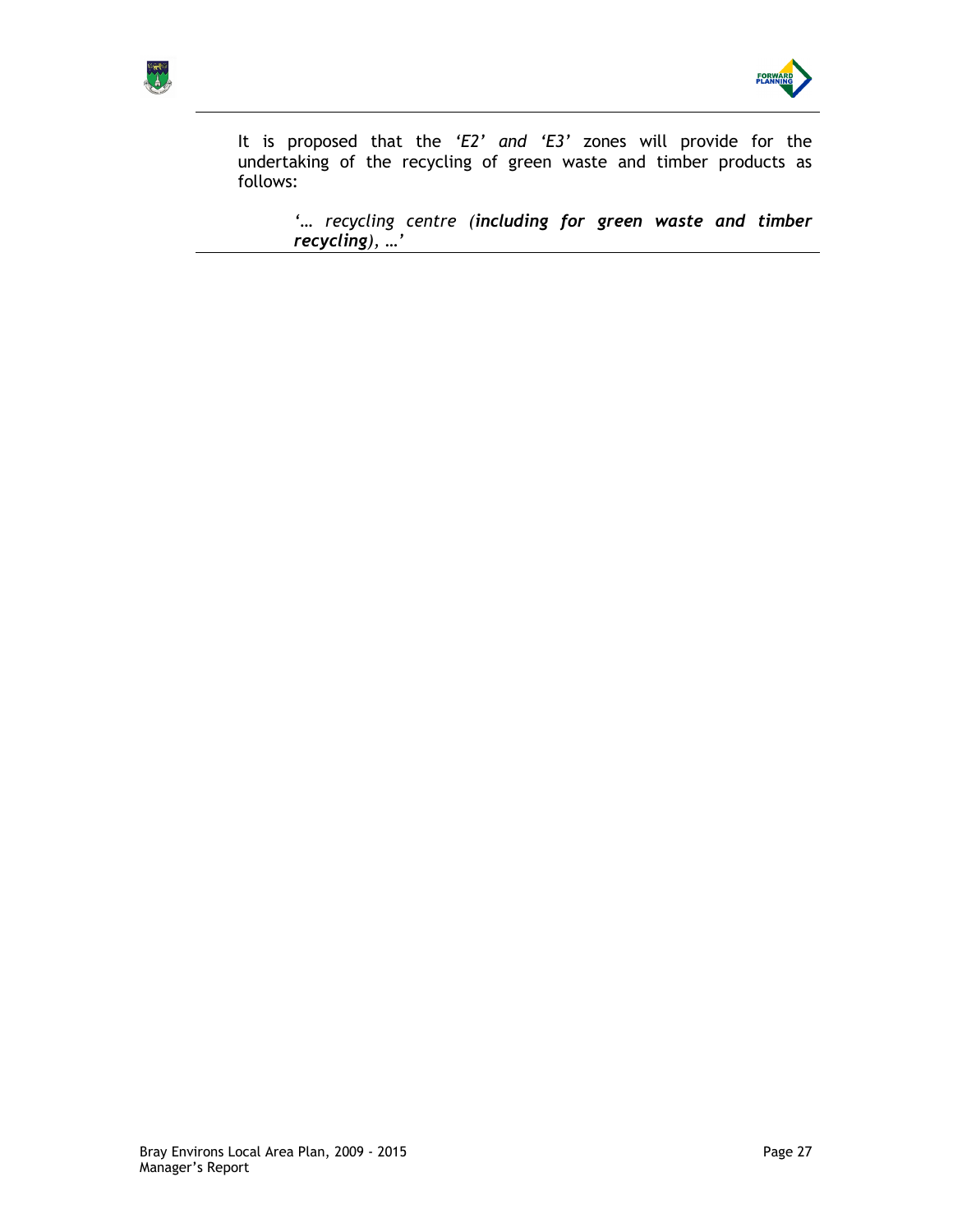

| <b>Topic No. 2</b>     | Proposed Zoning at Kilruddery Demesne                                                                                                                                                                                                                                                     |
|------------------------|-------------------------------------------------------------------------------------------------------------------------------------------------------------------------------------------------------------------------------------------------------------------------------------------|
| <b>Submission No's</b> | 8, 12, 13, 14, 15, 16, 17, 18, 19, 20, 21, 22, 23, 24,<br>25, 26, 30, 31, 32, 33, 34, 35, 37, 38, 39, 41, 42,<br>43, 44, 45, 46, 47, 50, 51, 52, 54, 55, 56, 57, 58,<br>59, 61, 62, 63, 65, 66, 68, 69, 70, 72, 74, 75, 77,<br>79, 81, 82, 83, 85, 87, 91, 92, 93, 94, 95, 97, 99,<br>100 |
|                        |                                                                                                                                                                                                                                                                                           |

A number of issues have been raised with regard the proposed zoning of lands at Killruddery Demesne. The main issues raised are:

- Proposed Residential Development;
- Proposed Hotel Zone;
- Proposed Tourism Development;
- Traffic impact of proposed development on Southern Cross Road;
- Walking routes;
- Public Park at Bray Head;
- Agricultural zone;
- Impact of Zoning on Kilruddery Demesne;
- Proposed open space;
- Flood Risk Management;
- Public Infrastructure;
- Proposed development in current economic climate;
- Land Use Alternative 4;
- Preparation of a Special Amenity Area Order (SAAO);
- Provision of Local Facilities;
- Land Availability within the Town Boundary;
- Transfer of Land to Bray Town Council.

These are summarised and responded to below.

## 1. Proposed Residential Development

## Summary of Issues Raised

Residential - Proposed residential development is a concern; degradation of the Little Sugar Loaf; detrimental in an Area of Outstanding Natural Beauty; impact on residential amenity; overlooking of existing development; residential development should be kept below the 70 metre contour line; the 'R3' zone in Killruddery is inappropriate and some of the projected 7,000 population should have been allocated to this area of residential development.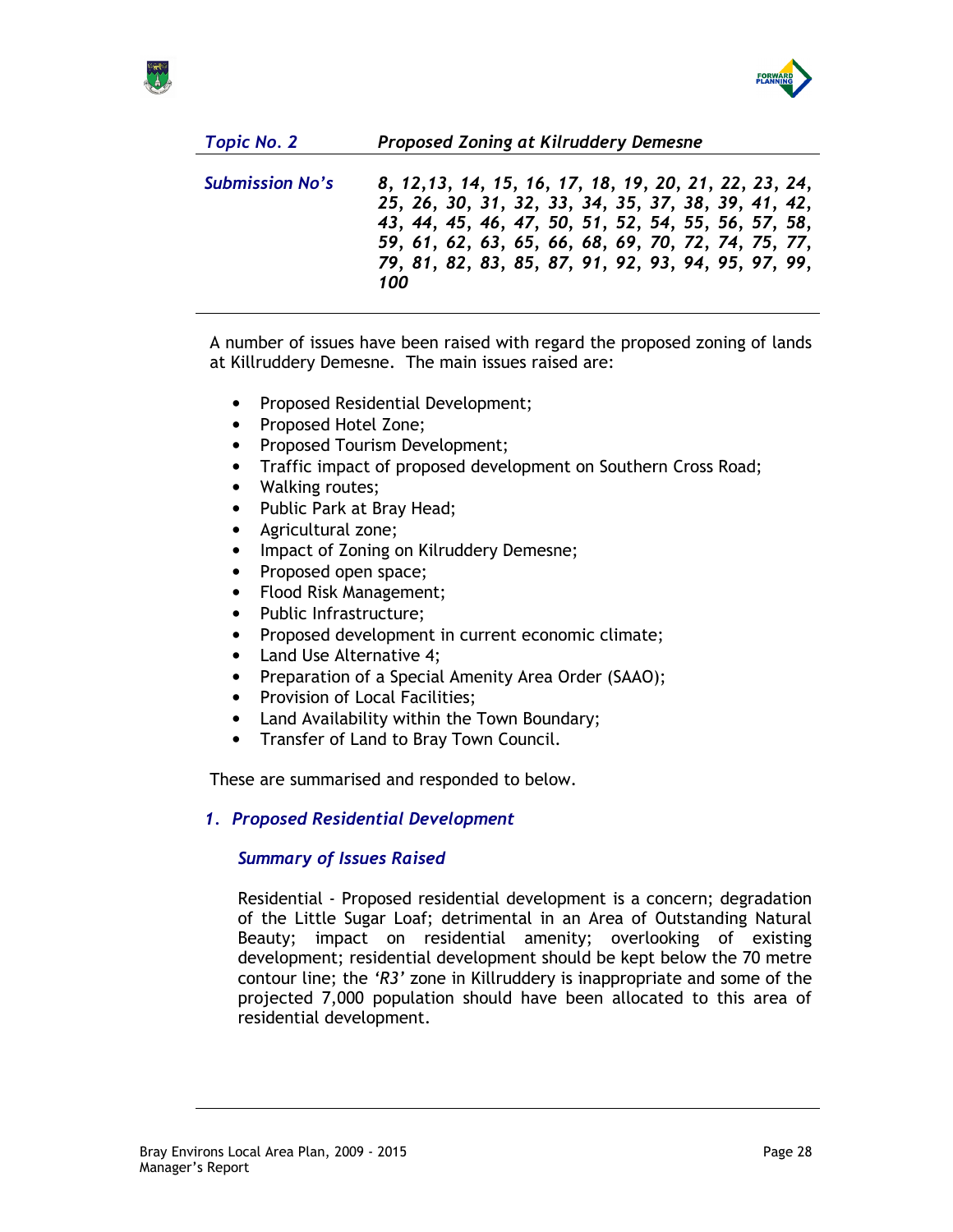



## Manager's Response

The Draft LAP proposes just under 8 hectares of land to be zoned for residential development within Killruddery Demesne. The subject lands are located to south of and adjoining the existing business park. The extent of residential development at this location would not encroach on the Little Sugar Loaf, and the visual impact of this development will be negligible in terms of visual impact on existing residential development in the area. The 195 no. resident population that is envisaged to come from this development has been included within the projected resident population of 7,000.

Any proposals for residential development within the 'R3' zone as indicated on the land use zoning map (Map No. 5) will be subject to rigorous assessment by Wicklow County Council and must be deemed to comply with the policies and objectives of the development control standards of the LAP and the Development Plan.

The lands proposed for residential development are not located within an Area of Outstanding Natural Beauty or a proposed/designated SAAO, but are zoned 'Corridor Area' in the County Development Plan. The location of these lands in close proximity to such designated sites does not automatically indicate that development should not proceed. Rather, utmost consideration must be applied at the design stage when preparing proposals for development in recognition of any nearby protected areas. The extent to which a proposal for development borders such designated sites and the potential negative impact on those will be carefully assessed by Wicklow County Council in assessing any proposals for development in the area.

The issue of phasing, and comprehensive and integrated planning for the Demesne is considered in the Implementation Strategy. Section 14.0, Phasing & Implementation, clearly states:

"The implementation of the plan shall be on a phased basis in the form of master planning best practice at Development Management stage for both for both Fassaroe and Killruddery. The purpose of the masterplan approach is to comprehensively address the complexity of plan elements, their interaction relationships and interdependency in a coherent overarching manner…

The Killruddery masterplan shall set out the overall development concept for the Demesne including phasing. It shall indicate the proposed mixed use development proposals to ensure the viability of the resource and have regard to the components of the LAP of relevance to the Demesne."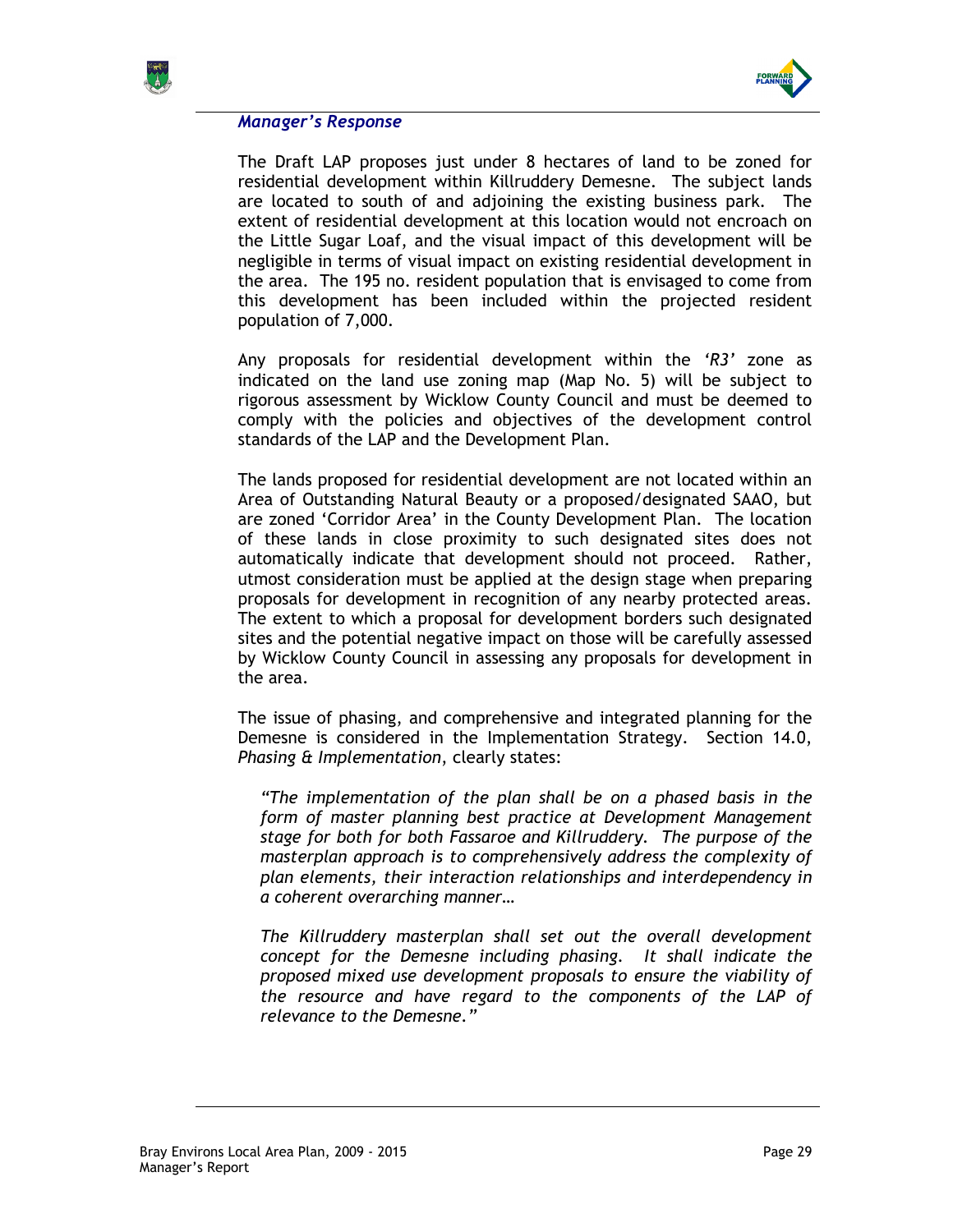



### Manager's Recommendation

It is recommended that the Draft Plan be changed to include:

'The Killruddery Masterplan shall set out the overall development concept for the Demesne including phasing. It shall indicate the proposed mixed use development proposals to ensure the viability of the resource and have regard to the components of the LAP of relevance to the Demesne. No residential development shall be permitted above the 65 metre contour and a visual impact statement of the proposed residential development, as viewed from the Southern Cross Route and the R761 to the east, shall form part of any planning application.'

## 2. Proposed Hotel Zone

## Summary of Issues Raised

Hotel - proposed hotel zone conflicting with adjacent site; not feasible; may support a small hotel; could be used for provision of a school; it is an objective of the BTDP to provide an 'Enterprise Centre'/mixed use business centre - it could be provided at this location and BTC should benefit from the levies generated as a result of it.

## Manager's Response

The issues raised with regard the zoning of land to provide a hotel at the site known as the 'Foggy Field' are noted. The existing Ramada Hotel adjacent and the potential for traffic impact are the main factors that would hamper the successful operation of a hotel at the site proposed.

Foggy Field is not within the Town Council boundary and any development at this site would be assessed by Wicklow County Council. The payment of levies, as a result of development at this site, would be to Wicklow County Council and not Bray Town Council.

### Manager's Recommendation

It is recommended that the Killruddery hotel ('H') zoning objective be excluded and the site be zoned to tourism use  $(T')$  (Part B, Section 13).

## 3. Proposed Tourism Development

### Summary of Issues Raised

Tourism - impact on mature woodland; 9 hectares of tourism use is too much; would result in anti-social behaviour; no public transport connections; would support a more sustainable venture - should include farmers market, small artisan produce; would support ecotourism/heritage information centre; concern re: mention of a Multi-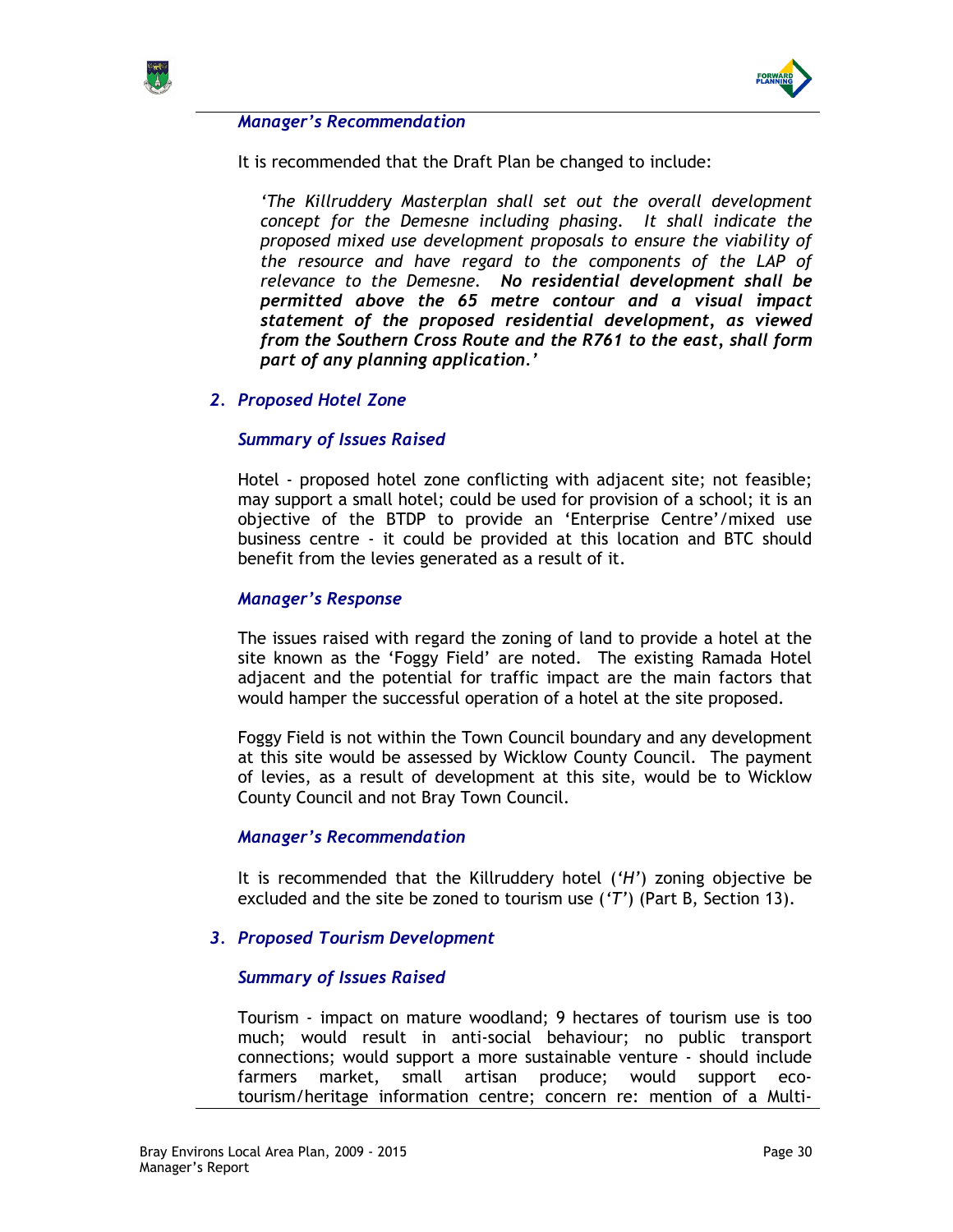



Purpose Event Centre; unclear of Lord Meath's intentions for the future development of the Estate; should be smaller in size and have a buffer zone of 25-30 metres between it and existing development for open space purposes; should provide for the social and environmental amenities of the local residents; 'eco-tourism' use is supported; vague definition of the 'T' zone.

## Manager's Response

The proposed 'T' tourism zone is confined to a limited extent of development within the Demesne, and is proposed with a view to raising the profile of the estate and its attractiveness to visitors and local residents alike. The tourist-related uses that will result from this zoning are not envisaged to be large-scale ventures that would have significant negative impacts on the integrity of the Demesne or on the amenity of surrounding residential development. In particular, any potential for anti-social behaviour is limited owing to the proposed location of the tourist-related development zone. The location of the zone directly inside the Demesne entrance gates and within the Demesne boundary will ensure it is both actively and passively monitored. Security issues or antisocial behaviour should not occur as a result.

A number of possible tourist-related uses are suggested to include ecotourism, farmers markets, small artisan production, a heritage information centre etc. Such uses should be considered as having the potential to be feasible and therefore should be included within the possible uses permitted under the 'T' zone.

It is not appropriate to comment on the intentions of Lord Meath and the Brabazon Family for the future of the estate. However, any proposals for tourist-related development will be assessed in accordance with the usual procedure for determining planning applications as implemented by Wicklow County Council.

It is considered that a buffer zone of between 25 and 30 metres is appropriate between the  $T'$  zone and the existing residential development to the north-west in order to protect existing residential amenity.

The purpose of Land Use Zoning is to indicate the types of land uses that would be acceptable in principle in any particular area. It is not appropriate to be overly prescriptive in a LAP in indicating what is or is not permitted; it is for this reason that a Masterplan approach is required when submitting applications for development to the Council. In addition, specific proposals for development will be subject to careful assessment by the Council in accordance with the development control standards outlined in the LAP and the County Development Plan. At all times, the residential and heritage amenity of surrounding development will be protected to the greatest extent possible.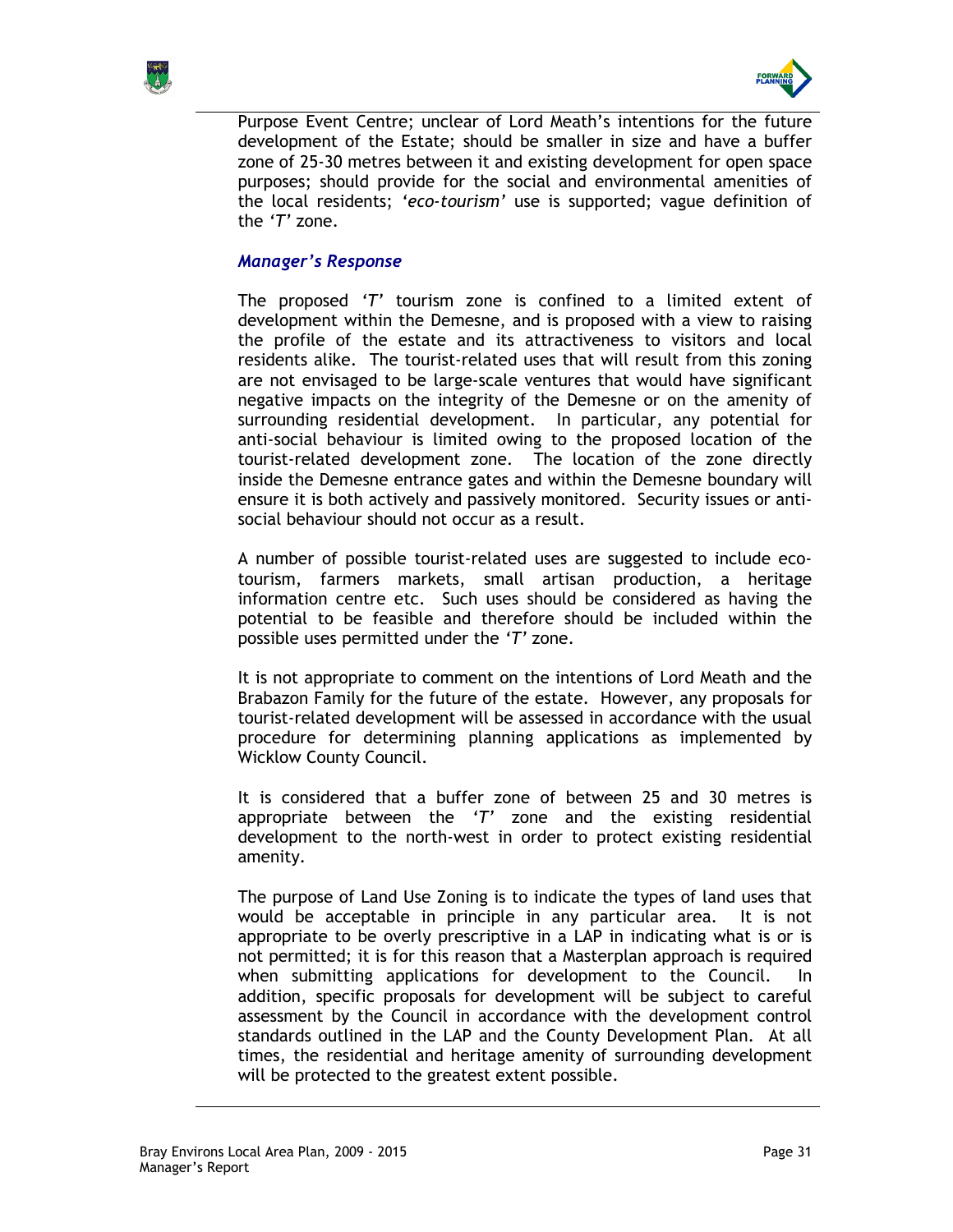



Proposals for development of the 'T' zone at Killruddery should be relatively small-scale to ensure the integrity of the Demesne is protected and retained. Proposals for such development will be assessed on their merits and in terms of their impact on the Demesne setting. The types of land use permitted within the ' $T'$  zone as per Section 13.0 of the Draft Plan, Land Use Zoning Objectives, are indicative only.

Regardless of the above, and in order to avoid any confusion with regard the types of tourism land uses permitted, a more definitive statement regarding the potential tourism uses that may be permitted should be incorporated into the Plan.

## Manager's Recommendation

It is proposed to change Map 5 to provide for a 30m buffer zone between the tourism zone and the existing residential developments to the northwest.

It is proposed to change the following objective from:

'Such Tourist Uses include: All tourist related activities including restaurant/tea rooms, craft factory outlet shops in accordance with the County Development Plan and this LAP.'

To:

'Such Tourist Uses include: Tourist related activities, as appropriate within the context of the surrounding Demesne environment, including restaurant/tea rooms, craft factory outlet shops, heritage centre, farm shop/farmers market, walled garden restoration, equestrian centre, in accordance with the County Development Plan and this LAP.

4. Traffic impact of proposed development on Southern Cross Road

## Summary of Issues Raised

Traffic volumes will be further increased on an already congested Southern Cross Road.

## Manager's Response

Planning applications for all proposed developments which are found to be significant in terms of traffic generation will include a transport assessment and road safety audit. The scope of these assessments will be agreed with Wicklow County Council Planning and Roads Departments at the outset. All Transport Assessments will take account of the cumulative impact of all other proposed development within the LAP and the infrastructural proposals made in the North Bray LUTS. This will ensure that any future capacity deficiencies are highlighted and addressed, if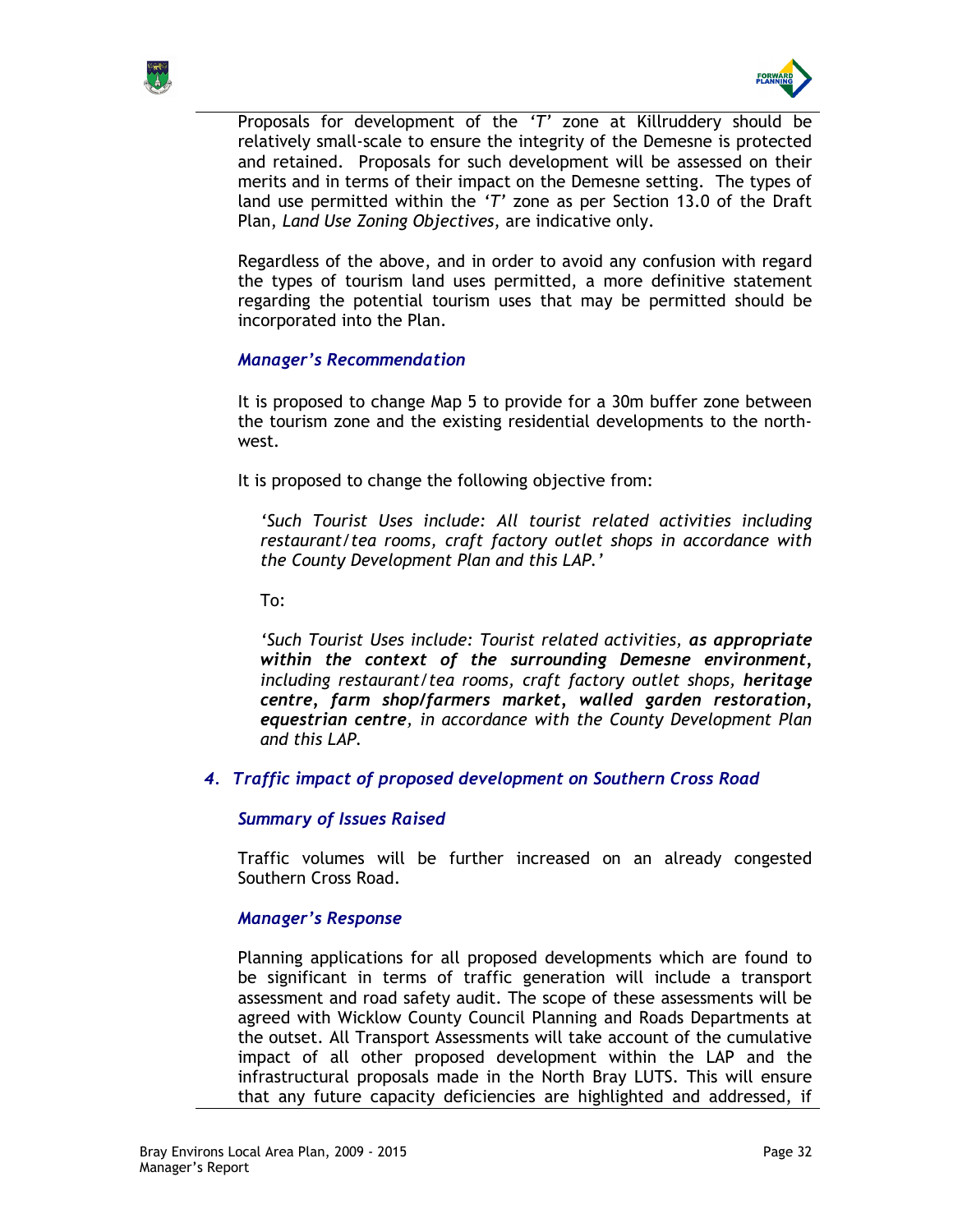



necessary, as part of any planning application.

The Bray Public Transport Study undertaken in 2007 outlined the potential to develop a Quality Bus Corridor from the Bray Southern Cross to Bray DART Station, and onwards to the Dublin Road. Such an initiative will significantly reduce bus journey times from the Southern Cross into Bray Town Centre, and can therefore make a real contribution to reductions in car use.

Generally, it is considered that the increase in car traffic at peak times, as a result of the limited development proposed in this Plan, will only have an incremental impact on road conditions.

## Manager's Recommendation

Part B, Page 13 (Section 8, Traffic & Transportation) should include the following policy objective:

'Wicklow County Council will progress the implementation of the Bray Public Transport Study recommendations in consultation with the QBN Project Office.'

## 5. Walking Routes

## Summary of Issues Raised

A policy objective should be inserted regarding the provision of walking routes:

'A clearly identifiable internal walk within the estate should be connected to external walks with an intention of connecting to the Wicklow Way, to coastal walks and public transport.'

### Manager's Response

Wicklow County Council cannot designate walking routes in Local Area Plans, but can insert an objective thus:

'Wicklow County Council will work with the landowners and other interested groups to establish a clearly identifiable internal walk within the estate that could be connected to external walks with an intention of connecting to the Wicklow Way, to coastal walks and public transport.'

### Manager's Recommendation

The Draft Plan should be amended at Part B, Page 18 (Section 11, Landscape & Natural and Visual Amenity), to include the following objective: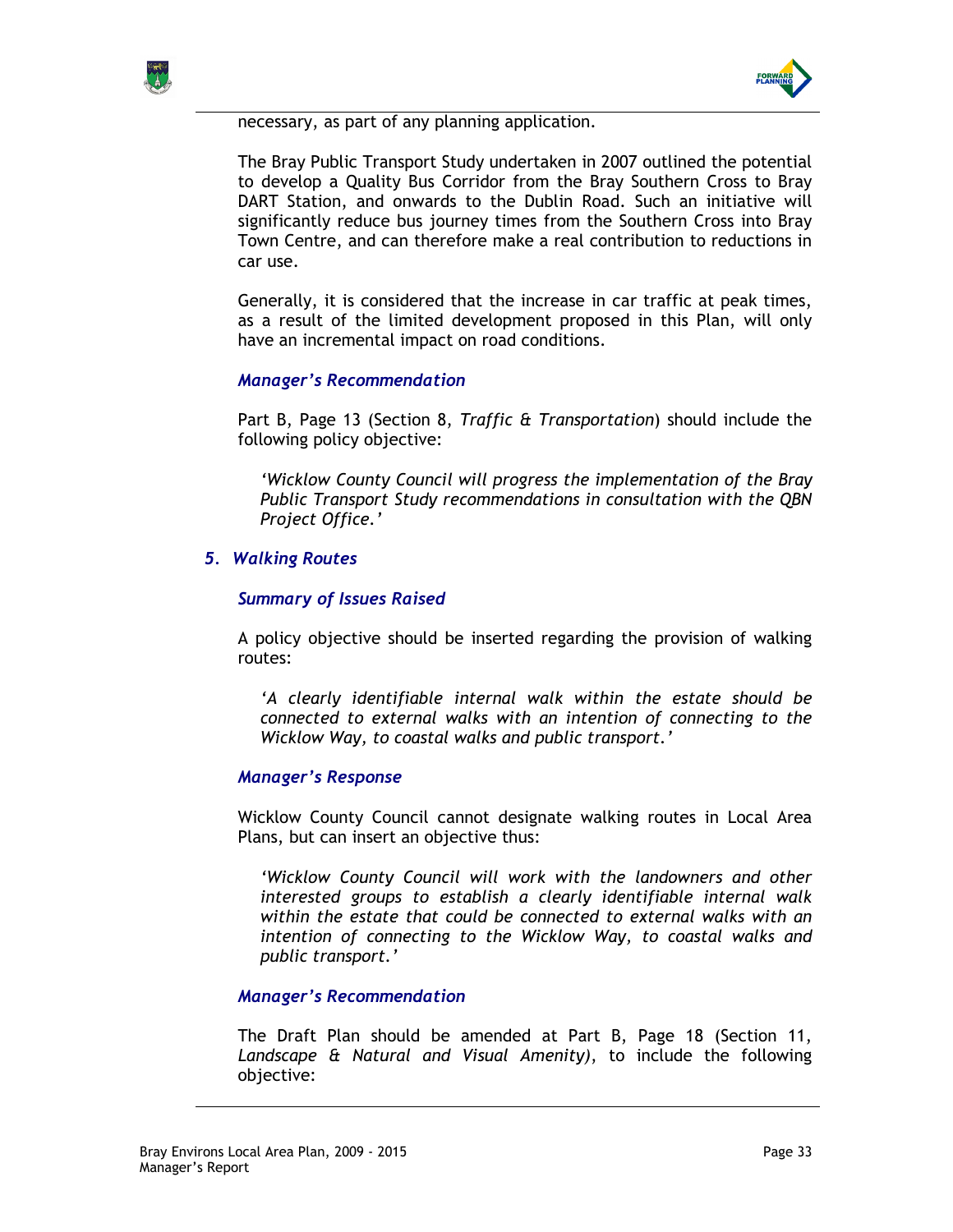



'Wicklow County Council will work with the landowners and other interested groups to establish a clearly identifiable internal walk within the estate that could be connected to external walks with an intention of connecting to the Wicklow Way, to coastal walks and public transport.'

## 6. Public Park at Bray Head

### Summary of Issues Raised

A public park should be provided on Bray Head and a recreational plan should be prepared.

### Manager's Response

The designation of Bray Head as a SAAO means it is already a recreational amenity to the area without it being in public ownership. Objective 1.1 of the SAAO for Bray Head states the Council's intention to provide for public access to the area:

'Objective 1.1 In order to facilitate social inclusion, it is an objective of the Council to increase public access on foot to coastal, heathland and woodland areas for informal recreation.' (Bray Head SAAO; Page 21)

The approval of the SAAO by An Bord Pleanála conditioned that a management committee be established. Such issues are part of the remit of this committee.

### Manager's Recommendation

No changes proposed to the Draft Plan.

### 7. Agricultural Zone

### Summary of Issues Raised

The zone to the south of the proposed zonings should be zoned 'agriculture' to provide for garden/allotment space.

### Manager's Response

The submission is noted and is not considered appropriate.

### Manager's Recommendation

No changes proposed to the Draft Plan.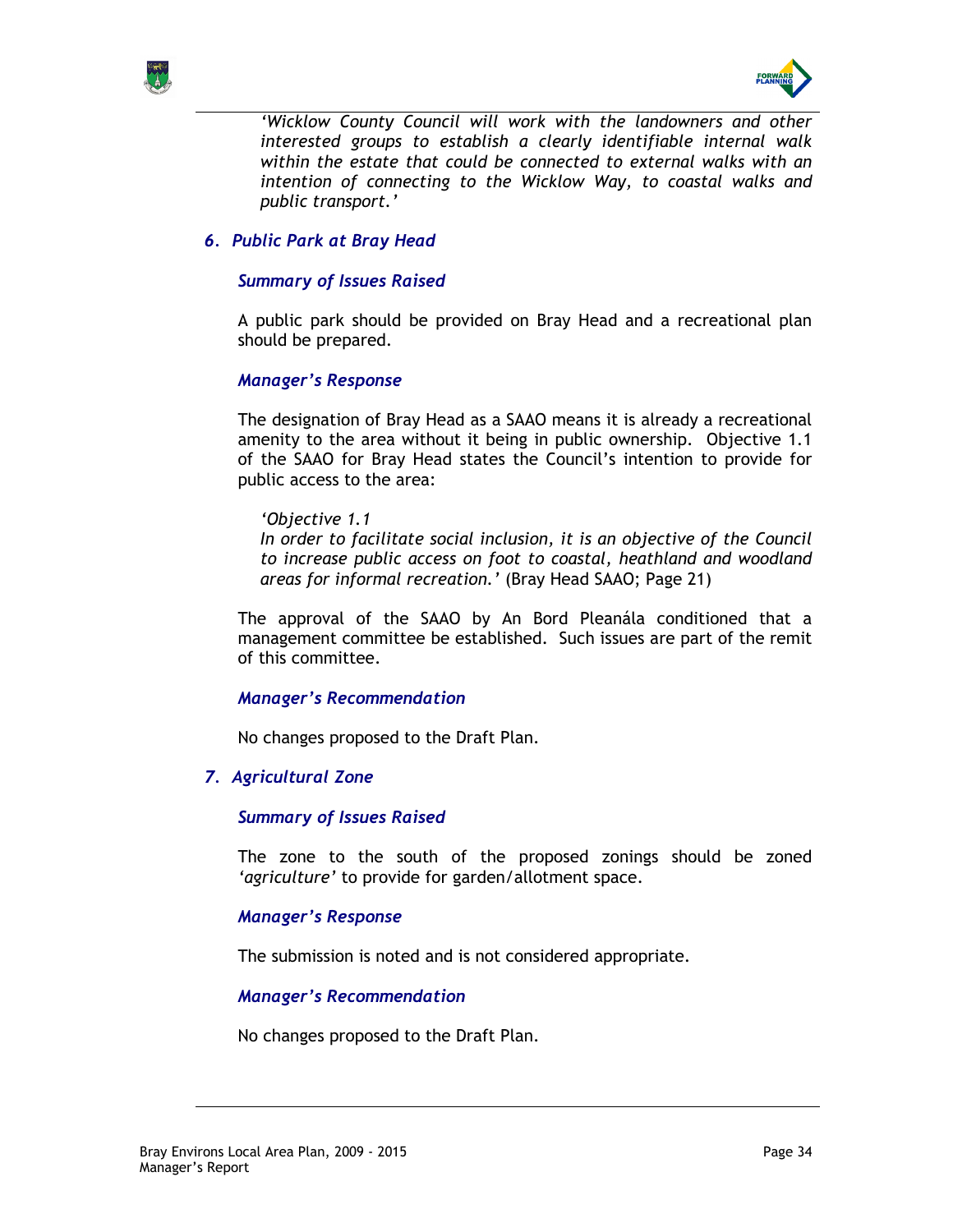



# 8. Impact of Zoning on Killruddery Demesne

## Summary of Issues Raised

Plans for Killruddery will have a detrimental impact on the demesne in terms of visual impact; Cultural Heritage of Killruddery will be impacted upon by the proposals for development; impact on listed building; impact on scenic and wildlife amenity of the area; the area should remain as its current zoning to protect the lands as an Area of Outstanding Natural Beauty and a proposed SAAO; proposals for development in Killruddery do not comply with the objective to consolidate Bray town; Chapter 10, Heritage and Landscape, of the County Development Plan does not mention Killruddery Demesne.

## Manager's Response

The integrity and heritage of the Demesne's natural and built heritage are preserved under current planning legislation and guidelines.

Any proposals for development within the Demesne will be critically assessed by the County Council in terms of the potential for any negative impact on the integrity of Killruddery Demesne and the surrounding residential development. The requirements of the Planning & Development Acts, 2000-2007, together with the development control standards regarding the protection of natural and built heritage as outlined in the County Development Plan, must be strictly applied to any proposals for development within Killruddery Demesne.

All heritage buildings must have a sustainable use and the option of leaving the estate with its current uses, which are not economically sustainable, will most likely lead to its degradation. In a fast moving world, if the estate is to retain its integrity, then change must be accepted.

Killruddery Demesne is not located within an Area of Outstanding Natural Beauty or a SAAO. The extent of the proposed SAAO abuts the extent of the lands at Killruddery that are within the Plan boundary and to the east of the Regional Road No. 761. The proposed zones are confined to the northern extent of the lands. This is clearly set out on the Land Use Zoning Map, Map No. 5.

Any submissions on the current County Development Plan can be submitted to the Council for consideration during its review of the Development Plan. It is proposed that the Draft Plan be available for public display at the end of September 2009.

### Manager's Recommendation

No changes proposed to the Draft LAP.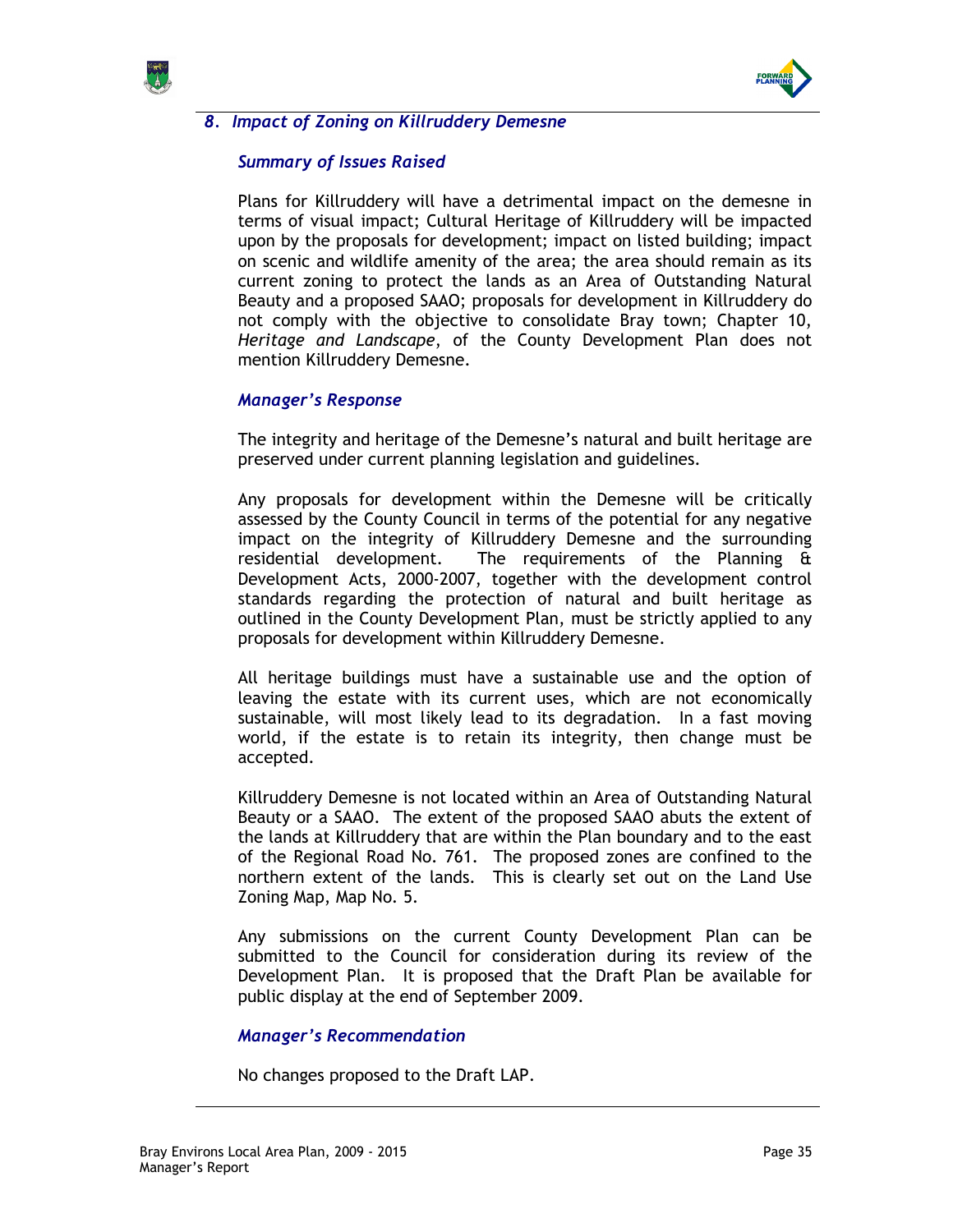



## 9. Proposed Open Space

## Summary of Issues Raised

Open Space - will lead to anti-social behaviour; concerns expressed in to 'proposed' clubhouse, stadium, floodlighting, multi-purpose event centre etc.

### Manager's Response

A number of submissions have raised concern with regard the potential for anti-social behaviour associated with the lands zoned 'OS'. The purpose of zoning lands 'OS' is to provide a new green edge to the Demesne and act as a buffer zone between the newly proposed uses The open space will function as a new liner park. Any proposals for development within the Demesne will be critically assessed by the County Council in terms of the potential for any negative impact on the integrity of Killruddery Demesne and the surrounding residential development.

The open space land use objective at Section 13 is 'To preserve, provide and improve recreational amenity and open space.' In the interests of the Killruddery Demesne status, the open space land use zoning objective should be qualified. In this regard, the open space land use zoning objective included in the Draft Plan should refer to Fassaroe only. A new land use open space objective should be crafted for Killruddery alone.

### Manager's Recommendation

Current open space land use criteria should apply to Fassaroe. The following open space land use criteria should apply to Killruddery.

### Open Space (OS) Killruddery

Objective: To preserve, provide and improve recreational amenity and open space.

Vision: This zoning objective seeks to provide a recreational and amenity resource for the residents of the adjoining low density residential zone ('R3').

Such Open Space Uses include: recreational uses, open space, active and passive recreation use in accordance with the provisions of the County Development Plan and this LAP.

### 10. Flood Risk Management (Killruddery)

#### Summary of Issues Raised

Flood risk - drainage is a problem in the area; impact on natural drainage and flood plains in the area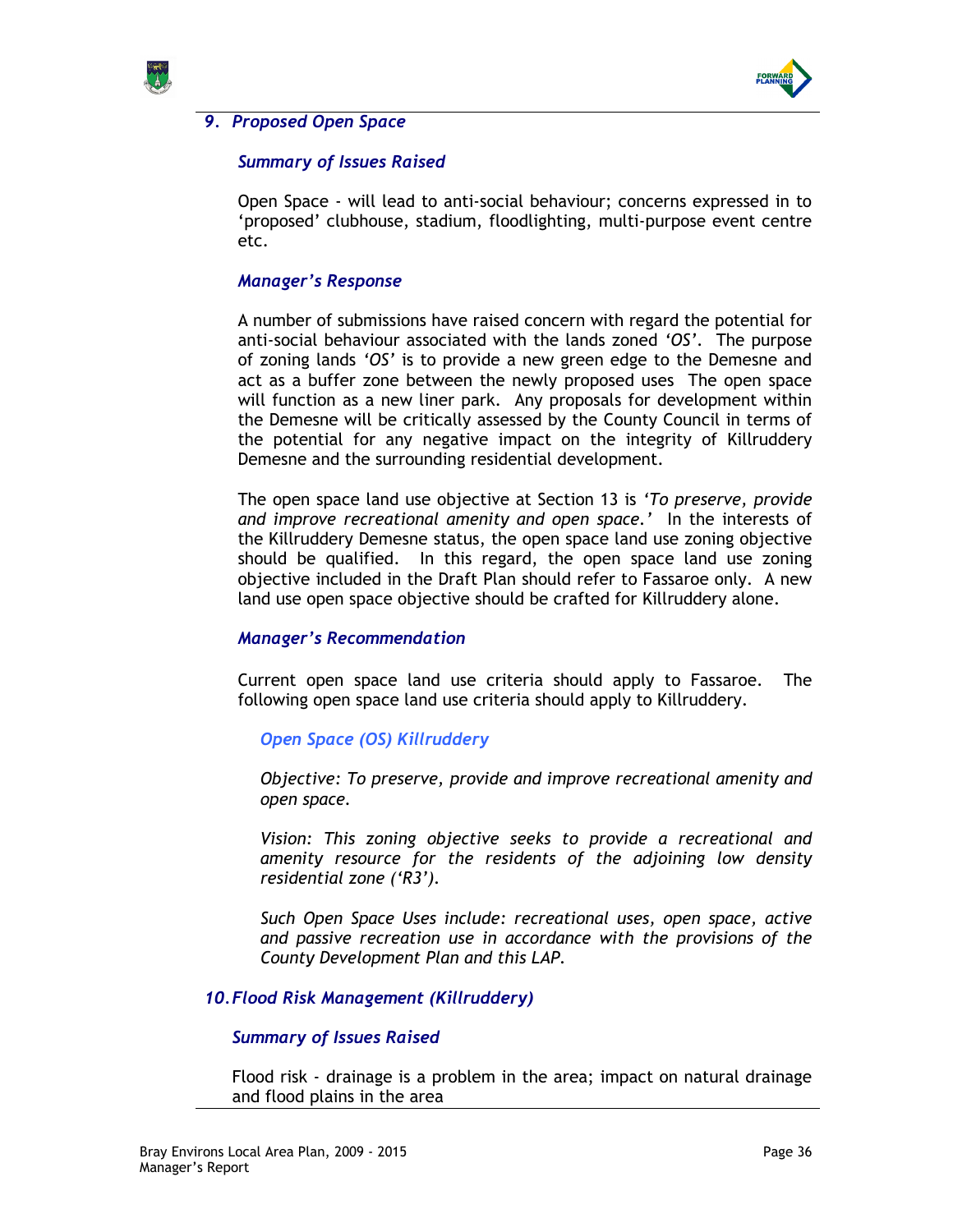



All planning applications for development will be assessed in accordance with the draft guidelines for managing flood risk as published by the Department of Environment, Heritage and Local Government ('The Planning System and Flood Risk Management') and the adopted guidelines as and when appropriate.

Policy W7 of the Development Plan also applies, which requires developers to show the measures they will take to minimise flood risk to the satisfaction of the Council. Policy WS2 of the County Development Plan indicates the intention of the Council to promote development in accordance with the recommendations of the Greater Dublin Strategic Drainage Study.

In addition, the Draft Plan requires that all proposals for development be accompanied by an assessment of flood risk:

'Implement strict surface water discharge allowances from proposed development sites and encourage the use of attenuation measures to reduce surface water run-off from proposed development sites, to reduce the cumulative loading on the surface water network.'

'Ensure that applications for a development are supported by a flood risk assessment where possible flood risk is identified.' (Part B; Page 15)

### Manager's Recommendation

A new policy objective should be included in Section 9.0, Public Infrastructure, regarding consideration of the Draft Guidelines on Flood Risk Assessment as follows:

'All applications for development should have regard for the draft guidelines for managing flood risk as published by the Department of Environment, Heritage and Local Government ('The Planning System and Flood Risk Management') and the adopted guidelines as and when appropriate.'

### 11. Public Infrastructure

### Summary of Issues Raised

How will the necessary public infrastructure be provided?; existing water pressure is low and will not be able to accommodate the proposed development; ensure public sewer capacity is available before development; ensure public water supply is available before development; the effects of flooding and protection of streams be considered; overhead provision of services to be avoided.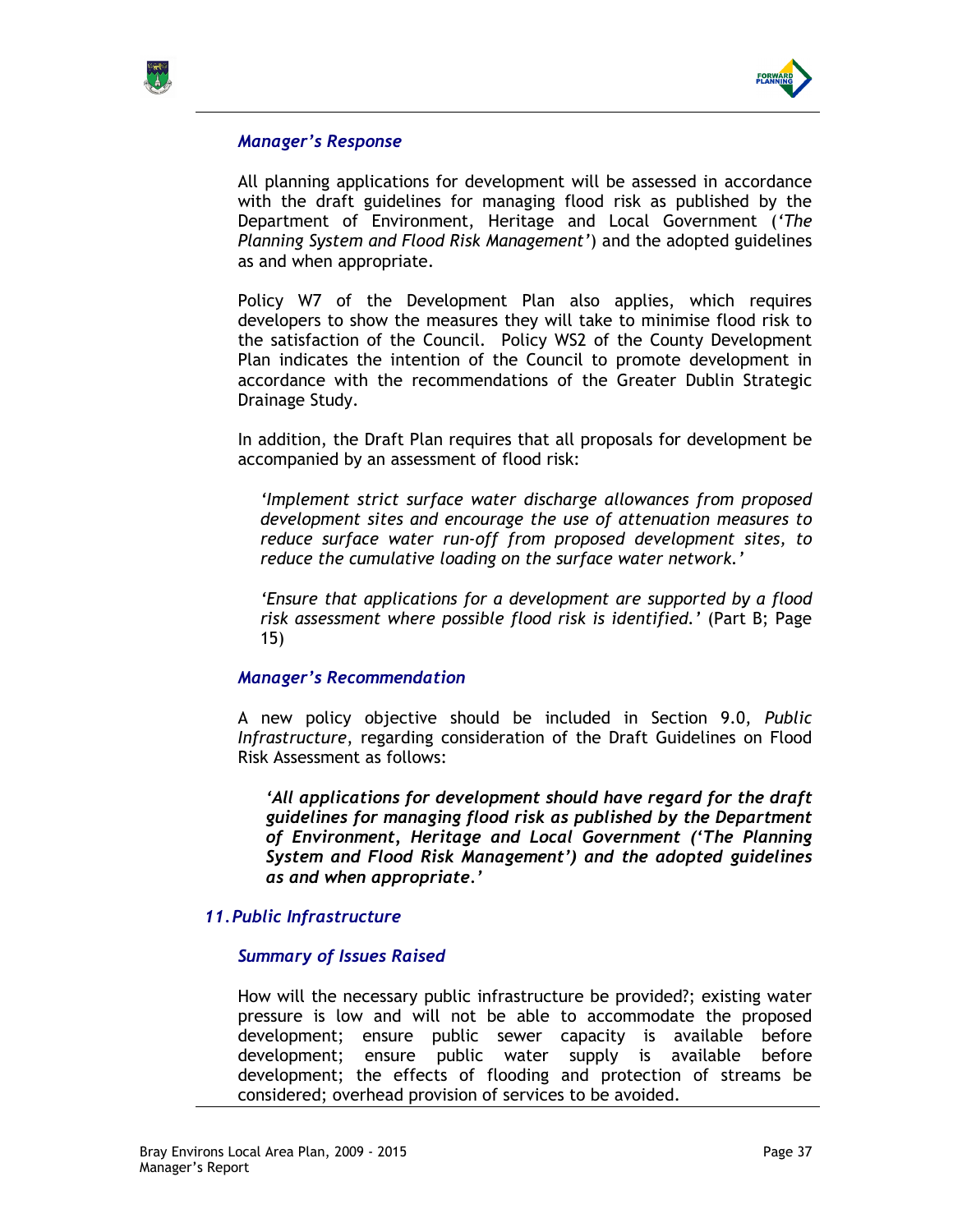



All issues have been considered in the Policies and Objectives outlined in the Draft LAP.

All proposals for development will be assessed in terms of its requirement on the public infrastructure network and the capacity of the latter to accommodate the proposed development. Any shortfalls in the public infrastructure will be provided for by way of development contributions and the onus will be on the developer to provide such infrastructure to accommodate any proposed development as appropriate. Existing water pressure is adequate in the area.

In addition, the Plan requires the preparation of a phasing and implementation plan to ensure the necessary public infrastructure is available prior to the occupation of any residential or commercial development.

### Manager's Recommendation

No changes proposed to the Draft Plan.

## 12. Proposed Development in Current Economic Climate

#### Summary of Issues Raised

Development is not feasible in the current economic downturn;

### Manager's Response

Regardless of the current economic climate and the uncertainty of commitment of the various stakeholders to proceed with development, it is necessary to provide a framework for the orderly and sustainable development of the area. The Council is anxious to ensure a plan-led approach to the development of this area. It is intended that the longterm vision articulated by the Plan will give a degree of continuity and certainty to the future development of the Plan area. Short- to mediumterm economic conditions have little relevance to long-term forward planning.

### Manager's Recommendation

No changes proposed to the Draft LAP.

### 13. Land Use Alternative 4

### Summary of Issues Raised

Land Use Alternative 4 is a major cause for concern; confusion regarding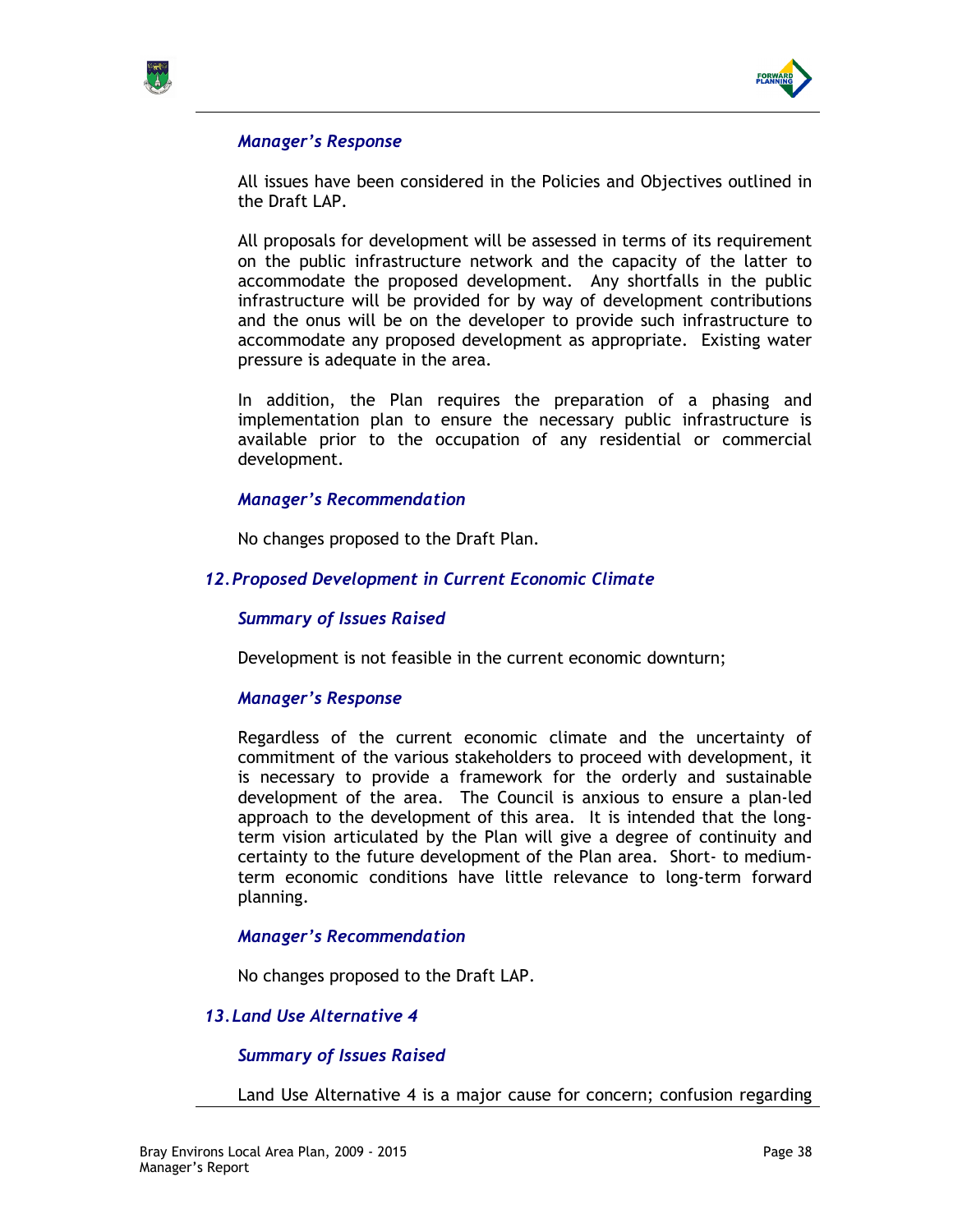



Four alternatives of land use zoning were identified for the Kilruddery Demesne, taking into account various extents of land and varying extents of land uses.

The land use scenario for Killruddery presented in the SEA under Land Use Alternative 4 forms part of the SEA pre-Draft Plan scoping exercise to determine what would constitute feasible development in this part of the Plan area. Land Use Alternative 4 explored the option of proposing:

- E2 (Employment 2 Industry/Business Park) zoning at Foggy Field which is located to the south west of the roundabout between the R761 and the R768;
- T (Tourism) zoning covering Kilruddery House and Gardens the extent of this zoning is greater than in any of the other alternatives;
- E2 (Employment 2 Industry/Business Park) zoning to the south of the existing industrial area that adjoins the Southern Cross Route;
- R4\* (New Residential Low Density) zoning on the upwardly sloping land around Giltspur - the extent of this zoning is greater than in any of the other alternatives; and,
- T (Tourism) zoning at Belmont to the south of Kilruddery.

As can be clearly seen in the SEA, the extent of Land Use Alternative 4 is substantial and proposes significant development within the Kilruddery Demesne. Consequently, in the context of the sensitive nature of the Demesne setting, the land use zonings proposed in the Draft Plan have been scaled back significantly. The land use zonings proposed for the Killruddery Demesne in the Draft Plan are those which are shown in Map No. 5 - Killruddery Land Use Zoning.

It is noted that in some parts of the Plan and SEA, the proposed zone for low density residential development is referred to incorrectly as 'R4' rather than being correctly referred to as 'R3'.

#### \* R3 in the Draft Plan

### Manager's Recommendation

The references to 'R4' on pages 20 and 21 of Part A of the Draft Plan will be amended to 'R3'.

## 14. Preparation of a Special Amenity Area Order (SAAO)

## Summary of Issues Raised

SAAO & Sugar Loaf Mountain - Should not be rezoned and Sugar Loaf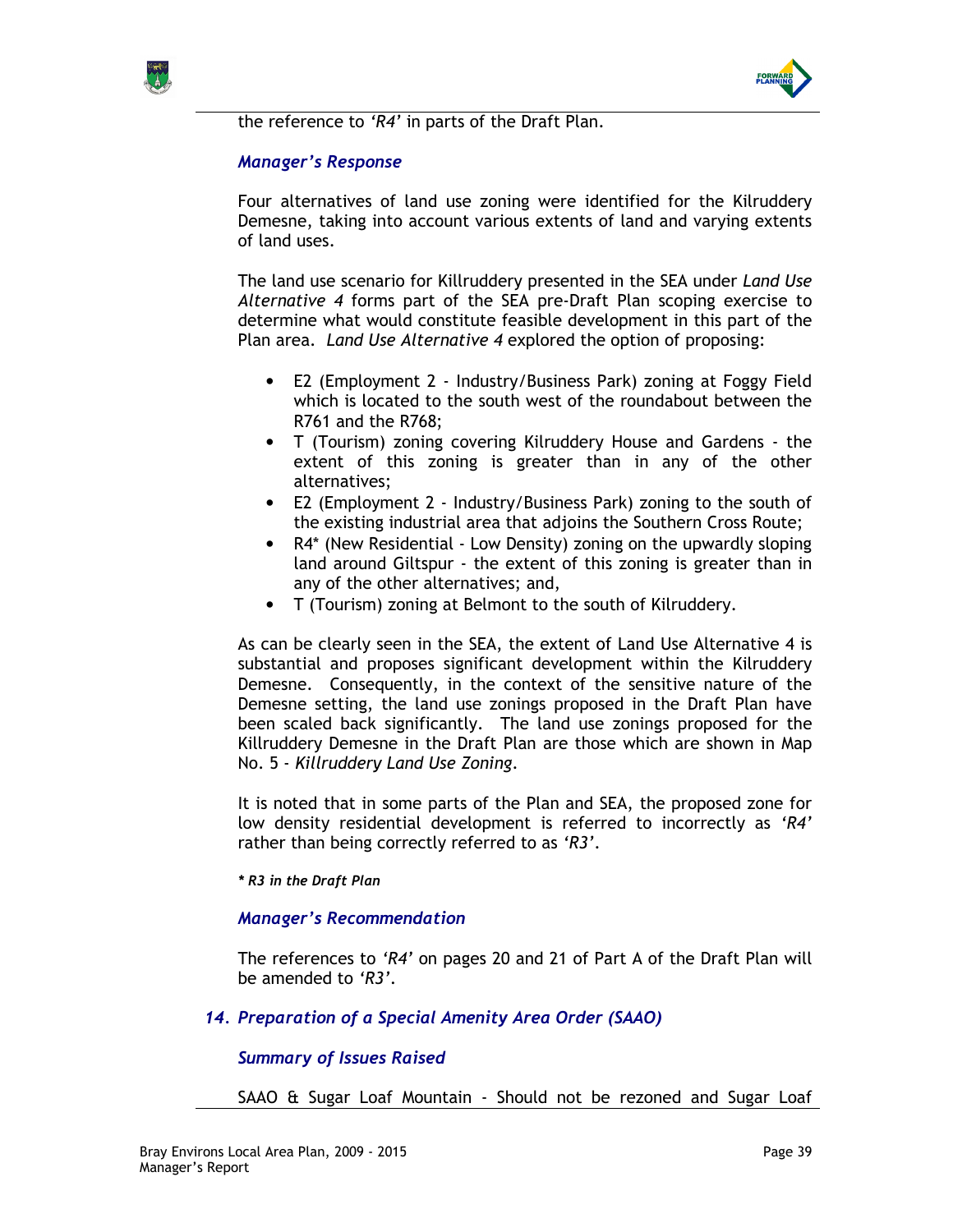



should be designated as a SAAO; negative visual impact; visual impact within an area of Outstanding Natural Beauty; environmental Impact - loss of trees, habitats, landscaping cover; The entire demesne should be designated an Area of Outstanding Natural Beauty.

## Manager's Response

It is agreed that the Sugar Loaf Mountain should not be rezoned for development and the Draft Plan does not propose such zoning. The proposed residential zone is confined to low density development on a limited extent of land in the northern portion of the Demesne and no higher than the 65 metre contour. Any development at this location would not encroach on the Sugar Loaf Mountain and would have no impact on its amenity value.

In compliance with Policy D11 of the County Development Plan, trees and hedgerows will be protected to the greatest extent possible.

The County Development Plan already has an objective to prepare an SAAO for the Little Sugar Loaf.

The demesne at Kilruddery is afforded protection of its heritage under the current planning legislation. A large area surrounding the demesne, including the Great and Little Sugarloaf Mountains and Bray Head, is designated as an Area of Outstanding Natural Beauty. In addition, the SAAO for Bray Head has been confirmed, while the County Development Plan, 2004-2010 has designated the Sugarloaf Mountains as a future SAAO.

### Manager's Recommendation

No changes proposed to the Draft LAP.

## 15. Provision of Local Facilities

### Summary of Issues Raised

General - drop in property values; new schools should be provided within the area; impact associated with industry/business uses; the focus should be on providing proper facilities in the area for local residents - e.g., local shops.

### Manager's Response

The proposals put forward for the zoning of lands will not devalue existing property in the area. The zones outlined within the Killruddery Demesne propose a low density of residential development, and any proposals for tourism-related uses will be assessed on their merits and in terms of their overall impact on the integrity of the Demesne setting.

There are an adequate number of schools in the general area, and shops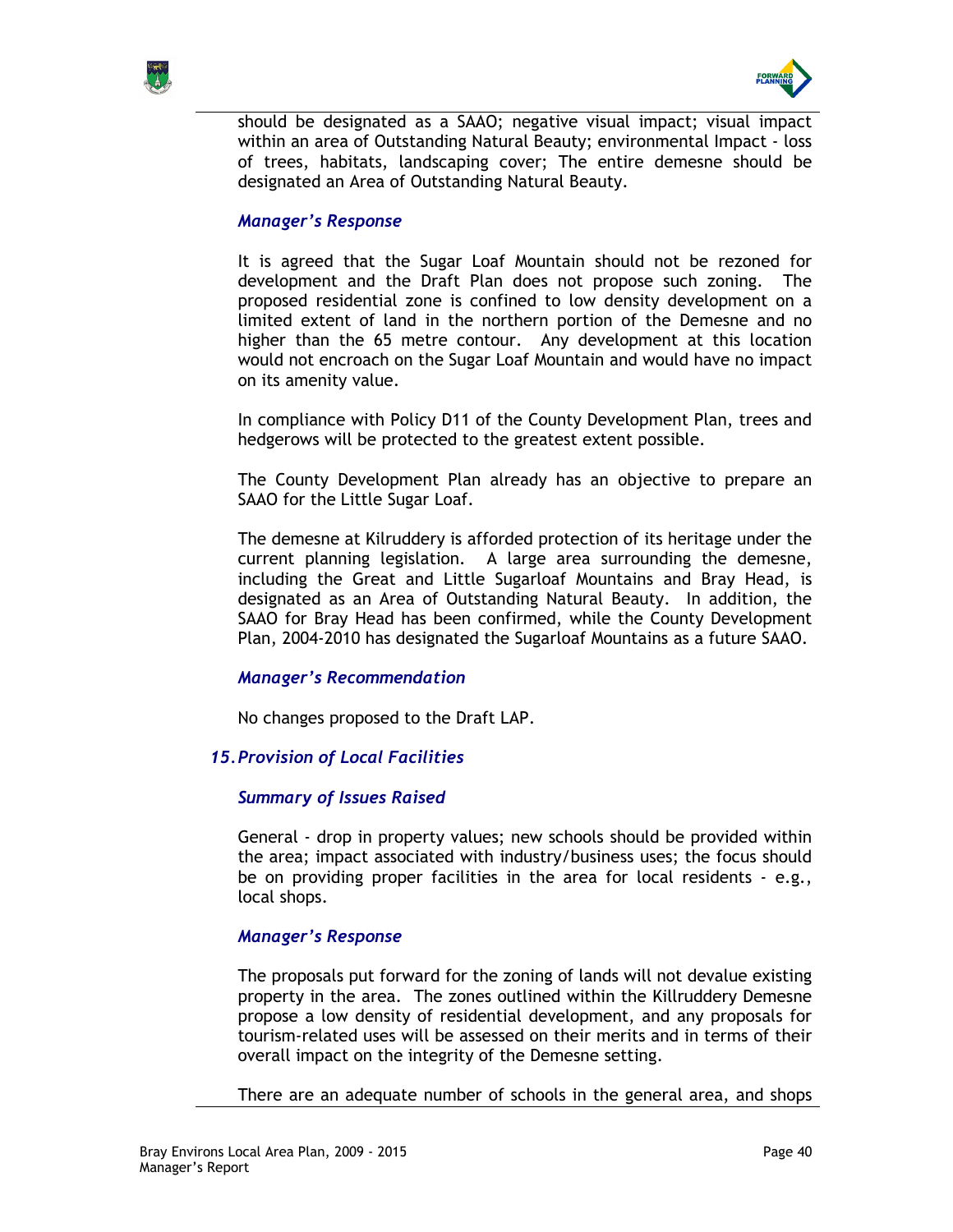



including a supermarket are already designated on the Southern Cross Road in the Bray Town Council Development Plan. No industry is being proposed for Killruddery in this Plan, only tourism uses to exploit the heritage value of Killruddery House and Gardens. At the planning permission stage, it will have to be demonstrated that proposals will not negatively impact on residential amenity.

## Manager's Recommendation

No changes proposed to the Draft Plan.

## 16. Land Availability within the Town Boundary

## Summary of Issues Raised

There is land available for development within the town boundary.

### Manager's Response

While there may be brownfield/vacant plots of land available for development within the town boundary, such sites would not be appropriate to accommodate the extent of development necessary to achieve the population targets set out in the various national and regional policy documents nor be sufficient to provide for necessary expansion of Bray in the interests of the town or its residents. The extent of development required in order to meet these targets is sufficient to warrant development on greenfield sites, albeit in an orderly and sustainable manner.

### Manager's Recommendation

No changes proposed to the Draft Plan.

## 17. Transfer of Land to Bray Town Council

### Summary of Issues Raised

The area adjoining the SCR should be transferred to Bray Town Council.

### Manager's Response

The potential for a boundary extension to the functional area of Bray Town Council is a separate legislative procedure and it not within the scope of a Local Area Plan.

### Manager's Recommendation

No changes proposed to the Draft Plan.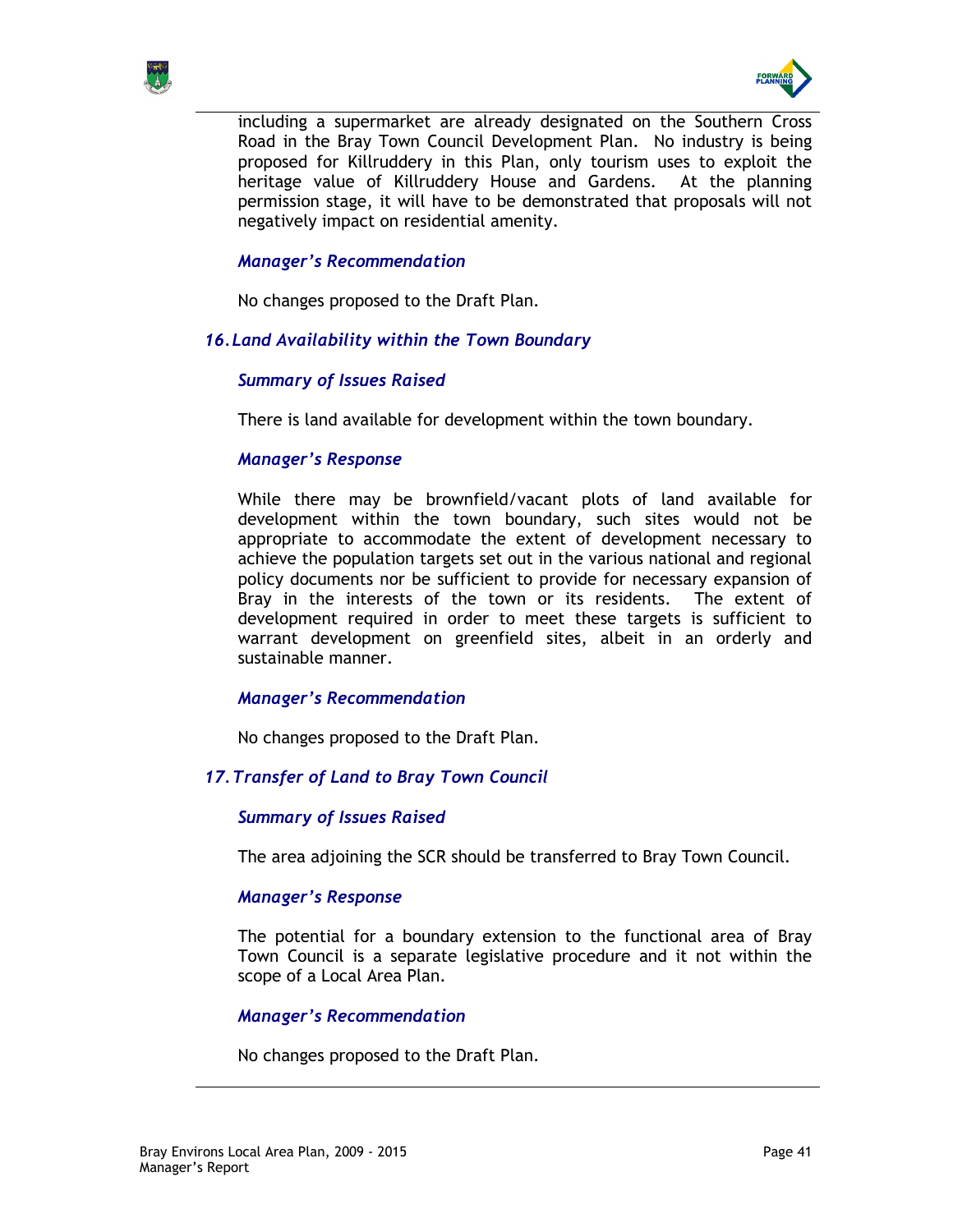

Topic No. 3 Provision of future transport infrastructure

Submission No. 3, 5, 6, 10, 11, 68

# Summary of Issues Raised

Increased connectivity with Bray Town Centre required via sustainable modes of transport; development of the Local Area should be phased in accordance with the introduction of transport infrastructure such as Luas; appropriate reservations be made for the construction of the proposed Luas line; Luas stops should be located on suitable topography with gradients no greater than 2%; suitable development to be proposed at Luas termini to create a 'sense of place'.

# Manager's Response

The Bray Public Transport Study undertaken in 2007 outlined the potential to develop a Quality Bus Corridor from the Bray Southern Cross to Bray DART Station, and onwards to the Dublin Road. Such an initiative will significantly reduce bus journey times from the Southern Cross into Bray Town Centre, and can therefore make a real contribution to reductions in car use. In addition, the development of a Luas connection from Fassaroe to Bray will ensure a fast and reliable connection into the town centre, thereby reducing the need for car travel.

In delivering the Plan, development proposals will conform to guidance set out in the Regional Planning Guidelines with respect to the development of sustainable urban areas served by public transport.

# Manager's Recommendation

Part B, Page 13 (Section 8, Traffic & Transportation) should include the following policy objective:

'Wicklow County Council will progress the implementation of the Bray Public Transport Study recommendations in consultation with the QBN Project Office.'

'Development proposals will be delivered in such manner that sustainable transport principles can be supported. This will require consideration of public transport requirements, local road, pedestrian and cycle connections, and the need to protect the carrying capacity of the M11 as a strategic road through the area.'

'The provision of the Luas including its construction schedule shall be included in the Masterplan, including agreed phasing.'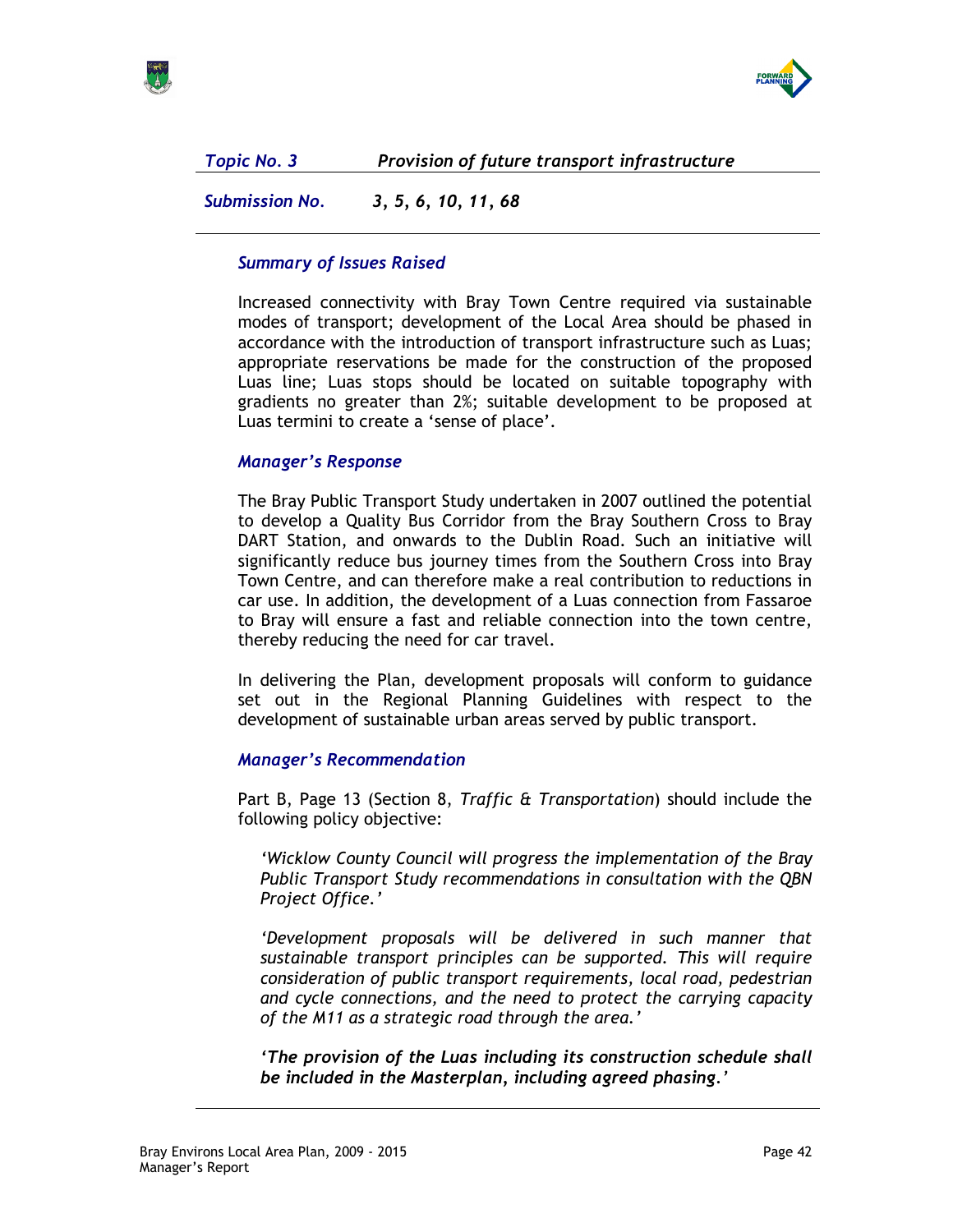

# Topic No. 4 Landscaping Strategy & Green Infrastructure

Submission No. 51

## Summary of Issues Raised

The submission states that:

- The Draft Plan has been presented in the absence of a *'countywide* discrete landscape policy or strategy'.
- The County Development Plan does not contain a full, comprehensive landscape policy or strategy.
- The 'OS' and 'GB' designations in the Draft Plan are premature in the absence of any scientific foundation.
- Wicklow County Council should have prepared an 'Open and Greenspaces Strategy'.

## Manager's Response

The preparation of a countywide strategy is not an issue for any Local Area Plan, but rather the County Development Plan. Any submissions on the current County Development Plan can be submitted to the Council for consideration during its review of the Development Plan. It is understood that the County Development Plan will undergo its statutory review commencing in September 2009.

The provision of active and passive recreational open space ('OS') is imperative to ensure a high standard of residential amenity. The provision of a 'GB' zone is important to ensure an effective transition between the developed area and the rural area to the south of Fassaroe. Such zonings are considered vital to the proper planning and sustainable development of the area.

Wicklow County Council adopted its open space strategy document, titled 'Policy Document: Open Space Standards', in September 2007.

The required standards for the new community at Fassaroe and elsewhere within the Plan area have been established on the basis of the standards contained within the County Development Plan and other published Council standards, such as the above mentioned policy document. In accordance with the policies and objectives of these, 2.4 ha of open space is required per 1,000 population. Of this, 1.6 ha shall be active open space and 0.8 ha shall be passive open space.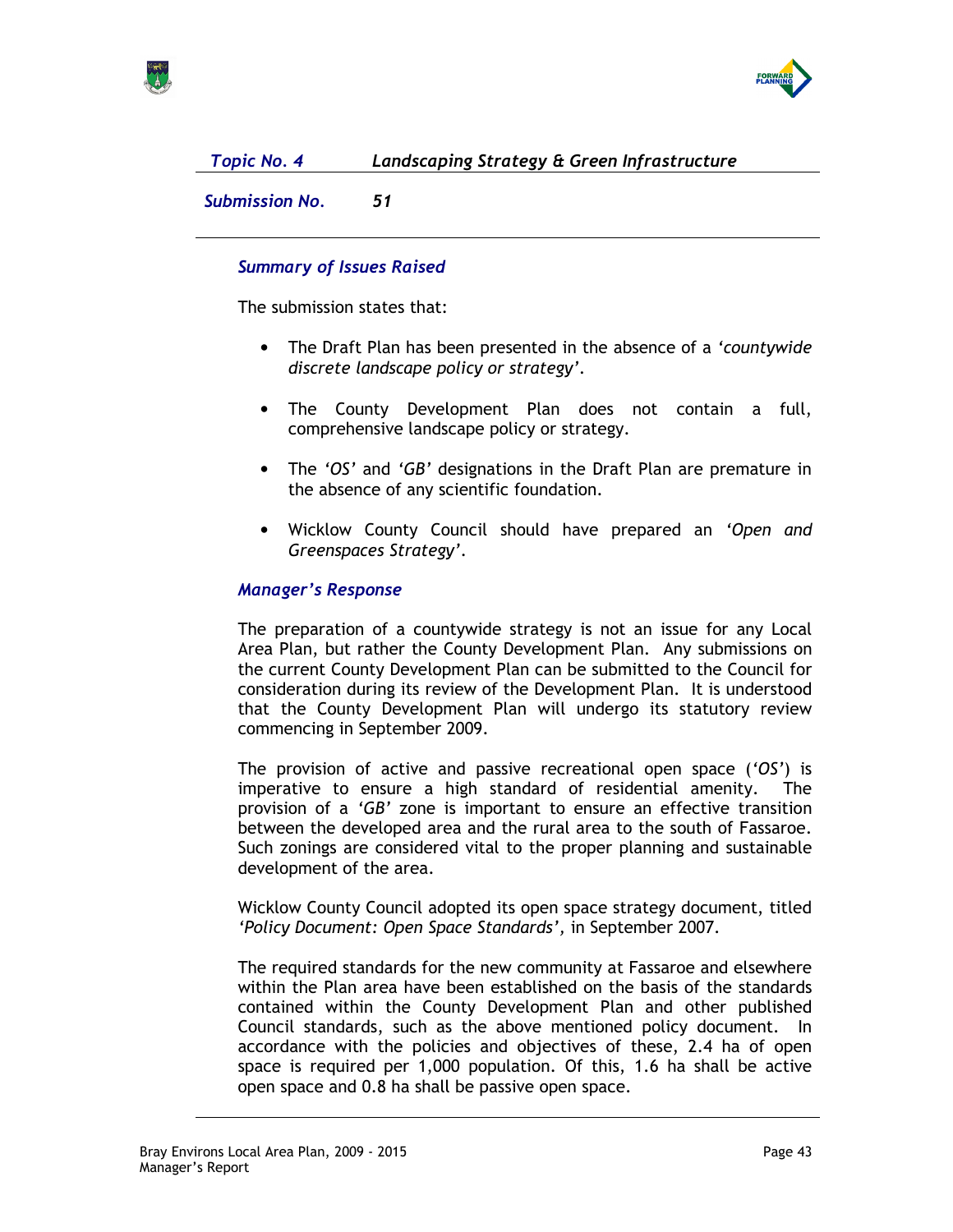



No changes to the proposed Draft Plan.

| Topic No. 5           | <b>Flood Risk and Wildlife Conservation</b> |
|-----------------------|---------------------------------------------|
| <b>Submission No.</b> | 2, 19, 73                                   |

Having reviewed the submissions received, a number of issues have been raised with regard the potential for flood risk and the threat to wildlife conservation as a result of the proposed zonings and resultant development. The issues raised can be summarised to include:

## 1. Natural Flood Plains

## Summary of Issues Raised

Natural flood plains should be protected against development and any potential flood risks need to be mitigated against; the Plan should contain a policy regarding consideration of the Guidelines on Flood Risk Assessment.

### Manager's Response

It is the intention of Wicklow County Council that all planning applications for development will be assessed in accordance with the draft guidelines for managing flood risk as published by the Department of Environment, Heritage and Local Government ('The Planning System and Flood Risk Management') and the adopted guidelines as and when appropriate. In addition, the Draft Plan requires that all proposals for development be accompanied by an assessment of flood risk:

'Implement strict surface water discharge allowances from proposed development sites and encourage the use of attenuation measures to reduce surface water run-off from proposed development sites, to reduce the cumulative loading on the surface water network.'

'Ensure that applications for a development are supported by a flood risk assessment where possible flood risk is identified.' (Part B; Page 15)

Policy W7, Chapter 9 of the Development Plan also applies, which requires developers to show the measures they will take to minimise flood risk to the satisfaction of the Council. Policy WS2 of the County Development Plan indicates the intention of the Council to promote development in accordance with the recommendations of the Greater Dublin Strategic Drainage Study.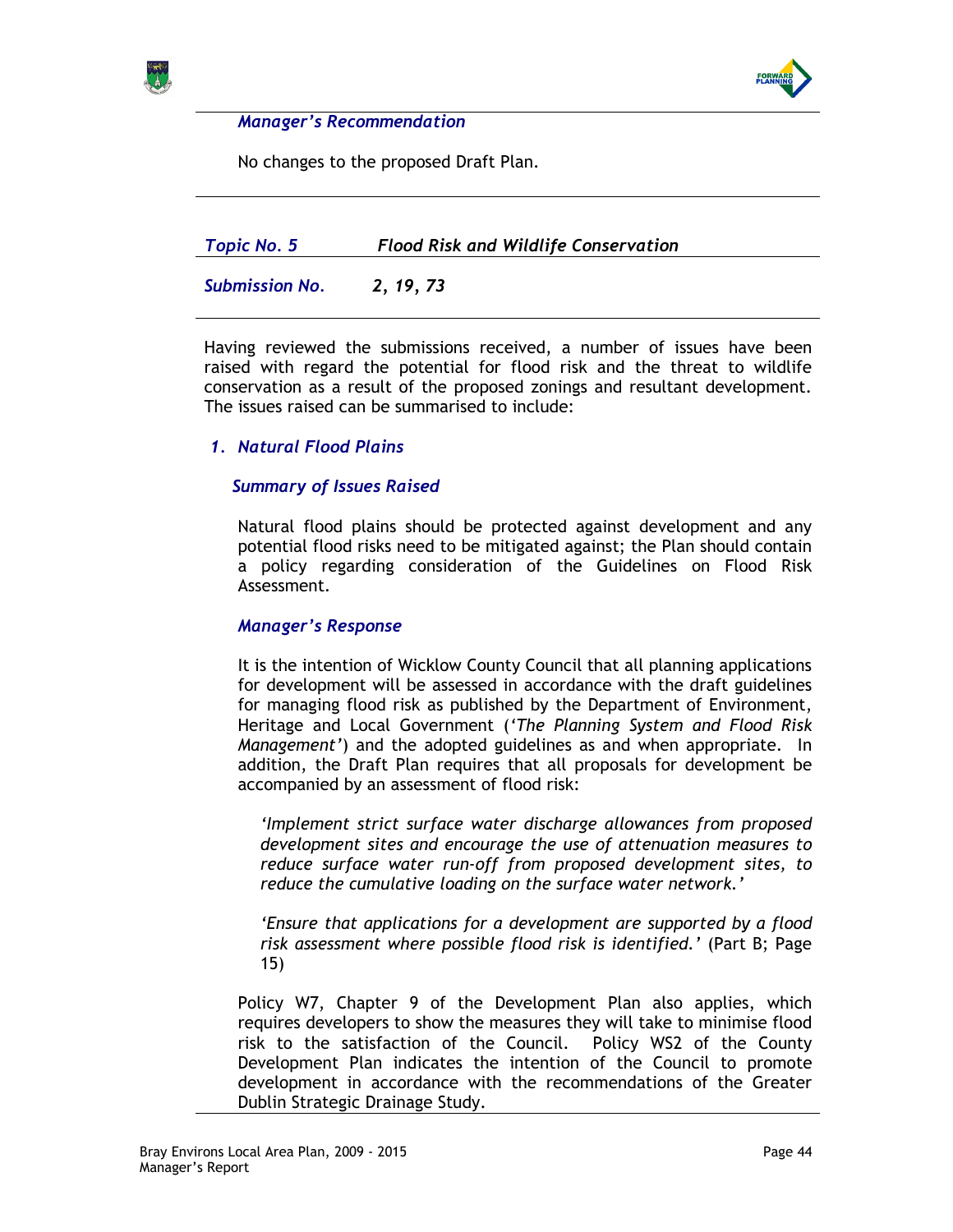



A new policy objective should be included in Section 9.0, Public Infrastructure, regarding consideration of the Draft Guidelines on Flood Risk Assessment as follows:

'All applications for development should have regard for the draft guidelines for managing flood risk as published by the Department of Environment, Heritage and Local Government ('The Planning System and Flood Risk Management') and the adopted guidelines as and when appropriate.'

## 2. Use of the Old Golf Course in Bray

#### Summary of the Issues Raised

The old golf course in Bray should be now used as a public park.

#### Manager's Response

The old golf course in Bray is not within the Plan boundary and its use is not relevant to this Plan.

#### Manager's Recommendation

No changes proposed to the Draft Plan.

### 3. Conservation of Wildlife and Habitats

#### Summary of the Issues Raised

Wildlife and habitats should be protected.

#### Manager's Response

The utmost protection will be afforded to all wildlife within the Plan area and compliance with European, national, regional and local policy in relation to wildlife conservation and habitat protection will be required in all planning applications for development. Part B, Section 10 of the Draft Plan, Built & Cultural Heritage, includes objectives for the protection of existing ecological corridors within the Plan area and all proposals for development shall be required to assess the impact of development and to propose mitigation measures as appropriate.

In the case where development is permitted, mitigation and best practice measures will be implemented by way of condition to ensure no adverse effects of development impact on wildlife and habitats, in accordance with the provisions of the County Development Plan and in particular, this Draft Plan at Sections 10 and 11.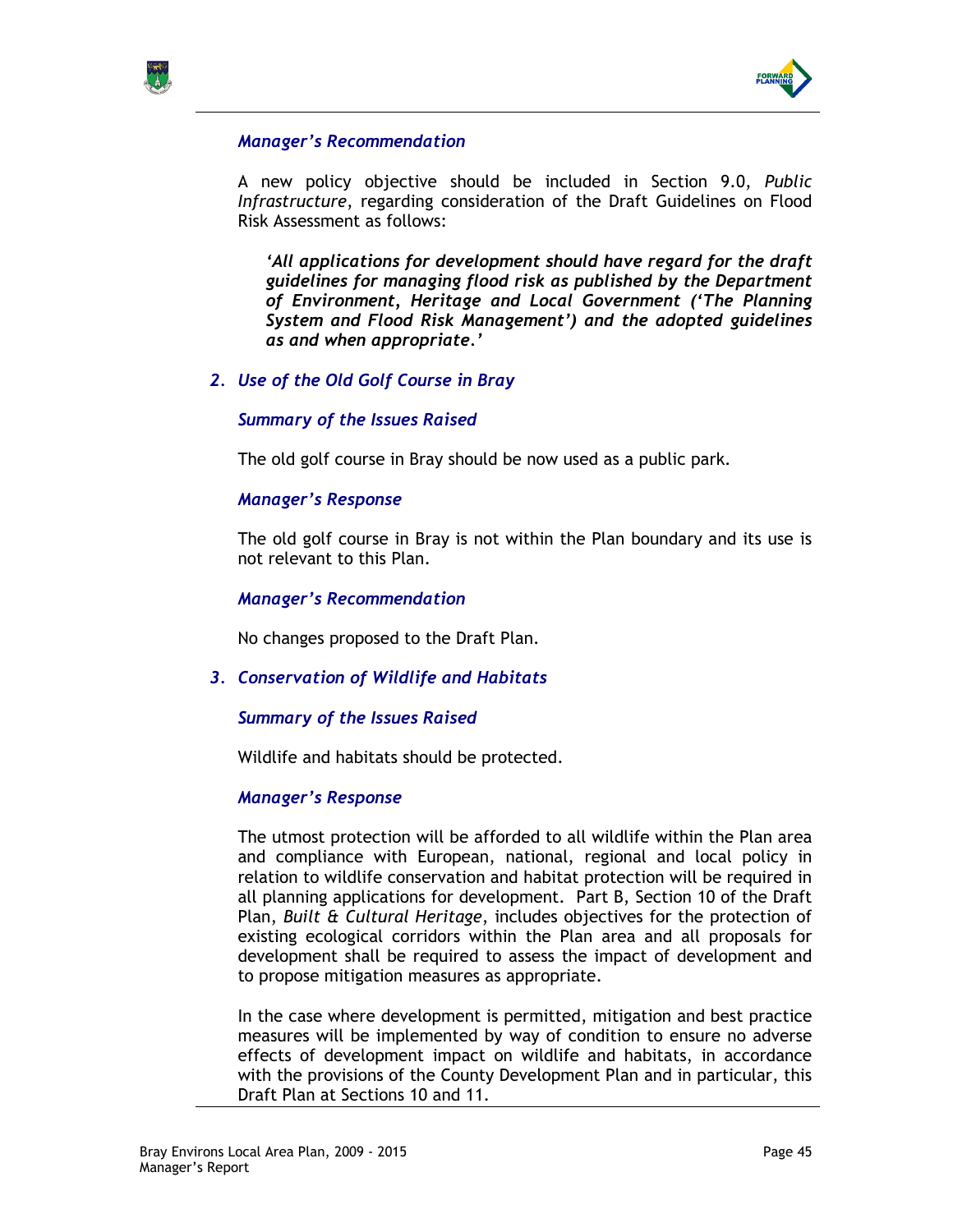



No changes proposed to the Draft Plan.

4. Open Areas between Settlements

## Summary of the Issues Raised

It is important to retain open areas between settlements.

### Manager's Response

The importance of incorporating and retaining green areas within the Plan area has been appreciated and significant efforts have been made to incorporate as much open space/green areas into the area as feasibly possible. A significant extent of open space is proposed in Fassaroe to provide active and passive recreational space for the future resident and employee populations of the area, as well as the existing population of Bray. A significant green belt is proposed to the south of the Fassaroe area also, to provide a transitional area between the developed area and the rural area to the south. A green belt also exists between Fassaroe and Enniskerry, which further prevents the potential for the coalescence of the two settlements.

In addition, an area of open space (c. 16.7 hectares) is proposed within the Killruddery Demesne to provide a transition between the estate and the proposed residential development in the R3 zone; and to provide for active and passive recreational space for existing and future residents of the area.

### Manager's Recommendation

No changes proposed to the Draft Plan.

5. Flood Protection Scheme in the SEA

### Summary of the Issues Raised

The issue raised here is that the Department of the Environment Heritage and Local Government has recently published Draft Guidelines on Flood Risk Assessment and Planning and policy should be included in the Draft LAP indicating that the Council will have regard to these Guidelines.

## Manager's Response

A new policy objective should be included in the Draft Local Area Plan.

Only a very small stretch of the River Dargle Flood Protection System is located within this Plan area. The Flood Protection System has already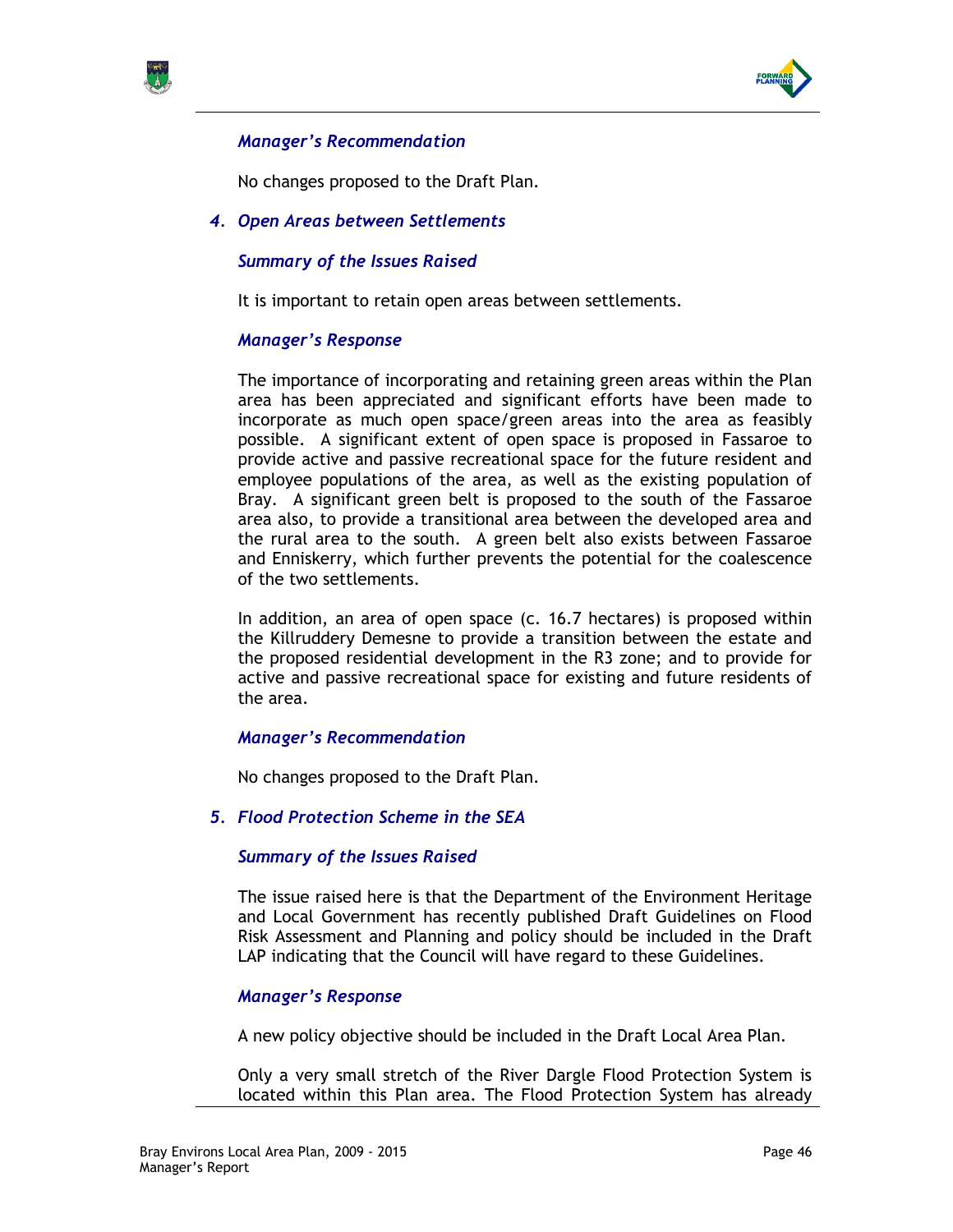



been assessed and approved by An Bord Pleanála.

Comments regarding the Environmental Report are responded to in Addendum I to the SEA Environmental Report.

## Manager's Recommendation

• A new policy objective should be included in Section 9.0, Public Infrastructure, regarding consideration of the Draft Guidelines on Flood Risk Assessment as follows:

'All applications for development should have regard to the draft guidelines for managing flood risk as published by the Department of Environment, Heritage and Local Government ('The Planning System and Flood Risk Management') and the adopted guidelines as and when appropriate.'

See relevant section of Addendum I to the SEA Environmental Report for any updates which may be required to be made to the Environmental Report.

| Topic No. 6 | Heritage |
|-------------|----------|
|-------------|----------|

Submission No. 14

## Summary of Issues Raised

One submission requested that the County Wicklow Heritage Plan, 2004- 2008 should be considered.

### Manager's Response

The Wicklow County Development Plan includes a statement to prepare and implement a County Heritage Plan to assist in its objective '… to conserve, protect and enhance Wicklow's built and natural heritage and landscape where possible.'(County Development Plan, 2004-2010; Page 79) A County Wicklow Heritage Plan was prepared in 2004.

The Draft Bray Environs LAP clearly states that:

'The Bray Environs Local Area Plan, in conjunction with the relevant policies and objectives set out in the Wicklow County Development Plan, is the main instrument to guide and control development in the area and thus, has major implications on the future growth and development of Bray and the Plan area.'(Part B; Page 1)

This statement clearly acknowledges the County Development Plan as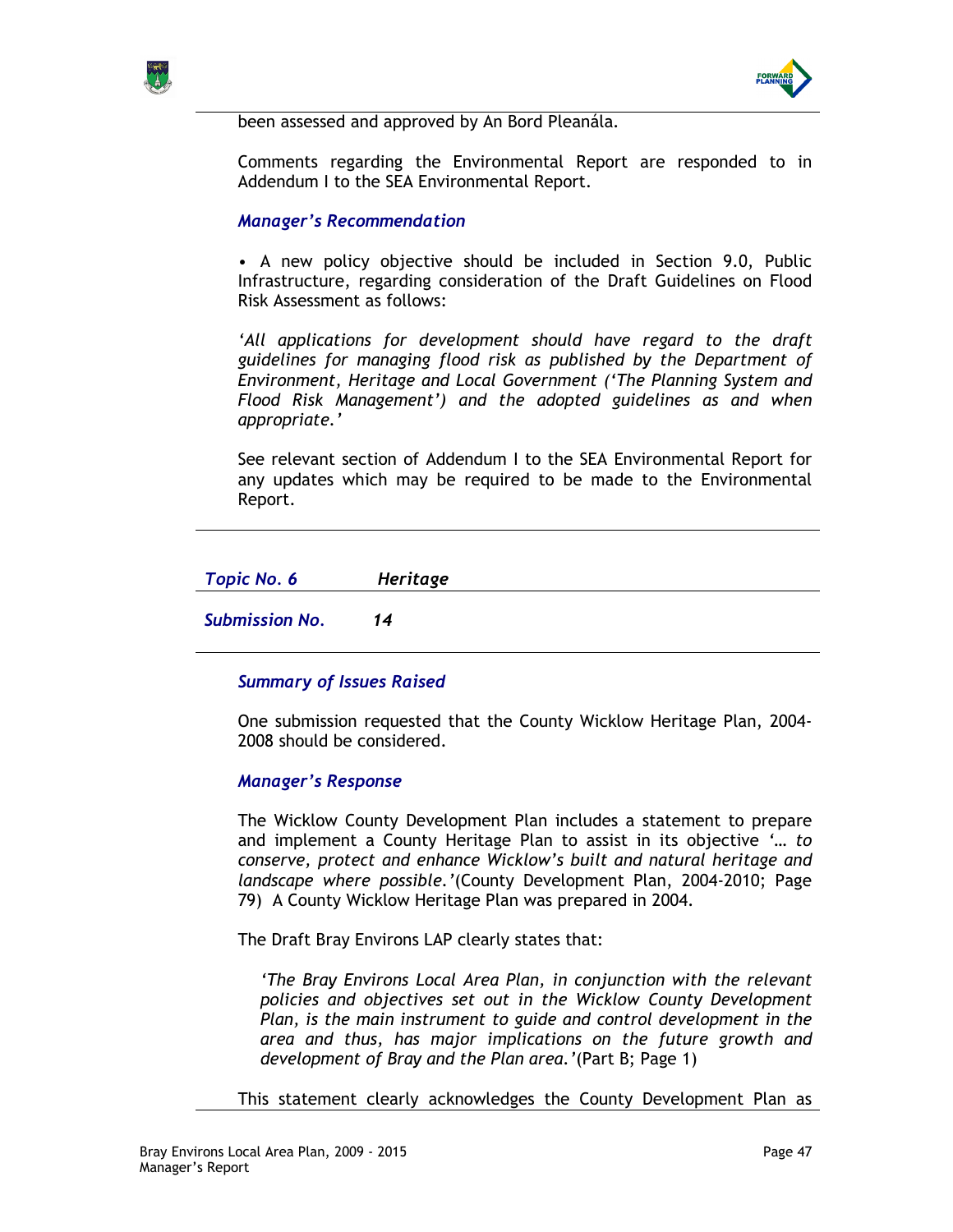



being the overarching development framework plan for the county, and that the policies and objectives contained therein should be complied with in proposing development in the County. In the context of the subject submission, the policies and objectives of the Development Plan, as they relate to heritage and its conservation, shall be regarded in proposals for development.

## Manager's Recommendation

No changes proposed to the Draft Plan.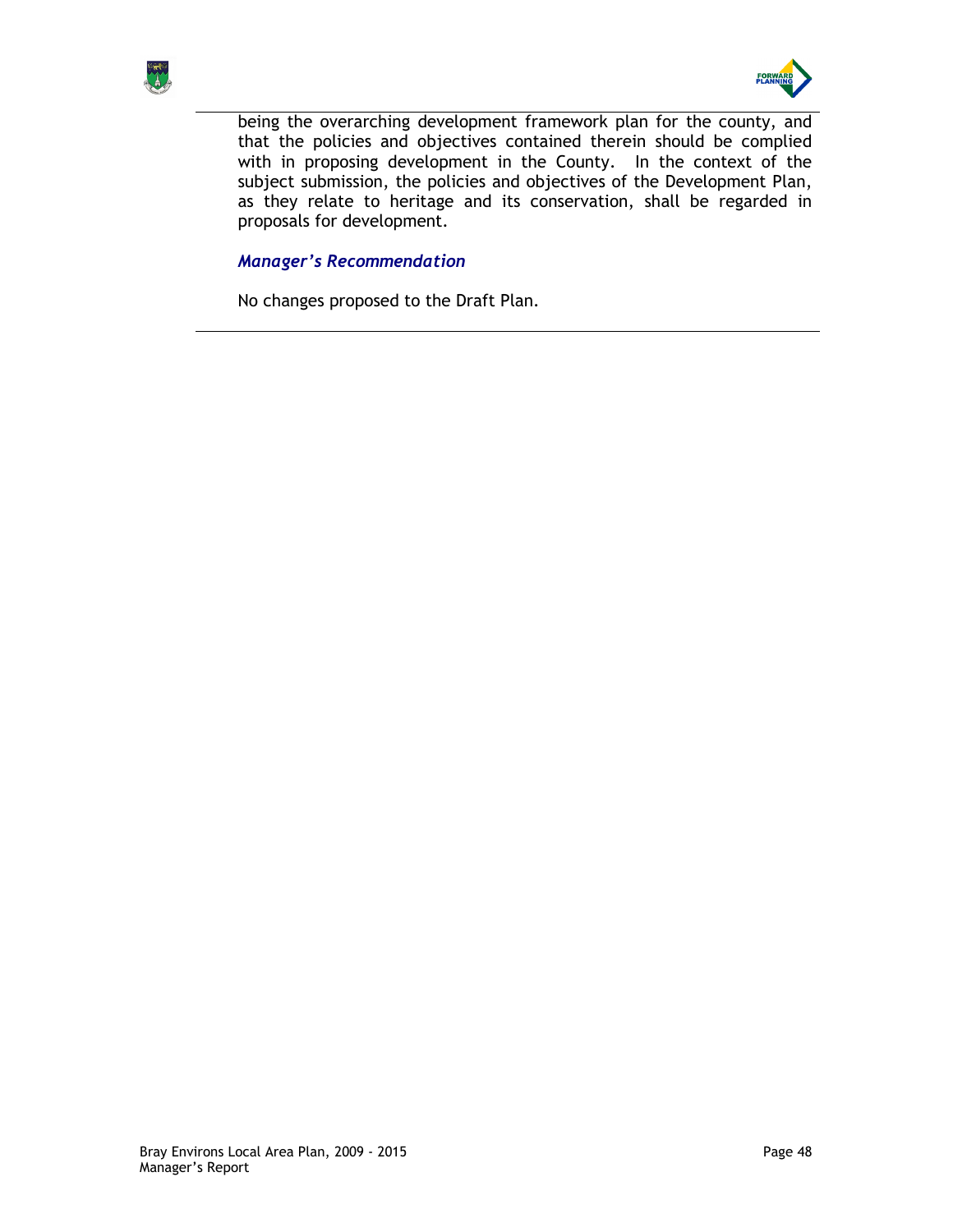



# 3.2 Issues Raised by Prescribed Bodies

Topic No. 7 Prescribed Bodies Submission No. 2, 3, 4, 5, 6, 7, 8, 9, 10, 11

Some of the main issues raised include the following:

### 1. Railway Procurement Agency

## Summary of Issues Raised

Luas - Maps should show the provision of the Luas line into Bray town; Park & Ride is envisaged to provide 750 no. spaces; increased densities should be proposed at strategically planned locations to ensure the critical mass; urban design will need to provide for ease of use/access and overall attractiveness of the Luas system; safe walk and cycle routes should be provided to connect with the Luas and work/living environments; urban/green spaces, public lighting and a retail/commercial mix at the stops would enhance their use; reqs include 7m reservation for operation; 18m reservation for construction; increased reservation at stops; stops should be located where there is no curvature and the gradient is flat or no greater than 2%; Luas trip generation is based on 1 million trips per km of track.

### Manager's Response

The land use maps prepared as part of the process are sufficiently detailed to show a variety of information regarding the existing and future situation within the Plan boundary with regard land use, key infrastructural objectives, environmental designations etc. The mapping of the Luas Line into Bray town is not required for the purpose of the LAP.

While the Draft Plan provides for an area of c. 6 ha for the provision of a Luas Park and Ride facility within the core area, the details of the number of spaces to be provided therein will be determined during further consultation between the RPA and Wicklow County Council. The allocation of 6 ha specifically for a Park and Ride within the Core is excessive and may detract from the viability of the Core itself. The Draft Plan should be amended.

The Draft Plan encourages a mix of densities within the Plan area. In particular in the case of Fassaroe, higher densities and a mix of uses are proposed within the 'core', with a transition outwards towards lower densities and more homogenous land uses. This approach is based on a recognised need to achieve a critical mass to ensure the sustained use of the planned infrastructure, including the proposed Luas Line.

Applications for development within the Plan area must consider the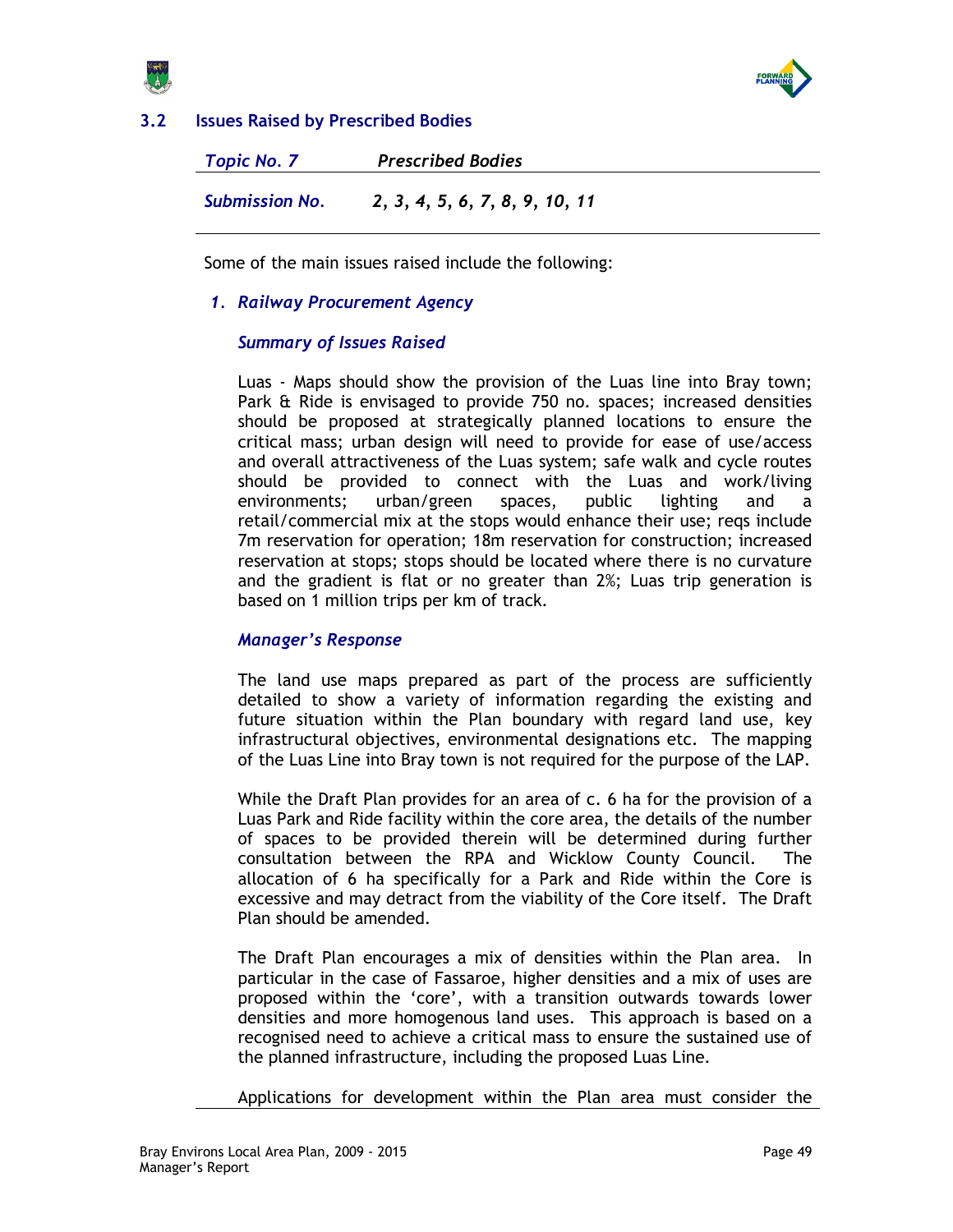



principles of urban design as set out in the Draft Plan and the County Development Plan. Specifically, the policies of Chapter 5, Design & Development, of the County Development Plan refer.

The requirements of the RPA, as they relate to the provision of sufficient reservations and suitable land conditions for the construction of the line, are noted and will be applied at the planning stage. Part B, Page 14 of the Draft Plan includes the following objective in this regard:

'Facilitate and support the Railway Procurement Agency (RPA) in works relating to the provision of LUAS services in Fassaroe.'

## Manager's Recommendation

The Draft Plan shall be amended to modify Part B, Page 14 (Section 8, Traffic & Transportation) from:

'A site of 6 ha shall be reserved for the provision of a Luas Park & Ride facility within the Core area.'

To:

'A site shall be reserved for the provision of a Luas Park & Ride facility within the Core area.'

## 2. National Roads Authority

## Summary of Issues Raised

E1 zone at Fassaroe is unacceptable as it is located away from the Luas and at a busy interchange; all planning applications should be accompanied by a traffic and transport assessment, and a road safety audit; S14 of the plan is not clear enough with regard the delivery of transportation infrastructure; SI No. 140 of 2006 - Environmental Noise Regs need to be given consideration.

### Manager's Response

The 'E1' zone at Fassaroe is located within 700 metres distance of the proposed Luas Line. Access to the zone shall be located away from the interchange with the N11/M11, thereby mitigating against any negative impacts on this junction.

Planning applications for all proposed developments which are found to be significant in terms of traffic generation will include a Transport Assessment and Road Safety Audit. The scope of these assessments will be agreed with the Planning and Roads Departments of Wicklow County Council at the outset. All Transport Assessments will take account of the cumulative impact of all other proposed development within the LAP and the infrastructural proposals made in the North Bray LUTS. This will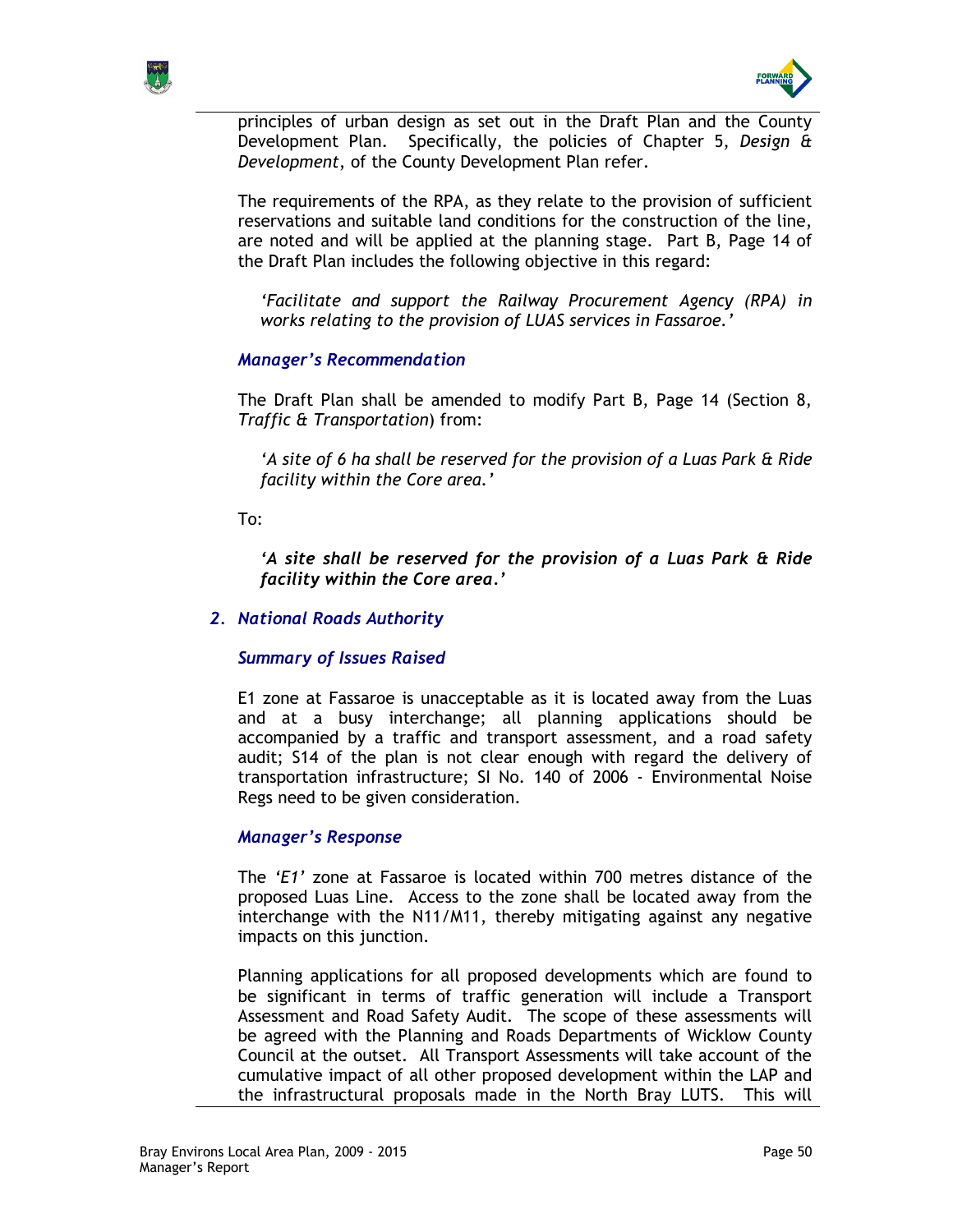



ensure that any future capacity deficiencies are highlighted and addressed, if necessary, as part of any planning application.

An Implementation Strategy is proposed for all development within the Plan area. Section 14.0, Phasing & Implementation, clearly states:

'The implementation of the plan shall be on a phased basis in the form of master planning best practice at Development Management stage for both for both Fassaroe and Kilruddery. The purpose of the masterplan approach is to comprehensively address the complexity of plan elements, their interaction relationships and interdependency in a coherent overarching manner…

The development of the Fassaroe area shall be in accordance with an overall masterplan for the area and address the development of the sectors as indicated. The plan shall detail the development of an agreed first phase and shall include major infrastructural detail for the remaining phases/sectors. This shall ensure the development of economic, social, natural and built environmental sustainable development patterns.'(Part B; Page 24)

Specific policies are provided within the Draft Plan with regard to the need to ensure the provision of the necessary infrastructure. Details regarding the provision of transportation, and social and community infrastructure will be dealt with as part of the Masterplan approach to development.

Planning applications for all proposed developments which are found to be significant in terms of traffic generation shall also require consideration of the Environmental Noise Regulations (SI No. 140 of 2006).

### Manager's Recommendation

Part B, Page 13 of the Draft Plan should be amended to include the following policy objective:

'Planning applications that are deemed to be significant in terms of traffic generation are required to include a Traffic & Transport Assessment, and a Road Safety Audit.'

Part B, Page 13 of the Draft Plan should be amended to include the following policy objective:

'Planning applications that are deemed to be significant in terms of traffic generation are required to have consideration for the Environmental Noise Regulations, published by the Department of Environment, Heritage and Local Government (S.I. No. 140 of 2006).'

Part B, Page 13 of the Draft Plan should be amended to include the following policy objective: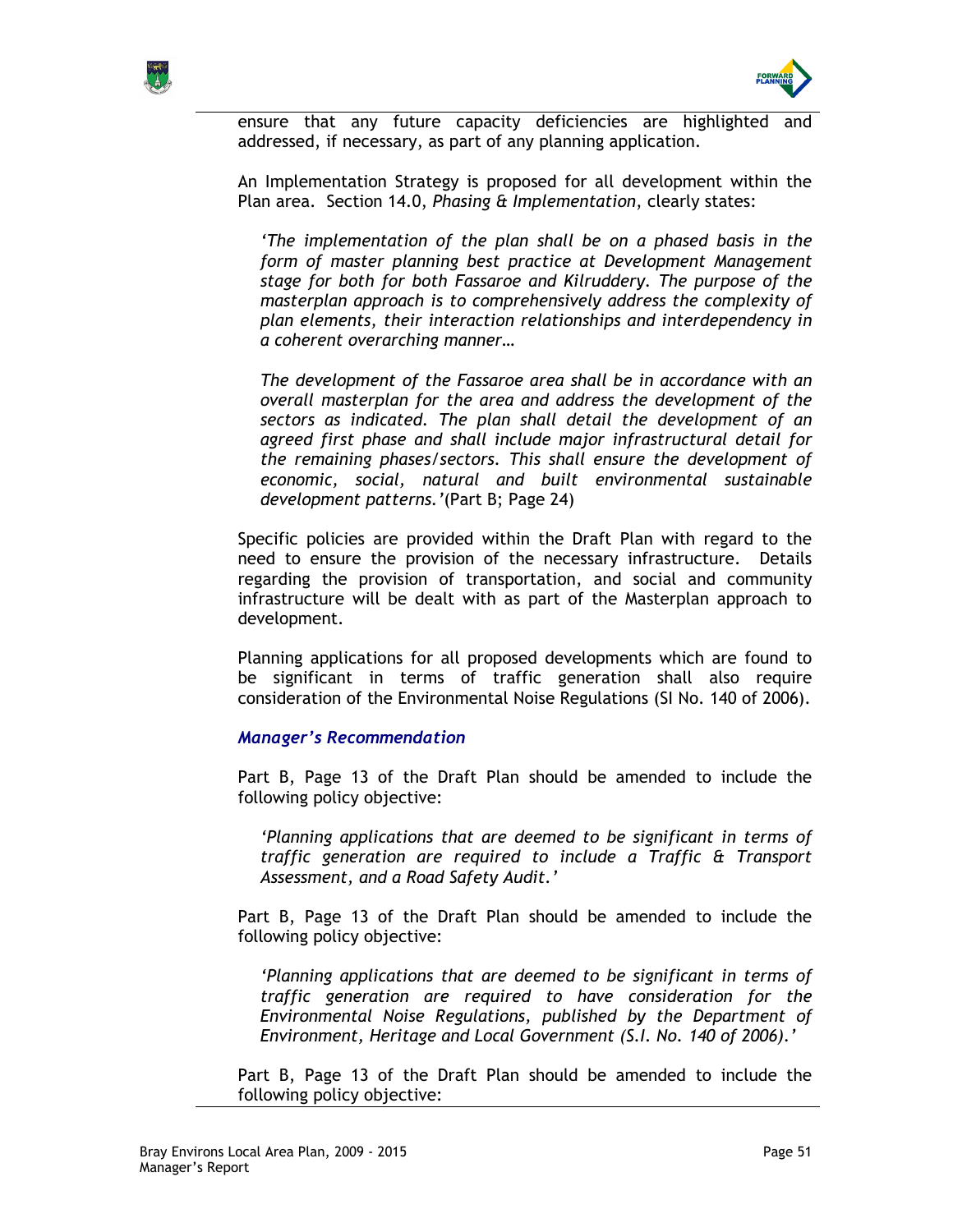



'The provision of the Luas including its construction schedule shall be included in the Masterplan, including agreed phasing.'

3. Geological Survey of Ireland

### Summary of Issues Raised

List of geological heritage sites included. Sites of geological and geomorphological importance can be included in the County Development Plan.

### Manager's Response

Issues noted.

Comments regarding the Environmental Report are responded to in Addendum I to the SEA Environmental Report.

### Manager's Recommendation

No changes arising from this submission to be made to the Draft LAP - see relevant section of Addendum I to the SEA Environmental Report for any updates which may be required to be made to the Environmental Report.

### 4. Eastern Regional Fisheries Board

### Summary of Issues Raised

The River Dargle is an EU designated salmonid system; vitally important that development in the area will not have a deleterious effect on aquatic life in this system; The Cookstown River supports a significant population of Brown Trout and is a spawning habitat for Atlantic Salmon and Sea Trout. The Dargle and many of its tributaries are exceptional in supporting Atlantic Salmon, Sea Trout and Brown Trout populations; local watercourses are extremely sensitive and only clean, uncontaminated surface waters should leave the LAP area and drain to the local river network.

The SEA Should have regard to the potential significant impacts on water quality; surface water hydrology; fish spawning and nursery areas; passage of migratory fish; areas of natural heritage importance including geological heritage sites; biological diversity; ecosystem infrastructure and functioning; sport and commercial fishing and angling; and amenity and recreational areas. The Board highlights the importance of the River Dargle catchment, including the Countybrook, Cooksotown and other tributaries. This should be noted and incorporated in the final LAP.

A deficit of 5,000 p.e. currently exists in the wastewater treatment system - a sufficient wastewater treatment system should be available to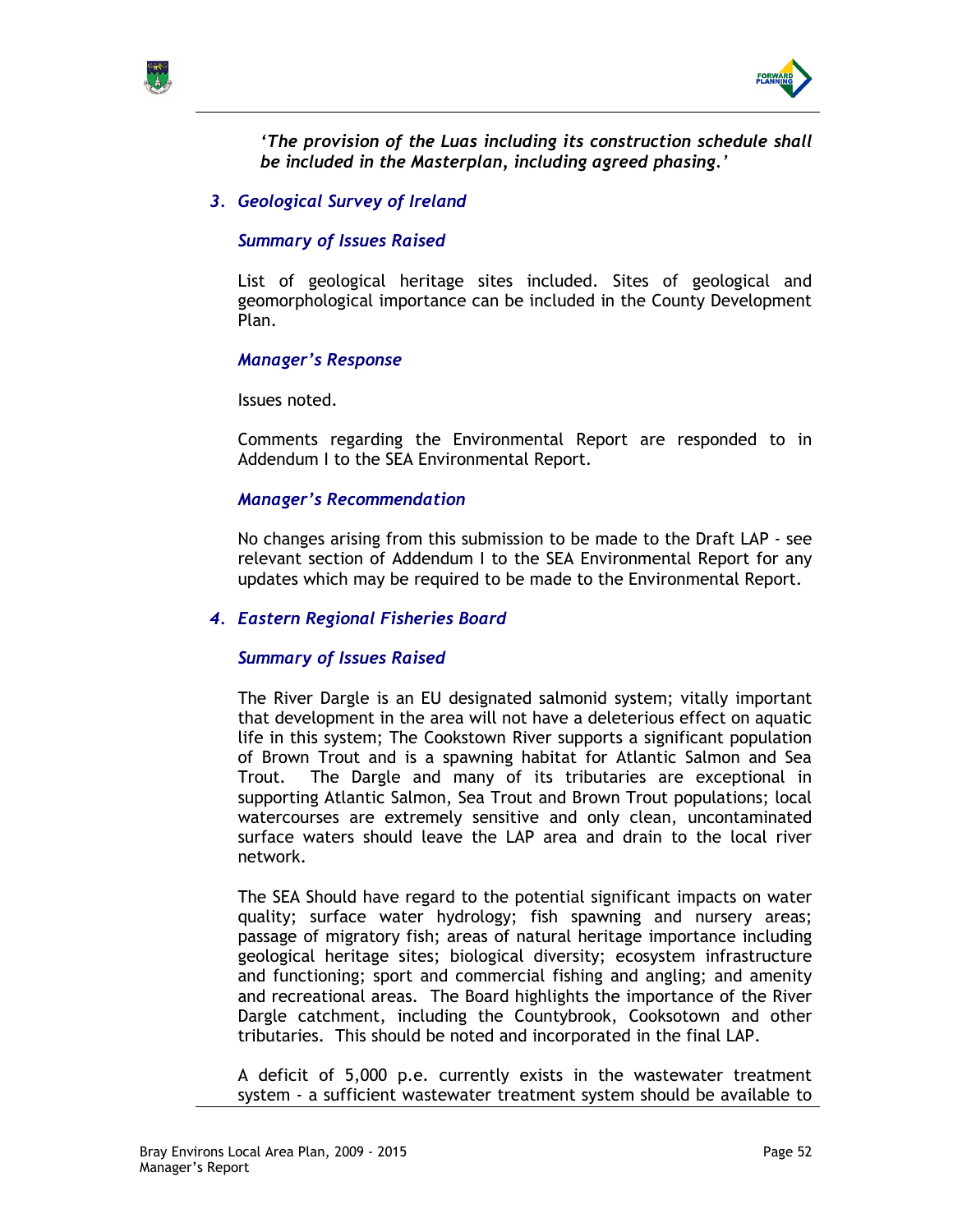



ensure the receiving water is protected - recommends a comprehensive and robust assessment of local infrastructure and local authority capacity to meet needs.

The Board should be contacted in relation to all works that may have an impact on surface waters (P&D Regs, 2001; S.28); disturbance of riparian habitats should be minimised; an undisturbed buffer zone between development areas and river banks should be maximised (10m min.); riparian vegetation should be retained in as natural a state as possible.

LAP should provide utmost protection and conservation of salmonid systems in the area; designation of lands adjacent to surface waters, esp. salmonid systems, as areas of open preservation; again, recommend a 10m buffer zone along river banks.

Protection of habitats and the refusal of proposals that would interfere with natural floodplains would benefit aquatic and riparian features.

Need to address commitment to surface and ground water quality protection in the context of ecological and infrastructural importance of pristine waters in the area; the preparation of a Water Quality Management Plan is essential.

Implementation of a SUDS design for surface water disposal in areas of increased urbanisation is a positive indicator of the Council's intention for the sustainable development of the area; policies of the Greater Dublin Strategic Drainage Study should be applied in the development of a Drainage Strategy for the LAP; any schemes that increase the demand for drinking water in the area should not compromise objectives as set out in the Fisheries and Water Framework Directive Legislation.

Infrastructural development (such as local sewerage system capacity) should precede actual development at all times.

### Manager's Response

The LAP has regard to the importance of these rivers. Note that the County Brook River forms part of the cSAC to the north of Fassaroe and is protected by the adjoining land zoned, in the Draft document, as open space. The Cookstown River to the south adjoins the Fassaroe green belt while the Dargle River is outside the Fassaroe Development boundary area. A ten meter buffer zone is by reason of the OS, GB and cSAC zones, unnecessary. See also the Draft Plan Part B. Section 10 Page 17 and Section 11 Page 17 and 18.

All the above remaining issues are dealt with in the Draft Local Area Plan. See Part B Sections 9 and 10 of the Draft document.

Comments regarding the Environmental Report are responded to in Addendum I to the SEA Environmental Report.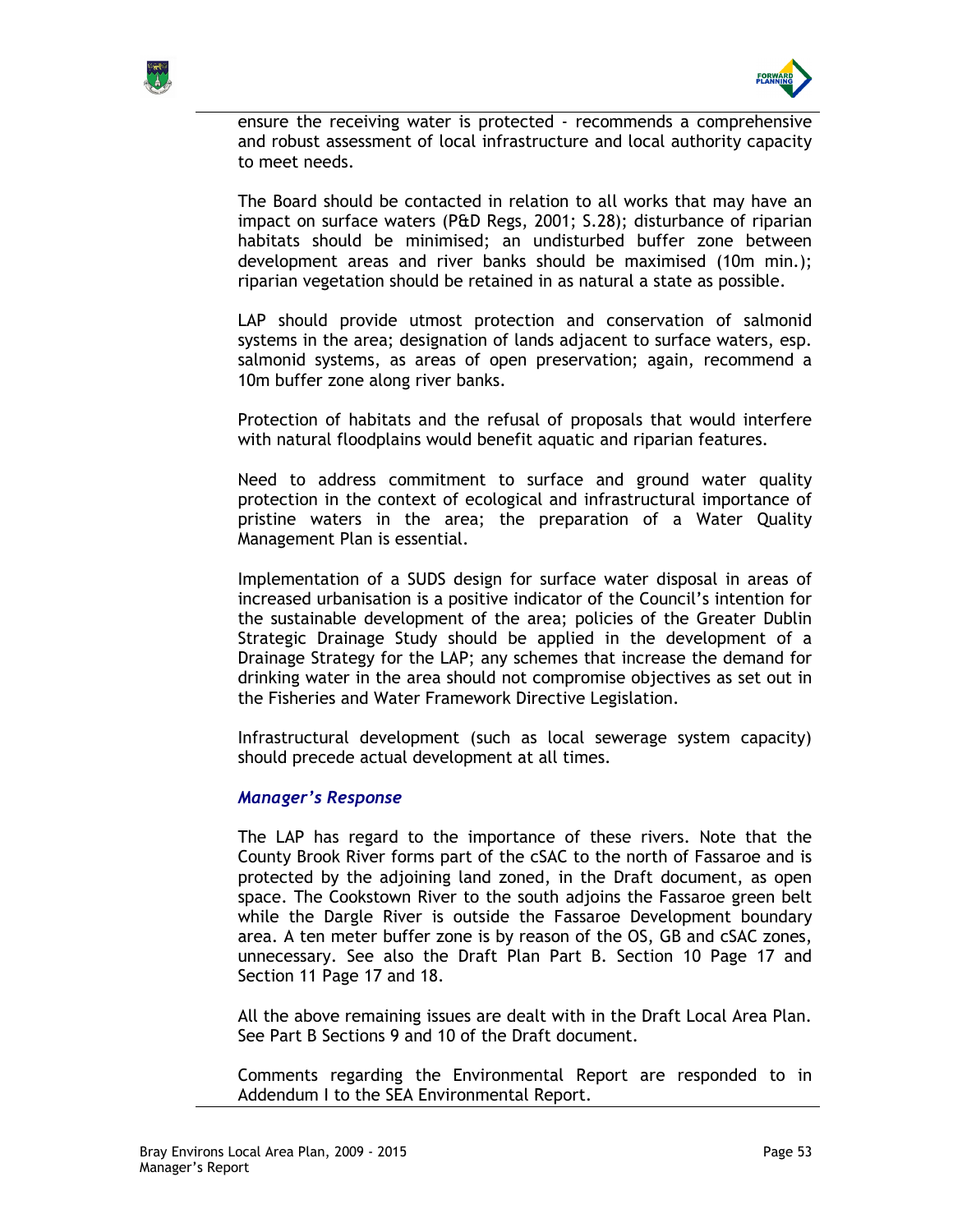



No change warranted.

See relevant section of Addendum I to the SEA Environmental Report for any updates which may be required to be made to the Environmental Report.

5. Environmental Protection Agency

## Summary of Issues Raised

A number of suggestions are put forward across a wide range of topics as follows:

- a. Integration of Plan and SEA
- b. Main Environmental Challenges, of the EPA Ireland's Environment 2008
- c. Water
- d. Biodiversity
- e. Air and Climatic Factors
- f. Energy/Energy Conservation
- g. Transportation
- h. Environmental Impact Assessment
- i. Urban Waste Water Discharge Licensing
- j. Waste Management
- k. Landscape
- l. Human Health/Quality of Life
- m. Cultural Heritage
- n. Infrastructure Planning
- o. Other Plans, Policy and Legislation
- p. SEA
- q. Environmental Report

### Manager's Response

The EPA submission is generic in nature and it does not refer directly to either the Bray Environs area, or indeed the Bray Environs LAP itself. Most of the issues raised are not relevant to a land use Plan, and even less so to an LAP. All of the issues that do relate the Bray Environs area are actually already addressed in the LAP.

Comments regarding the Environmental Report are responded to in Addendum I to the SEA Environmental Report.

### Manager's Recommendation

No changes warranted.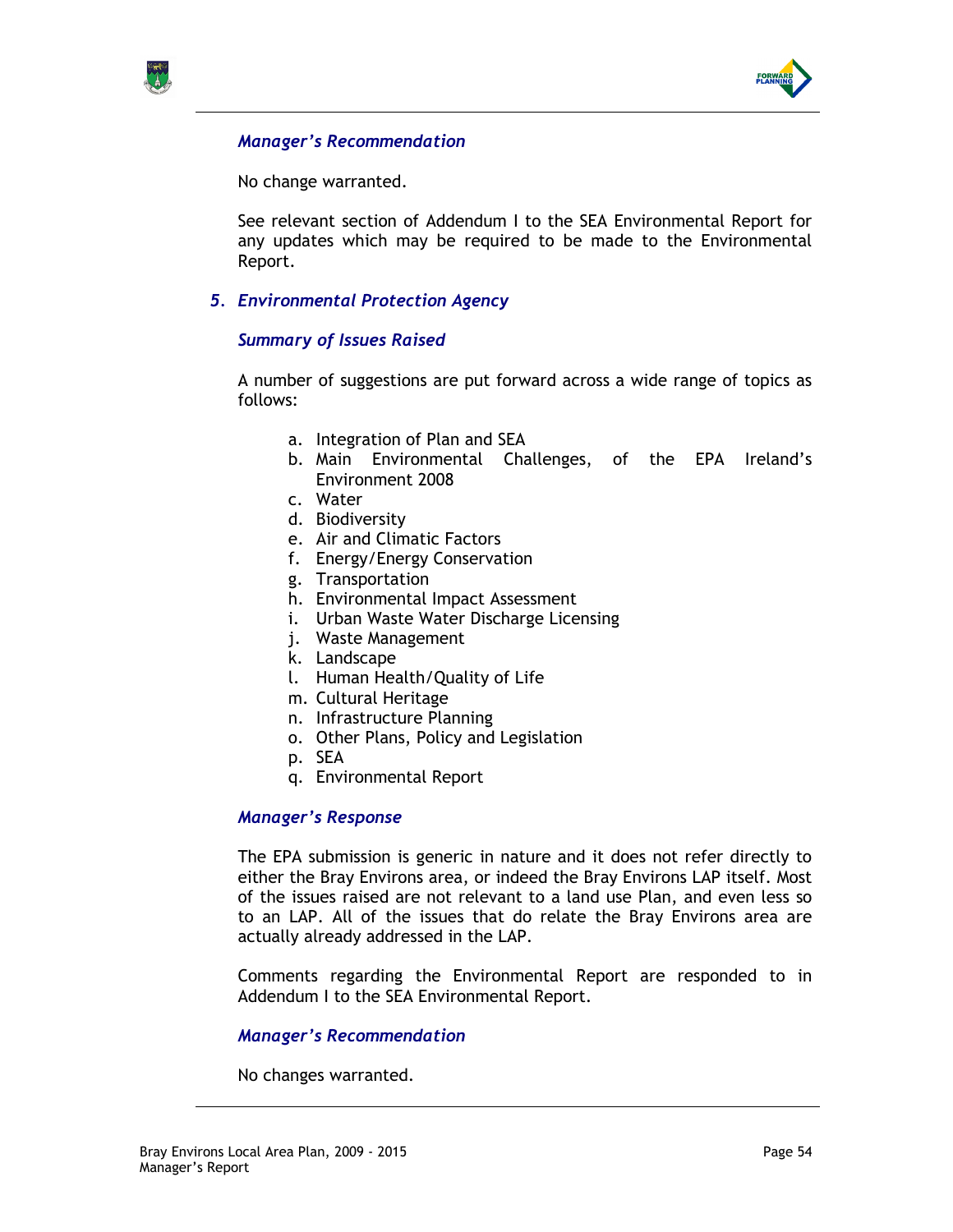



See relevant section of Addendum I to the SEA Environmental Report for any updates which may be required to be made to the Environmental Report.

## 6. Transportation Department, Dun Laoghaire-Rathdown County Council

## Summary of Issues Raised

Map 4 should show the Link Road with Dun Laoghaire-Rathdown County Council connecting with the Luas line; road network should stop at the Plan boundary; boundary of the Ballyman Glen cSAC & pNHA has been reduced - plans should reflect this; show protected views along the County boundary.

### Manager's Response

The exact location of Luas infrastructure is a matter for the Railway Procurement Agency to propose in its application for a Railway Order. Any lines shown in this Plan are indicative only.

The proposed road network for the Plan area will extend to the boundary only. The relevant Land Use Maps should be updated to reflect this.

The reduced extent of the Ballyman Glen cSAC and pNHA should be shown on the relevant Land Use Maps.

Protected views should be shown on the relevant Land Use Maps.

### Manager's Recommendation

The relevant Land Use Maps should be updated to show the extent of the proposed road network as far as the Plan boundary only.

The relevant Land Use Maps will be updated to show the Ballyman Glen cSAC and pNHA, and protected views along the County Boundary with Dun Laoghaire-Rathdown County Council.

### 7. DTO

### Summary of Issues Raised

Location of development at Fassaroe on the periphery of the Metropolitan Area would be too reliant therefore on car-based accessibility; more connectivity with Bray is required; the proposed development needs to be viewed in the context of other Council areas; public transport, walking and cycling modes need to be provided to link with Bray; a Public Transport Strategy for Bray-Greystones-Delgany is required; bus priority measures should be critical in the design of road improvements as planned; pedestrian and cycle strategy should be prepared; cycle parking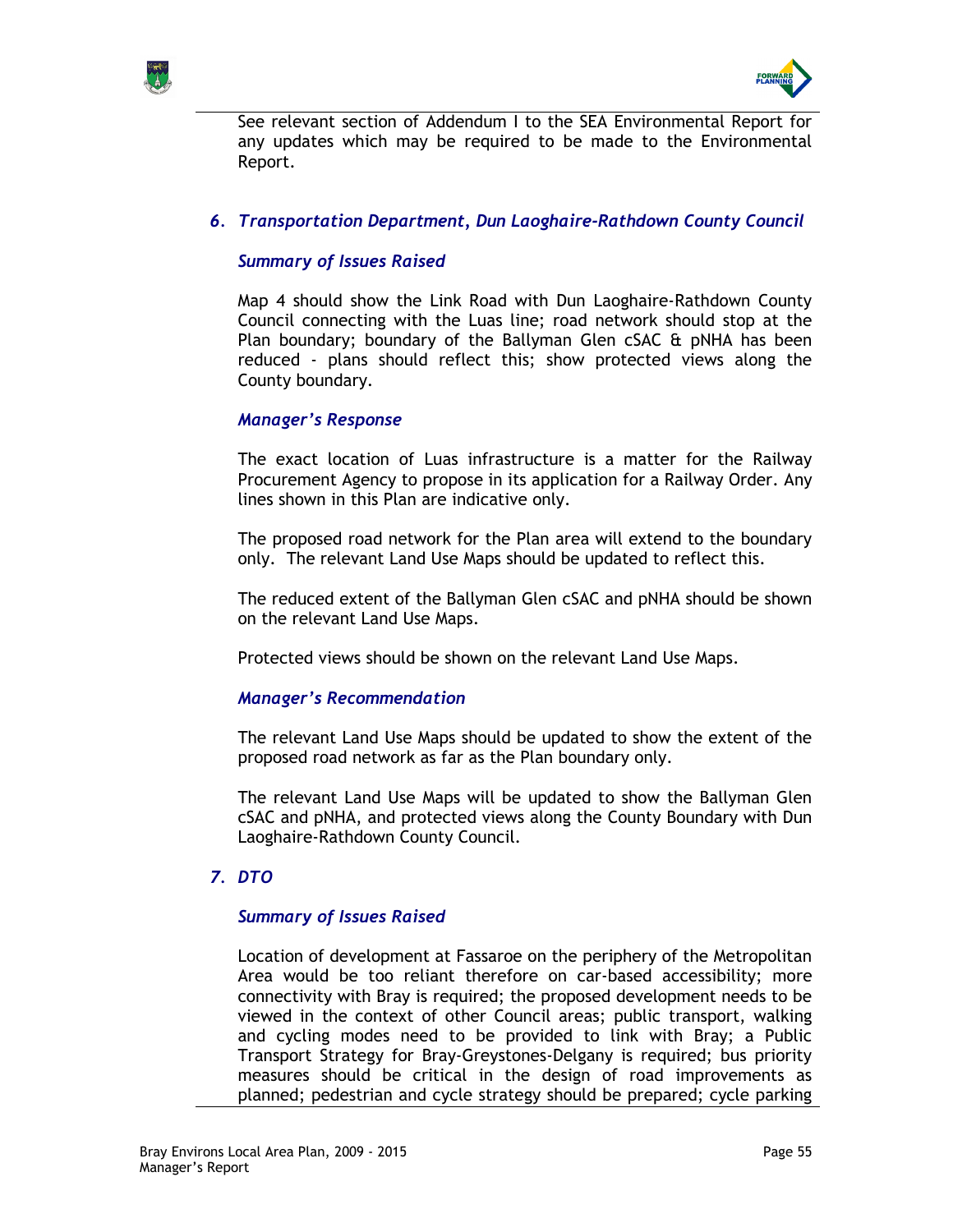



should be provided in both public and private developments;

## Manager's Response

The proposed Luas B Line extension is designed to extend from Cherrywood to Wilford, linking to the DART in Bray, and a spur to Fassaroe will embed the connectivity between Bray town and the Fassaroe sub-area. Therefore, connectivity with Bray is achieved in a sustainable manner.

The scale of development proposed in the Draft Plan is based on the need to achieve the population projections for the Bray area, and to ensure its designation as a Metropolitan Consolidation Town is achieved in a planned and sustainable manner. The consideration of areas outside the Plan boundary is not feasible.

The preparation of a Public Transport Strategy for Bray-Greystones-Delgany is not appropriate for consideration during the Local Area Plan process.

It is noted that bus priority measures should be included in the design of the road improvements planned in the area.

The standards required for the provision of cycle parking will be in compliance with the Development Control standards of this LAP and the County Development Plan.

## Manager's Recommendation

Part B, Page 14, Public Transport, should be amended to include the following objective:

'Incorporate Bus priority measures in the design of new roads and improvements to existing roads as appropriate in the Plan area.'

## 8. Department of Education & Science

### Summary of Issues Raised

Existing school sites should be protected for educational use into the future; lands adjacent should be zoned educational to provide for future expansion; requirement is 2 x 16 primary schools and 1 post-primary school (8 hectares in total is required to meet this).

### Manager's Response

In its submission, the Department of Education & Science sets out that the requirement for the Plan area in terms of the provision of schools is 2 no. 16 classroom primary schools and 1 no. post-primary school. In all, the land requirement is 8 hectares.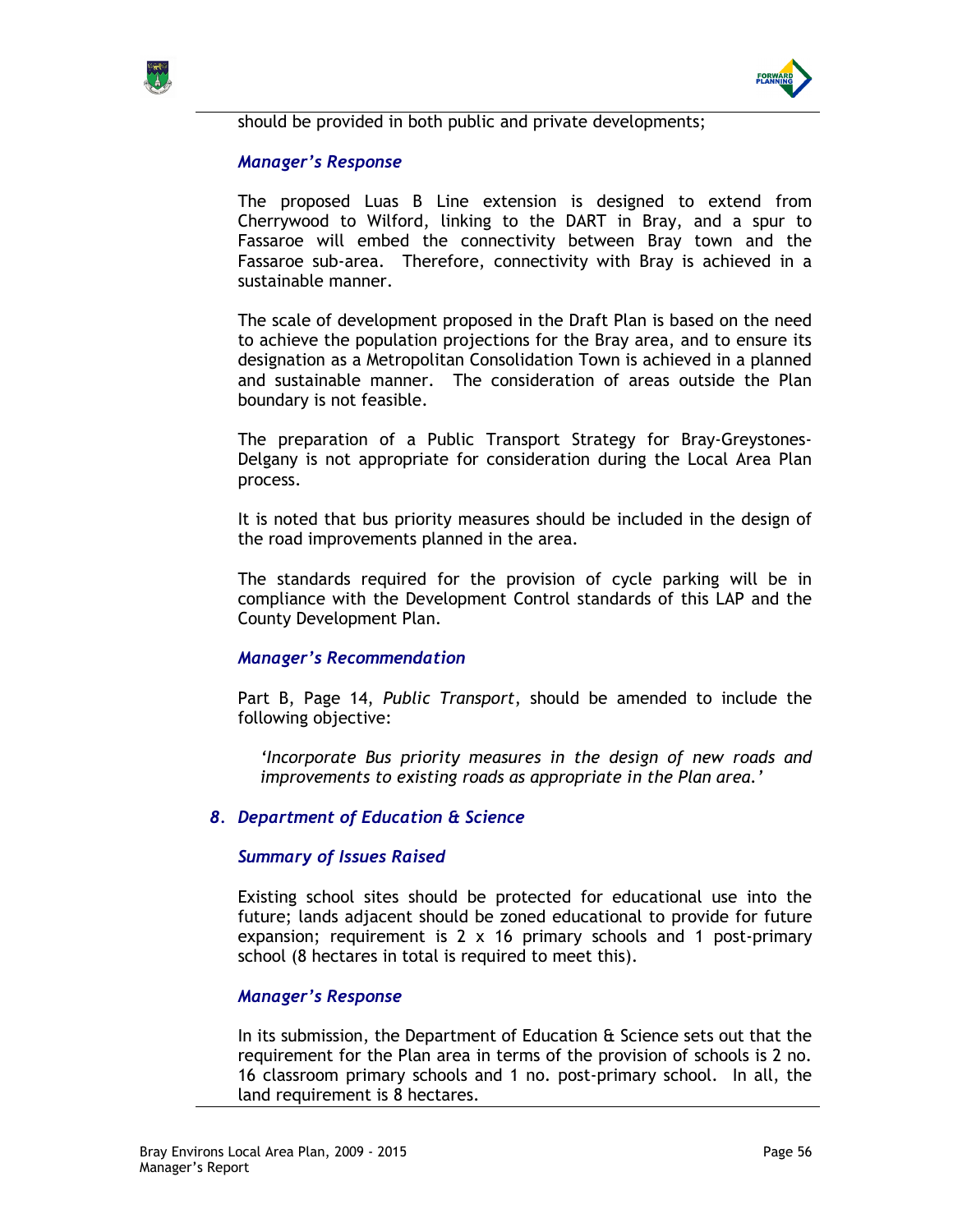



A total of 36 no. primary level classrooms, 1 no. post-primary school and 8 hectares have been provided in this Draft Plan, all of which meet the Department's Requirements as indicated during the consultation phase.

The provision of schools within the Plan area will form part of the Masterplanning process, as outlined in Part B, Section 14.0, Phasing and Implementation, of the Draft Plan. At that point, Wicklow County Council will ensure that the required land is set aside for the provision of the required schools.

There are no existing school sites within the Plan development boundary and thus lands cannot be reserved adjacent to them.

### Manager's Recommendation

The Draft Plan will be modified to provide the required schools as set out in the submission of the Department of Education & Science.

Part B, Pages 12 & 13 will be changed as follows:

'A minimum of c. 3 ha shall be reserved for the provision of 2 no. primary schools within the Fassaroe area. It is a specific objective to provide a 1 x 12 classroom primary school requiring c. 1.2 ha, and a 1 x 24 school classroom requiring 1.6 ha. The location of the primary schools, proximate to residential development, will be decided during the Masterplanning stage.

A site of c. 5 ha shall be reserved for the purpose of providing a postprimary school to cater for up to 1,000 pupils. The location of the secondary school, proximate to residential development, will be decided during the Masterplanning stage.'

### 9. Department of Transport

### Summary of Issues Raised

Need to show road linkages between Bray and the proposed outlying areas; SEA needs to make reference to roads and transportation.

### Manager's Response

The proposed road network for the area will extend to the Plan boundary only. The relevant Land Use Maps should be updated to reflect this.

Comments regarding the Environmental Report are responded to in Addendum I to the SEA Environmental Report.

### Manager's Recommendation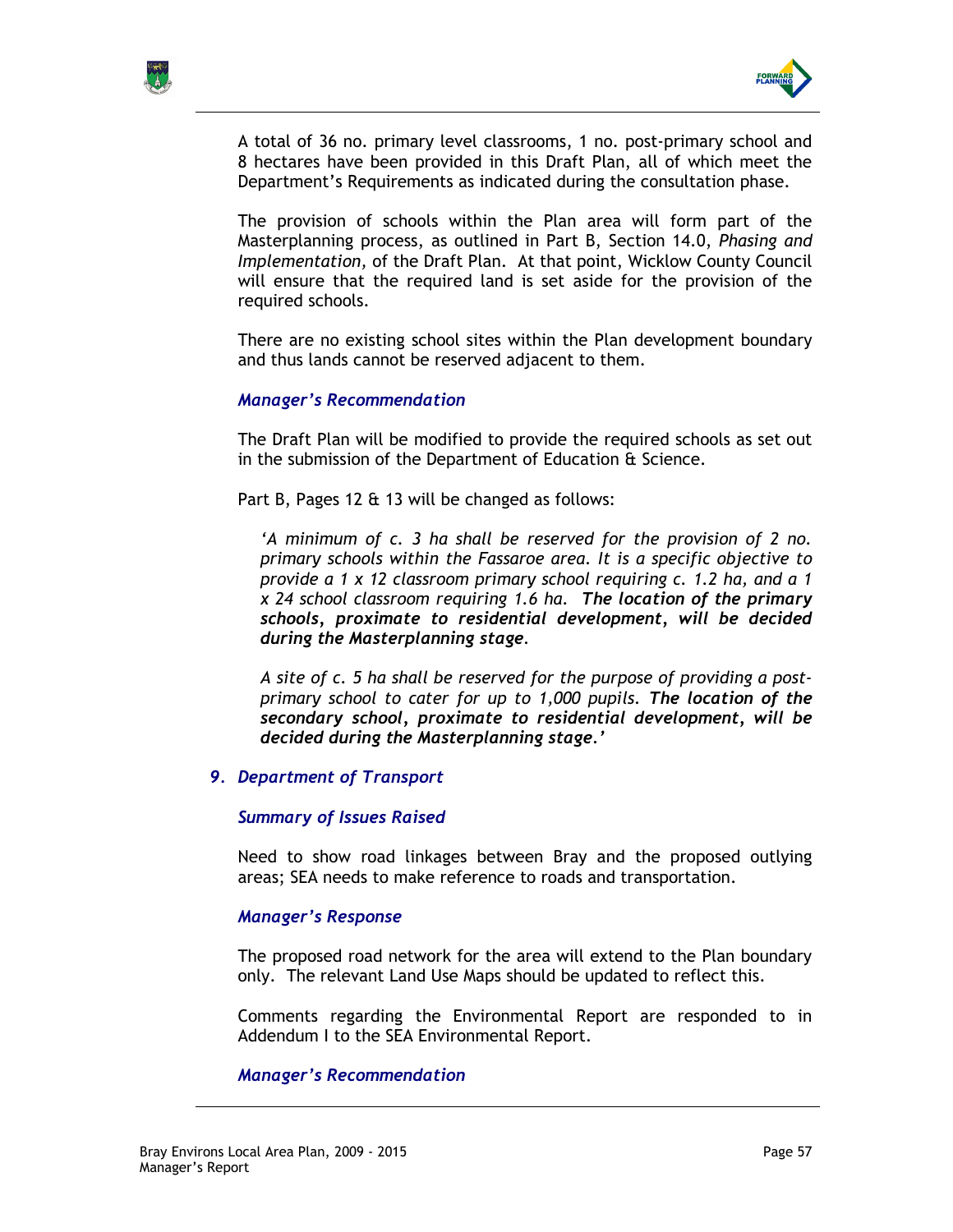



The relevant Land Use Maps should be updated to show the extent of the proposed road network as far as the Plan boundary only.

See relevant section of Addendum I to the SEA Environmental Report for any updates which may be required to be made to the Environmental Report.

## 10. Department of Environment, Heritage & Local Government

## Summary of Issues Raised

Variation No. 10 makes no mention of the SEA; population projection differs with target of 35,000 in the LAP versus 40,000 in the variation; require a policy relating to greenhouse gas emissions; policy should be included that consideration of the Guidelines on Flood Risk Management is required; need to include a policy re: sequential approach to development and provision of necessary social and physical infrastructure; need a clear separation between the environs and the town; Dept. should be consulted re: SEA; need to show landfill sites on maps; display of the AA screening report is required; walkways along rivers need to maintain an adequate distance to protect habitats; full SEA is required.

## Manager's Response

This Report deals specifically with the issues raised in relation to the Bray Environs Draft Plan only. Reference to Variation No. 10 shall be dealt with as part of the variation exercise.

The issue of Greenhouse Gas Emissions should be addressed.

All planning applications for development will be assessed in accordance with the draft guidelines for managing flood risk as published by the Department of Environment, Heritage and Local Government ('The Planning System and Flood Risk Management') and the adopted guidelines as and when appropriate.

Policy W7, Chapter 9 of the County Development Plan also applies, which requires developers to show the measures they will take to minimise flood risk to the satisfaction of the Council. Policy WS2 of the County Development Plan indicates the intention of the Council to promote development in accordance with the recommendations of the Greater Dublin Strategic Drainage Study.

In addition, the Draft Plan requires that all proposals for development be accompanied by an assessment of flood risk:

'Implement strict surface water discharge allowances from proposed development sites and encourage the use of attenuation measures to reduce surface water run-off from proposed development sites, to reduce the cumulative loading on the surface water network.'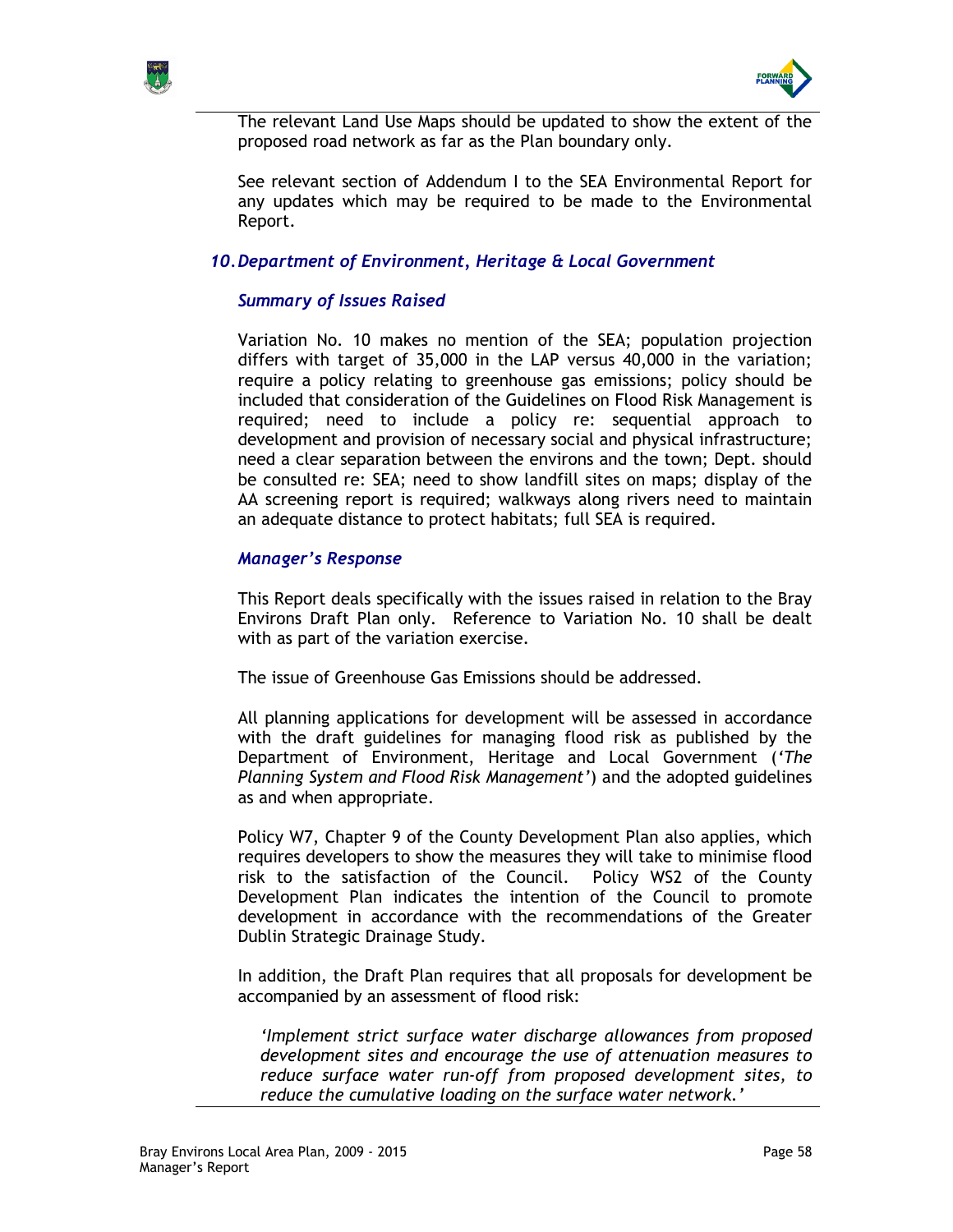



'Ensure that applications for a development are supported by a flood risk assessment where possible flood risk is identified.' (Part B; Page 15)

An Implementation Strategy is proposed for all development within the Plan area. Section 14.0, Phasing & Implementation, clearly states:

'The implementation of the plan shall be on a phased basis in the form of master planning best practice at Development Management stage for both for both Fassaroe and Kilruddery. The purpose of the masterplan approach is to comprehensively address the complexity of plan elements, their interaction relationships and interdependency in a coherent overarching manner…

The development of the Fassaroe area shall be in accordance with an overall masterplan for the area and address the development of the sectors as indicated. The plan shall detail the development of an agreed first phase and shall include major infrastructural detail for the remaining phases/sectors. This shall ensure the development of economic, social, natural and built environmental sustainable development patterns.'(Part B; Page 24)

Specific policies are provided within the Draft Plan with regard to the need to ensure the provision of the necessary infrastructure, particularly in terms of water supply and drainage, prior to development being permitted. Details regarding the provision of transportation, and social and community infrastructure will be dealt with as part of the Masterplan approach to development. The Draft Plan will be modified to reflect this intention.

It is not considered appropriate that the Luas is provided prior to the occupation of any development, as this would lead to the provision of expensive infrastructure with no customers.

The physical separation between the existing town is clearly identified by way of the Plan boundary. However, it is not the intention of the Draft Plan to have a town develop that is entirely separate from Bray town. This is imperative in line with the principles of sustainable development.

Wicklow County Council is aware of the presence of disused landfill sites in Fassaroe. During the preparation of the Local Area Plan, the presence of these sites informed the various land use scenarios presented for consideration, including a Strategic Environmental Assessment of the sites. The land use zonings proposed in the Draft Plan represent the best option to mitigate against any adverse impacts on local residents.

Regardless, it is the responsibility of developers to ensure that no risk to human or environmental health occurs during development or occupation of lands at Fassaroe. Measures to ensure no that there are no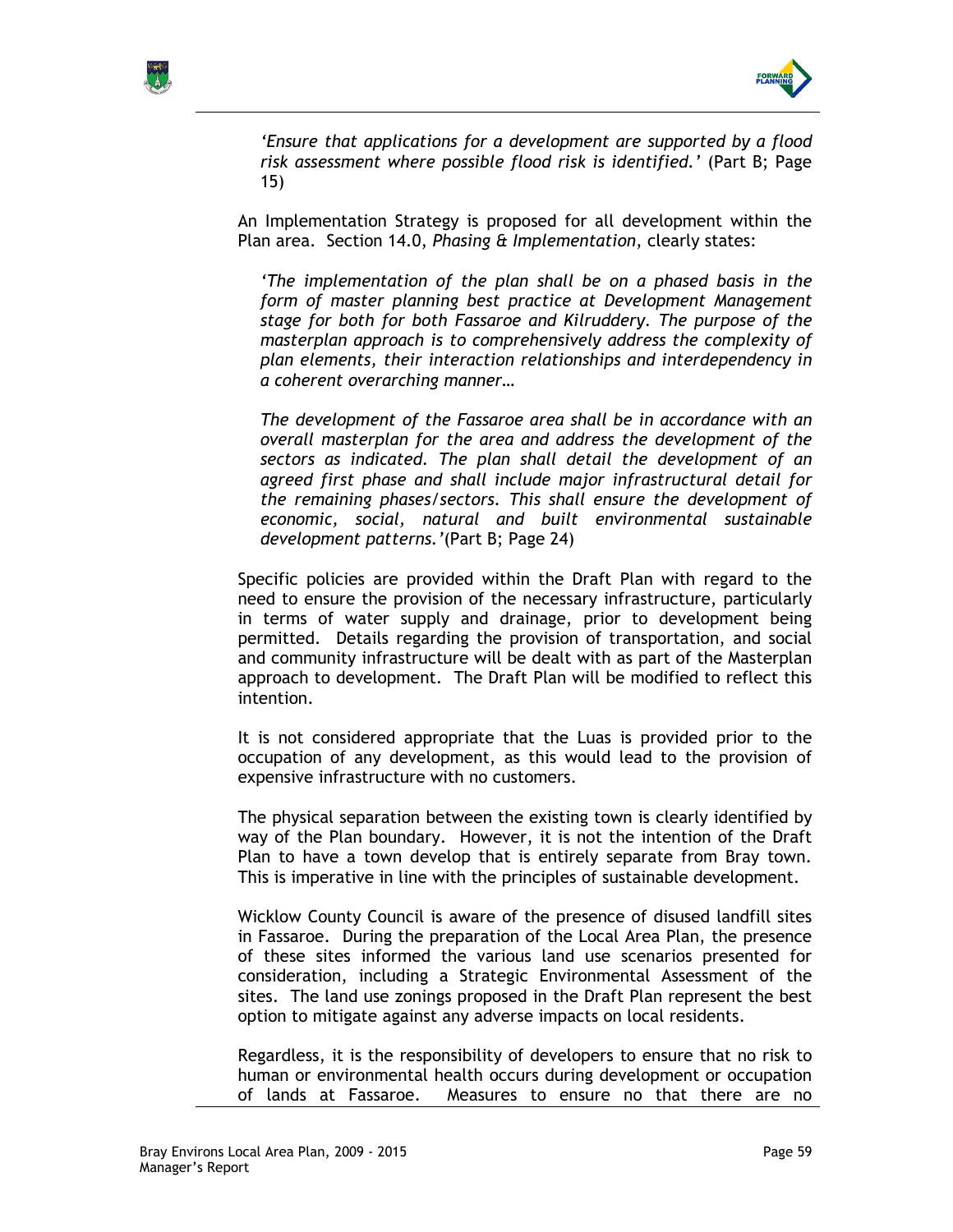



environmental or human risks, including all mitigation measures must be demonstrated when applying for planning permission, which will be carefully assessed by Wicklow County Council during the development control process. A specific objective in this regard should be included in the Draft Plan to make developers aware of their responsibility in this matter.

Comments regarding the Environmental Report are responded to in Addendum I to the SEA Environmental Report.

## Manager's Recommendation

A number of changes are proposed to the Draft Plan in the context of the submission of the Department of Environment, Heritage & Local Government:

• It is recommended that the following objectives are added to the Local Area Plan to assist in the reduction of greenhouse gas emissions:

In order to adhere to the energy conservation policies outlined in the Bray Town Development Plan, and improve the energy performance of new developments within the Plan area, the Council will:

- Encourage responsible environmental management in construction.
- Promote sustainable approaches to housing developments through spatial planning, layout, design and detailed specification.
- Ensure high standards of energy efficiency in all housing developments under its remit, and encourage developers, owners, and tenants to improve the environmental performance of the building stock, including the deployment of renewable energy.
- For all developments, apply an improvement of either of 40% or 60% (depending on certain criteria) relative to prevailing norms as represented by the Building Regulations Part L.
- Energy efficient BER is now in place.
- A new policy objective should be included in Section 9.0, Public Infrastructure, regarding consideration of the Draft Guidelines on Flood Risk Assessment as follows:

'All applications for development should have regard for the draft guidelines for managing flood risk as published by the Department of Environment, Heritage and Local Government ('The Planning System and Flood Risk Management') and the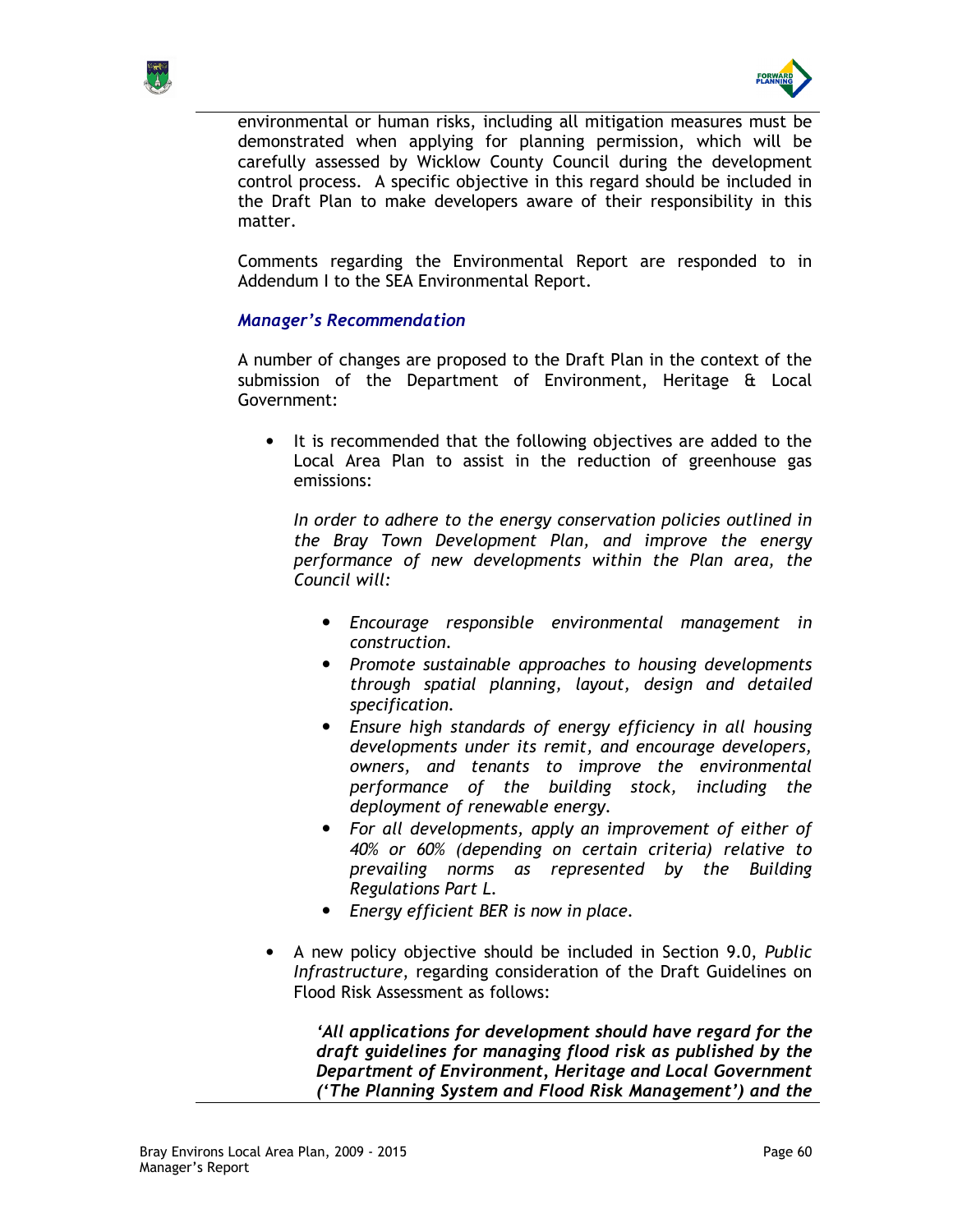



adopted guidelines as and when appropriate.'

- The issue of sequential approach and phasing has been adequately dealt with in the document. No changes are proposed to the Draft Plan in this context.
- The provision of social and physical infrastructure has been dealt with in the Draft Plan, and shall be addressed at Masterplanning stage. No changes are proposed in this context.
- The Draft Plan has had proper regard to the issue of physical separation. No changes are proposed in this context.
- Part B, Page 15, Waste and Surface Water, of the Draft Plan should be modified to include the following specific objective:

'Planning applications for development on or adjoining disused landfill sites must be accompanied by a comprehensive report outlining the content of the sites and any mitigation measures where appropriate to be implemented to ensure the protection of human and environmental health during the construction and operation of the proposed development.'

See relevant section of Addendum I to the SEA Environmental Report for any updates which may be required to be made to the Environmental Report.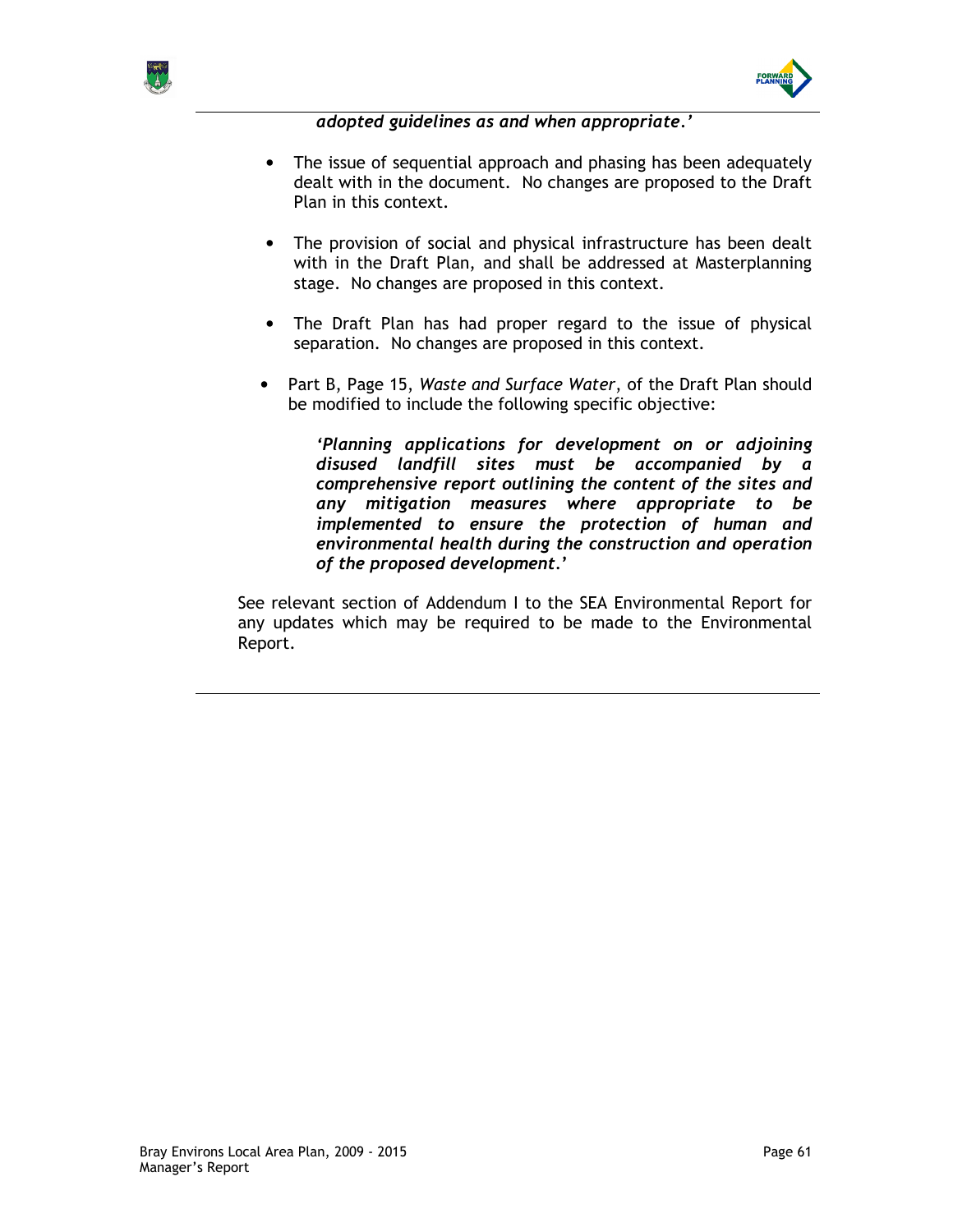

# 3.3 Generic Issues Raised

A number of generic issues have been raised with regard to the policies and objectives proposed in the Draft LAP. These are responded to below.

| <b>Topic No. 8</b>    | 2000 |  |  | Compliance with the Planning & Development Act, |  |
|-----------------------|------|--|--|-------------------------------------------------|--|
| <b>Submission No.</b> | 51   |  |  |                                                 |  |

## Summary of Issues Raised

The submission states that:

• Wicklow County Council has failed to comply with the Planning & Development Act, 2000, particularly in the context of Section 19  $(1)(c)(i)$ .

## Manager's Response

Section 19  $(1)(c)(i)$  states that:

'Section 20(3)(a) shall be complied with -

- $(i)$  In the case of the first local area plan, not later than 2 years after the making of a Development Plan under this part,
- (ii) Notwithstanding section 18(5), at least every 6 years after the making of the previous local area plan.'

Section 19 (1)(b) of the Planning & Development Acts, 2000-2007 states:

'A local area plan shall be made in respect of an area which-

- (i) is designated as a town in the most recent census of population, other than a town designated as a suburb or environs in that census,
- (ii) has a population in excess of 2,000, and
- (iii) is situated within the functional area of a planning authority which is a county council.'

The Bray Environs area is not designated as a town nor does it have a population in excess of 2,000. Therefore, there was no statutory requirement on Wicklow County Council to prepare a Local Area Plan for its development and Section 19 (1)(c)(i) does not apply in this instance.

Section 20 (3)(a) of the Planning & Development Act, 2000 states that:

'The planning authority, shall, as soon as may be after consideration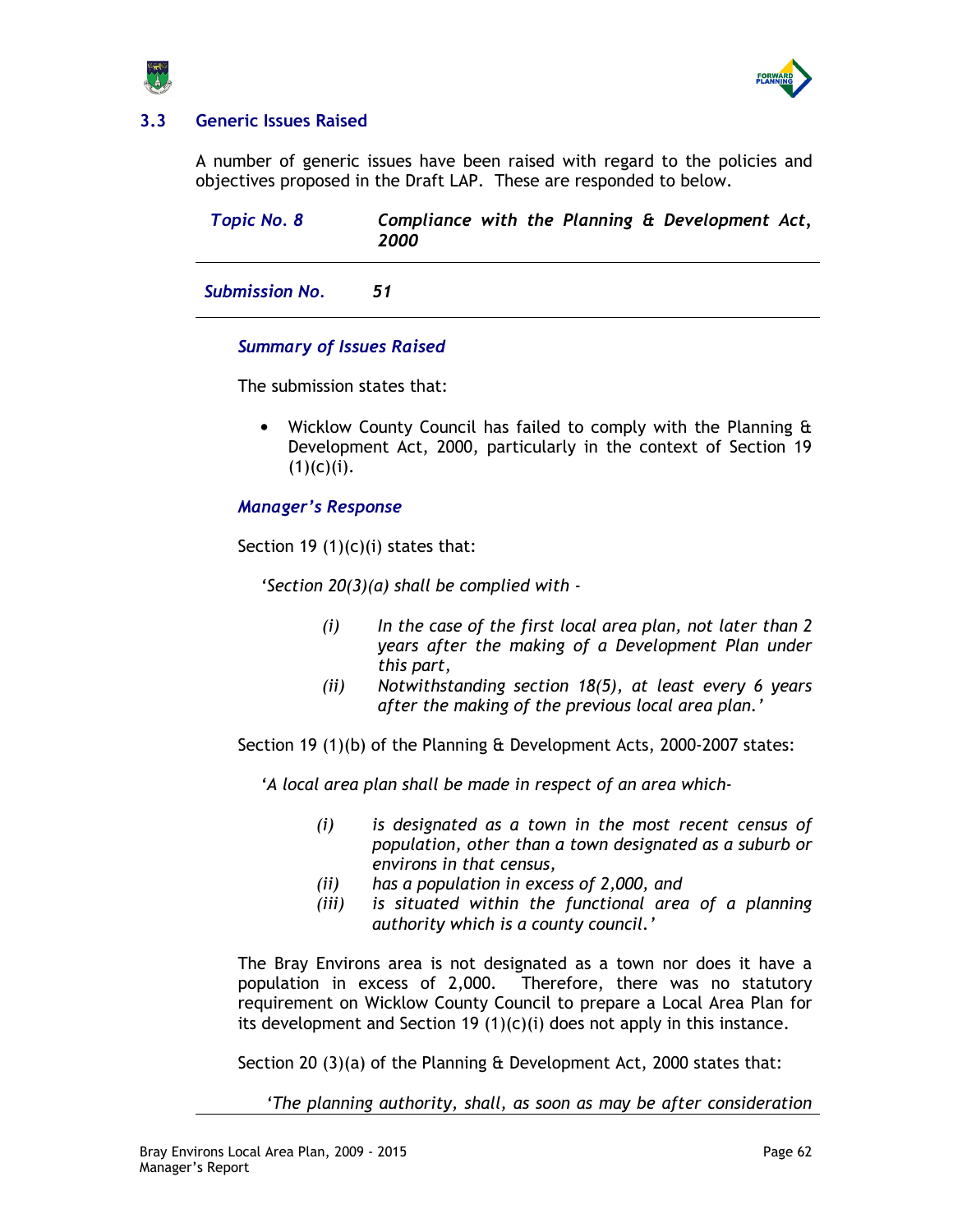



of any matters arising out of consultation under subsections (1) or (2) but before making, amending or revoking a local area plan -

- (i) Send notice of the proposal to make, amend or revoke a local area plan to the Board and to the prescribed authorities (and, where applicable, it shall enclose a copy of the proposed plan or amended plan),
- (ii) Publish notice of the proposal in one or more newspapers circulating in the area.'

The intention to make a Local Area Plan for the Bray Environs was made known to An Bord Pleanála and the relevant prescribed bodies, and advertised in newspapers circulating in the area. Public consultation meetings were also held to inform the public and interested stakeholders of the intention to prepare this LAP.

## Manager's Recommendation

No changes proposed to the Draft Plan.

| Topic No. 9 | The Draft Plan is flawed/incorrect |  |
|-------------|------------------------------------|--|
|             |                                    |  |

Submission No. 51

## Summary of Issues Raised

The issues raised can be summarised to include:

- The Draft Plan is poorly illustrated and should have been developed to a preliminary framework Masterplan level at a scale of 1:5,000. A Masterplan approach would also have regard to relevant Government guidance.
- The Maps are flawed for a number of reasons:
	- $\circ$  They don't deal with transboundary issues such as natural heritage, biodiversity and landscape character;
	- $\circ$  They fail to address the inherent connectivity with the surrounding area;
	- $\circ$  They fail to address the protection of the landscape in a holistic manner;
	- $\circ$  The road network is rudimentary ('a series of lines'), poorly presented and of insufficient detail. Also, connectivity of the road network is not shown.
- The Draft Plan refers to the duration of the LAP as being 2008 2014. This should read 2009 - 2015.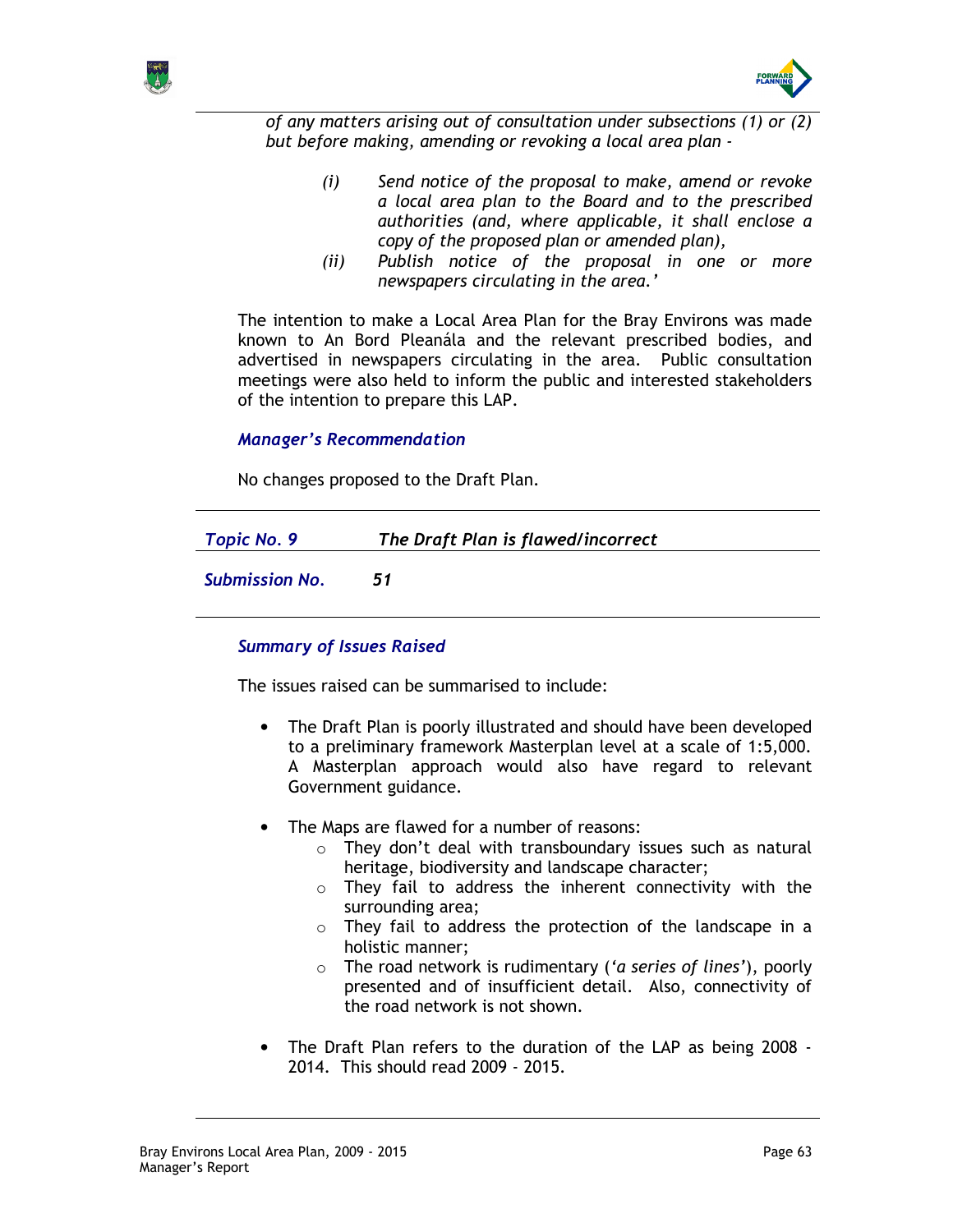



The Draft Plan is not a promotional or marketing document and illustrations are not a necessity. The purpose of the Draft Plan is to make known the intention of the local authority with regard the future development of a particular area within a certain timeframe.

The maps prepared as part of the process are sufficiently detailed to show a variety of information regarding the existing and future situation in the area with regard land use, key infrastructural objectives, environmental designations etc. The purpose of the LAP is to provide the Council's policies and objectives for the study area. Transboundary issues are not a matter for this Plan. It is not a Masterplan and is not intended to be overly prescriptive to the detriment of proper design. The level of detail discussed above is not considered appropriate in the case of the subject Local Area Plan.

The Draft Plan requires that a detailed Masterplanning process is implemented during the design and planning stages of development, at which point the specific details of development will be set out. Section 14.0 of the LAP clearly states the intention to adopt this approach. The issues of landscape and connectivity have been adequately addressed in the Draft Plan.

The LAP for the Bray Environs is intended to have a timeline of 2009 - 2015.

### Manager's Recommendation

Part A, Page 18 and Part B, Page 8 of the Draft Plan will be amended from:

'Though this Plan is for the 6-year period from 2008 to 2014, zoning will be in the context of the population target set in the County Development Plan.'

To:

'Though this Plan is for the 6-year period from 2009 to 2015, zoning will be in the context of the population target set in the County Development Plan.'

Topic No. 10 The population projections are flawed

Submission No. 51

## Summary of Issues Raised

The issues raised can be summarised to include: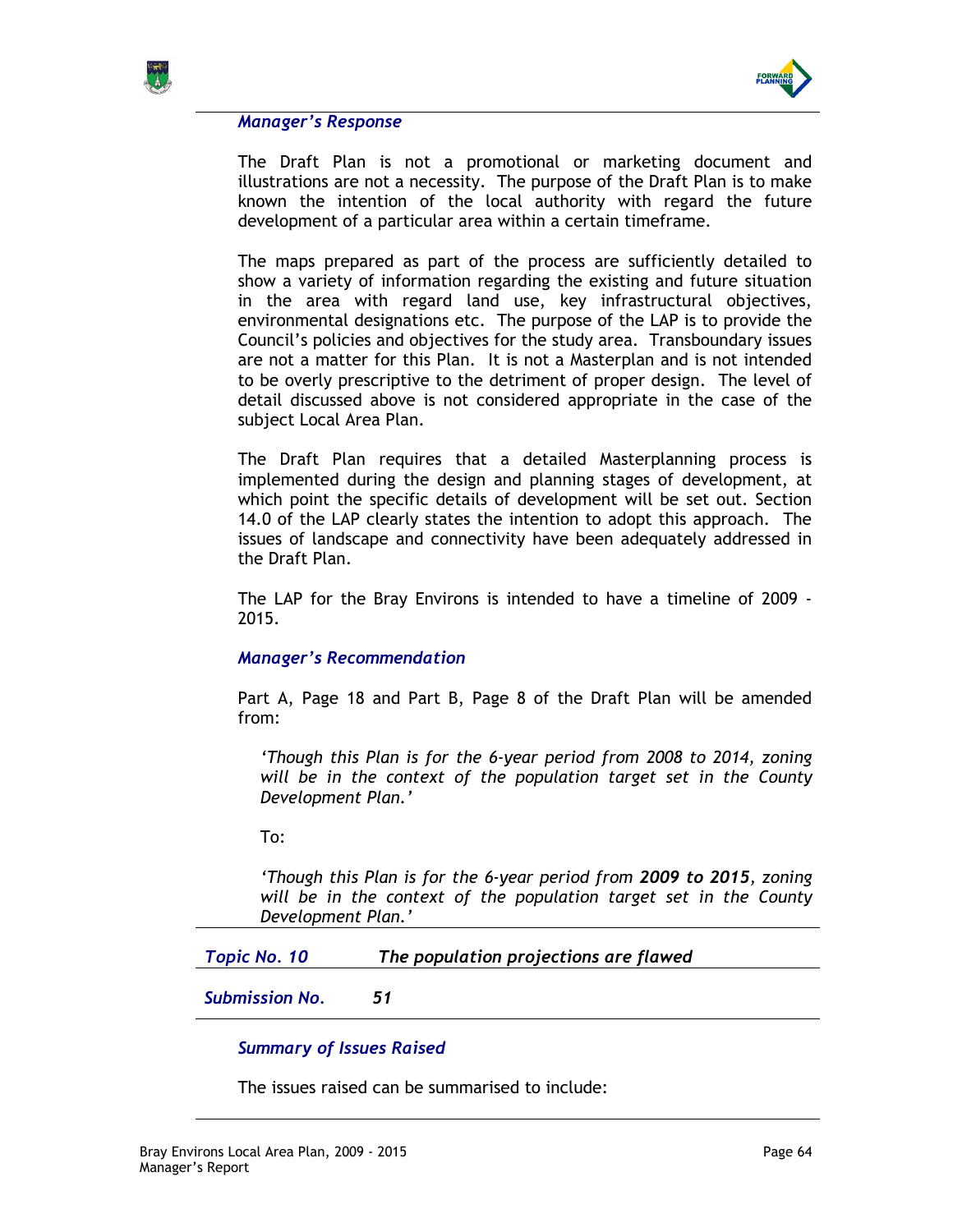



- The number of households has been underestimated by 390 no. units.
- The use of the 'excess' and 'headroom' factors inflate the total quantum of development.

The discrepancy in the number of households required to meet the projected target population of 35,000 is a typographical error. Part A, Page 16 (para. 3)of the Draft Plan states that:

'This target of 35,000 as set in the County Development Plan is considered the most sustainable and achievable at the present time. In 2006, the population of the town and its environs stood at close to 29,000, as recorded in the Census of that year. The shortfall to meet the population target of 2016 is therefore 6,000. However, other factors such as household size, excess factor, headroom and housing density are also to be considered in the equation'.

The subsequent calculations were based on a figure of 6,000, as per the excerpt above, and not on 7,000 as in the Draft Plan (Part A, Page 19 (para. 3)). Calculating a projected population on a base figure of 6,000, accounting for excess factor and headroom, results in a target population for the Plan area of 7,000 i.e., approximately 2,734 households.

### Manager's Recommendation

The Draft Plan (Part A, Page 19 (para. 3)) should be changed to read:

'The RPGs indicate household occupancy rates will fall to an average household size of 2.56. This figure is used in projecting the resident population within the Plan area. In order, therefore, to accommodate circa an additional 6,000 persons by 2016 in the Bray Local Area Plan, a further 2,344 households would be required.'

It should be noted that this figure of 6,000 persons and 2,344 households was arrived at prior to factoring in the multipliers of excess and headroom.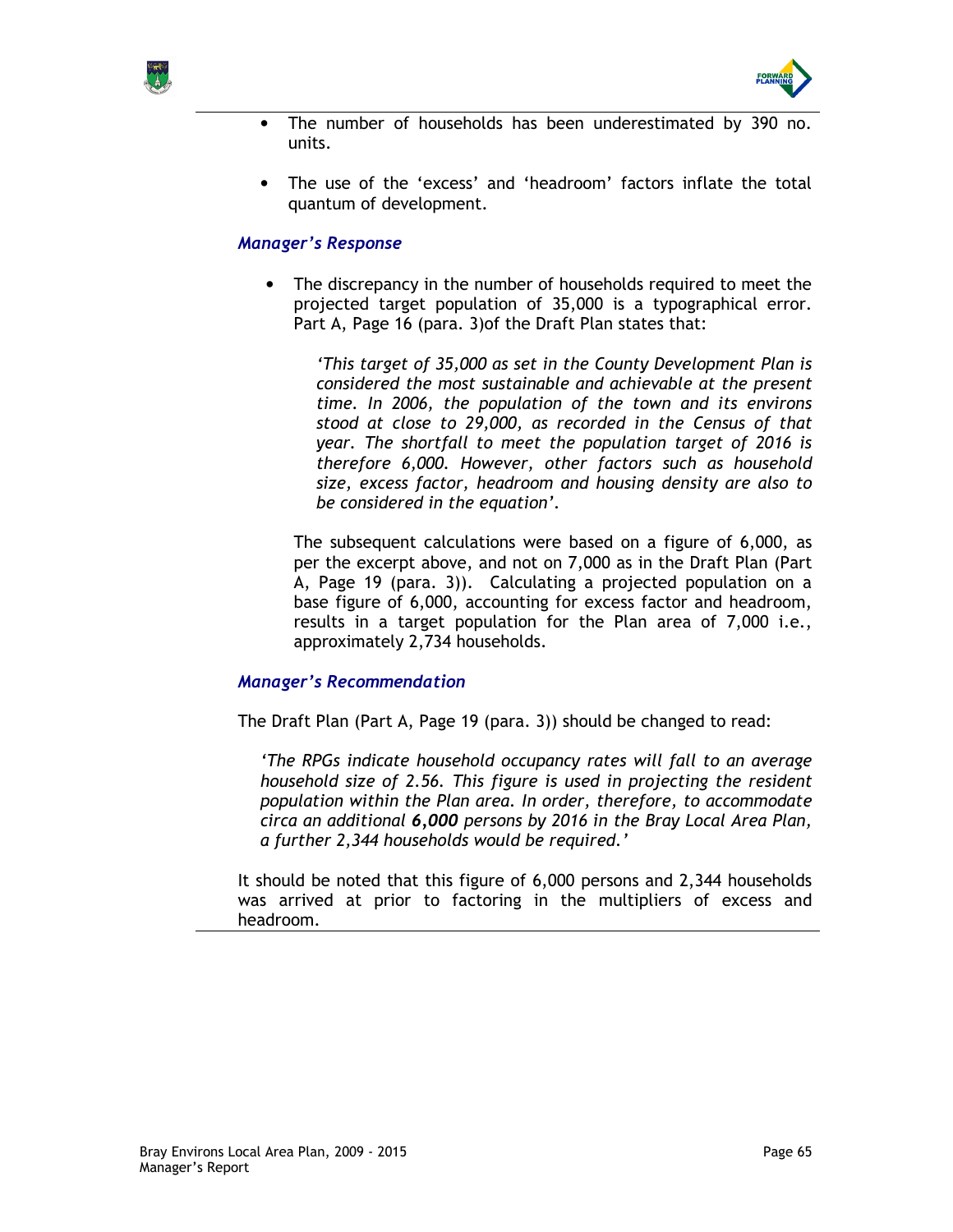



Topic No. 11 Approach to Preparation of the Plan and Public **Consultation** 

Submission No's 12, 14, 37, 38, 39, 43, 51, 74, 89, 90, 100

A number of submissions indicate dissatisfaction with the approach to preparation of the Draft Plan and the extent of public consultation entered into during the process. The main issues raised are outlined below.

# 1. Extent of Public Consultation

## Summary of Issues Raised

Greater consultation with stakeholders/general public is required; public consultation has been 'insufficient and thoroughly unsatisfactory'; display of the Plan was inadequate.

## Manager's Response

The entire process has been pursued in accordance with the statutory requirements of the Planning & Development Acts, 2000-2007 as it relates to the preparation of Local Area Plans.

In late 2007 and early 2008, pre-Draft public consultation took place. A Background Issues Paper was published and submissions were invited from the public from 12 December 2007 to 24 January 2008. A Public Consultation Meeting was held on the evening of 7 February 2008 in the Royal Hotel in Bray. The issues raised in the submissions received and at the public meeting were taken into consideration in preparing the Draft Plan. The Draft Plan was placed on public display on 12 November 2008, with submissions invited no later than 7 January 2009. This exceeded the statutory requirement for the public display of a Draft LAP by 2 weeks.

The process to date and the extent of public consultation have been carried out in a fair and transparent manner.

Wicklow County Council disseminates information through a number of means including:

- Provision of information directly to Council members, TDs and prescribed bodies;
- Wicklow County Council's website (www.wicklow.ie);
- Post outs;
- Provision of information via telephone and at public counters;
- Local/national press;
- Other forms of media e.g. radio.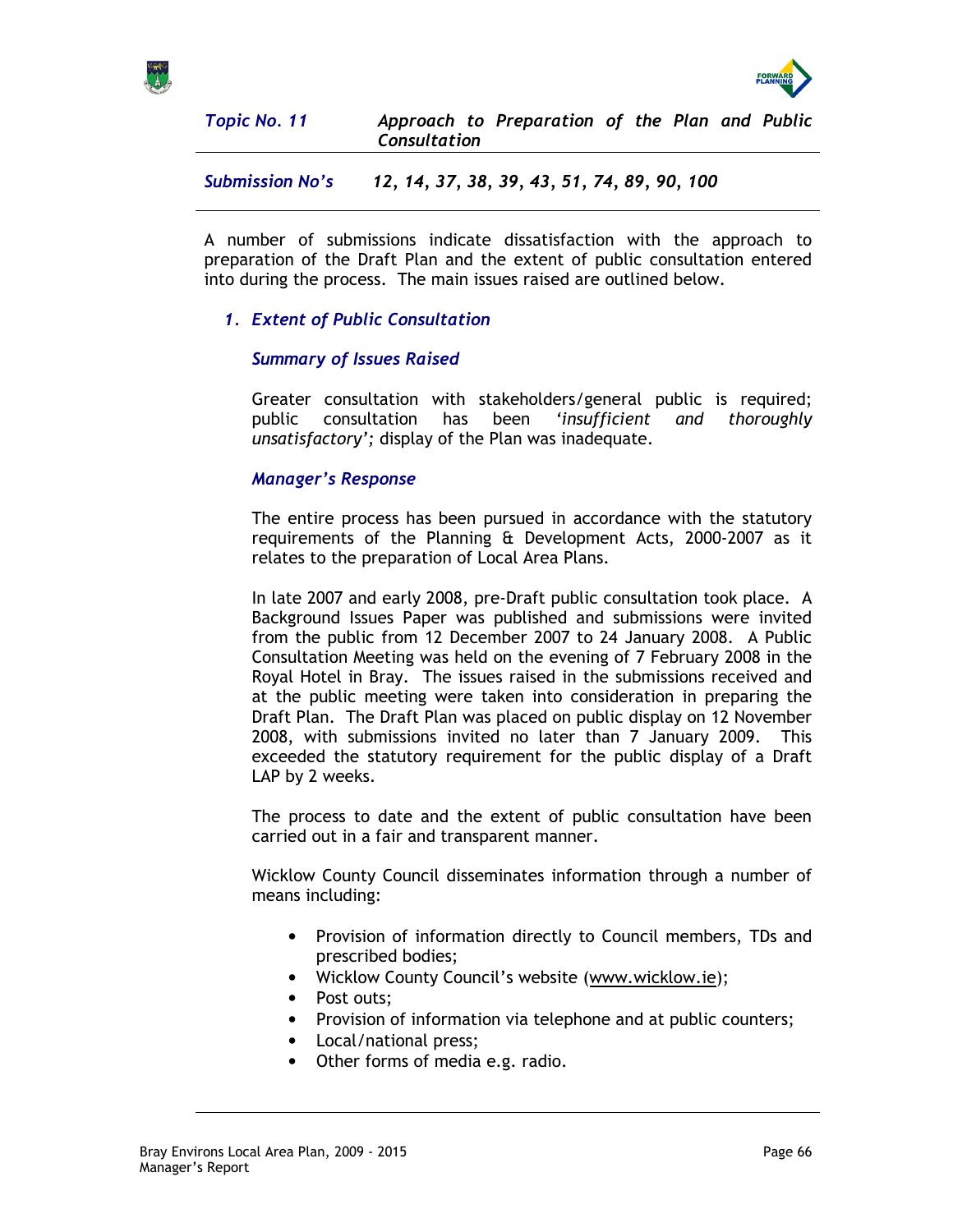



Wicklow County Council considers that every effort is made disseminate information as widely as possible throughout the County.

### Manager's Recommendation

No changes are proposed to the Draft LAP.

## 2. Preparation of the Plan should be a Joint Process

### Summary of Issues Raised

The Plan should be a joint process between Bray Town Council and Wicklow County Council.

An integrated LAP should have been prepared between Wicklow County Council and Dun Laoghaire-Rathdown County Council for the areas of Bray Environs and Old Conna. Also, it is questioned how the area of Fassaroe will interact with Old Conna, when developed. Did Wicklow County Council engage in consultation with Dun Laoghaire-Rathdown County Council and the RPGGDA Technical Working Group?

### Manager's Response

The Plan boundary is outside the remit of Bray Town Council and therefore the responsibility for preparation of the Draft Plan for the Bray Environs falls to Wicklow County Council, as required by the Planning & Development Act, 2000 (as amended).

Dun Laoghaire-Rathdown County Council has commenced a LAP for Old Conna, which is within its administrative area. The zoning of the Bray Environs was pursued on the basis of the population targets set for Bray in the various national and regional policy documents. On this basis, it is intended that the planned population for the Environs area contribute to achieving the overall population target for Bray and that it is linked to Bray, as opposed to the planned population at Fassaroe emerging as a separate settlement with that planned for Old Conna.

Wicklow County Council did engage in extensive consultation with Dun Laoghaire-Rathdown County Council re: the preparation of a LAP for the Bray Environs. These consultations are ongoing. Wicklow County Council is participating at strategic and steering committee levels as part of the Regional Planning Guidelines Review Working Group on an ongoing basis.

### Manager's Recommendation

No changes are proposed to the Draft LAP.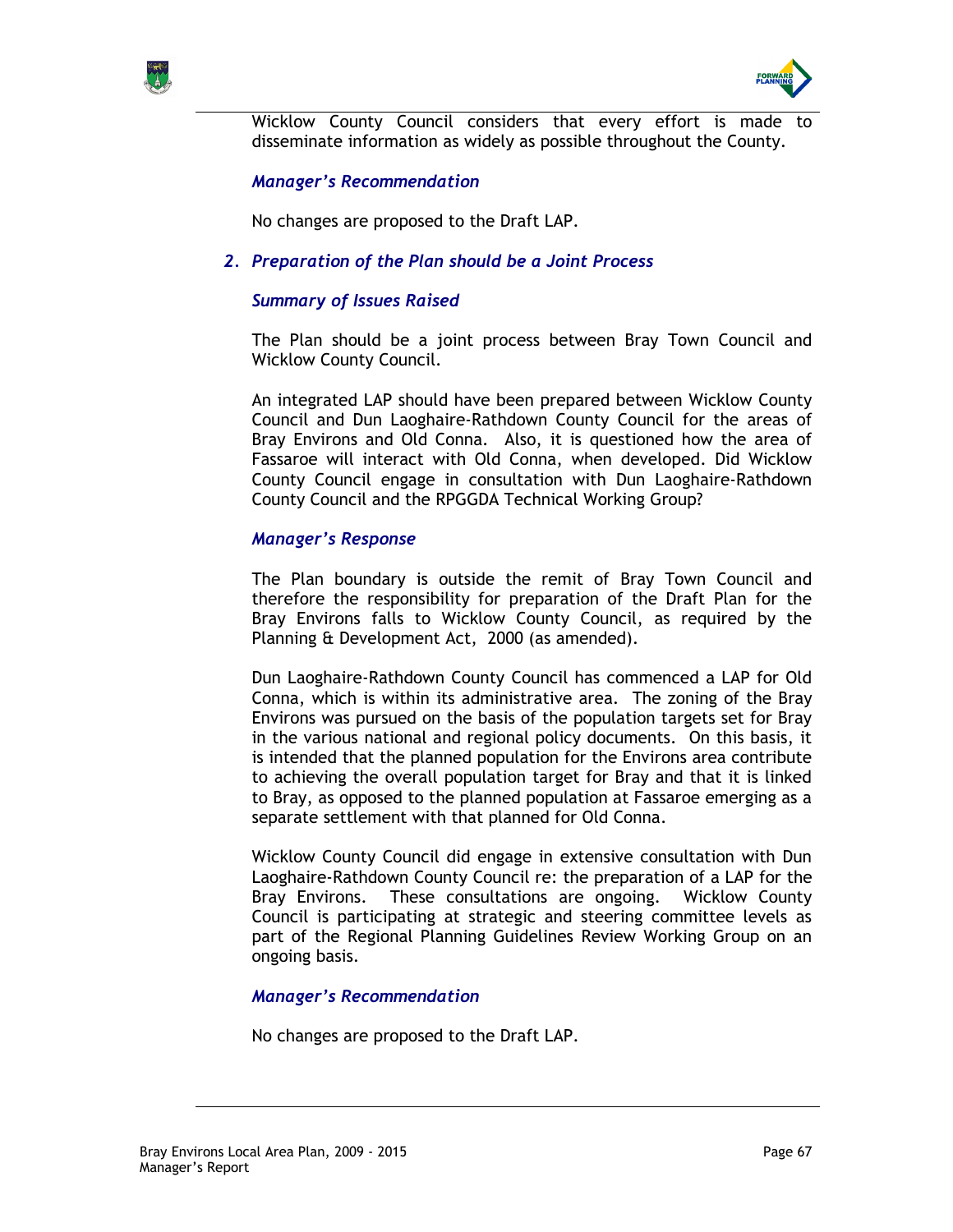



# 3. Undue Delay in the Preparation of the Plan

## Summary of Issues Raised

There was an undue delay in the preparation of the Plan.

### Manager's Response

The statutory timeframe for the preparation of a Local Area Plan comes into effect once the draft plan has been placed on public display. This process is set out in Table 1 on Page 3 of this Report. The timeline proposed complies with the requirements of the Article 20 of the Planning & Development Acts, 2000-2007.

The process of preparing a Local Area Plan for the environs of Bray commenced in 2006. Prior to the publication of a Draft LAP, a process of stakeholder consultation, mapping, preliminary studies, demographic projections etc. must be undertaken to ensure justification for the proposals outlined in the Plan and also to ensure that a robust and sustainable proposal for development emerges. Therefore, the intensive process that has been followed thus far, since 2006, of preparing the Plan for the Bray Environs is deemed to be in full compliance with the requirements of the planning legislation as it relates to the preparation and adoption of a Local Area Plan.

### Manager's Recommendation

No changes are proposed to the Draft LAP.

### 4. The future development of the Bray Environs should be planned for by way of a Strategic Development Zone

### Summary of Issues Raised

The development of the Bray Environs area should have been planned for by way of a Strategic Development Zone (SDZ), in accordance with Sections 165-170 of the Planning & Development Act, 2000.

### Manager's Response

Consideration was given to managing the development of the Fassaroe Area by way of a SDZ. It was determined that the development of the Bray Environs in Fassaroe would be more appropriately dealt with by engaging with the Local Area Plan process.

### Manager's Recommendation

No changes proposed to the Draft Plan.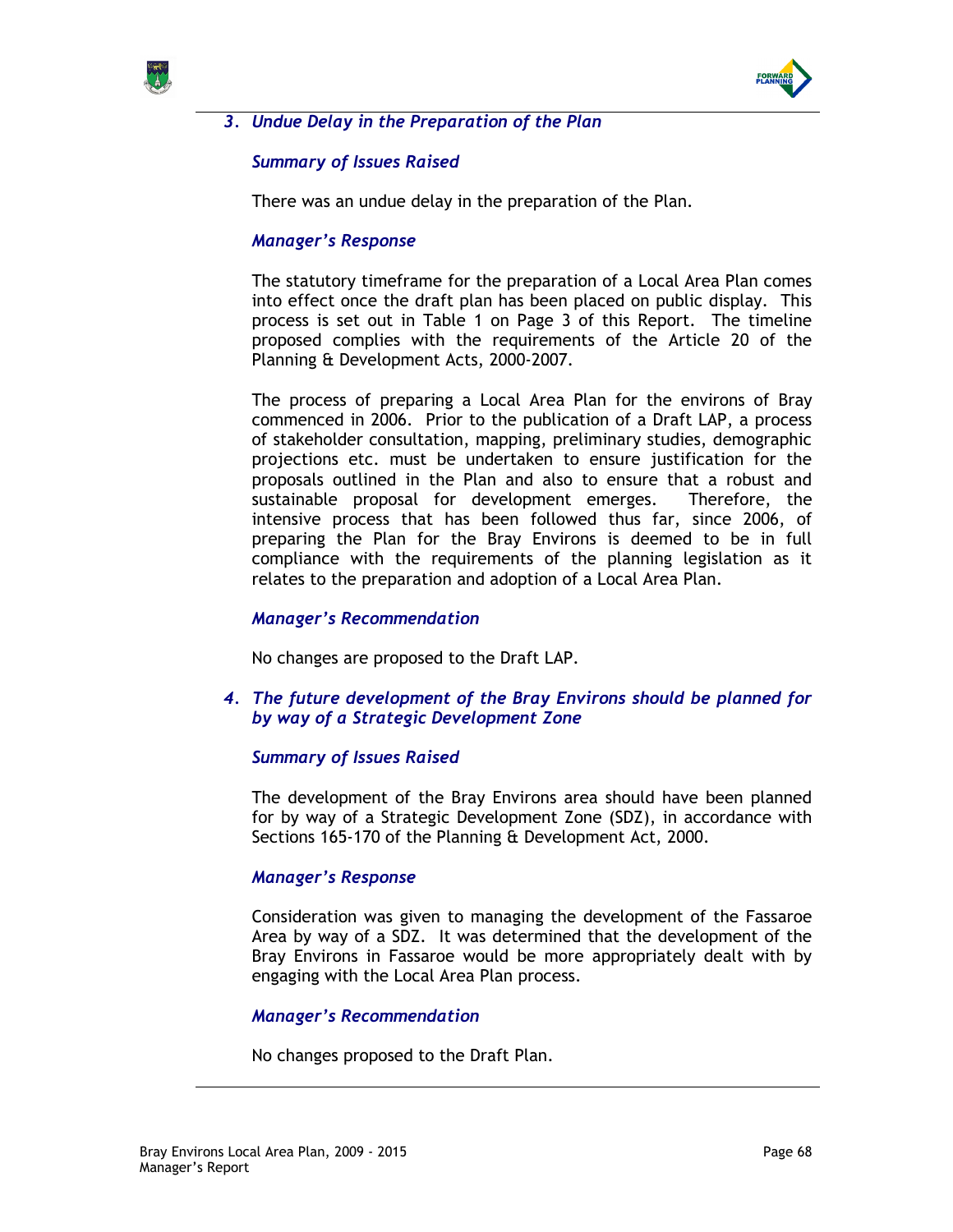

Topic No. 12 The Plan is too vague

Submission No. 14, 64

# Summary of Issues Raised

The Draft Plan is too vague; the policies and objectives of the Bray Town Development Plan should be incorporated in the Draft Plan; proposals put forward are for a private development and not one by either Bray Town or Wicklow County Council.

## Manager's Response

Outlining overly specific and descriptive proposals for development is not appropriate for, nor is it the purpose of, a Local Area Plan. A Masterplan or planning application is a more appropriate forum for outlining specific details of the development proposed. A Local Area Plan is a spatial/land use document.

The purpose of a Local Area Plan is to provide a framework for the future development of an area with policies and objectives relating to a number of topics. The main purpose of a Local Area Plan is to outline the proposed land use zones within the Plan area and to provide policies and objectives to ensure these zones are developed in a proper and sustainable manner. It is not appropriate to be overly meticulous about what will be built and where in a LAP. However, land use zoning indicates what land uses shall be permitted in principle. Thereafter, the development management process is implemented, and, in compliance with the policies and objectives of the Plan and the provisions of the County Development Plan, 2004- 2010, standard rigorous development control criteria will be applied to assess proposals for development to ensure that existing residential and environmental amenity are protected at all times.

It is not appropriate to copy verbatim the policies and objectives of a Development Plan of an area that abuts another for which a separate Plan has been prepared. The policies and objectives contained with the Draft Bray Environs LAP correlate directly to the issues of the area and the nature of the development proposed in the context of the proper planning and sustainable development.

The ownership of the Bray Environs Local Area Plan belongs to Wicklow County Council and it is the remit of the Council to ensure the proposed development occurs in line with the policies and objectives outlined in the Plan, once it is adopted. These policies and objectives are proposed to ensure the orderly and sustainable development of the Plan area is the outcome.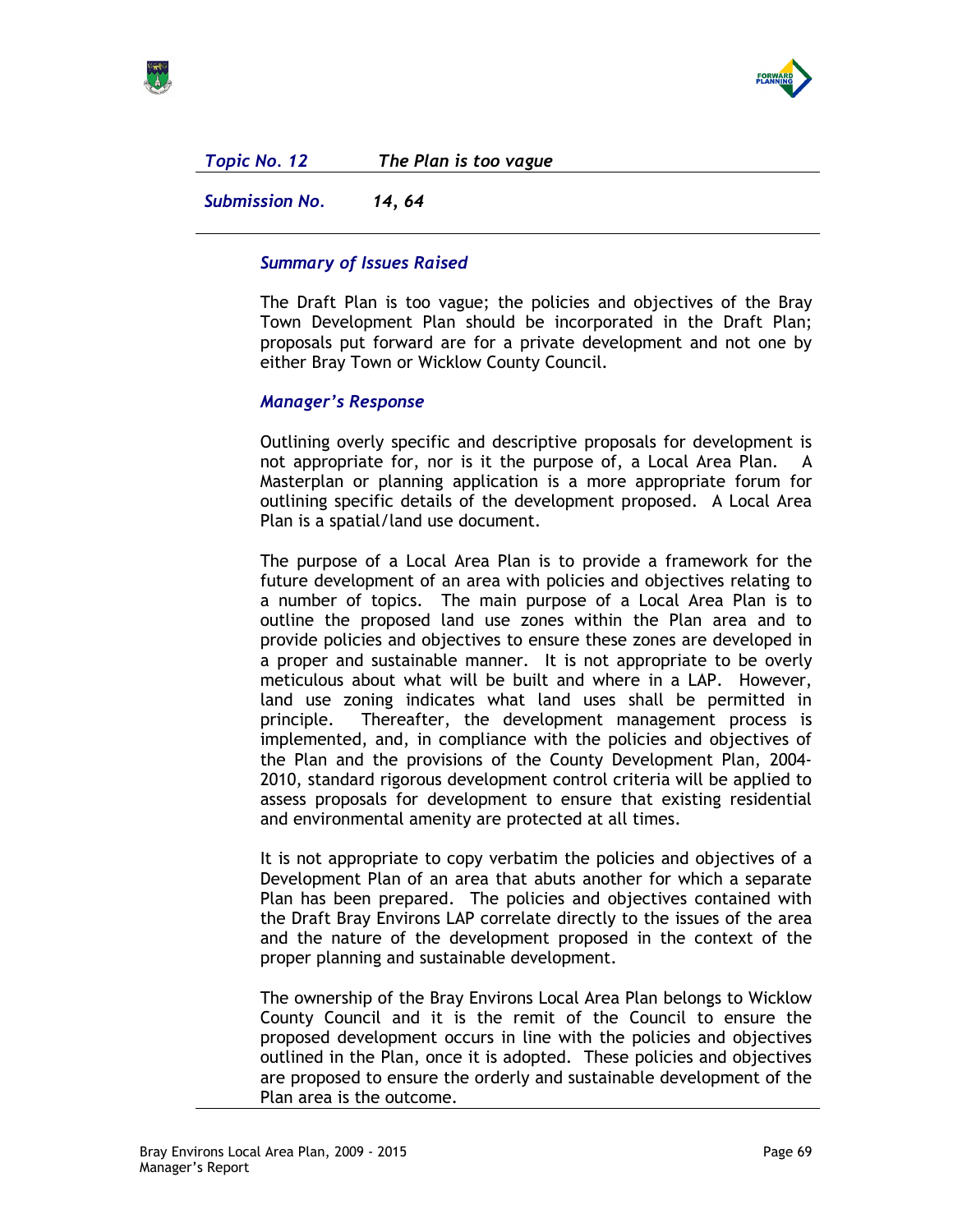



No changes are proposed to the Draft Plan.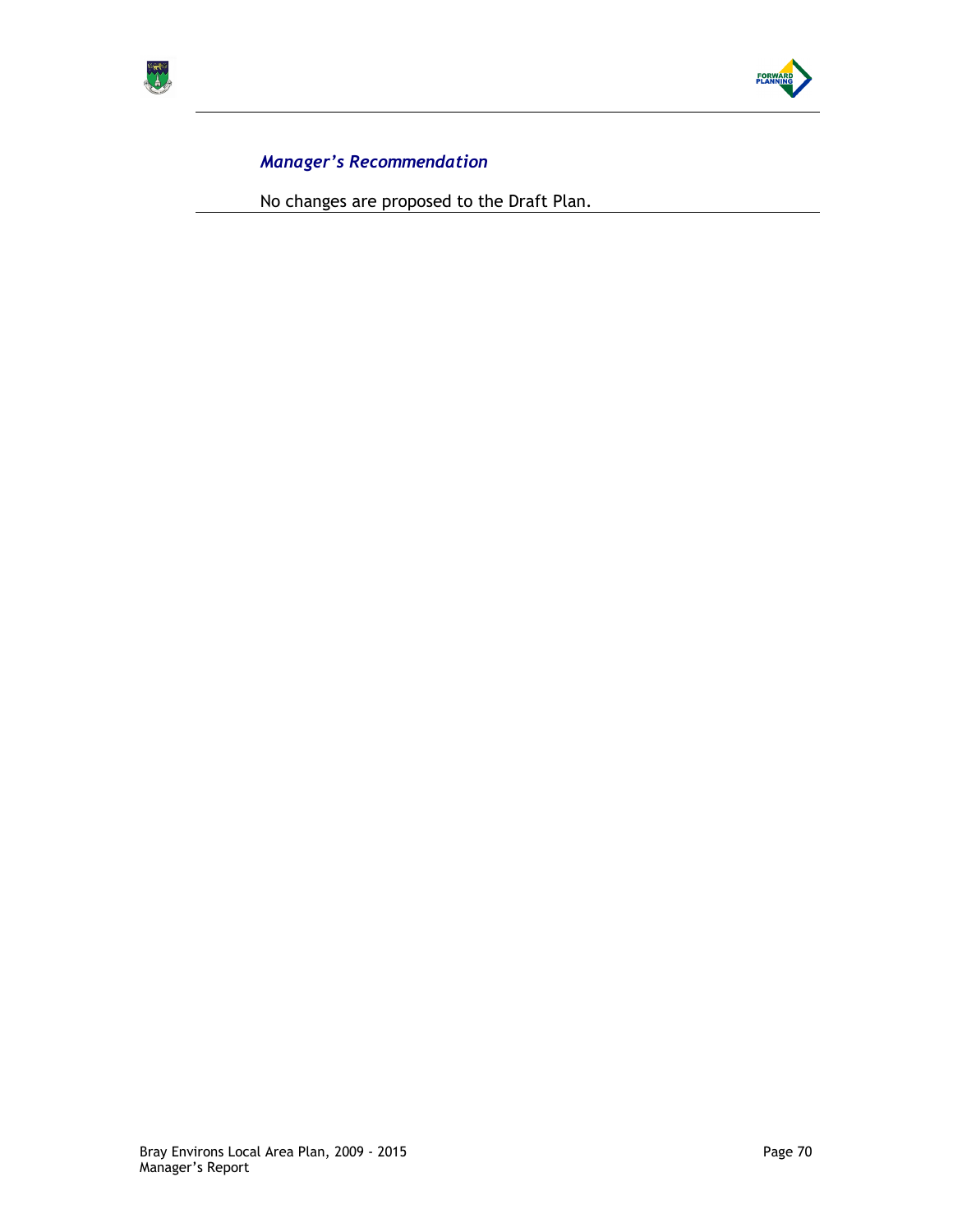

# 3.4 Individual Rezoning Submissions

Submission No. 98

Mr. George Wilkins, 1 Roselawn Drive, Bray, Co. Wicklow (submitted by Stephen Little & Associates, Latin Hall, Golden Lane, Dublin 8)

## Summary of Rezoning Submission

The submission requests that:

- Lands at Dargle Road, Bray, Co. Wicklow in Mr. Wilkins ownership should remain zoned for residential development;
- Policy 6.1.6 of the Wicklow County Development Plan relating to the required separation distances along National Primary Routes is amended or omitted. It is considered that this requirement restricts the development potential and negates the zoning objective attached to Mr. Wilkins' lands.

### Manager's Response

• The subject lands are zoned 'RE', Existing Residential in the Draft Plan. The objective of this zone is 'To protect and improve existing residential amenity while allowing for infill development that reflects the established character of the area in which it is located.'

This zoning is appropriate given the existing extent of residential development.

Section 6.1.6, Building Lines, of Chapter 9 of the County Development Plan states:

'In the interests of visual amenity, residential amenity and because of the long term space requirements of roads particularly in rural areas, the Council will require minimum building line set backs for all structures from the edge of the hard-paved surface of the public road as set out in Table 9.1, save in the case of the infilling of existing groups of buildings…

The Council may allow a reduction in the building lines in Table 9.1 where the National road is adjacent to employment zoned lands or runs through employment zoned lands. No development other than landscaping shall be allowed within 20 metres of the edge of the hard-paved surface of a National road. The minimum building lines will be adhered to except in cases of infill housing.'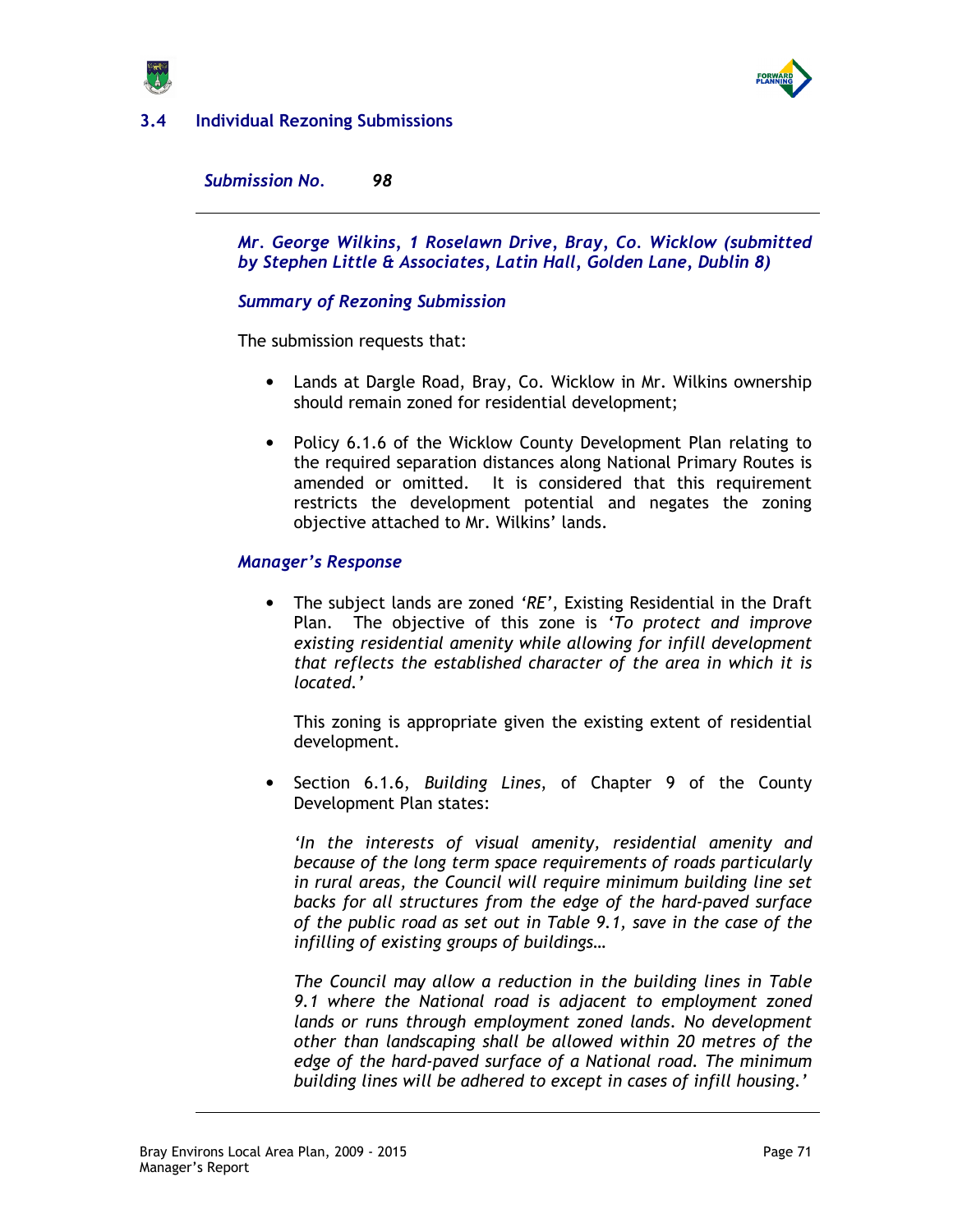



• No changes proposed to the Draft Plan.

### Submission No. 84

## Roadstone, Fassaroe, Bray, Co. Wicklow (submitted by Murray O'Laoire Architects, Fumbally Court, Fumbally Lane, Dublin 8)

## Summary of Rezoning Submission

The submission requests that:

• The proposed second Luas stop should be realigned south through the Roadstone lands, through an area of linear open space and into the 'E2' zone in the south-west corner of Fassaroe, thereby reducing the area of open space within Fassaroe; a greater extent of 'E1' use on Roadstone lands to concentrate higher density uses around the second Luas stop.

### Manager's Response

- The location of Luas infrastructure is a matter for the Railway Procurement Agency to propose in its application for a Railway Order. Any lines shown in this Plan are indicative only.
- Sufficient open space is imperative to provide the opportunity for active and passive recreation. The District Park is proposed to cater for the recreational and leisure needs of the future resident and employee population of Fassaroe, and the existing population of Bray.
- Rezoning the lands from 'E2' to 'E1' is not appropriate. This 'E2' zone is located at the edge of the zoned area and high density development is not considered appropriate at this location in order to provide an effective transition to the rural area to the west.

### Manager's Recommendation

- No changes proposed to the Draft Plan. This is a matter for the RPA and An Bord Pleanála.
- No changes proposed to the extent of 'OS' in Fassaroe.
- No changes are proposed to the 'E2' zone in the south-west sector.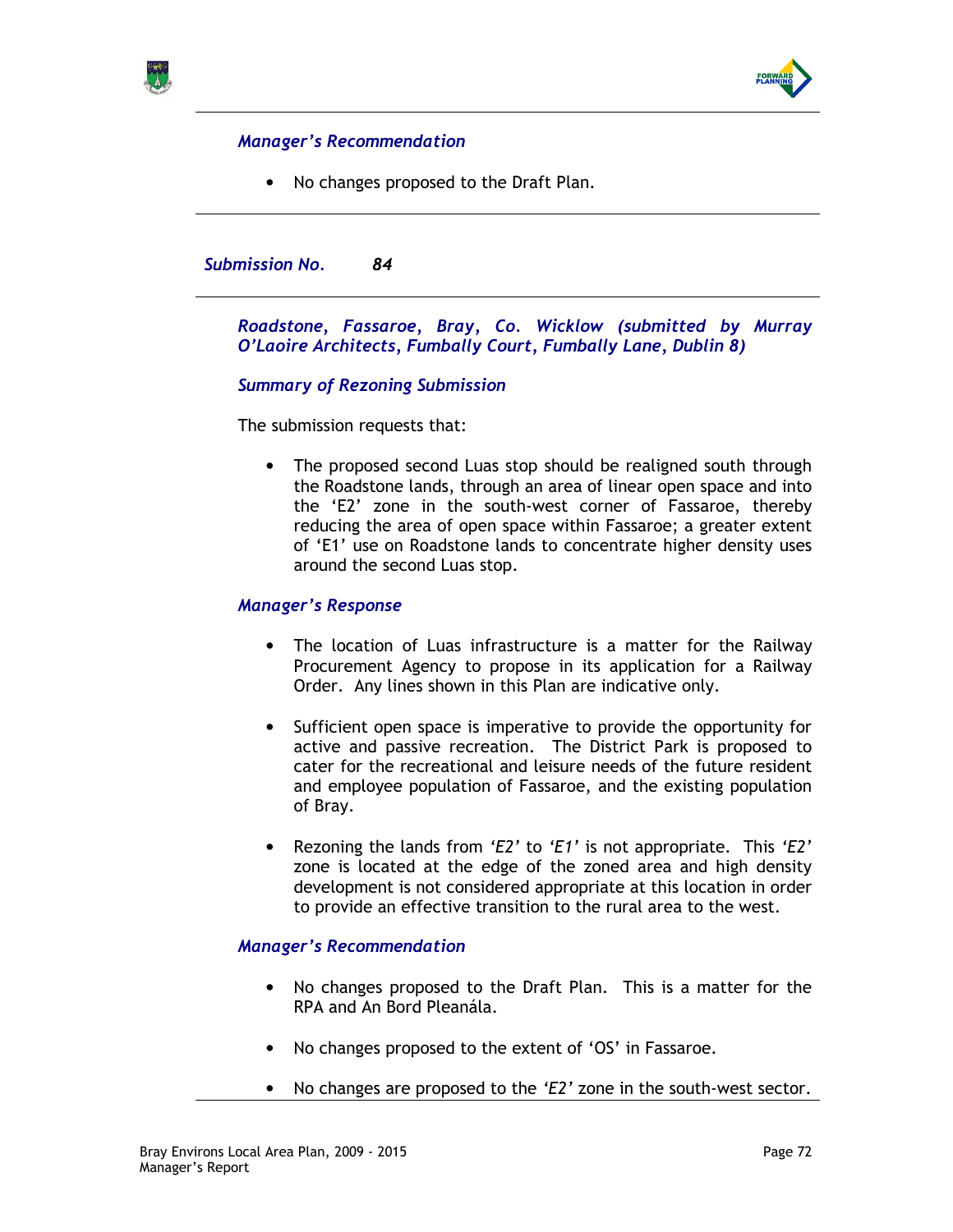

# Submission No. 67

Legionaries of Christ, Dublin Oak Academy, Kilcroney Road, Kilcroney, Co. Wicklow (submitted by John Spain Associates, 10 Lower Mount Street, Dublin 2)

### Summary of Rezoning Submission

The submission requests that:

- Lands at Kilcroney and Wingfield should be zoned to reflect their current educational and religious use;
- The same lands at Kilcroney and Wingfield should be zoned to provide for low density residential development.

### Manager's Response

- The current uses of the subject lands are recognised. Development permitted recently reflects the current uses and the planned expansion of activities on those lands.
- The subject lands are located south of the Fassaroe development area at Kilcroney and Wingfield. Both sites are accessed off the N11 National Primary Road. The lands are located outside the proposed zoned lands at Fassaroe and beyond the 1,000 metre catchment of the Luas Line.

Residential development at this location is not appropriate owing to the site location, distance from the proposed Luas line and distance from the planned centre at Fassaroe. Residential development at this location would be reliant on private transport and would be contrary to the principles of sustainable development.

#### Manager's Recommendation

• The lands at Kilcroney and Wingfield are outside the proposed development area of Fassaroe and therefore, it is not appropriate to recommend their zoning. No changes are proposed to the Draft Plan in this context.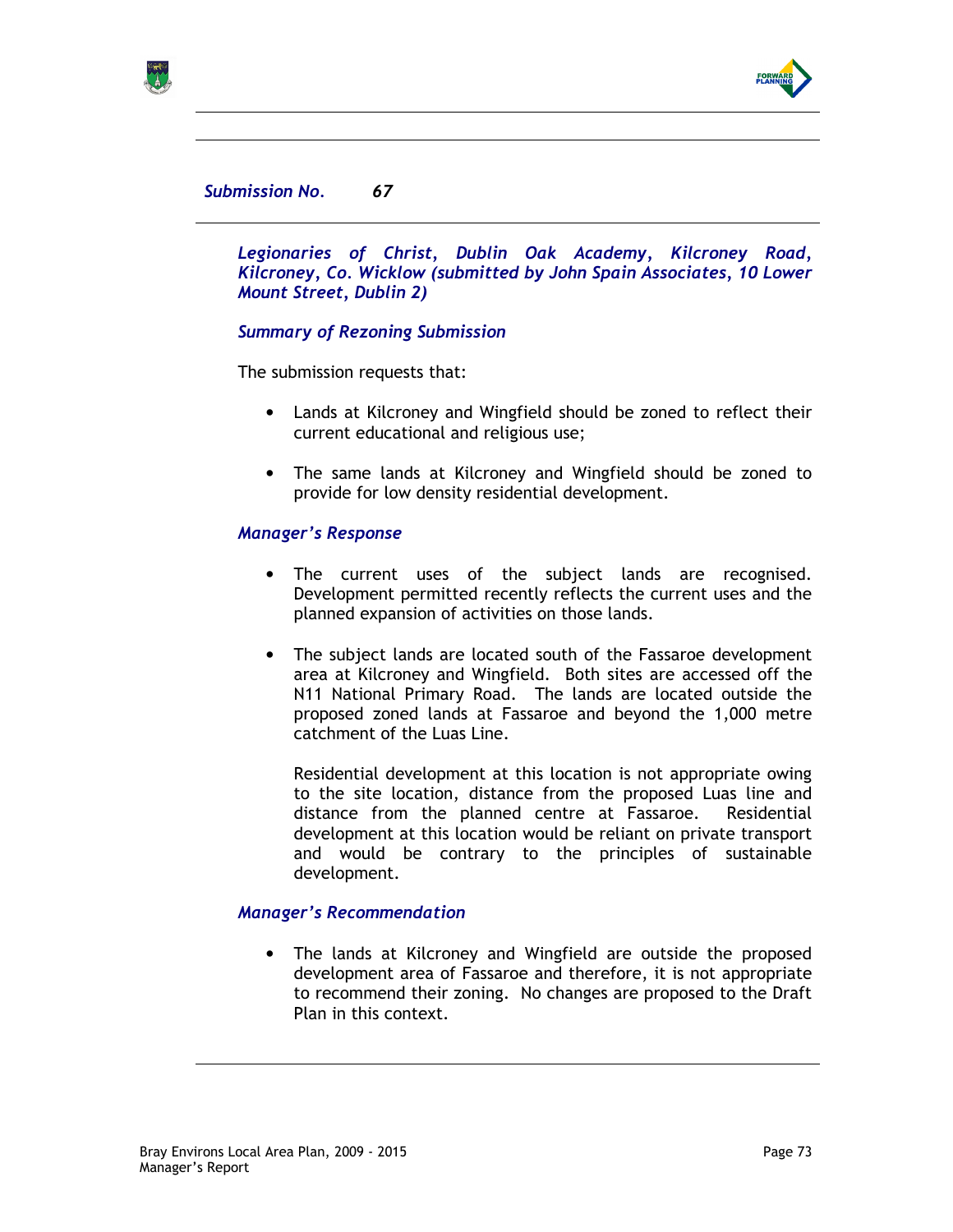



Submission No. 49

Paul & Fiona Farrar, Richard & Debbie Morgan, Jim & Maura Culliton, Fassaroe, Bray, Co. Wicklow

### Summary of Rezoning Submission

The submission requests that:

• Lands at Sandiacre, Fassaroe Avenue, Bray, Co. Wicklow should be rezoned from 'RE' - Existing Residential to 'R2' - Medium to Low Density Residential. Such a rezoning is considered to accommodate future expansion or additional residential development for family members. The rezoning would link the site to the rest of the zoned area and open up access to Fassaroe Castle.

#### Manager's Response

• The lands abut 'R1', 'R2' and 'E1' zoned lands to the north, east and west. Lands to the south are zoned  $'GB'$ . The lands account for 1.4 ha (3.5 acres).

In the interests of facilitating residential development for family members, it is not necessary to alter the 'RE' zoning which allows for infill development.

#### Manager's Recommendation

• No changes proposed to the Draft Plan.

Submission No. 48

Ted & Marie Doyle, Tallyho, St. Valery, Dargle Valley, Bray, Co. Wicklow (Submitted by Pat O'Connor & Associates, Planning, Architectural & Energy Rating Consultants, The Square, Ashford, Co. Wicklow)

Summary of Rezoning Submission

The submission requests that:

• Lands zoned 'GB' should be rezoned to 'R2'.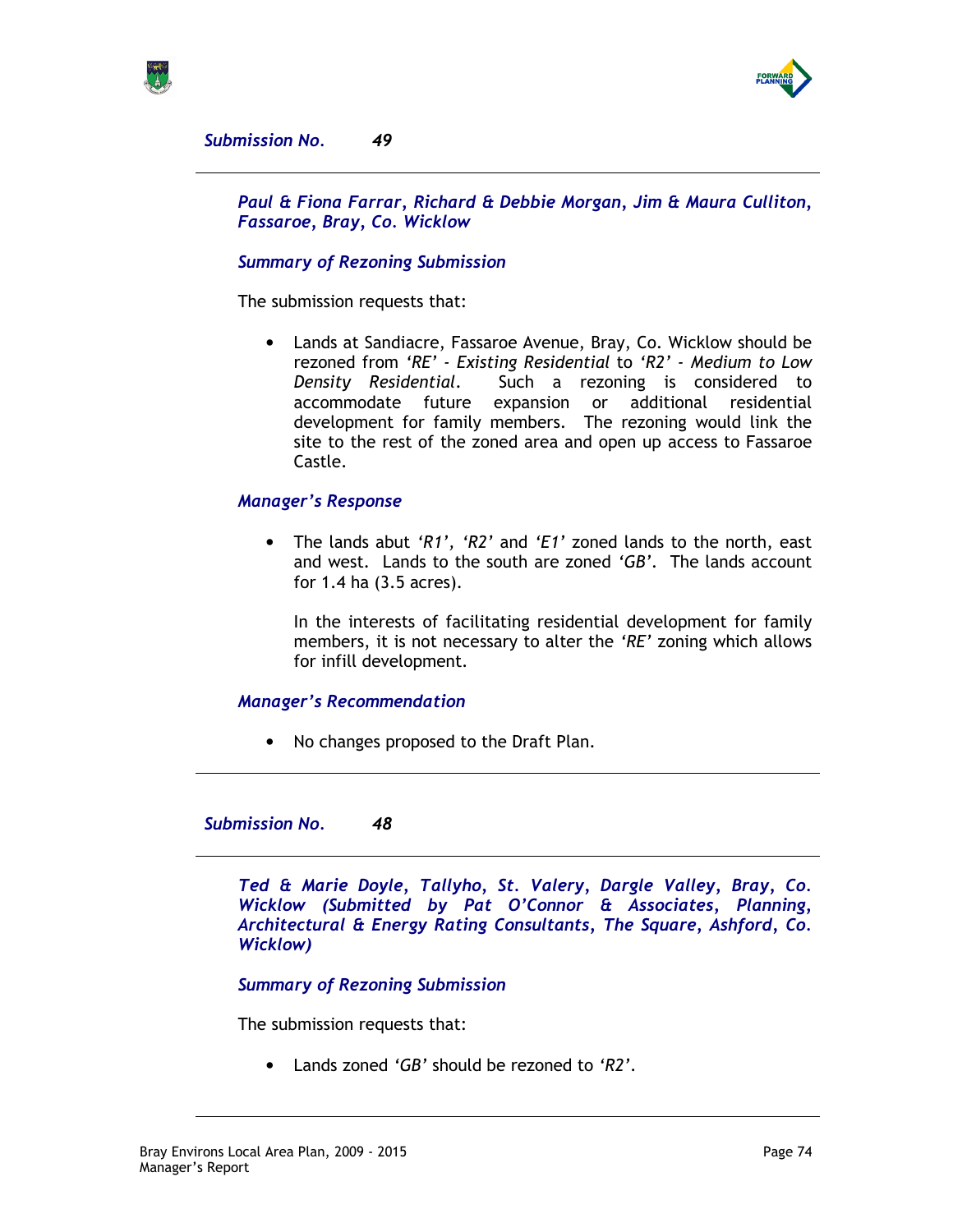



### Manager's Response

• The lands (approximately 2.4 ha) are located in the south-eastern corner of the zoned area.

The impact of rezoning this site, to provide for 'R2' - Medium to Low Density Residential Development, would result in altering the population projections to provide an additional 307 residents approximately (i.e., 2.4 Ha  $*$  50 units per hectare = 120 units  $*$ 2.56 (HH size) = 307). This is not recommended. Such an increase in population would not be consistent with the population guidance as set out by the County Development Plan, 2004-2010, nor the provisions of this Draft Plan.

### Manager's Recommendation

• No changes proposed to the Draft Plan.

Submission No. 40

Brendan Cowley, Westgate, Glenamuck Road, Carrickmines, Co. Dublin (submitted by John Spain Associates, 10 Lower Mount Street, Dublin 2)

# Summary of Rezoning Submission

The submission requests that:

• Lands should be zoned to 'R3' - Low Density Residential Development.

#### Manager's Response

• The subject lands are located south of the Fassaroe development area at Kilcroney, to the north of Kilcroney Lane and to the south of Dargle Glen. The site is accessed off the N11 National Primary Road. The lands are located outside the proposed zoned lands at Fassaroe and beyond the 1,000 metre catchment of the Luas Line.

Residential development at this location is not appropriate owing to the site location, distance from the proposed Luas line and distance from the planned centre at Fassaroe. Residential development at this location would be reliant on private transport and would be contrary to the principles of sustainable development.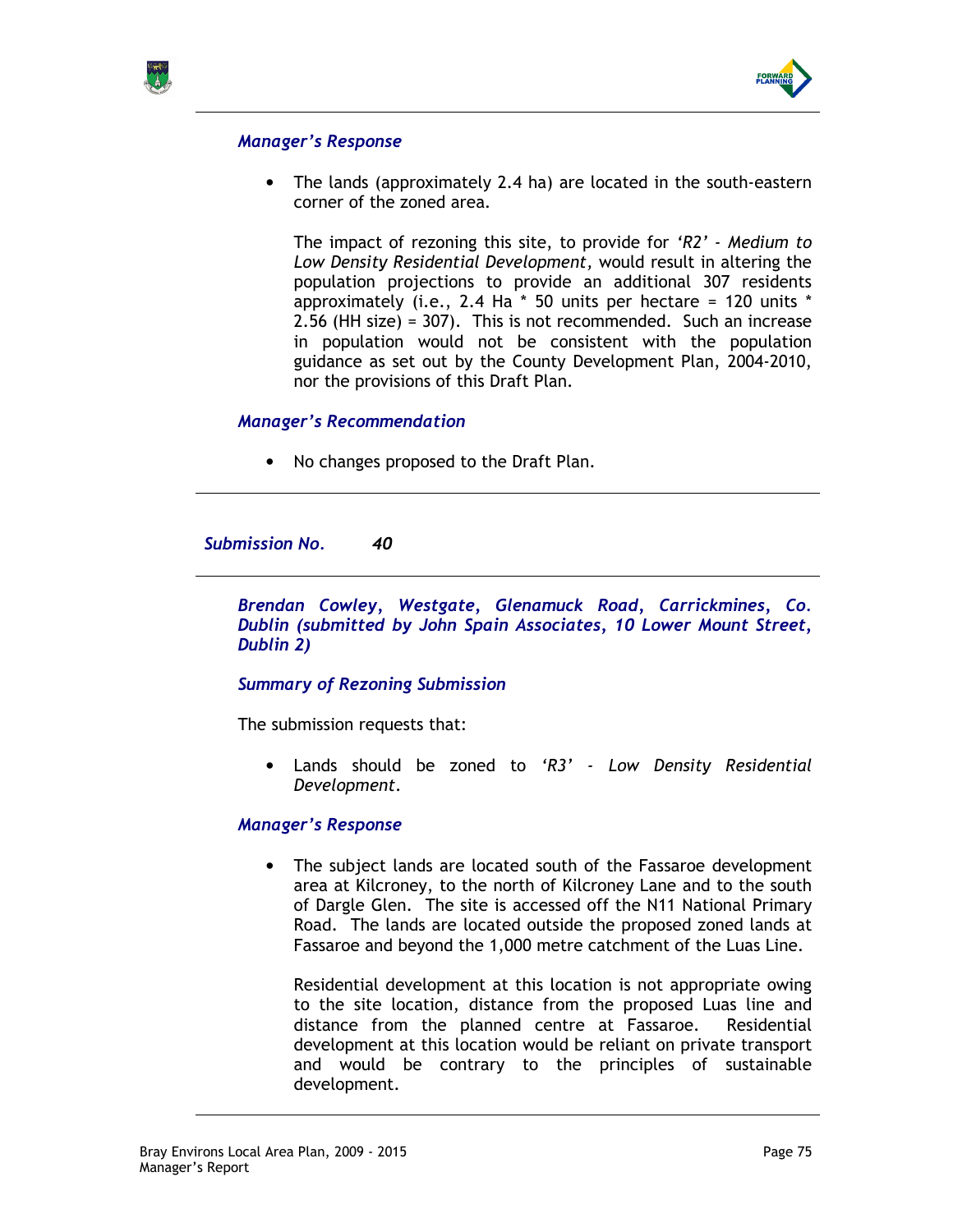



Manager's Recommendation

• No changes proposed to the Draft Plan.

Submission No. 36

Cosgrave Developments Ltd., 15 Hogan Place, Grand Canal Street, Dublin 2 (submitted by RPS, Block E, Iveagh Court, Harcourt Street, Dublin 2)

# Summary of Rezoning Submission

The submission requests that:

- It should be indicated that the projected population figures for the area are approximate;
- It should be clearly stated that development in Fassaroe will be in accordance with development standards, which will form part of the agreed Masterplans. A variation of the County Development Plan should be implemented to confirm this intention.
- The 'E3' zone in the north-east sector is approximately 5 hectares and not 11.1 hectares as stated in the Draft Plan.
- A proposed 'Gateway' zone should be provided in Fassaroe to the north-east of the core.
- The eastern sector should represent the first phase of development of Fassaroe.
- The objective to provide a school in the core should be removed. The area required for provision of the school represents the size of the core area itself.
- Flexibility should be provided to allow for parts of the green belt and cSAC areas to meet the requirements of the area for public amenity space.
- Allowance should be made for adjoining/nearby relocated sports grounds that are outside the area, but which will serve the planned population at Fassaroe.
- The extent of retail space proposed should be extended to include a District Shopping Centre of 10,000 sq. m. with a convenience retailing limit of 3,500 sq. m. to cater for the population of Old Conna.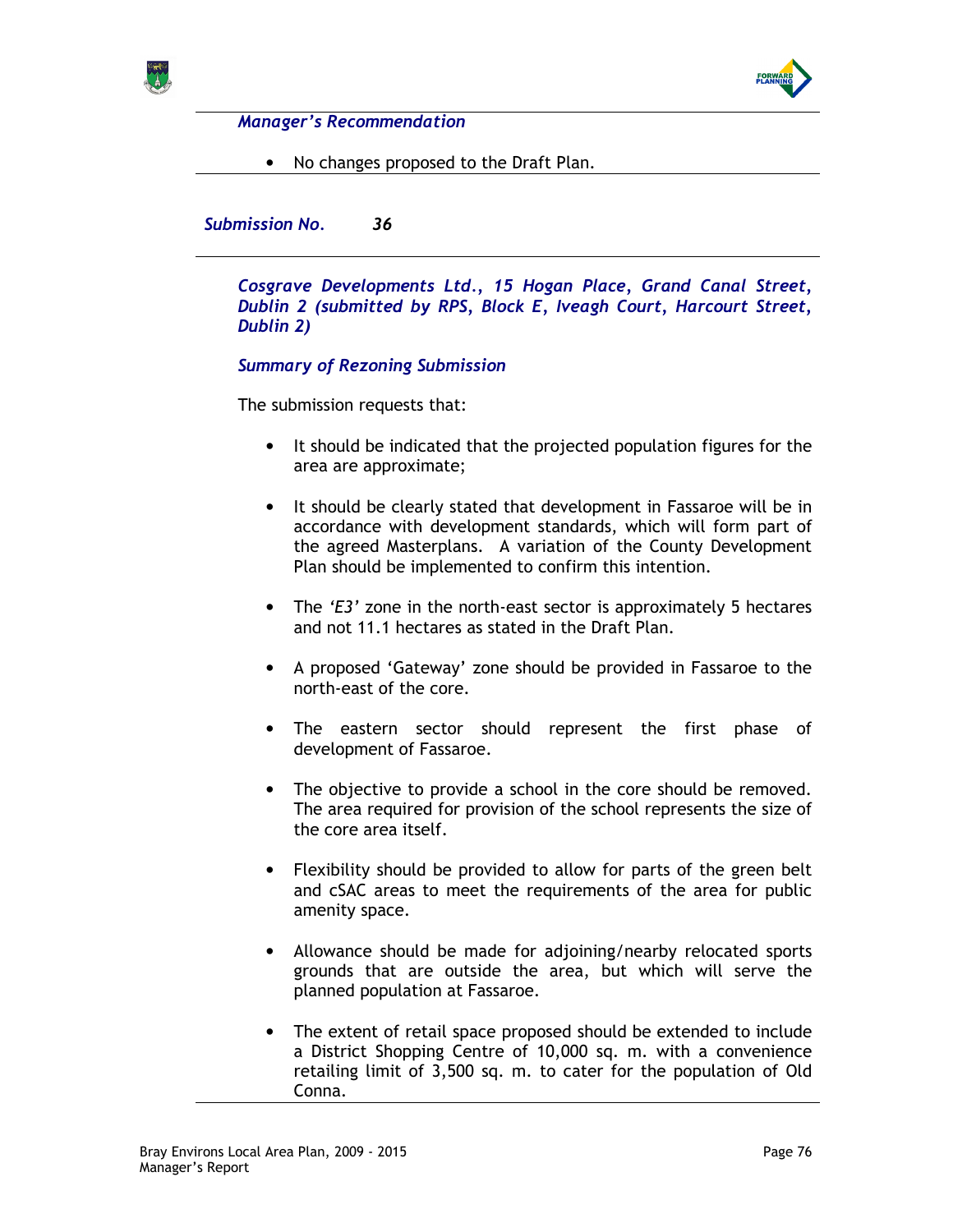



• An objective to upgrade the M11 should be included.

### Manager's Response

- All population designations in development plans are already inherently indicative without adding that they are approximate.
- Development in the Plan area will be required to be in compliance with the development control standards outlined in the County Development Plan. The development proposed in the Masterplans for the area must also be in compliance with these standards.
- It is noted that the 'E3' zone in the north-east sector is 5 hectares and not 11.1 hectares.
- A 'Gateway' zone in the area indicated in the Eastern Sector is not recommended in the absence of an agreed Masterplan.
- It is intended that the Core is developed first in order to facilitate the proposed Luas stop and the timely operation of the service into Fassaroe. The option to develop the eastern sector in tandem may be considered on the basis of the details contained in the relevant Masterplan.
- A revised objective with regard the provision of a post-primary school in Fassaroe will be included in conjunction with the submission of the Department of Education & Science. An appropriate location for the school will be decided upon during the Masterplanning stage.
- The provision of active and passive recreational open space ('OS') is imperative to ensure a high standard of residential amenity. A District Park is proposed in Fassaroe to cater for the recreational and leisure needs of the future resident and employee population of Fassaroe, and the existing population of Bray. The extent of open space proposed is sufficient to meet the requirements of the population of the area. The use of the cSAC and green belt areas as public amenity space is additional to the primary provision of open space within the Plan boundary.
- The existing provision of sports grounds in the environs area is not considered in the Draft Plan or included within the open space provision. Existing sports facilities serve the existing population and cannot be counted towards the new population.
- A District Shopping Centre of 10,000 sq. m. with a convenience retailing limit of 3,500 sq. m. is considered excessive for Fassaroe. The quantum of retail proposed (i.e., approximately 4,000 sq. m. gross retail area) is considered to be commensurate with the new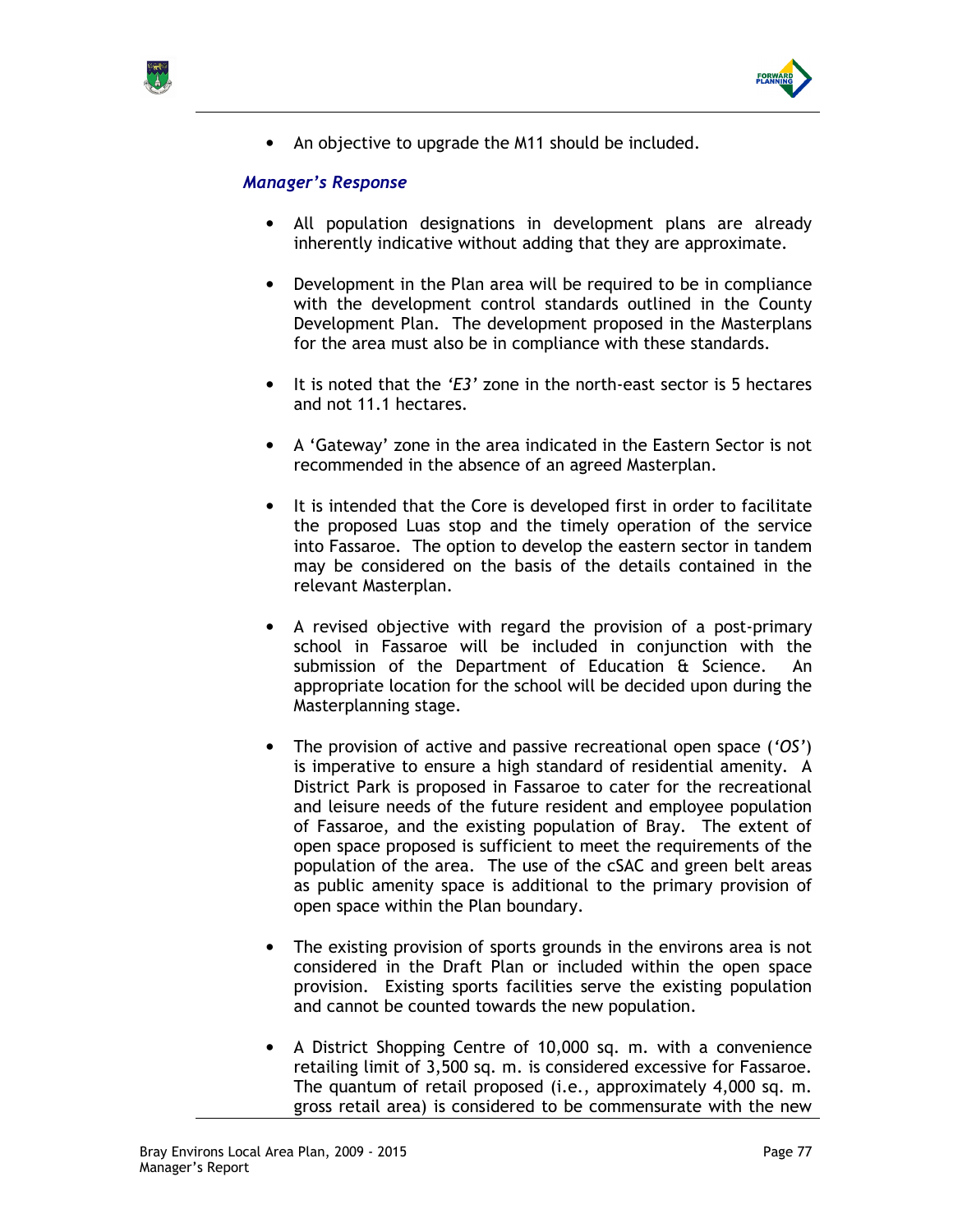



population levels proposed. The provision of such facilities, particularly convenience facilities, will help establish a sustainable neighbourhood within Fassaroe, in line with the land use zoning objectives set out in this Plan and the overarching policy of reducing unsustainable travel patterns by retaining a critical mass of land use activities. Ultimately, the retail element proposed within the Plan area shall not detract from the vitality and viability of Bray Town Centre.

Furthermore, pending the publication of a Draft Plan for Old Conna by Dun Laoghaire-Rathdown County Council, assumptions cannot be made about the quantum or location of shopping facilities within Old Conna.

See also Topic No. 1(6) on Page 14 of this Report.

• Wicklow County Council recognises the need to protect the carrying capacity of the N11/M11 as the primary corridor connecting Dublin with Wicklow and the South East. As such, the County Council will encourage the provision of public transport proposals to accommodate capacity increases, proper consideration of pedestrian and cycle connections, and appropriate local road links where achievable, which can support any proposed capacity increases or additional connectivity to the N11/M11.

# Manager's Recommendation

- No changes are proposed in relation to the projected population figures in the Draft Plan.
- Reference to 'E3' zone being 11.1 hectares should be amended to 5 hectares. (Part A, Page 21 (Table 8))
- It is proposed to insert the following text in Section 7.0, Social & Community Infrastructure:

'A site of c. 5 ha shall be reserved for the purpose of providing a post-primary school to cater for up to 1,000 pupils. The location of the secondary school, proximate to residential development, will be decided during the Masterplanning stage.'

• Part B, Page 13 (Section 8, Traffic & Transportation) should include the following policy objective:

'Development proposals will be delivered in such a manner that sustainable transport principles can be supported. This will require consideration of public transport requirements, local road, pedestrian and cycle connections, and the need to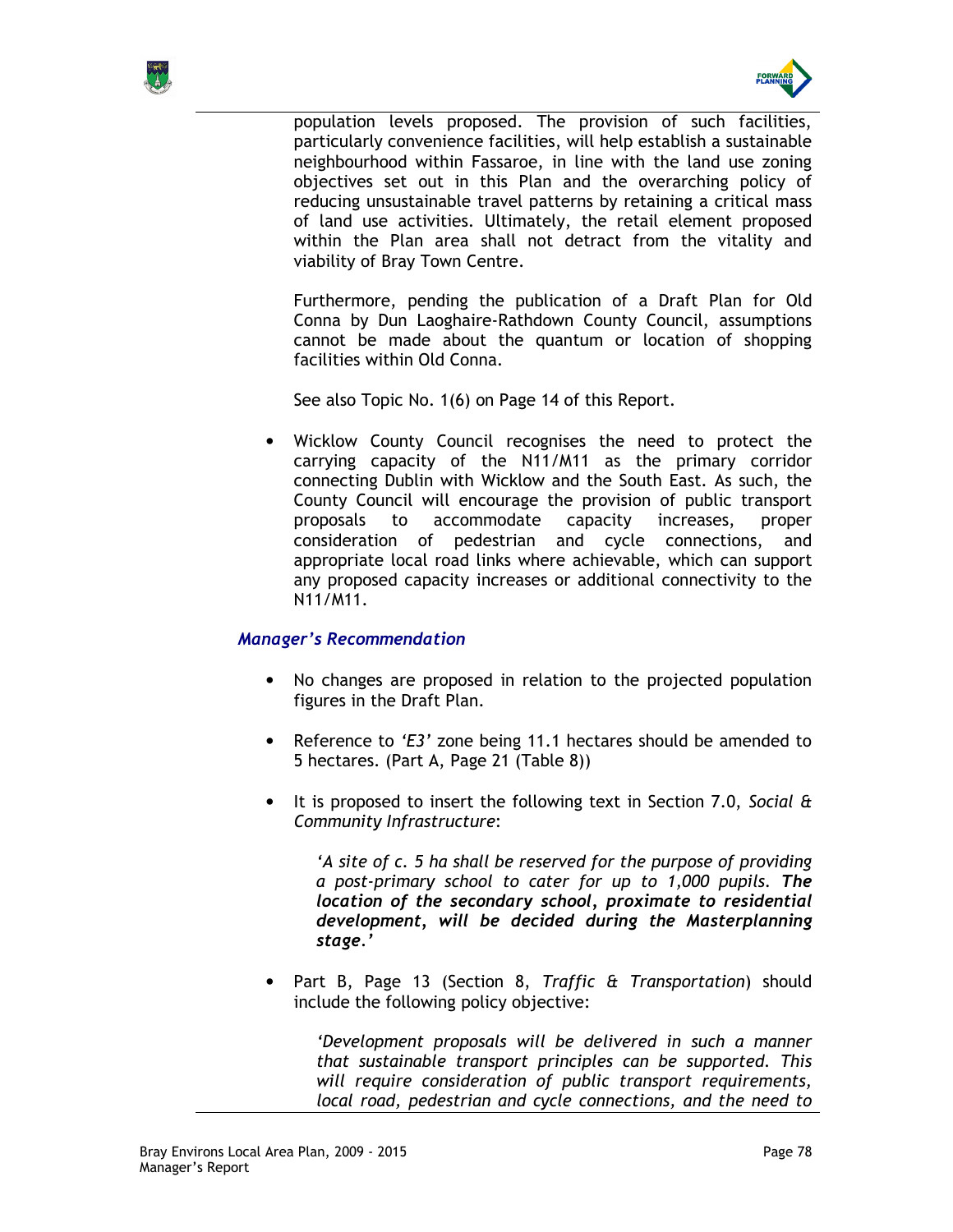



protect the carrying capacity of the N11/M11 as a strategic road through the area.'

Submission No. 86

John Ronan, Treasury Building, Lower Grand Canal Street, Dublin 2 (submitted by John Spain Associates, 10 Lower Mount Street, Dublin 2)

1. Summary of Rezoning Submission

The submission requests that:

- Small-scale development or proposals for one-off or replacement housing should be permitted on lands south of the Dargle Glen, and between the Dargle and Cookstown River Valleys.
- The Draft Plan should be revised to read:

'The land south of the Dargle Glen and between the Dargle and Cookstown River is not recommended for significant future development owing to the sensitivity of the landscape, inappropriate access to the N11 across the Dargle Bridge, inadequate access along small country lanes, and the lack of quality public transport infrastructure.

The majority of the lands to the north of the Dargle Glen and the study area boundary to the south are not identified for substantial development owing to the sensitivity and high amenity of the landscape indicated by environmental designations, the rural character and remoteness from the built-up area and the lack of existing or proposed efficient public transport. Proposals for small-scale housing development, single houses and replacement houses will be considered on their merits in accordance with development control standards.'

# Manager's Response

• The lands to the south of Dargle Glen and between the Dargle and Cookstown River were included in the Preliminary Zoning Study to establish the Plan boundary and to assess the suitability of lands for zoning.

It was concluded in the Preliminary Zoning Study that lands in this area are not suitable for significant development owing to the lack of easily accessible public transport, the sensitivity and high amenity of the landscape indicated by environmental designations,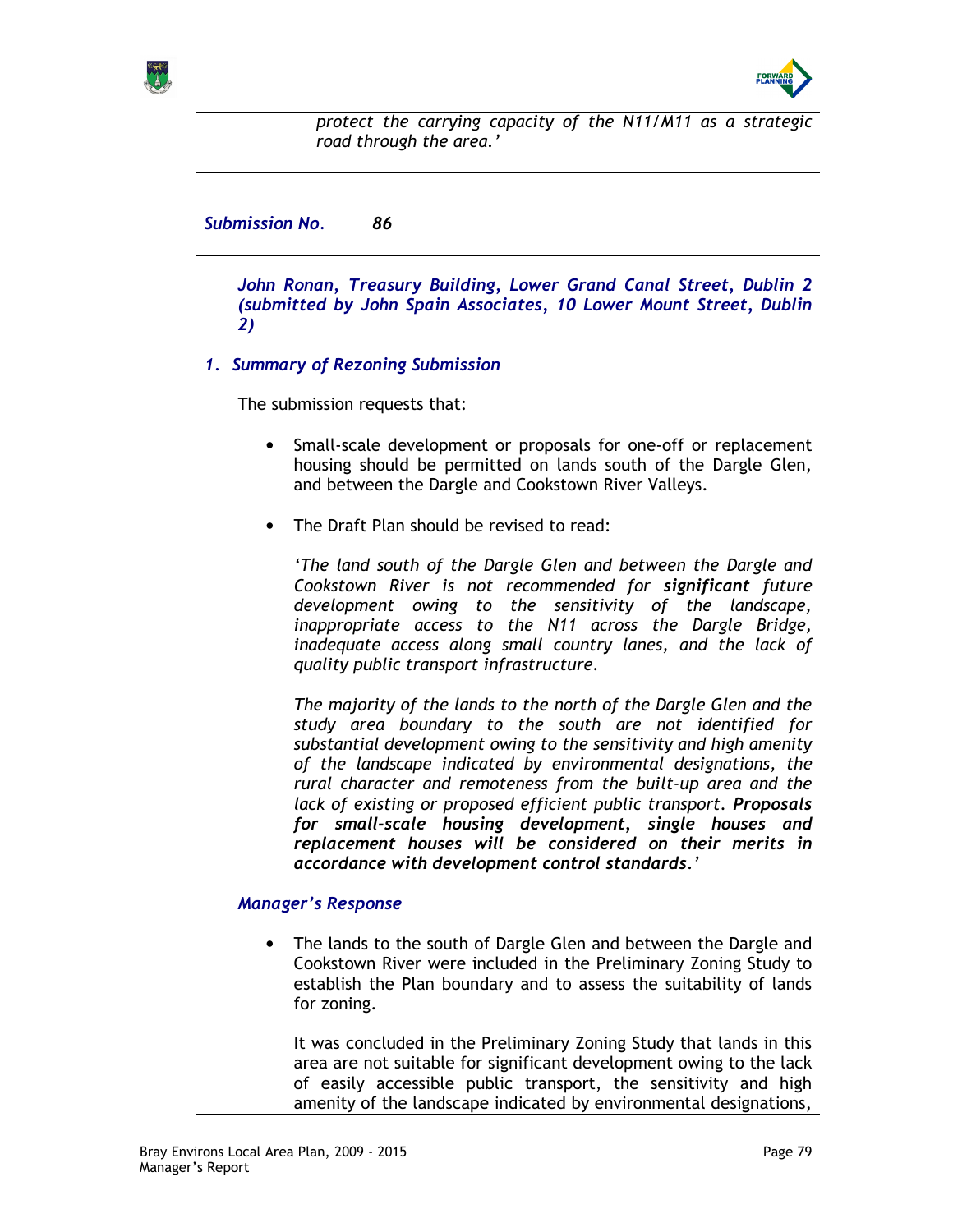



and the rural character and remoteness from the built up area.

The type of residential development proposed in this submission, i.e., one-off housing/small-scale housing development, is not considered appropriate in the context of the principles of sustainable development. The remoteness from public transport and the efforts to promote and maintain compact urban development do not support one-off residential development in the rural area.

Residential development at this location is not appropriate owing to the site location, distance from the proposed Luas line and distance from the planned centre at Fassaroe. Residential development at this location would be reliant on private transport and would be contrary to the principles of sustainable development.

#### Manager's Recommendation

• No changes proposed to the Draft Plan.

### 2. Summary of Rezoning Submission

The submission requests that:

- Lands zoned 'H' at Fassaroe should be rezoned to 'R2' Medium to Low Density Residential Development.
- Lands adjacent to the 'H' zone and which are zoned 'OS' should be rezoned to 'R3' - Low Density Residential Development.
- The estimates of future demand for lands for residential development are conservative.

### Manager's Response

- No changes recommended to the 'H' zone at Fassaroe. Residential development at this location is not appropriate owing to the site location, distance from the proposed Luas line and distance from the planned centre at Fassaroe. Residential development at this location would be reliant on private transport and would be contrary to the principles of sustainable development.
- Lands zoned 'OS' should be retained as such to provide for recreational amenity and also to protect the amenity of the Dargle River at the subject site.
- The estimates for the future resident population of the area are appropriate in the context of the population projections set in the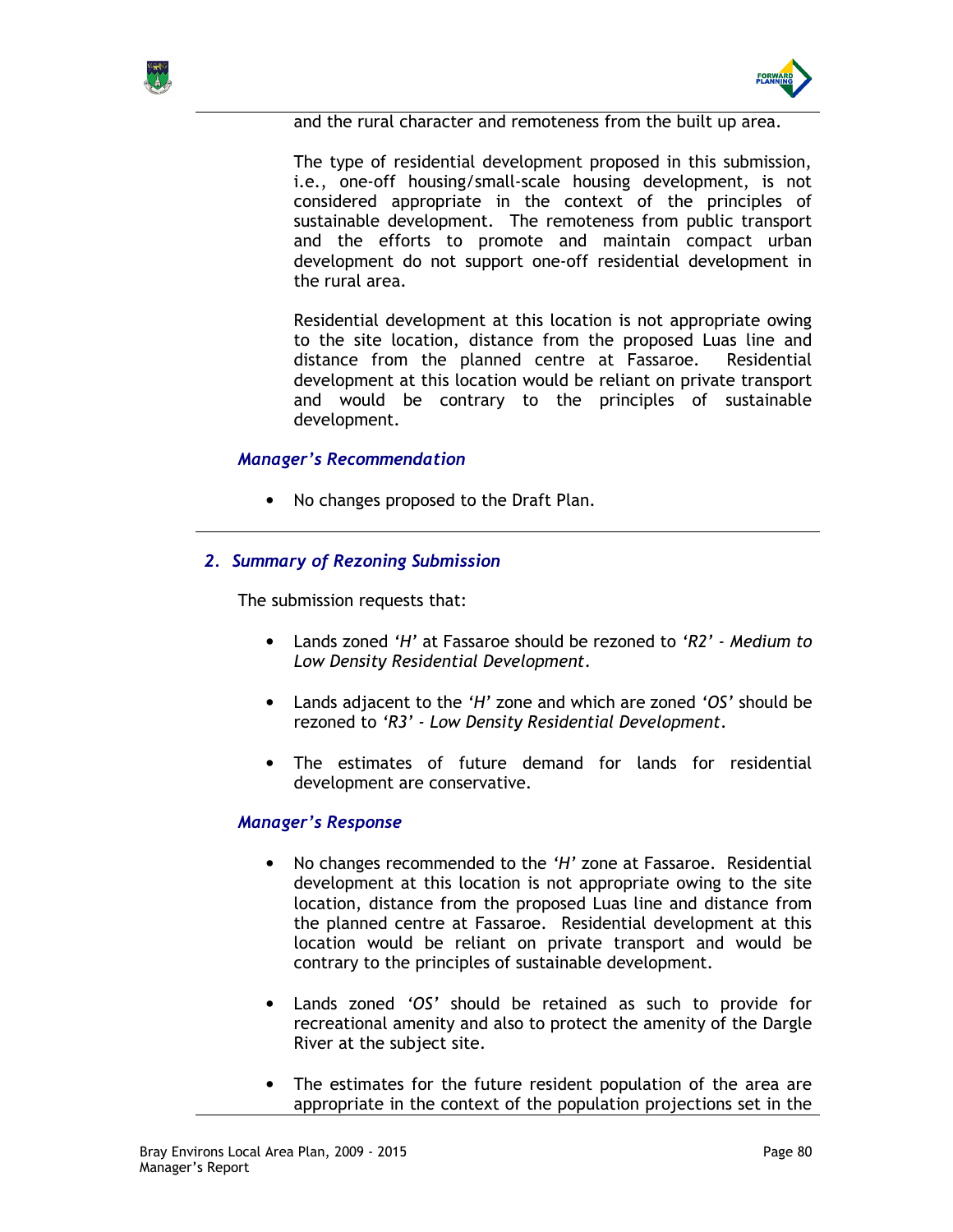



various national and regional policy documents and the County Development Plan, 2004-2010. It is estimated that of the vast majority of the projected resident population of 7,000 will be accommodated within the Fassaroe area.

## Manager's Recommendation

• No changes proposed to the Draft Plan.

Submission No. 76

Garrett Murphy, Louis Bradley, Malcolm Hill, Upper Dargle Road, Bray, Co. Wicklow (submitted by PD Lane Associates, 1 Church Road, Greystones, Co. Wicklow)

Summary of Rezoning Submission

The submission requests that:

• Lands at Upper Dargle Road, Bray, Co. Wicklow should be zoned to provide for a mixed use landmark gateway development. The proposal envisages the site providing a local neighbourhood centre.

#### Manager's Response

• The subject lands are located on the Upper Dargle Road and comprise 1 hectare. It is proposed that the lands be zoned to provide for 75-100 residential units and 2,500 sq. m. retail/commercial use.

The site is located on the eastern side of the M11 and is currently zoned 'RE'. The suggested extent of development is not appropriate at this location. The proposal for a neighbourhood centre in Fassaroe is sufficient to support the projected population and the provision of another neighbourhood centre, additional to the Egan Centre, is not feasible or sustainable.

#### Manager's Recommendation

• No changes proposed to the Draft Plan.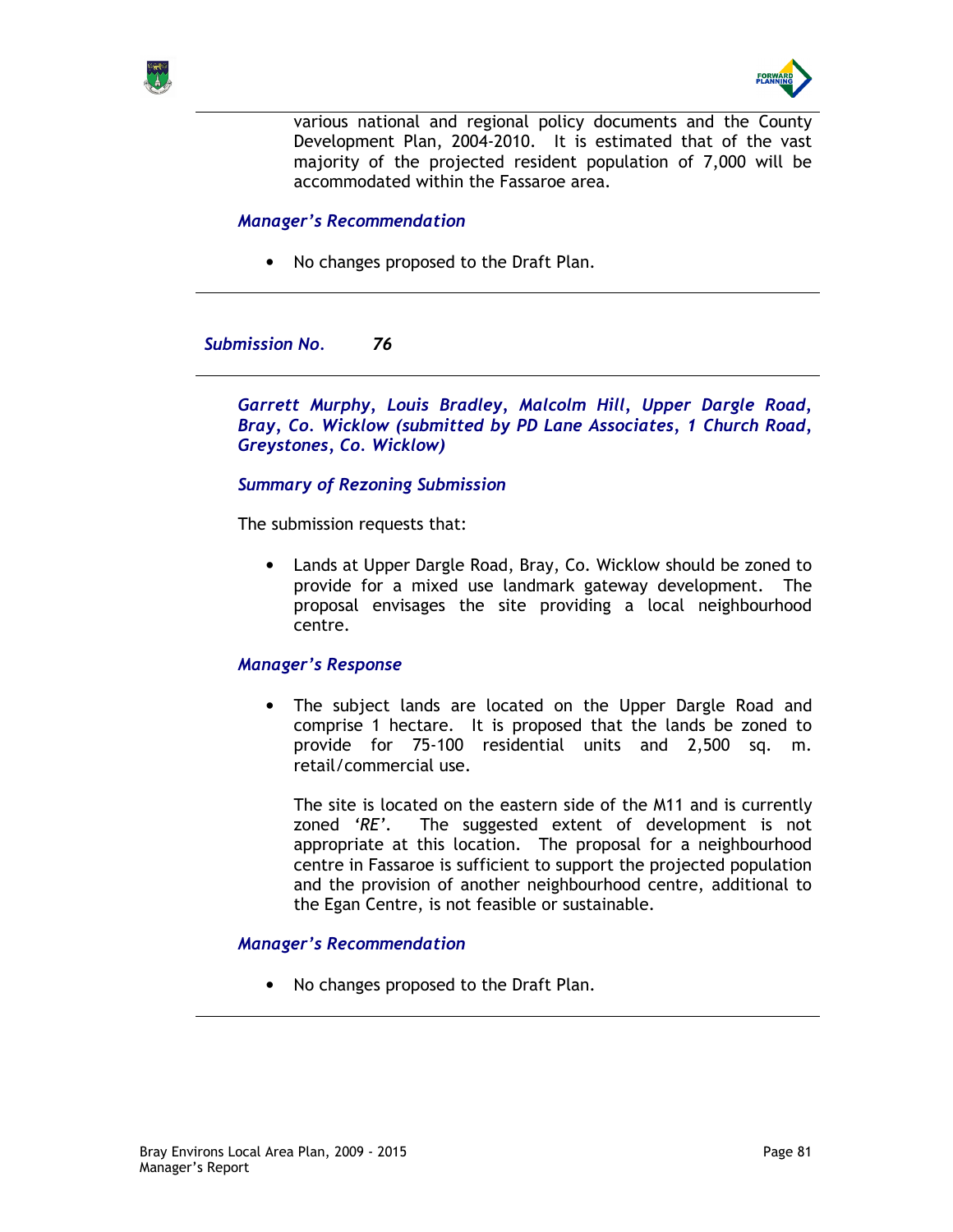



Submission No. 27

The Earl of Meath and the Honourable David Brabazon and Brabazon Family, Killruddery Demesne, Killruddery, Bray, Co. Wicklow (submitted by Murray O'Laoire Architects, Fumbally Court, Fumbally Lane, Dublin 8)

# Summary of Rezoning Submission

The submission requests that:

- Development within the 'T' Tourism zone should be permitted to include walled garden restoration, Killruddery Farm Shop, visitor centre, restaurant and interpretative centre, multi-purpose event centre, equestrian centre;
- The 'R3' Low Density Residential Development zone be increased to 17.57 hectares;
- 3.61 hectares of land be zoned for low density residential development at Belmont Demesne;
- The site know as the 'Foggy Field' be zoned MU2, in addition to permitting the hotel development.

# Manager's Response

• Proposals for development with the 'T' zone at Killruddery should be relatively small-scale to ensure the integrity of the Demesne is protected and retained. Proposals for such development will be assessed on their merits and in terms of their impact on the Demesne setting. The types of land use permitted within the 'T' zone as per Section 13.0 of the Draft Plan, Land Use Zoning Objectives, are indicative only.

Regardless of the above, and in order to avoid any confusion with regard the types of tourism land uses permitted, a more definitive statement regarding the potential tourism uses that may be permitted should be incorporated into the Plan.

• Approximately 7.5 hectares of land is proposed for 'R3' - Low Density residential development in Kilruddery Estate. This zone permits a density of between 7.5 and 10 units per hectare, with an average household size of 2.56. On this basis, between 57 and 76 no. residential units are proposed with a population of between 146 and 195. This extent of development is considered appropriate in the context of the Demesne setting.